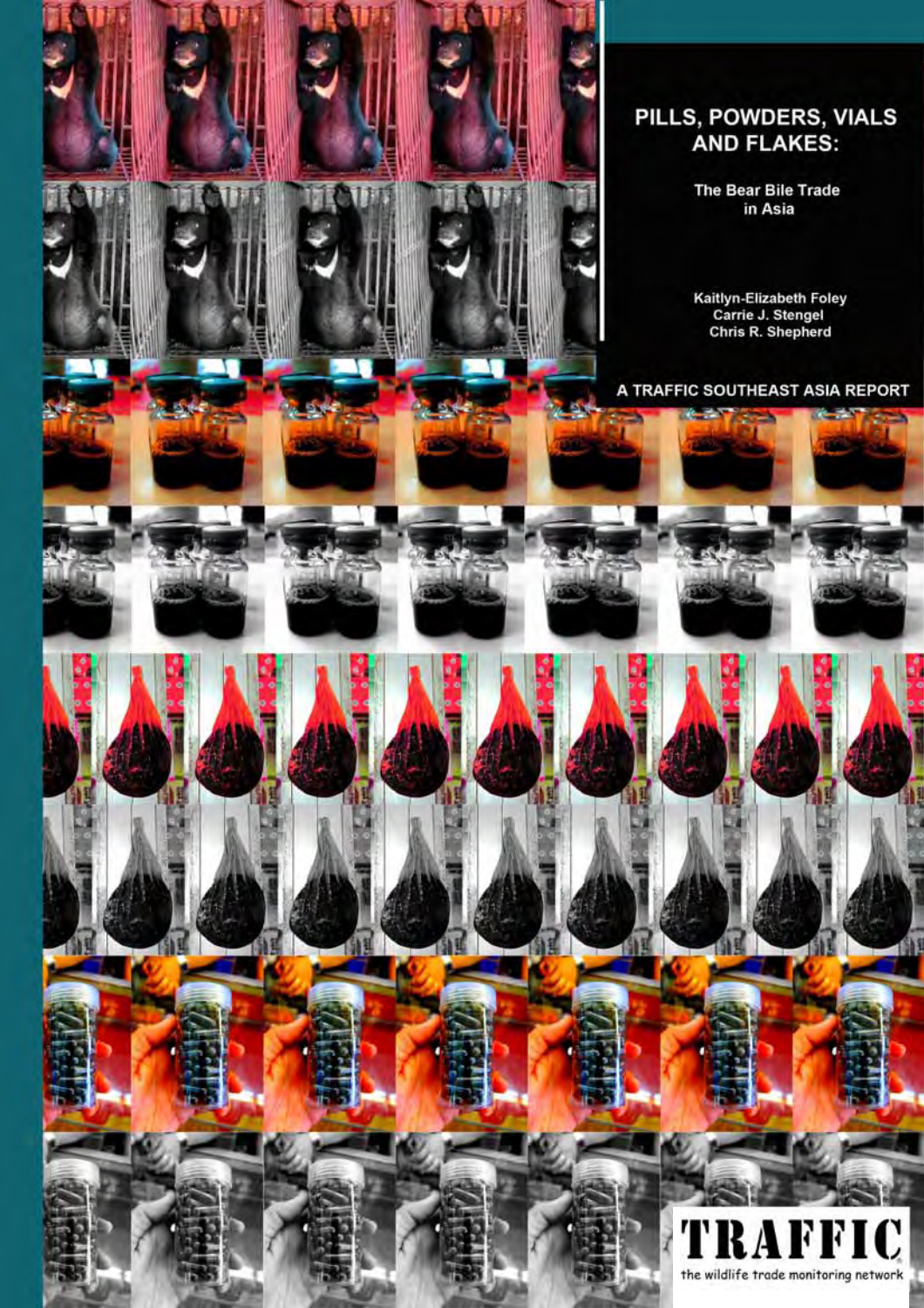Published by TRAFFIC Southeast Asia, Petaling Jaya, Selangor, Malaysia

© 2011 TRAFFIC Southeast Asia All rights reserved.

All material appearing in this publication is copyrighted and may be reproduced with permission. Any reproduction in full or in part of this publication must credit TRAFFIC Southeast Asia as the copyright owner.

The views of the author expressed in this publication do not necessarily reflect those of the TRAFFIC network, WWF or IUCN.

The designations of geographical entities in this publication, and the presentation of the material, do not imply the expression of any opinion whatsoever on the part of TRAFFIC or its supporting organizations concerning the legal status of any country, territory, or area, or its authorities, or concerning the delimitation of its frontiers or boundaries.

The TRAFFIC symbol copyright and Registered Trademark ownership is held by WWF. TRAFFIC is a joint programme of WWF and IUCN.

**Suggested citation**: Foley, K.E., Stengel, C.J. and Shepherd, C.R. (2011). *Pills, Powders, Vials and Flakes: the bear bile trade in Asia.* TRAFFIC Southeast Asia, Petaling Jaya, Selangor, Malaysia.

ISBN 978-983-3393-33-6

**Cover**: Composite image created by Olivier S. Caillabet

Photos from top to bottom:

- 1) Bear cub observed on farm in Hanoi, Viet Nam
- 2) Vials of bear bile observed on farm in Viet Nam
- 3) Alleged bear gall bladder observed for sale in Singapore
- 4) Pills claimed to contain bear bile for sale in Malaysia

Photograph credits:

M. Silverberg/TRAFFIC Southeast Asia (1,2) C. Yeong/TRAFFIC Southeast Asia (3,4)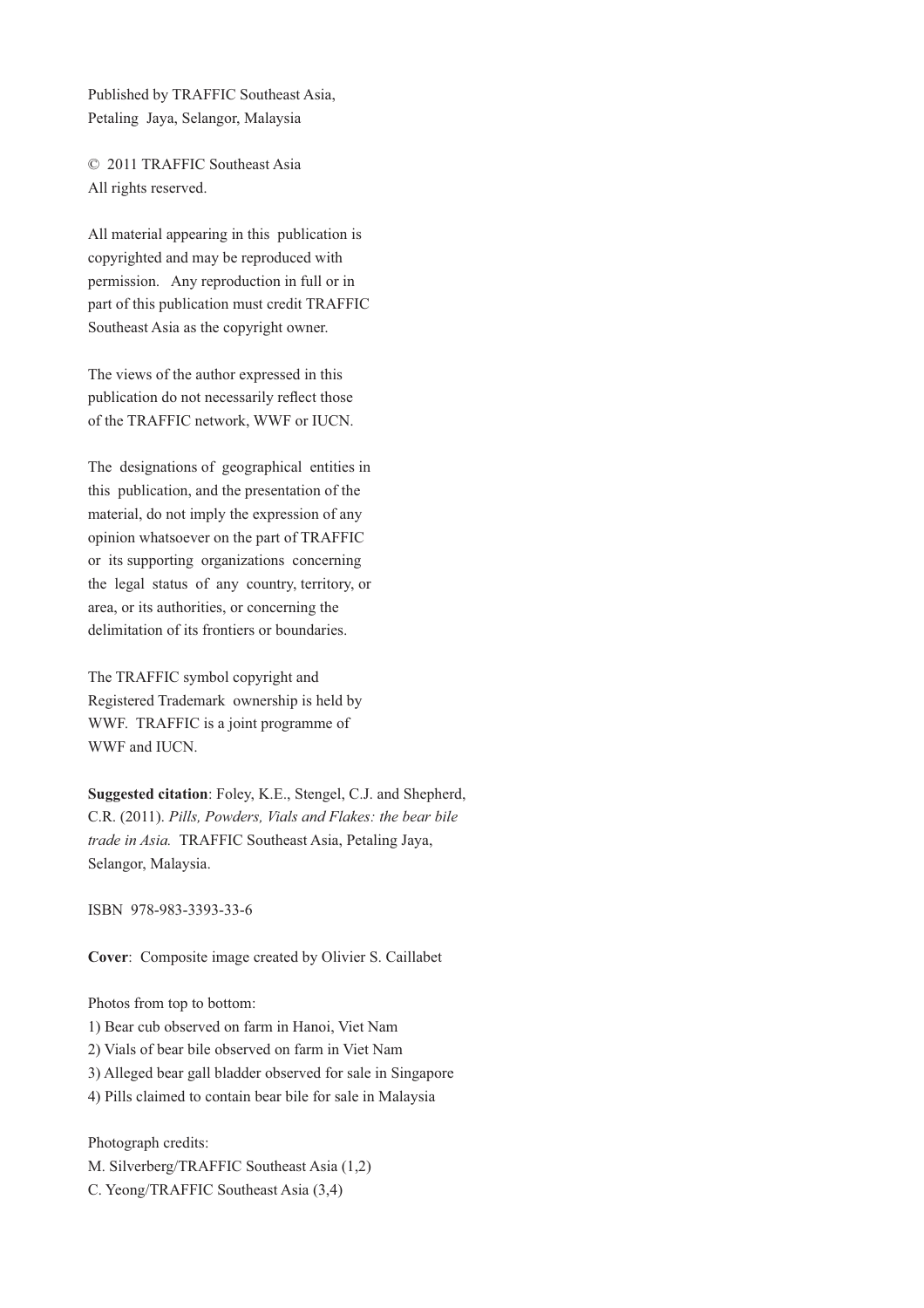# **Pills, Powders, Vials and Flakes: the bear bile trade in Asia**

Kaitlyn-Elizabeth Foley Carrie J. Stengel Chris R. Shepherd



Asiatic Black Bear at China Bear Rescue Centre, Chengdu. © Animals Asia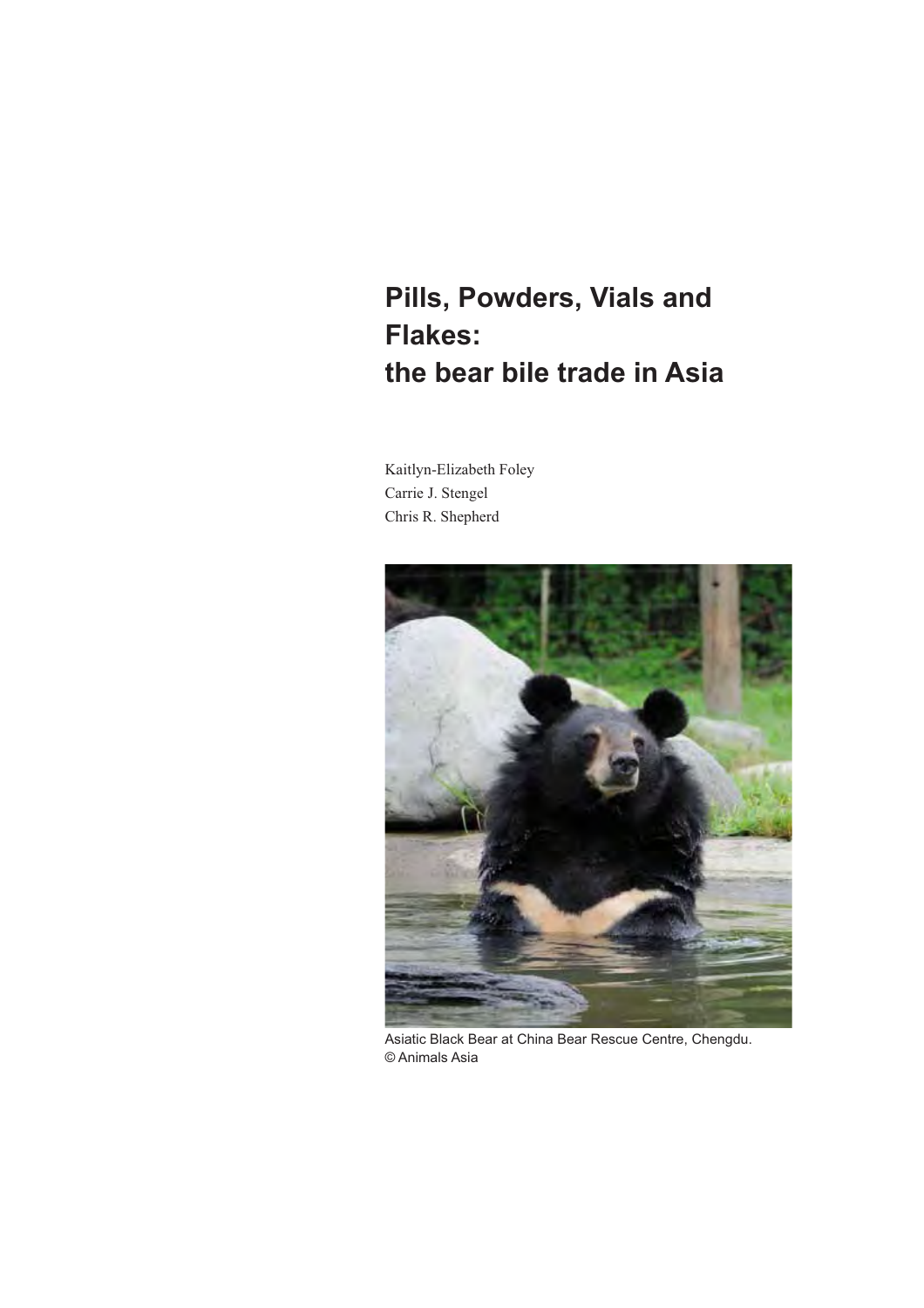# **CONTENTS**

| Abbreviations and acronyms                          | ii             |  |  |  |  |  |
|-----------------------------------------------------|----------------|--|--|--|--|--|
| Definition of terms                                 |                |  |  |  |  |  |
| Acknowledgements                                    |                |  |  |  |  |  |
|                                                     |                |  |  |  |  |  |
| <b>Executive summary</b>                            | $\mathcal V$   |  |  |  |  |  |
| Introduction                                        | 1              |  |  |  |  |  |
| Species                                             | 1              |  |  |  |  |  |
| Asiatic Black Bear                                  | 2              |  |  |  |  |  |
| Sun Bear                                            | 3              |  |  |  |  |  |
| <b>Brown Bear</b>                                   | $\overline{4}$ |  |  |  |  |  |
| Bear bile                                           | 5              |  |  |  |  |  |
| Bear farms                                          | 6              |  |  |  |  |  |
| Bear trade                                          | 7              |  |  |  |  |  |
| Trade routes                                        | 7              |  |  |  |  |  |
| <b>CITES</b>                                        | 8              |  |  |  |  |  |
| <b>Methods</b>                                      | 10             |  |  |  |  |  |
| Field surveys                                       | 10             |  |  |  |  |  |
| Seizure and CITES trade data analysis               | 11             |  |  |  |  |  |
| Cambodia                                            | 12             |  |  |  |  |  |
| <b>Mainland China</b>                               | 15             |  |  |  |  |  |
| <b>Hong Kong SAR</b>                                | 18             |  |  |  |  |  |
| <b>Macao SAR</b>                                    | 20             |  |  |  |  |  |
| <b>Taiwan</b>                                       | 21             |  |  |  |  |  |
| Japan                                               | 23             |  |  |  |  |  |
| <b>Republic of Korea</b>                            | 26             |  |  |  |  |  |
| <b>Lao PDR</b>                                      | 29             |  |  |  |  |  |
| Malaysia                                            | 32             |  |  |  |  |  |
| <b>Myanmar</b>                                      | 36             |  |  |  |  |  |
| <b>Singapore</b>                                    | 38             |  |  |  |  |  |
| <b>Thailand</b>                                     | 41             |  |  |  |  |  |
| Viet Nam (chapter authored in partnership with ENV) | 43             |  |  |  |  |  |
| <b>General discussion</b>                           | 47             |  |  |  |  |  |
| Bear bile products                                  | 47             |  |  |  |  |  |
| Bear gall bladder                                   | 47             |  |  |  |  |  |
| Bear bile pills                                     | 49             |  |  |  |  |  |
| Bear bile product origins                           | 50             |  |  |  |  |  |
| Domestic vs. cross-border origin                    | 51             |  |  |  |  |  |
| Cross-border-sourced products                       | 53             |  |  |  |  |  |
| Legalities of bear bile trade                       | 54             |  |  |  |  |  |
| Bear farming                                        | 55             |  |  |  |  |  |
| Enforcement and seizure data                        | 56             |  |  |  |  |  |
| Conclusion                                          | 59             |  |  |  |  |  |
| <b>Recommendations</b>                              | 60             |  |  |  |  |  |
| General recommendations                             | 60             |  |  |  |  |  |
|                                                     | 61             |  |  |  |  |  |
| Country-specific recommendations<br>References      | 62             |  |  |  |  |  |
|                                                     |                |  |  |  |  |  |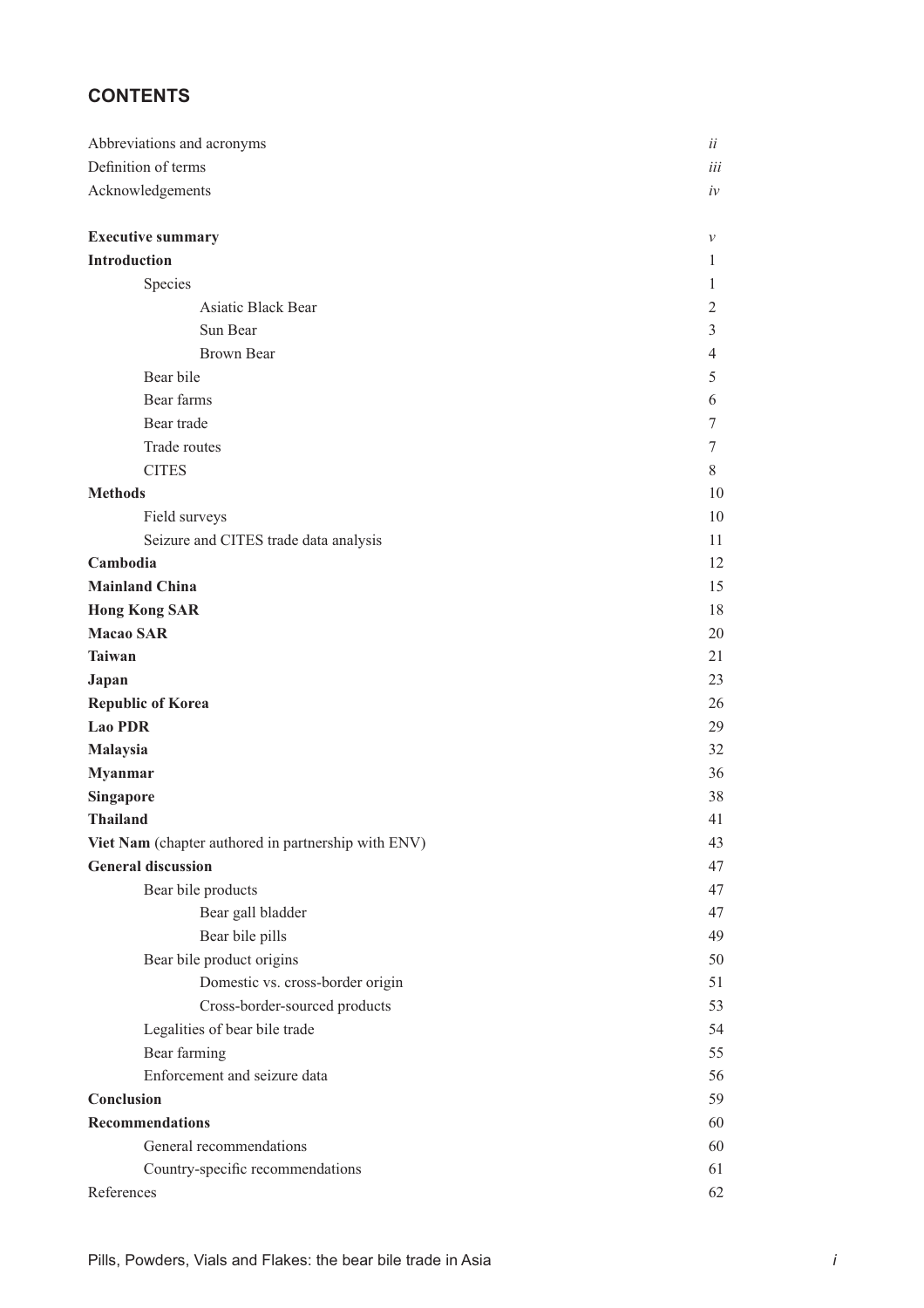# **ABBREVIATIONS AND ACROYNMS**

| <b>ACRES</b>     | Animal Concerns Research and Education Society                                             |
|------------------|--------------------------------------------------------------------------------------------|
| <b>ASEAN-WEN</b> | Association of Southeast Asian Nations' Wildlife Enforcement Network                       |
| <b>AVA</b>       | Agri-Food and Veterinary Authority (Singapore)                                             |
| $\text{cm}^3$    | cubic centimetres                                                                          |
| <b>CIA</b>       | Central Intelligence Agency (of the US Government)                                         |
| <b>CITES</b>     | Convention on International Trade of Endangered Species of Wild Fauna and Flora            |
| <b>CNY</b>       | Chinese Yuan Renminbi                                                                      |
| CoP              | meeting of the Conference of the Parties to CITES                                          |
| <b>CPM</b>       | Chinese Proprietary Medicines; for the purposes of this report, synonymous with TM and TCM |
| <b>DPR Korea</b> | Democratic People's Republic of Korea (also known as North Korea)                          |
| <b>ENV</b>       | <b>Education for Nature Vietnam</b>                                                        |
| <b>ETIS</b>      | Elephant Trade Information System                                                          |
| <b>FPD</b>       | Forest Protection Department (Viet Nam)                                                    |
| $\mathbf{g}$     | gramme                                                                                     |
| <b>GKU</b>       | Green Korea United                                                                         |
| <b>ICCWC</b>     | International Consortium on Combating Wildlife Crime                                       |
| <b>IES</b>       | International Endangered Species of Wild Fauna and Flora (Japan)                           |
| <b>INTERPOL</b>  | International Criminal Police Organization                                                 |
| <b>IUCN</b>      | International Union for Conservation of Nature                                             |
| kg               | kilogramme                                                                                 |
| <b>LCES</b>      | Law for the Conservation of Endangered Species of Wild Fauna and Flora (Japan)             |
| <b>MARD</b>      | Ministry of Agriculture and Rural Development (Viet Nam)                                   |
| ml               | millilitre                                                                                 |
| <b>MYR</b>       | Malaysian Ringgit                                                                          |
| <b>TWD</b>       | New Taiwan Dollar                                                                          |
| <b>SAR</b>       | Special Administrative Region                                                              |
| <b>SFA</b>       | State Forestry Administration (China)                                                      |
| <b>SGD</b>       | Singapore Dollar                                                                           |
| <b>STOC</b>      | Singapore TCM Organizations Committee                                                      |
| <b>TCM</b>       | Traditional Chinese Medicine; for the purposes of this report, synonymous with CPM and TM  |
| <b>THB</b>       | Thai Baht                                                                                  |
| <b>TM</b>        | Traditional Medicine; for the purposes of this report, synonymous with CPM and TCM         |
| <b>UDCA</b>      | Ursodeoxycholic acid                                                                       |
| <b>UNEP-WCMC</b> | United Nations Environmental Programme - World Conservation Monitoring Centre              |
| <b>USD</b>       | <b>United States Dollar</b>                                                                |
| <b>VNAT</b>      | Viet Nam National Administration of Tourism                                                |
| <b>WAR</b>       | Wildlife at Risk                                                                           |
| <b>WRRT</b>      | Wildlife Rapid Rescue Team, Cambodia                                                       |
| <b>WSPA</b>      | World Society for the Protection of Animals                                                |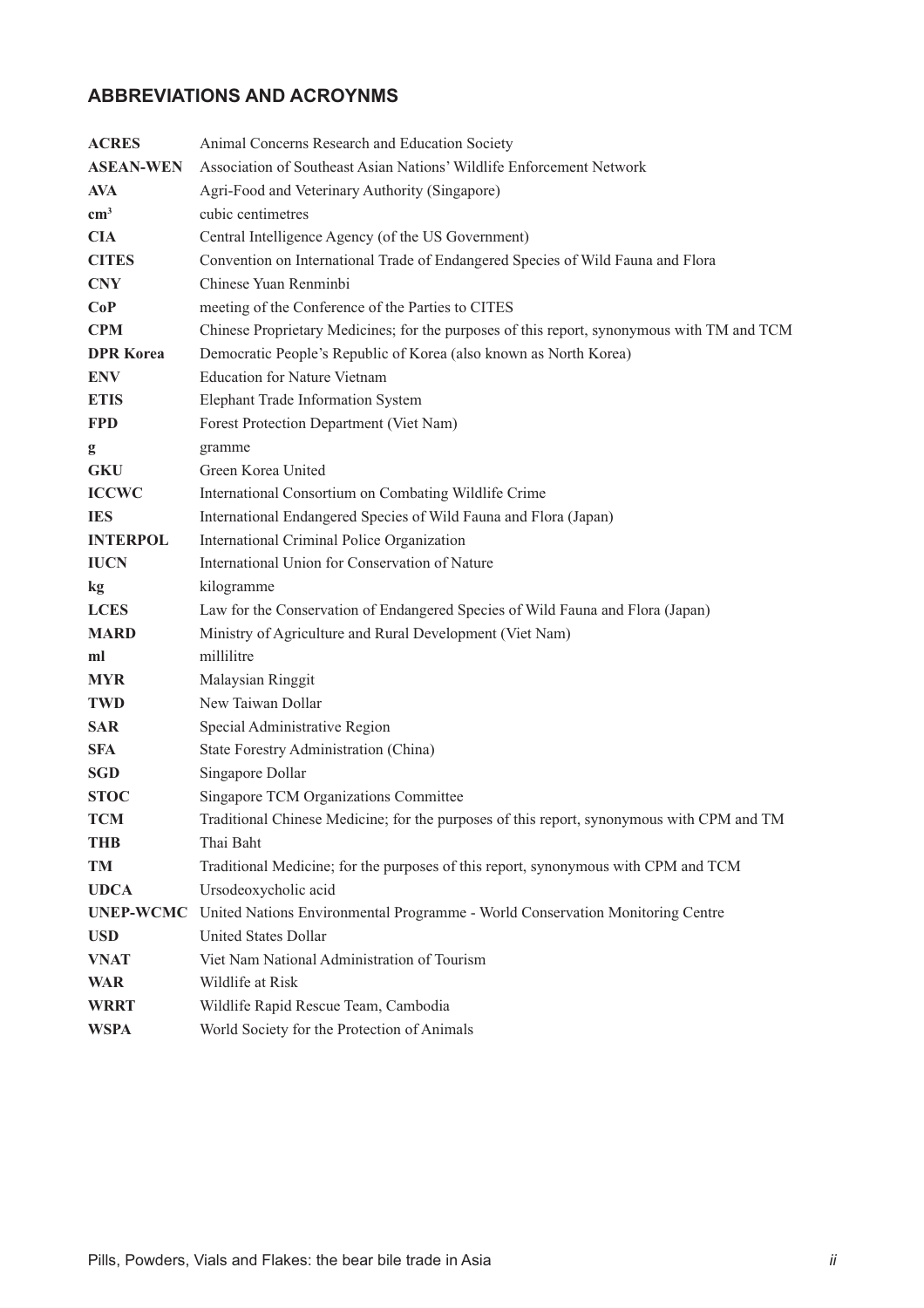# **DEFINITION OF TERMS**

**Bear farm:** Privately or publicly owned facility of any size, where wild-sourced and/or captive-bred bears are kept for the primary purpose of extracting bile and/or the whole gall bladder. This term does not imply that animals are maintained in appropriate conditions or that captive breeding occurs. Bear farms should not be confused with zoological parks or other facilities where bears are kept in the absence of bear bile or gall bladder collection being carried out. Bears on farms are sometimes referred to as 'bile bears' or 'battery bears'. **Bile**: Also known as gall; a fluid produced by the liver and stored in the gall bladder that aids in the digestion of lipids in the small intestine. In the context of this report 'bile' refers specifically to the liquid extracted from bear gall bladder. **Borneol**: A compound derived from Borneo Camphor Dryobalanops aromatica teak trees, sometimes used in TM. **Cinnabaris**: A naturally occurring mercury compound, also known as red mercuric sulphide sometimes used in TM. **Consumer:** For the purposes of this report: countries/territories were considered consumers when a significant amount of bear bile products were readily available in the country/territory. **Cross-border**: For the purposes of this report: a term used in reference to trade that moves across international and territory boundary lines (e.g. Russia to China or China to Hong Kong SAR) and does not include incountry/territory borders (e.g. provincial boundaries). **Flakes**: For the purposes of this report; small pieces of dried bile or dried gall bladder, sometimes also described as crystals or chips. Flakes, crystals and chips were all considered 'flakes'. **Gall bladder**: A small organ, present in most vertebrates that stores bile produced in the liver. In the context of this report 'gall bladder' refers specifically to bear gall bladder sold by the gramme, piece or whole form. **Musk**: A substance obtained from the musk gland of male musk deer *Moschus* spp. The main chemical component, muscone, is a commonly used ingredient in TM products. All musk deer are listed as CITES Appendix I or II. **Ointment:** For the purposes of this report: a salve containing bear bile, typically used for the treatment of sores or haemorrhoids. **Pills**: For the purposes of this report: capsules or compound pills containing bear bile and/or bear gall bladder. **Powder:** For the purposes of this report: dried bear gall bladder pieces or bear bile which has been ground into powder and sold in either pure form or compounded with other products. **Producer:** For the purposes of this report: countries/territories are defined as producers when raw materials for the manufacturer of bear bile products come from these areas and/or these areas manufacture bear bile products often seen in other countries/territories. **Stalactitum**: Also know as a stalactite, a rock formation containing high levels of calcium carbonate and other minerals sometimes used in TM. **Succinum**: A substance derived from tree sap, also known as amber sometimes used in TM. **TM outlets**: For the purposes of this report, areas where bear bile products were sold including TM shops and open markets.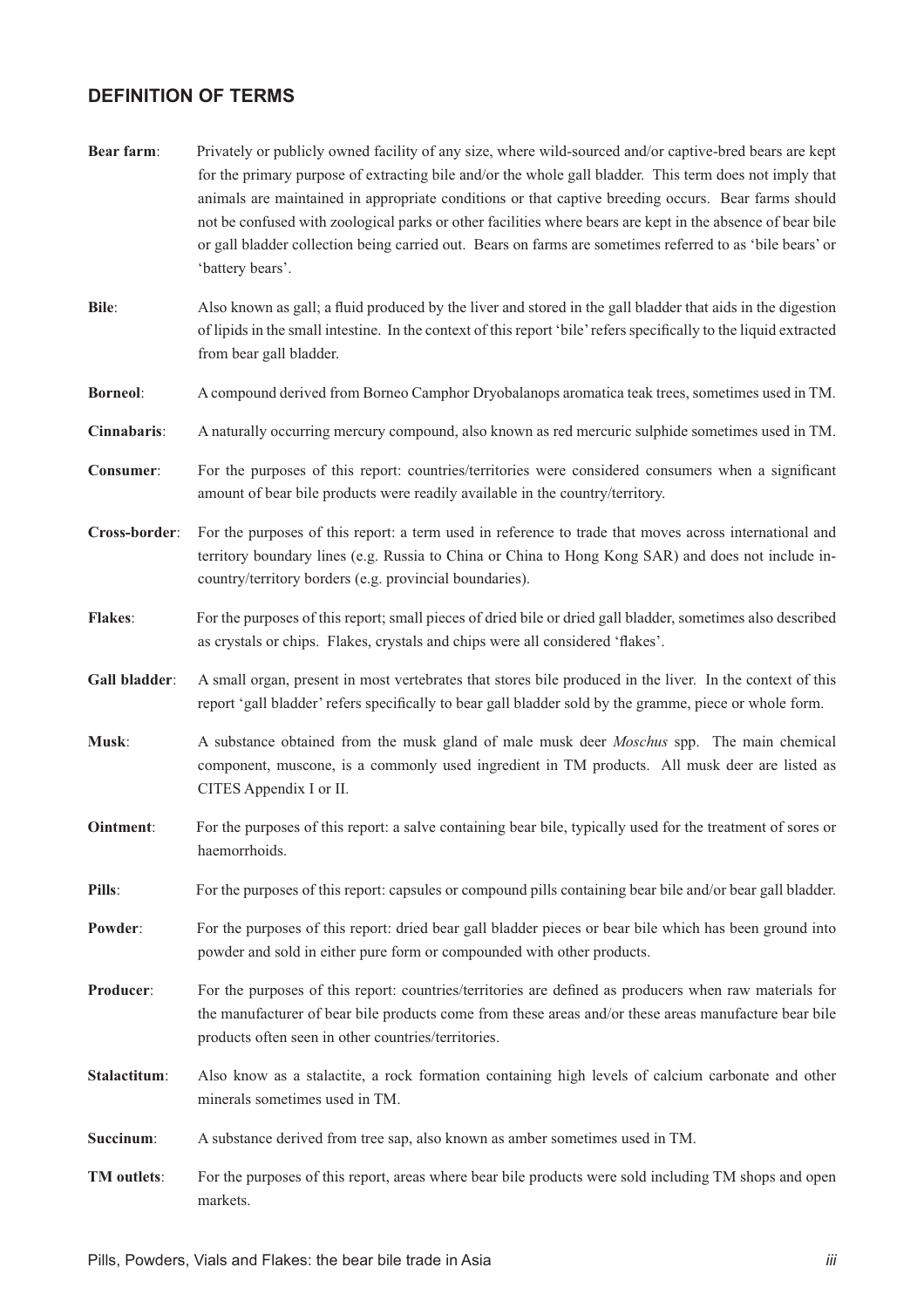# **ACKNOWLEDGEMENTS**

The authors would like to especially thank Animals Asia Foundation, Maria Norbury Foundation, Stephen and Wendie Ryter, and the Hauser Bear Foundation for making this research and report possible.

A special thanks to Education for Nature Vietnam, who agreed to partner with TRAFFIC Southeast Asia on the Viet Nam section of this report.

Thanks go as well to the following specific people and organizations who contributed time and energy to help make this report a success: Jill Robinson, Juanita Tom, Toby Zhang and Tuan Bendixsen of Animals Asia Foundation; Doug Hendrie of Education for Nature Vietnam; Christopher Servheen; Chris Gee of World Society for the Protection of Animals; Matt Hunt of Free the Bears Fund; Louis Ng of ACRES; Lye Fong Keng of AVA; Siew Te Wong of the Bornean Sun Bear Conservation Centre; Lesley Perlman of Wildlife Alliance (Cambodia); Gabriella Fredriksson; Kim Miyoung of Green Korea United; Kim Yooree; Gina Moon of Moonbears.org; Eric Busch; Wildlife At Risk; and Nirmal Ghosh.

Thanks also to our dedicated consultants who made the research component of this project possible: Mark Silverberg, Adam Oswell, Charlene Yeong Yen-feng and Gail Jun of Korean Animal Welfare Association.

Many thanks to TRAFFIC colleagues who contributed their time including Noorainie Awang Anak, Nurul Bariyah Binti Babu, Claire Beastall, Olivier Caillabet, James Compton, Julie Gray, Akiko Ishihara, Elizabeth John, Kahoru Kanari, Kanitha Krishnasamy, Sean Lam, Xu Ling, William Schaedla and Joyce Wu.

Portions of the production of this report were made possible by contributions from the Rufford Foundation.

Maps used in this report were designed by Carrie J. Stengel; with the exception of the map in Figure 23, designed by Olivier Caillabet.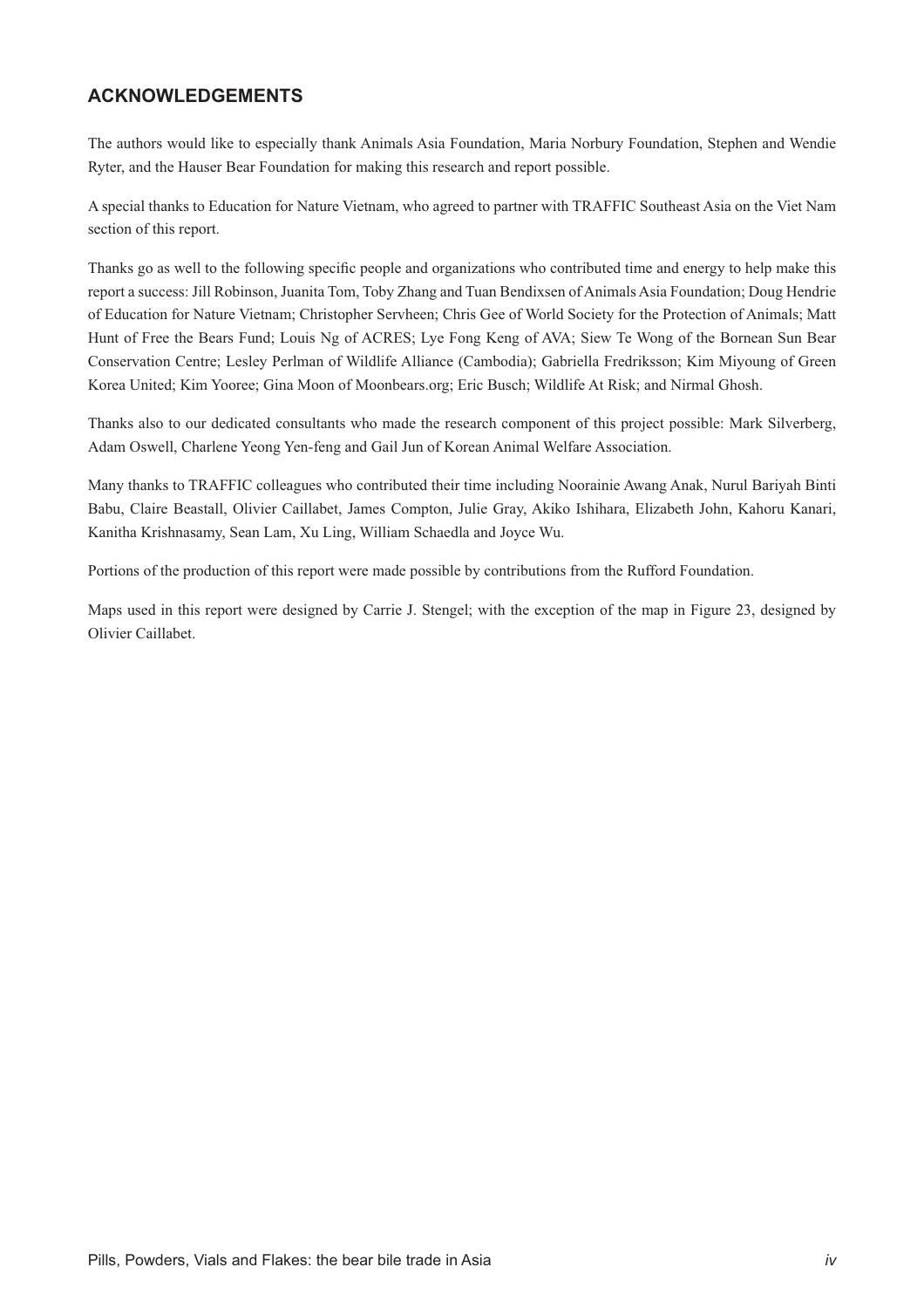# **EXECUTIVE SUMMARY**

The trade of bear gall bladders and bear bile is a serious threat to the conservation of Asian bear species (Phillips and Wilson, 2002). Although the use of bear bile is legal within some Asian countries, cross-border trade of bear bile products is prohibited by the Convention on the International Trade in Endangered Species of Wild Fauna and Flora (CITES) and yet still occurs throughout the region. Furthermore, the commercial production of bear bile from bear farming has turned bile from purely a traditional medicinal (TM) ingredient to a commodity with bile now being found in non-TM products like cough drops, shampoo and soft drinks.

In order to assess the current trade of bear bile medicines in Asia, surveys were conducted in TM outlets in the countries and territories of Cambodia, mainland China, Hong Kong Special Administrative Region (SAR), Japan, Republic of Korea, Lao People's Democratic Republic (PDR), Macao SAR, Malaysia, Myanmar, Singapore, Taiwan, Thailand and Viet Nam. Bear farms were also surveyed in Lao PDR, Myanmar and Viet Nam and information about farms gathered from various sources for mainland China, Japan and the Republic of Korea. Although during this research products from DPR Korea and Russia were observed, these countries were not surveyed.

TM shops in the 13 countries/territories surveyed sold bear bile products, with the exception of those in Macao SAR. Products were most frequently observed in mainland China, Hong Kong SAR, Malaysia, Myanmar and Viet Nam, where they were seen at over 50% of the total TM shops surveyed. Products were observed at over 30% of surveyed TM shops in Japan, the Republic of Korea, Taiwan and Thailand. Products were seen at less than 30% of surveyed TM shops in Cambodia, Lao PDR and Singapore.

All of the countries/territories surveyed were observed to have a significant amount  $(22%$  to 100%) of bear bile products originating in other countries/territories for sale. Mainland China was the most commonly reported place of origin for bear bile products across the region. In addition to this overall observation, there were notable market-specific observations for Myanmar, Hong Kong SAR and the Republic of Korea among others. In Myanmar, cross-border-sourced gall bladders were reported to be entirely from Lao PDR. In Hong Kong SAR, 100% of pills (where origin could be determined) were reported to have originated in Japan. In the Republic of Korea, 60% of bear bile products were reported to have been produced from wild bear populations in Russia; in Russia hunting and trade of Brown Bears is legal.

The products most frequently observed were gall bladders (by the gramme and in whole form) and pills. The prices for these products ranged dramatically depending on the country/territory surveyed. Prices for whole gall bladders were as low as USD51.11 (Myanmar) and as high as USD2000 (Hong Kong SAR). For gall bladder by the gramme, the least expensive was USD0.11 per gramme (Thailand) and the highest was USD109.70 per gramme (Japan). Pill prices ranged from as low as USD0.38 per pill (Malaysia) to USD3.83 per pill (Thailand).

Four farms were visited in Lao PDR, housing a total of 98 Asiatic Black Bears and four Sun Bears. No captive breeding was reported at these facilities and all of the farms were foreign owned. Two farms were visited in Myanmar, housing a total of 52 Asiatic Black Bears and three Sun Bears; all of which were reported to be wild caught from mainland China, Lao PDR and Myanmar. In Viet Nam, a total of 34 farms were visited housing a total of 677+ bears (671 Asiatic Black Bears, 6 Sun Bears). TRAFFIC surveys found that farm size in Viet Nam varied dramatically, housing from two to 60 individuals. Only four farms stated they had captive breeding programs. In Japan, a total of four bear parks were visited. Most parks stated that bears were incinerated upon death and only one of the four sold bear products however they were said to contain derivatives from wild bears, not the bears at the park.

The results from TRAFFIC's recent surveys indicate that the presence of bear farms in a country is clearly correlated with a country being both a producer and a consumer of bear bile products with the exception of the Republic of Korea, where it is only correlated with being a consumer. This is because recent surveys in the Republic of Korea did not observe a large amount of domestically sourced products (7%) or any products from the Republic of Korea in other countries/ territories. Overall it would appear that bear farms in Asia do not fulfil any kind of conservation role as pressures on wild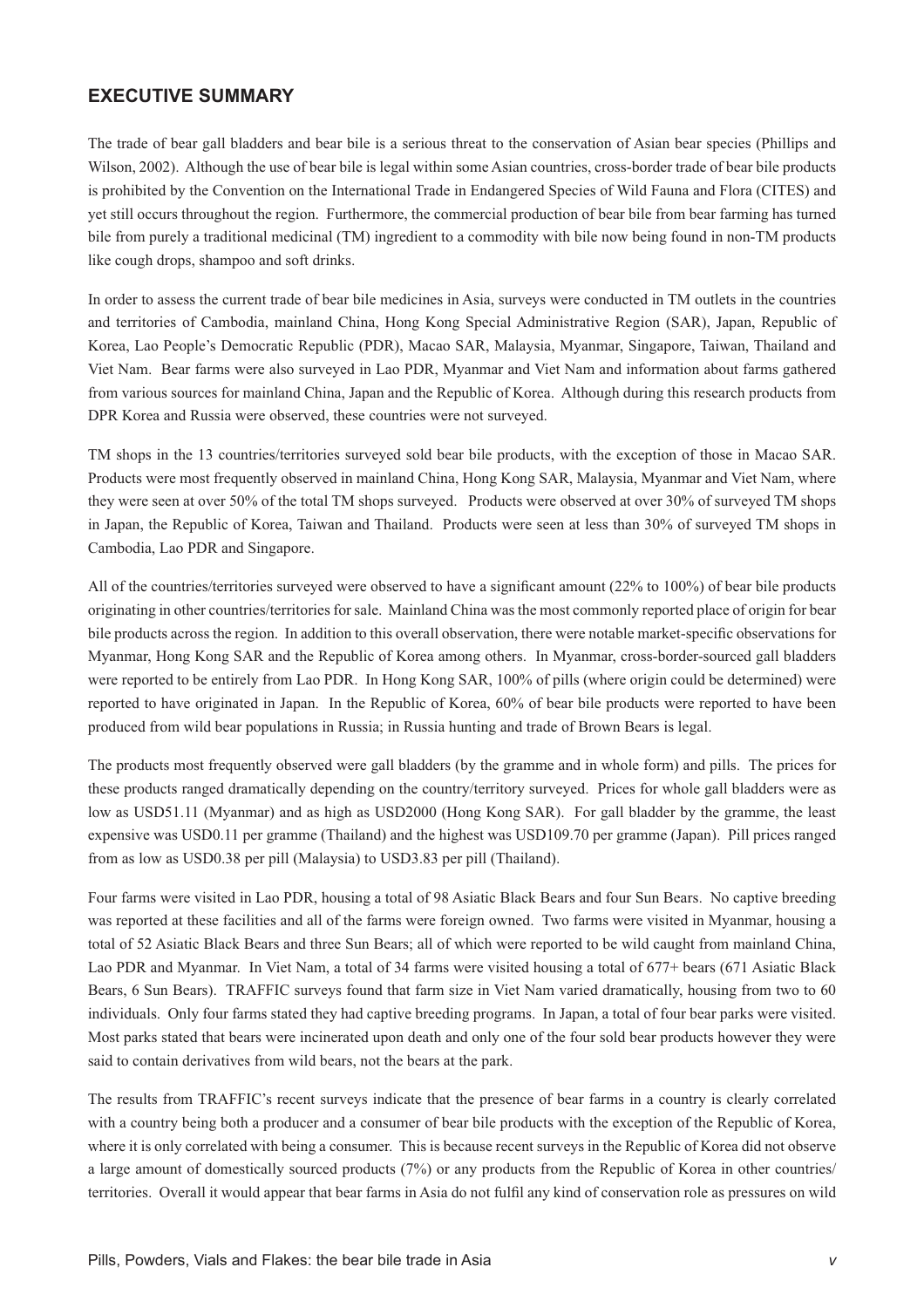populations and a steady demand for bear bile persists throughout the region.

The scale of the bear bile trade in Asia is large, with several countries playing dual roles as producers and consumers. This research suggests mainland China, Japan, Malaysia, Myanmar and Viet Nam are producers of bear bile products in Asia. Cambodia, Lao PDR and Myanmar are also considered source-countries of wild bears for the trade, although the extent of this wild-sourcing is unknown. In addition Lao PDR and Myanmar may be emerging markets for bear farms, especially as pressures increase in China and Viet Nam to end bear farming. Nine of the 13 countries/territories can be considered consumers to differing degrees: mainland China, Hong Kong SAR, Taiwan, Japan, Republic of Korea, Lao PDR, Malaysia, Thailand and Viet Nam.

The majority of the trade in bear bile is illegal, violating national laws in most countries/territories and legislation concerning imports and exports in all of them. An analysis of the origin of bear bile products found during the course of this survey makes it clear that import and export regulations are commonly flouted. CITES is clearly being ignored and national regulations are largely not enforced as raw bile, manufactured bile products and live bears are being commonly traded across country/territory borders.

Combating the illegal trade of bear bile products in Asia is essential for the conservation of wild bear populations. Even with strong national legislation in place, many factors such as corruption, poor legislation and ineffective enforcement often allow illegal wildlife trade to occur. Enforcement efforts to combat the illegal trade in bear bile products in Asia is of paramount importance to ensure that trade dynamics do not threaten the survival of bears in the region. To evaluate enforcement efforts and trade trends, TRAFFIC analysed bear bile related seizures. Information on a total of 506 bear bile product related seizures from 2000 to 2010 were obtained from various sources including the United Nations Environmental Programme World Conservation Monitoring Centre (UNEP-WCMC) CITES trade database. From these collected data, a minimum of 7044 g of bile and 10 100 unspecified bear bile products have reportedly been seized since 2000. Approximately 409 of 506 seizures had a stated origin, purported to be China in 98% of cases. It should be noted these data are likely an under-representation of total seizure-activity during this time period. Seizures are sometimes not reported and a portion of illegal international trade often goes undetected.

The overall results of this study indicate there is a substantial amount of bear bile trade in Asia, much of which is illegal. In order to combat the illegal trade of bear bile products in Asia and support the conservation of wild bear populations, TRAFFIC recommends the following:

- TM outlets selling illegal bear parts and derivatives need to be penalized or closed down and illegal products confiscated. Individuals caught collecting, selling, buying transporting or keeping illegal bear parts and derivatives, in violation of national laws or CITES, must be prosecuted. Penalties should be severe enough to serve as a deterrent to individuals in the future.
- Better enforcement could appropriately be undertaken not only by CITES Authorities, police and Customs authorities who are already empowered by national government to initiate such efforts, but also by collaborative inter-governmental efforts, including through the Association of Southeast Asian Nations Wildlife Enforcement Network (ASEAN-WEN) and the partner members of the International Consortium on Combating Wildlife Crime (ICCWC – which links the CITES Secretariat, INTERPOL, the United Nations Office on Drugs and Crime, the World Customs Organization and the World Bank).
- Illegal bear farms should be closed down permanently by relevant authorities in each country. Facilities where bears cannot be immediately removed should be closely monitored by a combination of government, international and civil society specialists to ensure harvesting of bile does not continue, new bears are not acquired and bear farms are not a source of illegal trade. Violations should be punished to the full extent of the law.
- Legal bear farms should be regularly monitored by designated authorities who monitor the wildlife trade to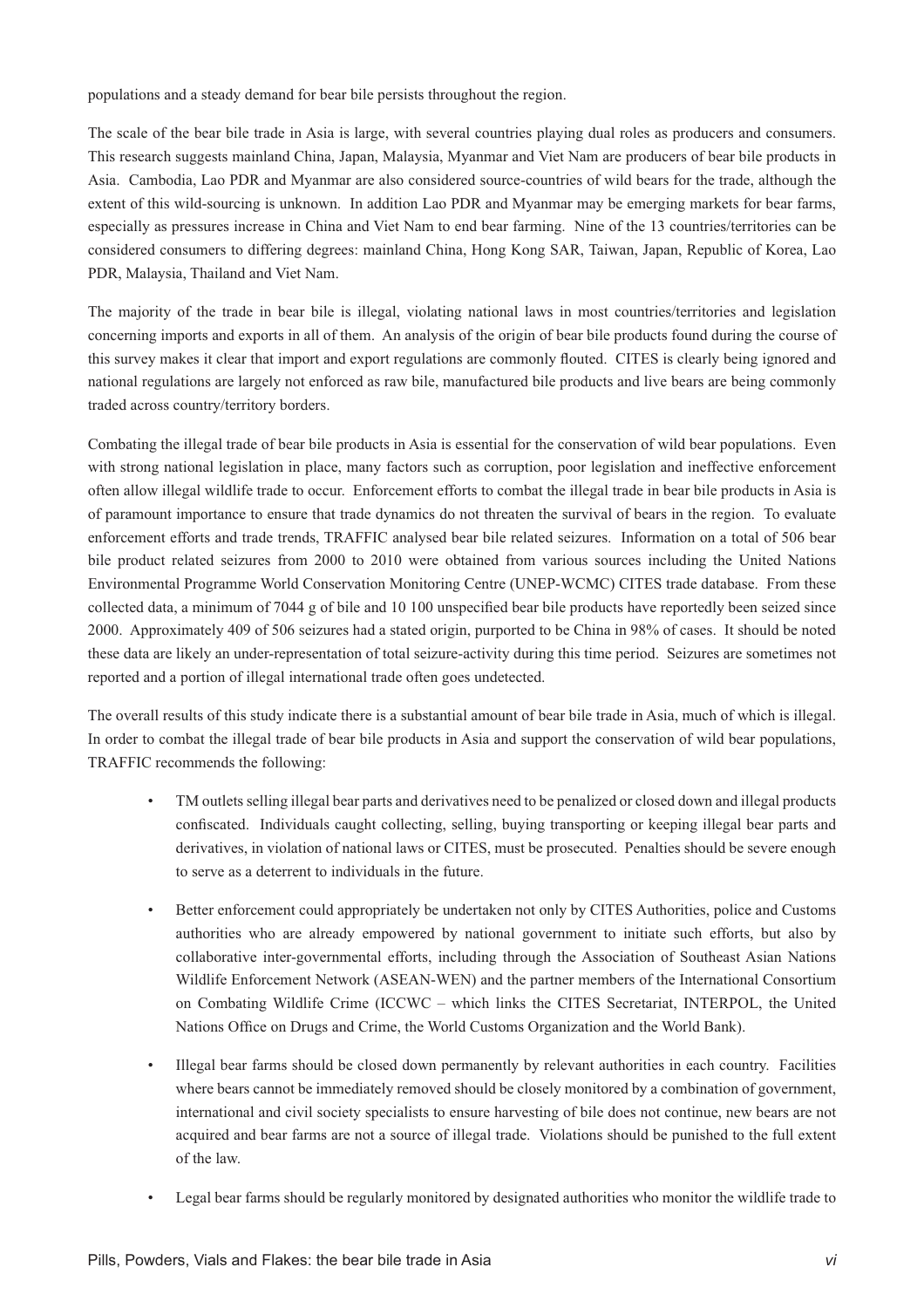ensure they are adhering to regulations. Where violations occur; bear farm owners should be punished to the full extent of the law.

- The CITES Secretariat/Standing Committee and/or individual Parties to CITES should take steps to ensure that countries abide by the text of the Convention in regards to the international commercial trade in bears, their parts and derivatives. Findings of this report should be raised by TRAFFIC and the IUCN SSC Bear Specialist Group at the next meeting of the Conference of the Parties (CoP 16, Bangkok, Thailand, 2013).
- Campaigns by local and international civil society actors in collaboration with relevant government agencies to tackle illegal consumption of bear bile products should be carried out in all consumer countries. Campaigns should also focus on raising awareness amongst enforcement agencies so as to increase motivation and capacity to tackle the illegal trade in bears, their parts and derivatives. Campaigns should also be carried out in bear range States to raise the profile of bears and the need to protect them. Local communities should be encouraged not only to protect bears but also to work with enforcement agencies to take action against bear poachers and traders.
- All countries experiencing illegal wildlife trade should ensure anonymous wildlife crime hotlines are in place and known to the public. The public should be encouraged to report all instances of illegal hunting and trade of bears and bear products.
- In the interest of national accountability, TRAFFIC suggests that all cases pertaining to bears be tracked and reported internationally via a centralized database. Such reporting of seizures, arrests and prosecutions is done for elephants via the Elephant Trade Information System (ETIS) and moves are afoot to monitor Tiger cases in a similar fashion. A system to manage and maintain a central database for bear-related seizures in order to monitor trends and analyse bear trade should take into account the lessons learned from similar databases established for other species. Information generated from this database should be provided in a timely manner to relevant enforcement agencies.

#### **Country-specific recommendations**

- Current domestic legislation in China should be amended to up-list the Asiatic Black Bear from Category 2 to Category 1, as the species is considered Vulnerable with a globally declining population trend (IUCN, 2011).
- In mainland China, close all unlicensed bear farms as well as those farms which have licences but do not adhere to current regulations. In addition, farm owners who contravene CITES regulations by illegally exporting bile should have their bear farm licences revoked and be prosecuted to the fullest extent of the law.
- As stated in Ishihara (2005), it is recommended that Japanese legislation be amended to include Japanese domestic bears and bear gall bladders under the *Law for the Conservation of Endangered Species of Wild Fauna and Flora*.
- The Republic of Korea should end the practice of bear farming in order to remove any confusion on the legality of products in the country and to eliminate threats to wild bears.
- In Lao PDR and Myanmar, steps need to be taken to assist both countries to achieve Category 1 CITES implementing legislation status. In absence of Category 1 status, punitive measures should be taken to mitigate illegal trade in and from these countries.
- In Lao PDR, the trade of parts and derivatives from second generation captive-bred bears is permitted under the *Wildlife and Aquatic Law* (2007) with proper approval. However as bears are protected in the country,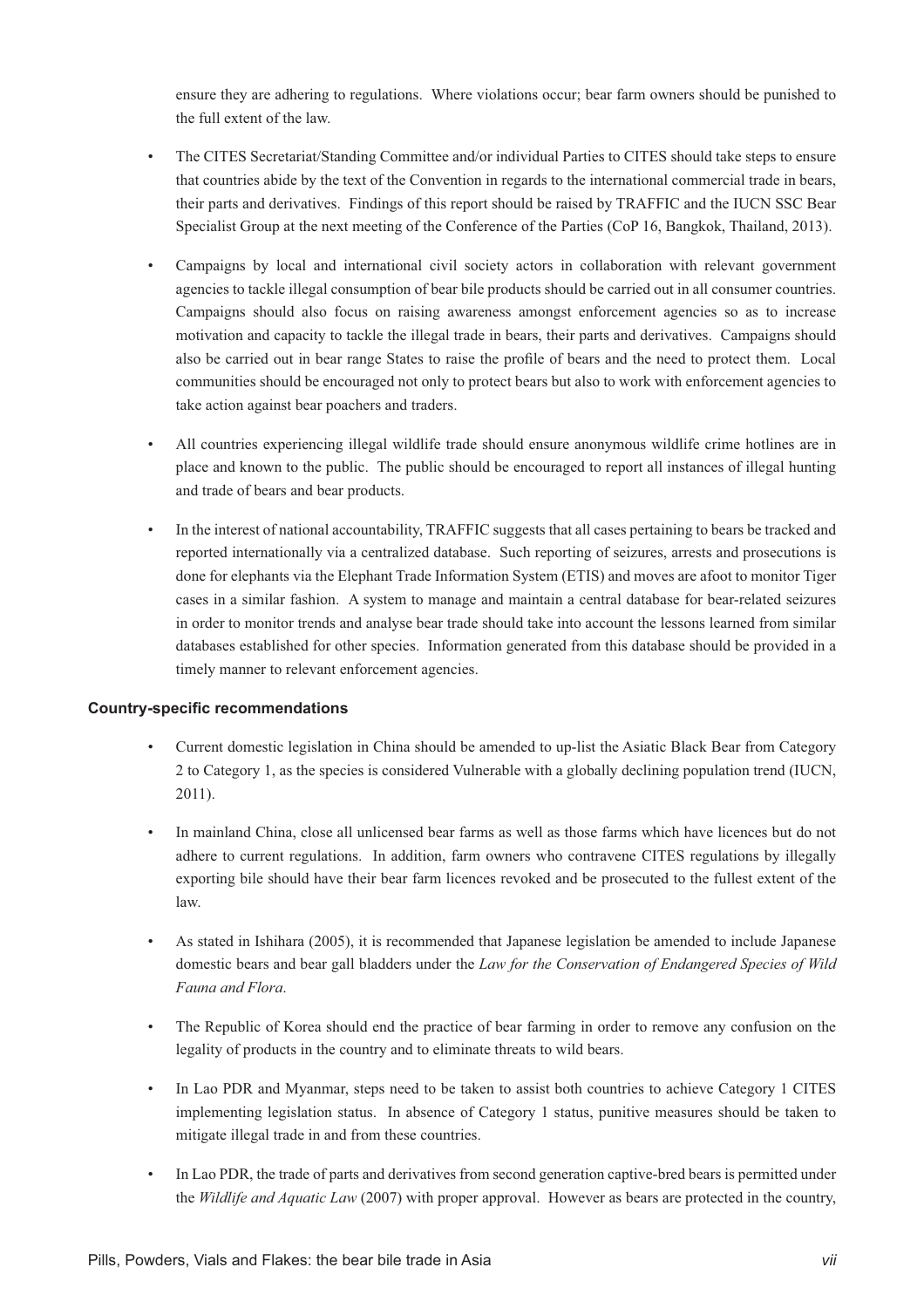obtaining parent stock from the wild is illegal. As it seems to be highly unlikely that bears are being bred on farms and in the absence of monitoring systems to accurately determine whether the animals derive from wild or captive sources; farms should be closed down to avoid abuse of this loophole. In addition, legislation should be amended to close these loopholes and to more fully protect wildlife.

- In Malaysia, authorities should investigate shops and manufacturers selling and producing both real and purported bear bile medicines and prosecute them accordingly.
- In Myanmar fines for violation of the *Protection of Wild Life and Wild Plants and Conservation of Natural Areas Law* (1994) should be increased to deter poaching and trade.
- In Myanmar, the Asiatic Black Bear should be up-listed to Totally Protected on the list of *Wildlife Protected*  from the Forest Department.
- Research on the role Russia plays in the bear bile trade should be conducted as the results from these recent surveys indicate that Russia is an important source of bear gall bladders in China, Republic of Korea and Viet Nam and the proportion of illegal trade is unknown.
- In Viet Nam, authorities should enforce national legislation; bear farms should be closed down in Viet Nam to prevent violations of national legislation and CITES commitments as there is evidence that these farms illegally extract and sell bear bile to local and foreign consumers.
- Legislation in Viet Nam should be amended and clarified: 1) to cover the import, export and transit of species which are CITES-listed but of domestic or unclear origin as these are not included under the current law, 2) to cover bear cubs born in captivity under the *Regulation of Bear Management Decision 95/2008/ QD-BNN* (2008), and 3) to clearly define what constitutes the 'possession' or 'keeping' of bears.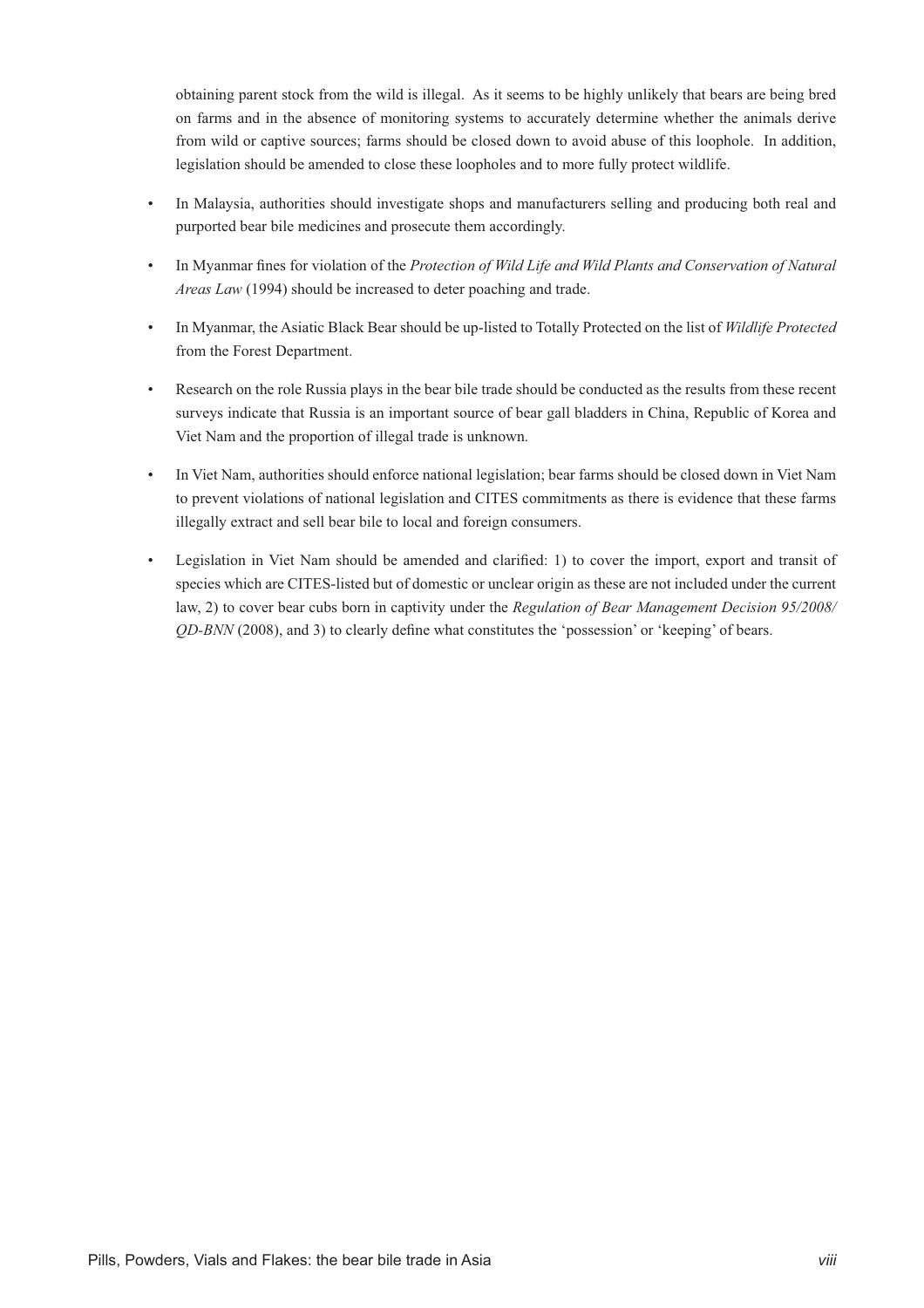# **INTRODUCTION**

Across South-east and East Asia there is a significant and largely illegal trade in Asian bear species for the live animal trade, meat trade and Traditional Medicine (TM) trade. Bear gall bladder and bile are valuable and sought-after TM ingredients widely available in many countries. The TM trade encourages illegal poaching of bear populations and is therefore a significant threat to the survival of wild bears in Asia (Kemf et al., 1999; Williamson, 2007). The numerous illegal aspects of the trade uncovered by this survey show a blatant disregard for national and international laws.

TRAFFIC aims to describe current trade dynamics by identifying key consumer and producer countries, primary source countries, the flow of products between countries and the illegalities of bear bile trade. This is done with the purpose to better understand Asia's bear bile trade so as to make recommendations for stakeholders from governments to NGOs, in the hope that illegal trade can be mitigated and Asian bears can be effectively protected.

#### **Species**

Bears Ursidae are a widespread family comprising eight species inhabiting a variety of ecosystems across four continents: Asia, Europe, North America and South America. Of the eight species, four are endemic to Asia: the Asiatic Black Bear *Ursus thibetanus*, Sun Bear *Helarctos malayanus*, Sloth Bear *Melursus ursinus* and Giant Panda *Ailuopoda melanoleuca* (Table. 1). Two others occur in Asia but are not endemic, the Brown Bear *Ursus arctos* and the Polar Bear *Ursus maritimus*, however the Polar Bear is only found in the Arctic region of Siberia. Three bears are specifically targeted for the bear bile trade (Table 1).

#### **Table 1**



#### **Primary bear species found in bear bile trade in Southeast Asia**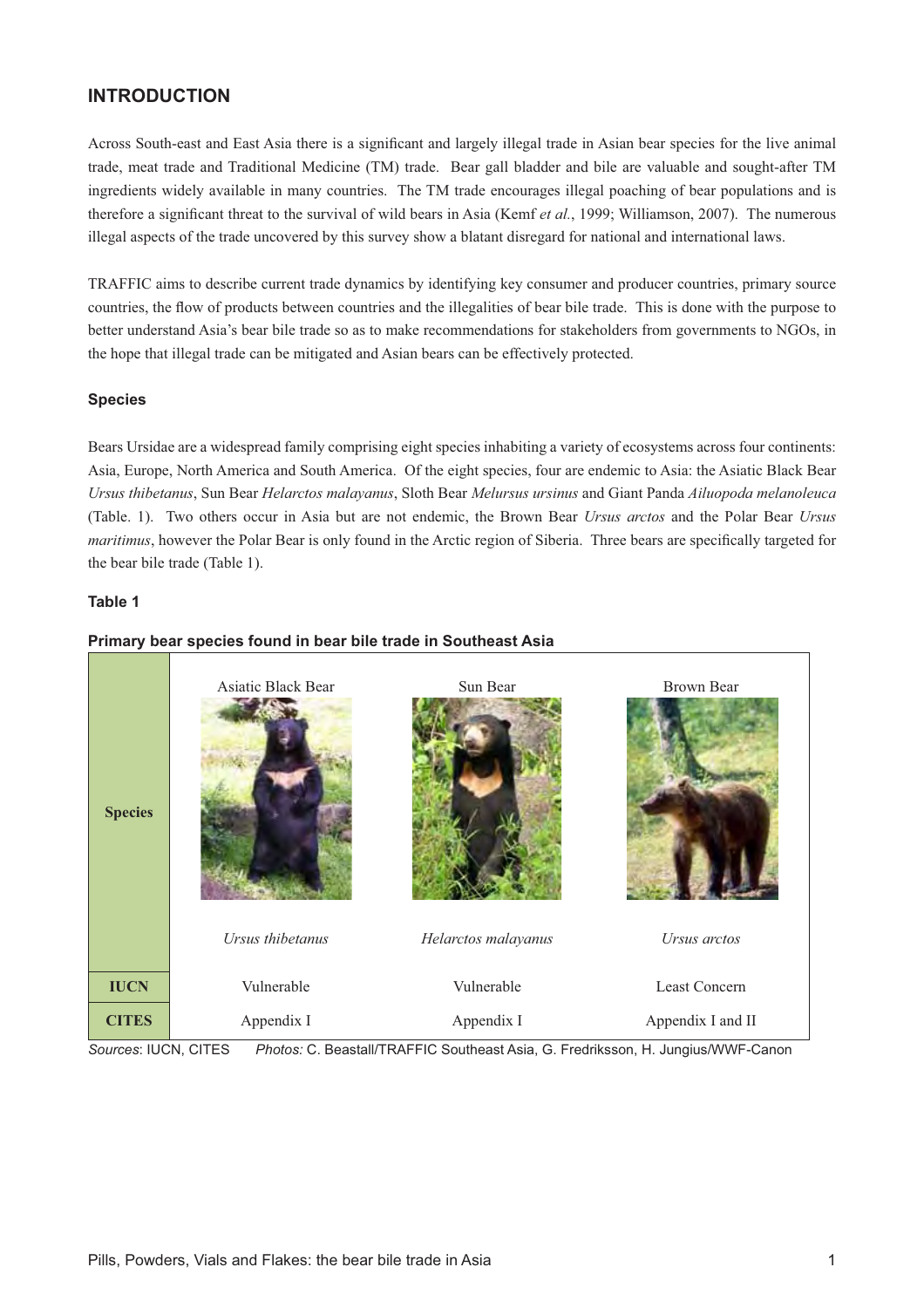#### *Asiatic Black Bear*

The Asiatic Black Bear, sometimes referred to as the Moon Bear, is a medium-sized species first described by Cuvier in 1823. These bears can be most easily identified by the ears which appear disproportionately large in comparison to the rest of the head. They have a distinct v-shaped chest patch, which is cream/lemon in colour and often have a cream/lemon colour on the chin.

The species has a patchy distribution across 18 countries and overlaps the distribution of Sun Bears in South-east Asia as far south as Thailand (Figure 1) (Garshelis, 2002). Asiatic Black Bears have been classified as Vulnerable with a decreasing population trend by the International Union for Conservation of Nature (IUCN) Red List since 1990. Although no rigorous population assessments have been carried out, worst-case figures suggest there could be as few as 25 000 Asiatic Black Bears left in the wild. More optimistic estimates place populations at under 100 000 (MacGregor, 2010). In 2003 China gave an official government country estimate of about 28 000 however this has not been substantiated by further scientific research (Garshelis and Steinmetz, 2008).

#### **Figure 1**



#### **Estimated distribution of the Asiatic Black Bear**

*Source*: IUCN

The type and extent of threats to the Asiatic Black Bear vary across its range. Habitat loss and degradation affect bears in parts of their range where annual rates of forest loss are high. However, the major threat to the species in China and South-east Asia is the commercial trade in live bears and their parts. The demand for bear products has increased over the past several years and is very likely to be unsustainable, causing populations to decline (Kemf *et al*., 1999; Garshelis and Steinmetz, 2005; Garshelis and Steinmetz, 2008). Asiatic Black Bears are nationally protected in many range countries as well as internationally protected by the Convention on International Trade in Endangered Species of Wild Fauna and Flora (CITES) which has listed the species in Appendix I since 1979. The IUCN Red List has identified the most beneficial conservation action for Asiatic Black Bears to be a substantially reduced level of commercial demand for bear products (Garshelis and Steinmetz, 2008).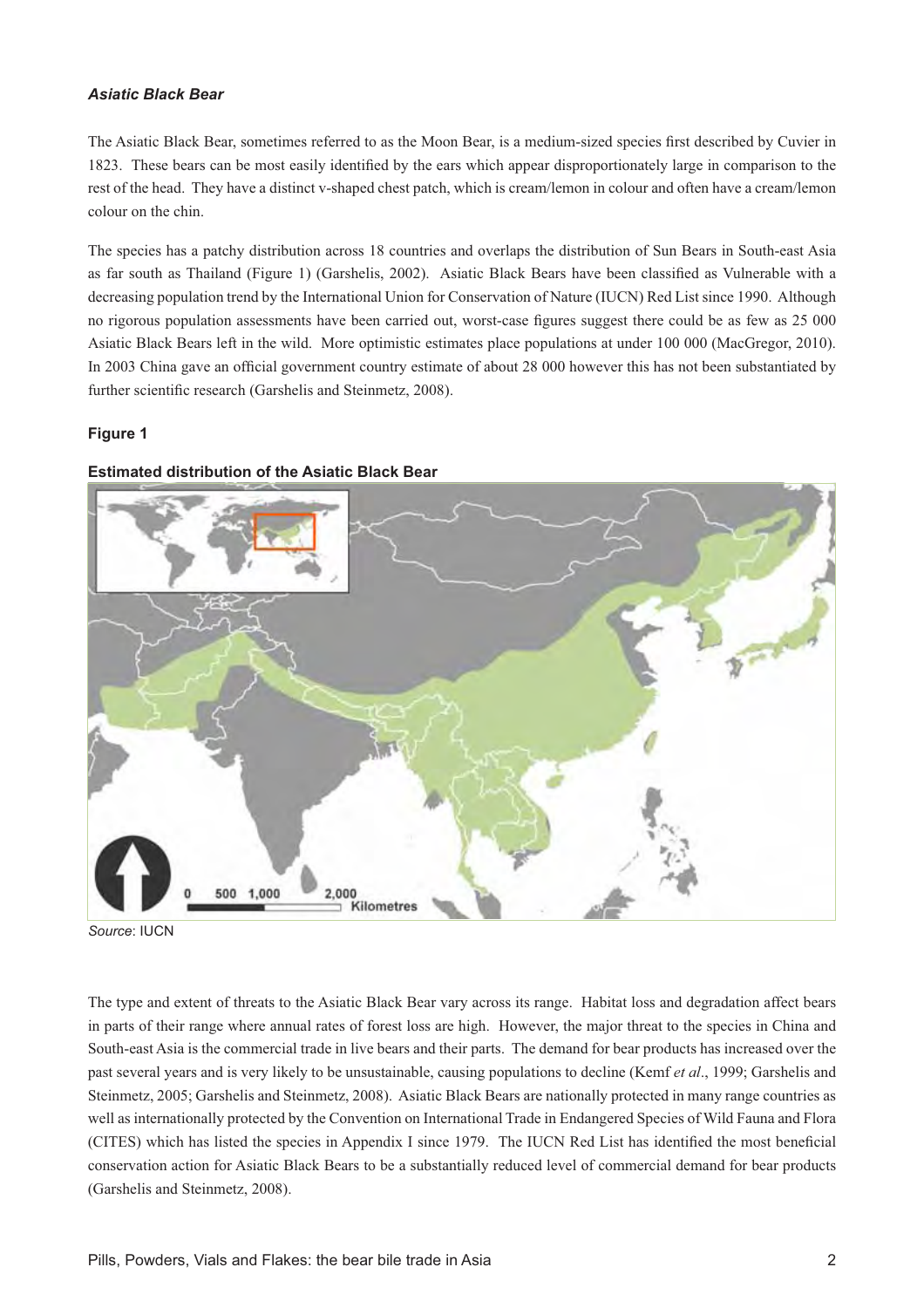#### *Sun Bear*

The Sun Bear, also known as the Malayan Sun Bear or Honey Bear, is the smallest member of the bear family. First described by Raffles in 1821, Sun Bears are currently split into two subspecies: the Bornean Sun Bear H. m. euryspilus and the Sumatran Sun Bear *H. m. malayanus* (Meijaard, 2004). The species has a distinctive appearance with short dark sleek fur, long curved claws and a bright u-shaped orange blaze across its chest.

The Sun Bear is native to 11 Asian countries and is regionally extinct in Singapore (Figure 2) (Fredriksson *et al.*, 2008). The IUCN classifies the Sun Bear as Vulnerable with a decreasing population trend. It is suspected that Sun Bear populations have declined by more than 30% over the past 30 years, due to massive deforestation and uncontrolled exploitation for trade. Commercial poaching is a significant threat despite the fact that killing bears is illegal in all range countries (Kemf *et al.*, 1999; Fuller *et al*. 2004; Meijaard *et al*. 2005; Tumbelaka and Fredriksson 2006; Wong 2006; Shepherd and Shepherd, 2010).

#### **Figure 2**

#### **Estimated distribution of the Sun Bear**



*Source*: IUCN

Conservation action varies by country however no range States have established specific priorities for Sun Bears. Reducing the trade in bear parts has been highlighted by the IUCN Red List as a highly beneficial measure for the survival of species populations (Fredriksson *et al*., 2008). Sun Bears have been listed in Appendix I of CITES since 1979 and international commercial trade in them or their parts and derivatives is therefore illegal.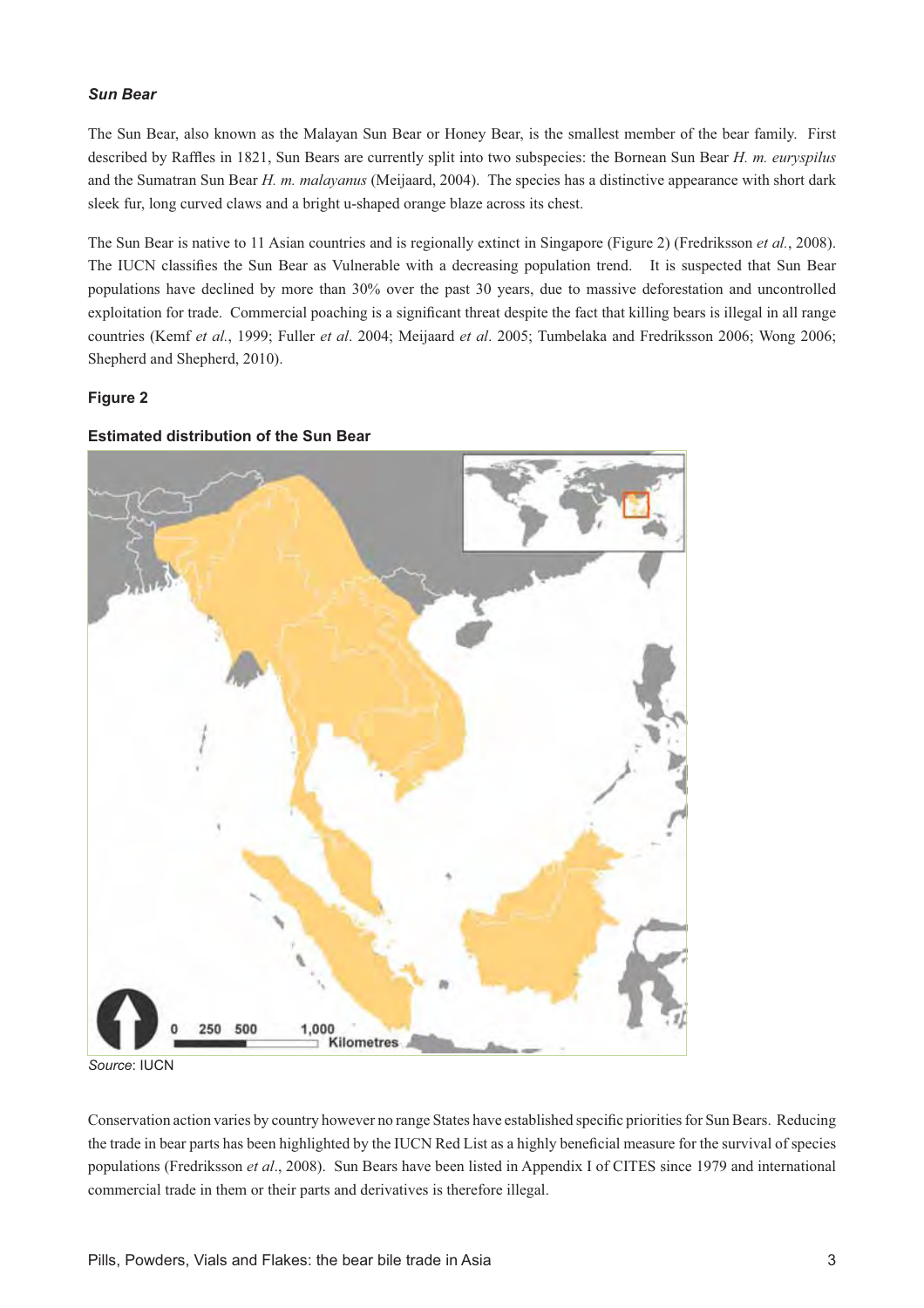#### *Brown Bear*

Described by Linnaeus in 1758, the Brown Bear is the largest member of the bear family and can vary significantly in size and colour across its broad distribution. The species is found in at least 45 countries around the world (Figure 3); however the natural distribution was larger in the past. Brown Bears are possibly extinct in Bhutan, and are considered extinct in the wild in 15 other range States (Garshelis, 2002; McLellan *et al*., 2008). While some populations of Brown Bears are well known, the dynamics of others remain poorly understood.

#### **Figure 3**

#### **Estimated distribution of Brown Bears**



*Source*: IUCN

The Brown Bear is considered to be of Least Concern by the IUCN Red List with a stable population trend; however this assessment is heavily influenced by healthy North American and European populations. Summing various estimates results in a rough estimate of a total world population of 200 000 plus bears (Servheen *et al.*, 1999; Swenson *et al*., 2000). This number can be misleading as in Asia little is known about Brown Bear density or habitat connectivity apart from the fact that populations are thought to be sparse and fragmented (Garshelis, 2002; McLellan *et al*., 2008). Several small populations in Asia are threatened due to low numbers and frequent contact with humans. Bears living near human settlements are sometimes killed inadvertently or poached for their parts. The removal of even a few bears from small populations can adversely affect population growth (Wakkinen and Kasworm, 2004; McLellan *et al.*, 2008).

Current conservation action varies between regions and range states. Many populations are legally protected by national laws, but enforcement efforts and effectiveness varies depending on the country. Brown Bears from Bhutan, China, Mexico and Mongolia are listed in CITES Appendix I, thus prohibiting international commercial trade, but all other populations are listed in CITES Appendix II which allows controlled international trade under a permit system.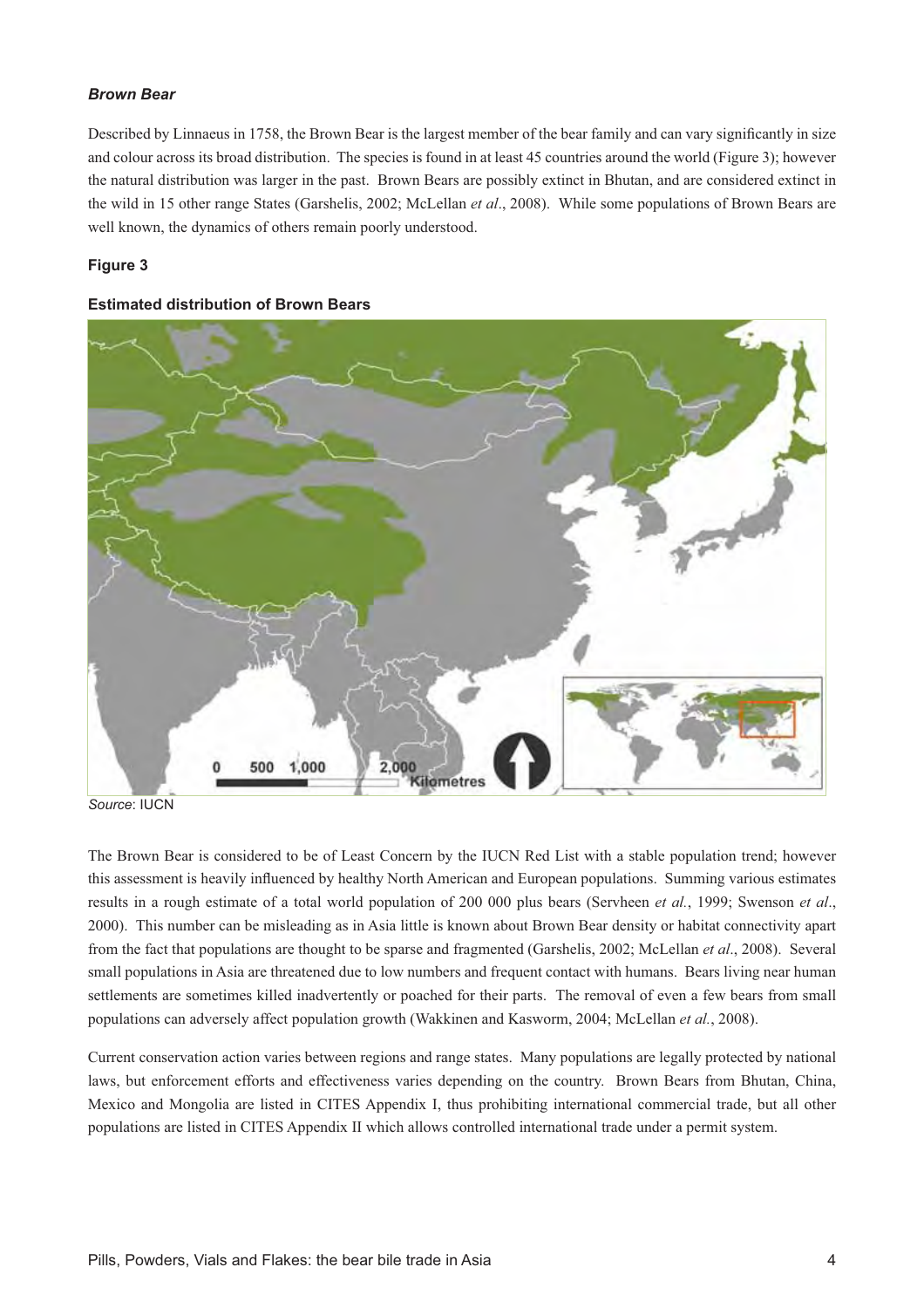#### **Bear bile**



Bear bile from a farm in Viet Nam © M. Silverberg/TRAFFIC Southeast Asia

Bile is a liquid substance produced by the liver and aids in the digestion of lipids in the small intestine in many vertebrate species including humans. It is composed of over 97% water with small amounts of bile salts, cholesterol, lecithin, electrolytes and fatty acids (Busch, 2008). The acids are formed from cholesterol and include primarily colic acid, chenodeoxycholic acid and ursodeoxycholic acid (UDCA) in low concentrations. UDCA is found in several mammals however it is most concentrated in bear bile, specifically in Polar Bears, Brown Bears and Black Bears where UDCA makes up to 15% to 39% of bile compared to 5% in humans (Hagey *et al*. 1993). UDCA appears to be the only therapeutic component of bile and no other acids have been shown to have beneficial effects for humans. Pharmaceutical grade UDCA is produced from cows and other species, not including bears, often as a by-product of slaughter. It was introduced into modern medicine in the early 20th century and is currently used in gastric bypass surgery and to treat liver diseases (Maas, 2000; Busch, 2008). Several pharmaceutical

companies produce synthetic UDCA and it is currently manufactured under several trade names including: Actigall, Deursil, Ursosan, Ursofalk, Urso and UrsoForte (Roberts and Perry, 2000).

China, Japan and the Republic of Korea are known to consume over half the world's annual production/supply of pharmaceutical UDCA (Mills *et al*., 1995; Togawa and Sakamoto, 2002). However despite the availability of this low-cost, concentrated UDCA product, bear bile from farmed and wild bears is still widely available in Asia. Due to their synthetic origins, pharmaceutical products like Actigall are considered an unacceptable substitute by many TM practitioners (Macartney, 2006).

Bear bile use in TM is historically documented however it is difficult to quantify how important or widely available it has been in the past. The first published record of the medical use of bear bile is in the Materia Medica, from the Tang Dynasty in 659 AD (Feng *et al*., 2009). Bear bile is traditionally used to treat sore throats, sores, haemorrhoids, sprains, bruising, muscle ailments, epilepsy and to 'clear' the liver (Busch, 2008; Vu, 2010). It is sold in various forms including: whole gall bladders, raw bile, pills, powder, flakes and ointment. There are over 54 varieties of herbal substitutes for bile listed in Chinese pharmacopeia, however a demand for bear bile remains and bears are farmed to meet this demand (Still, 2003; WSPA, 2005). With the introduction of commercialized bear farming and a resultant surplus production of bile, many non-essential and non-traditional TM products are increasingly being produced and bile can now be found in everyday commodities including wine, tea, and shampoo (Richards and Wang, 2006).



Bear bile packaging tray © M. Silverberg/TRAFFIC Southeast Asia

There are several health issues associated with farmed bears which potentially affect bile potency. Farmed bears often have an inflamed and thickened gall bladder, recurrent abdominal infections and a high rate of liver cancer (Busch, 2008). In addition, unsanitary conditions and methods employed during extraction and processing can result in contamination of bile products with pus, debris, skin and impurities as well as toxic materials (Cochrane, 2003; Loeffler et al., 2007; Busch, 2008; Loeffler et al., 2009). Perhaps it is due in part to these concerns that products using wild-sourced bile are often thought of as superior medicines to farmed products.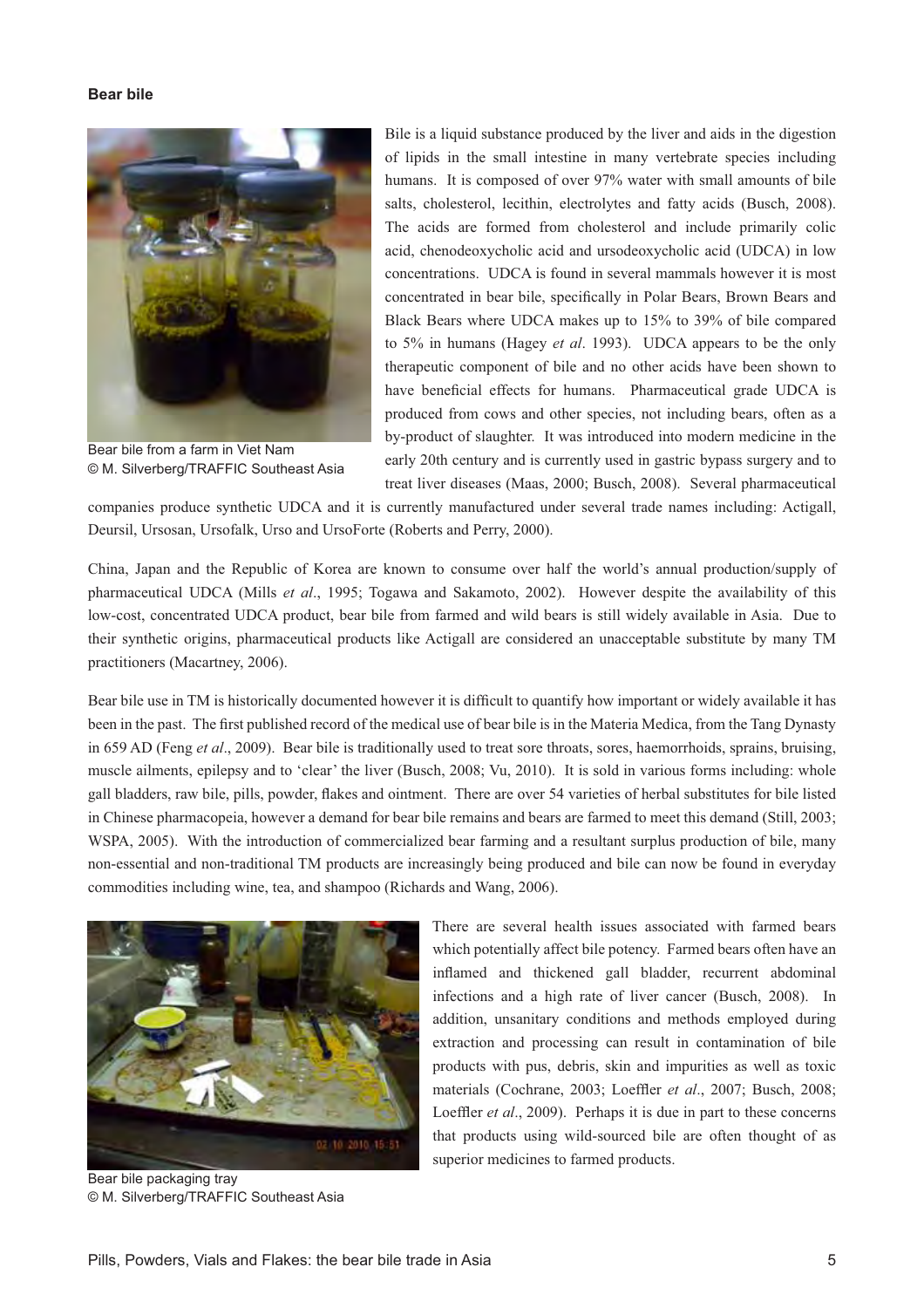In addition to removing the intact gall bladder from a bear, there are four methods used to extract bile from living animals (Maas, 2000; Loeffler *et al.*, 2007; Feng *et al.*, 2009; Loeffler *et al.*, 2009):

- 1. The catheter-free fistulae method was developed in China; a permanent incision in the abdomen and gall bladder is made which allows the farmer to puncture the same location to extract bile.
- 2. The metal catheter method uses a permanently implanted metal tube to access bile.
- 3. The full-jacket method uses a permanent catheter tube to extract bile which is collected in a plastic bag located in a metal box worn by the bear.



Bear bile packaging in a farm in Ha Noi, Viet Nam © M. Silverberg/TRAFFIC Southeast Asia

4. The ultrasound method uses an ultrasound machine to locate the gall bladder, then the bear is punctured and bile removed.



#### **Bear farms**

Bear bile farm in Viet Nam © M. Silverberg/TRAFFIC Southeast Asia

In the past, bear bile was taken from intact gall bladders collected from bears killed in the wild. This method failed to provide a steady bile supply to practitioners of TM, making bear bile medicines very expensive. In the late 1970s, a 'technology' was developed in the Democratic People's Republic of Korea (DPR Korea) for obtaining bile from live bears, and hence 'bear farming' began (Li, 2004). By 1984, bear farming in China had been sanctioned by the government as a conservation measure to preserve bears in the wild (Wang *et al*., 1994). By 1989 over 8000 Asiatic Black Bears and Brown Bears were being commercially farmed for bile in China (Mills and Servheen, 1991), within six years that number had increased to 10 000 (Mills *et al*., 1995). Currently the majority of farmed

bears are Asiatic Black Bears. As of April 2010, 20 provinces in China have outlawed bear farms; however an estimated 97 farms housing 7000 to 10 000 bears remain in operation (Animals Asia, 2010; MacGregor, 2010). It should be noted the term 'bear farm' is used broadly in this report to include facilities that have wild-sourced and/or captive bred bears, but does not imply that captive breeding commonly occurs in these facilities. Bear farms are currently legal in the Republic of Korea and certain provinces in mainland China (Loeffer *et al*., 2009); they commonly occur in Viet Nam and to a smaller extent in Lao People's Democratic Republic (PDR) and Myanmar. In Asia, a minimum of 12 000 bears are currently estimated to be housed in both illegal and legal bear farms (WSPA, 2010).

The establishment and existence of bear farms has not been proven to alleviate pressures on wild populations. The average productive life span of a farmed bear is only five years (Mills *et al.*, 1995; Peppin *et al.*, 2008). As captive bears become less productive, they are replaced and there have been numerous accounts of farms using wild bears to replenish their aging stock. Some studies indicate that bear faming and bear trade have reduced populations of Asiatic Black Bears. A study by Feng *et al*. 2009, suggested that poaching in Sichuan province caused wild bear populations to decline despite bear farms being abundant in this part of China. In a 2000 report by the World Society for the Protection of Animals (WSPA), nearly all of 44 farms surveyed admitted to harvesting from the wild in order to 'top-up' stocks. In 2006, a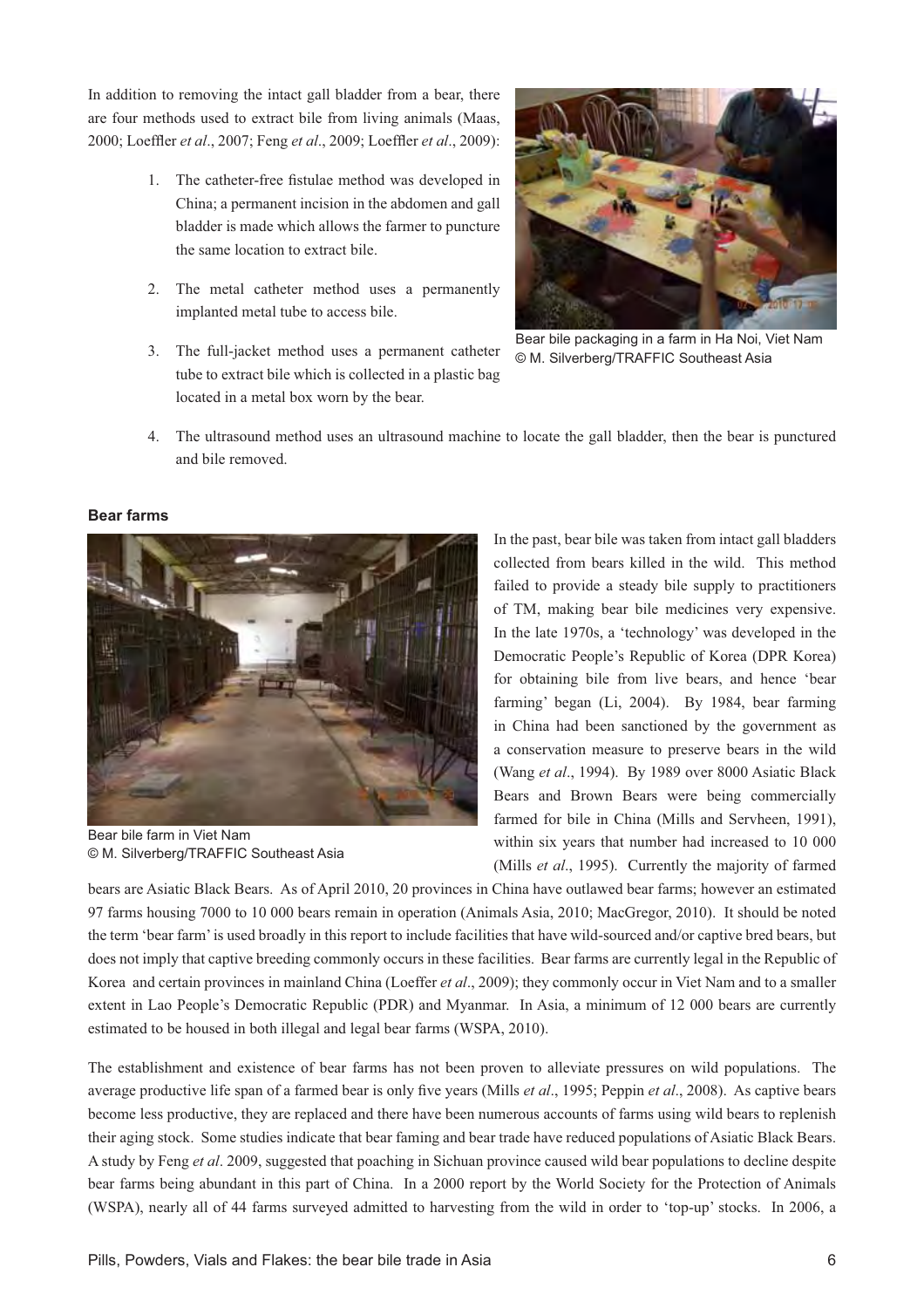bear farmer in Viet Nam told Animals Asia that farms paid rural villagers to trap 12 wild bear cubs per year in order to supplement farm stocks (Robinson *et al*., 2006). In Viet Nam, forests are becoming devoid of bears due to illegal hunting and habitat loss causing hundreds of bears to be internationally trafficked from neighbouring countries (Nguyen, 2007). Research has shown bears are regularly sourced from countries such as Cambodia and Lao PDR, where cubs destined for bear farms in Viet Nam can be sold for around USD100 (Nguyen, 2007; Burbach, 2009; MacGregor, 2010).

As previous research suggests, bears are regularly sourced from the wild to re-stock bear farms and for their bile, as it is often preferred to that of farmed bears. The surplus of farm-produced bile has led to the use of bear bile in more products, thereby potentially generating more consumers and increasing demand. Farming has resulted in the perception that bears and bear products are a readily available and acceptable commodity (Richards and Wang, 2006; Loeffler et al., 2009).

#### **Bear trade**

The trade in bears and bear products is a major threat to the survival of wild bear populations in Asia (Phillips and Wilson, 2002). Live bears and their parts and derivatives are openly sold in TM outlets, TM shops, privately through dealers, from bear farms and through a variety of other sources. The open and often international trade highlights the fact that enforcement efforts to control trade have so far been inadequate (Shepherd, 2006). Although precise population numbers for Asian bears are unknown, it is likely that the massive scale of commercial trade is directly responsible for population declines (Williamson, 2007; Fredriksson *et al*., 2008; Garshelis and Steinmetz, 2008).



Bear claws for sale in Myanmar © C. Shepherd/TRAFFIC Southeast Asia

Bear parts and derivatives are heavily traded. These include the paws, skin, claws, canine teeth, skulls and most prized of all: the gall bladder and bile. In just a 12 day period, researchers in Myanmar found bear parts representing a minimum of 215 bears being openly traded in border markets near China and Thailand (Shepherd and Nijman, 2007). Bear bile is a heavily traded and often costly derivative with consumers often willing to pay high prices for bile sourced from wild bears (Kang and Phipps 2003).

Of the Asian bears, Asiatic Black Bears are the most heavily traded and are relied upon predominantly to produce farmed bile, especially in mainland China and Viet Nam (Huang and Li, 2007; Shepherd and

Nijman, 2007). Sun Bears are less present in farming operations but are commonly poached from the wild in Cambodia, Lao PDR, Malaysia, Myanmar, Thailand and Viet Nam (Shepherd and Nijman, 2007; Fredriksson *et al*., 2008). Brown Bears are not commonly farmed, but they are frequently seen in mainland Chinese bear farms. Brown Bear parts have also been found in the Chinese trade (Jill Robinson, Animals Asia, *in litt*. to TRAFFIC Southeast Asia, April 2011) which may be due to the fact that Brown Bears are legally hunted in Russia.

#### **Trade routes**

Consumer demand for bear bile products has fuelled the growth of complex cross-border trade networks in Asia. Although bear farming may be legal in some places in China and the Republic of Korea, the trafficking of products from these farms across borders is completely illegal under CITES regulations.

Surveys of border markets have demonstrated there is a frequent and large scale illegal trade in bear products. In 2006 TRAFFIC surveyed three border markets, Tachilek and Three Pagoda Pass on the Myanmar-Thailand border and Mong La on the Myanmar-China border. Parts representing a minimum of 143 bears were found openly for sale in these markets, with buyers moving items across borders with little to no problem (Shepherd, 2007). Past investigations by TRAFFIC found bile for sale at the Sichuan and Shanghai international airports (Mills *et al*., 1995).

Bear bile from farms in mainland China primarily and to a lesser extent in Lao PDR, Myanmar and Viet Nam are suspected to supply the black market trade. Several studies have found products in one country labelled as originating in a foreign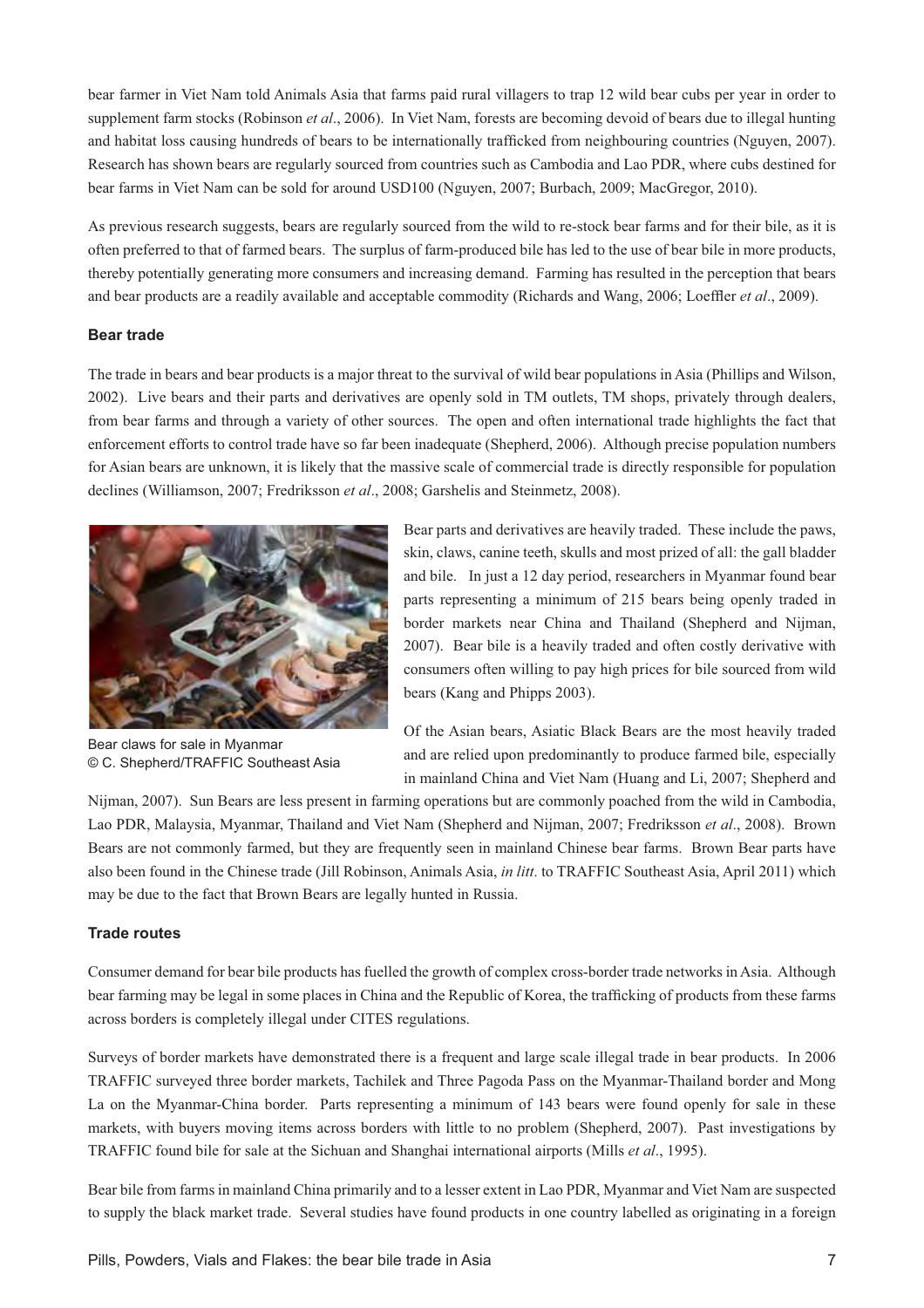country, in obvious violation of CITES. Findings in a study by Ng and Tan (2006) found that bear bile products for sale in Singapore were often sourced from China but also from Russia, Thailand, India, DPR Korea, Malaysia and Indonesia.

Live bears used to supplement farm stock are also traded internationally as well as domestically. Farms in mainland China and Viet Nam have been accused of purchasing bears from poachers operating in Myanmar, Cambodia and Lao PDR (Watkins and Hsieh, 2000; Corlett, 2007; Robinson *et al*., 2007). A trade route through Ruili in Yunnan Province, on the China-Myanmar border has been identified as a hub where bears from Myanmar and Laos are smuggled to Chinese farms (Robinson *et al*., 2006).

#### **CITES**

CITES Parties are required to adhere to the Convention to curtail illegal international trade and to monitor any legal trade of bears, their parts and derivatives. In addition to international regulations, most countries have established adequate national legislation to protect bears (Shepherd, 2006). In spite of these legislative efforts, illegal hunting and trade continues to occur throughout Asia.

CITES Parties are required to be able to implement the Convention through their own national legislation. Each Party's legislation is assessed and has been assigned a category under the CITES National Legislation Project (Table 2). Categories are based on a Party's ability to effectively implement CITES and are defined as:

> **Category 1**: Legislation which meets all the requirements for implementing CITES.

> **Category 2**: Legislation which meets some, but not all, of the requirements for implementing CITES.

> **Category 3**: Legislation which does not meet any of the requirements for implementing CITES.

Resolution Conference 10.8 on the 'Conservation of and trade in bears' was passed at the 10th meeting of the Conference of the Parties to CITES (CoP 10) in 1997. This states that 'the continued illegal trade in parts and derivatives of bear species undermines the effectiveness of the Convention. Furthermore, poaching

may cause declines of wild bears that could lead to the extirpation of certain populations or even species'. Parties are urged to 'take immediate action in order to demonstrably reduce the illegal trade in bear parts and derivatives' (CITES *Res. Conf 10.8, CoP10*).

In 2000, at the 11th meeting of the Conference of the Parties to CITES (CoP 11) *Decision 11.43* was made to address the trade in bears. *Decision 11.43* states that Parties are required to report to the Secretariat any actions taken to implement *Resolution Conf. 10.8* (or any revisions) including (a) national legislation in place to control the trade in bear parts/ derivatives and (b) enforcement efforts and penalties for violating laws pertaining to bear parts/derivatives.

During the 12th meeting of the Conference of the Parties (CoP 12) in 2002, two decisions were made relating to the trade of bears and bear products. *Decision 12.27* states Parties that had failed to report to the Secretariat in 2001 (as required in *Decision 11.43*) and that were listed as Parties who were believed to be large consumer and producer States for bear parts and derivatives. These included the following South-east Asian countries: Cambodia, Republic of Korea, Malaysia, Myanmar, Philippines, Singapore, Thailand and Viet Nam. *Decision 12.28* established that the Standing Committee would address the international trade in bear parts and derivatives at its 50th meeting (2004) with specific focus on enforcement and legislative problems in regards to stopping illegal trade.

#### **Table 2**

# **CITES National Legislation Project categories**

| <b>Country/Territory</b> | Category       |
|--------------------------|----------------|
| Cambodia                 |                |
| China                    | 1              |
| Hong Kong SAR*           | 1              |
| Japan                    | 1              |
| Lao PDR                  | 3              |
| Macao SAR                | 2              |
| Malaysia                 | $\mathfrak{D}$ |
| Myanmar                  | 3              |
| Republic of Korea        | 1              |
| Singapore                | 1              |
| Thailand                 | 1              |
| Viet Nam                 |                |

Source: CITES SC59 Doc.11 (2010) \*Hong Kong SAR and Macao SAR, included as 'Dependent Territories' of China by the CITES National Legislation Project, have separate legislative instruments to implement CITES.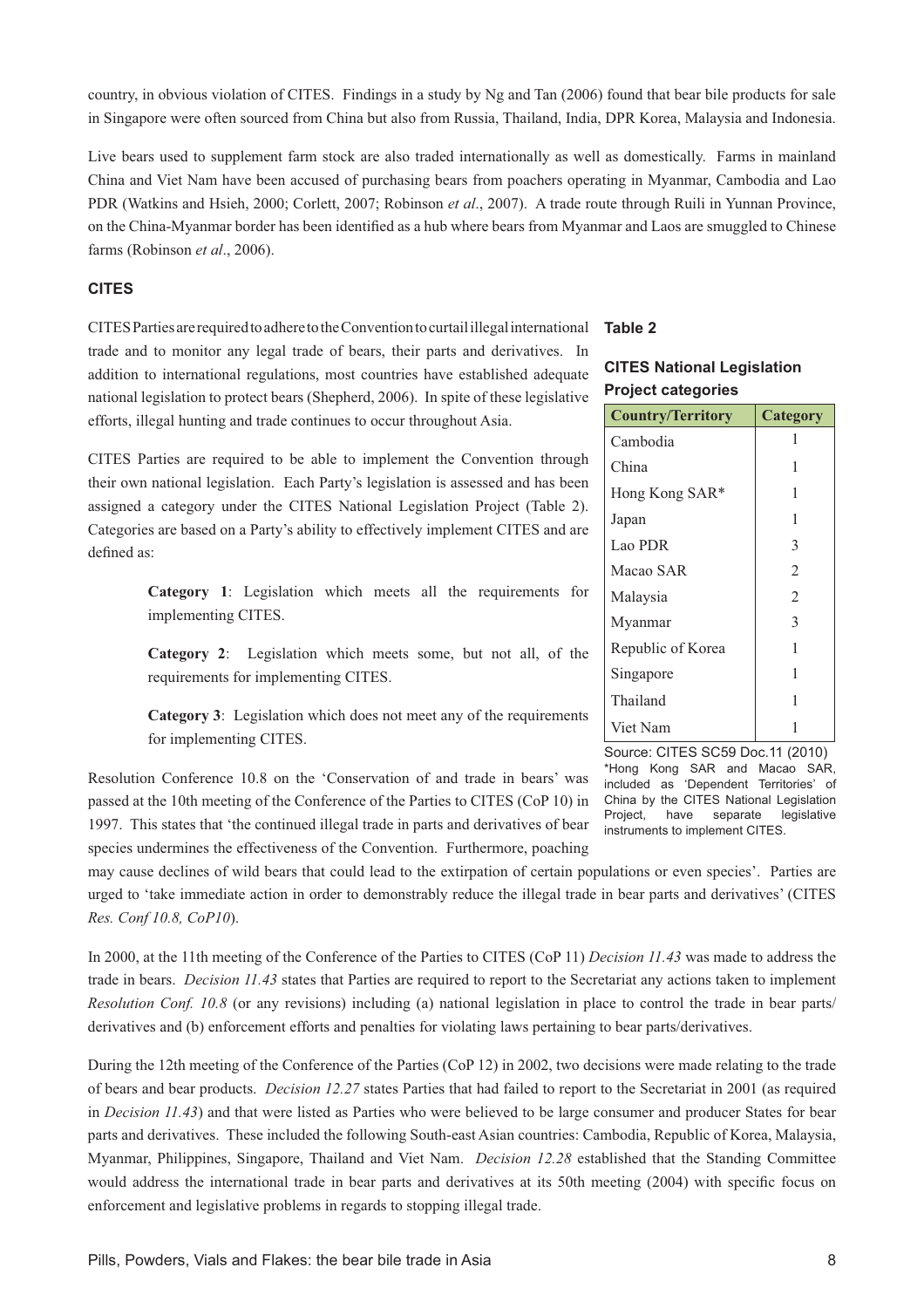At the 2004 meeting, the Standing Committee identified that the major problem for many Parties was distinguishing the gall bladders of bears from those of other animals. The Secretariat addressed this issue by advising the use of forensic analysis and further stated that such analysis could also differentiate between wild-caught and captive-bred bear parts/ derivatives. The Secretariat also stated that due to the lack of intelligence information from the Parties, it was difficult for the Secretariat to provide proper counsel on effectively combating the illegal trade of bear parts/derivatives (*SC50 Doc. 17*).

In 2007, *Resolution Conf. 10.8* was revised at the 14th meeting of the Conference of the Parties (CoP 14). This revision urged Parties to increase CITES enforcement and establish or improve national legislation to control the import and export of bear parts and derivatives.

Currently all of the study countries/territories in Asia have domestic legislation protecting wild bears with a few exceptions:

- 1. Myanmar lists Asiatic Black Bears as Protected, but they can be hunted with a permit, the Sun Bear is Totally Protected.
- 2. In Japan bear hunting of Asiatic Black Bears and Brown Bears is permitted in designated areas, during specific hunting seasons with a licence.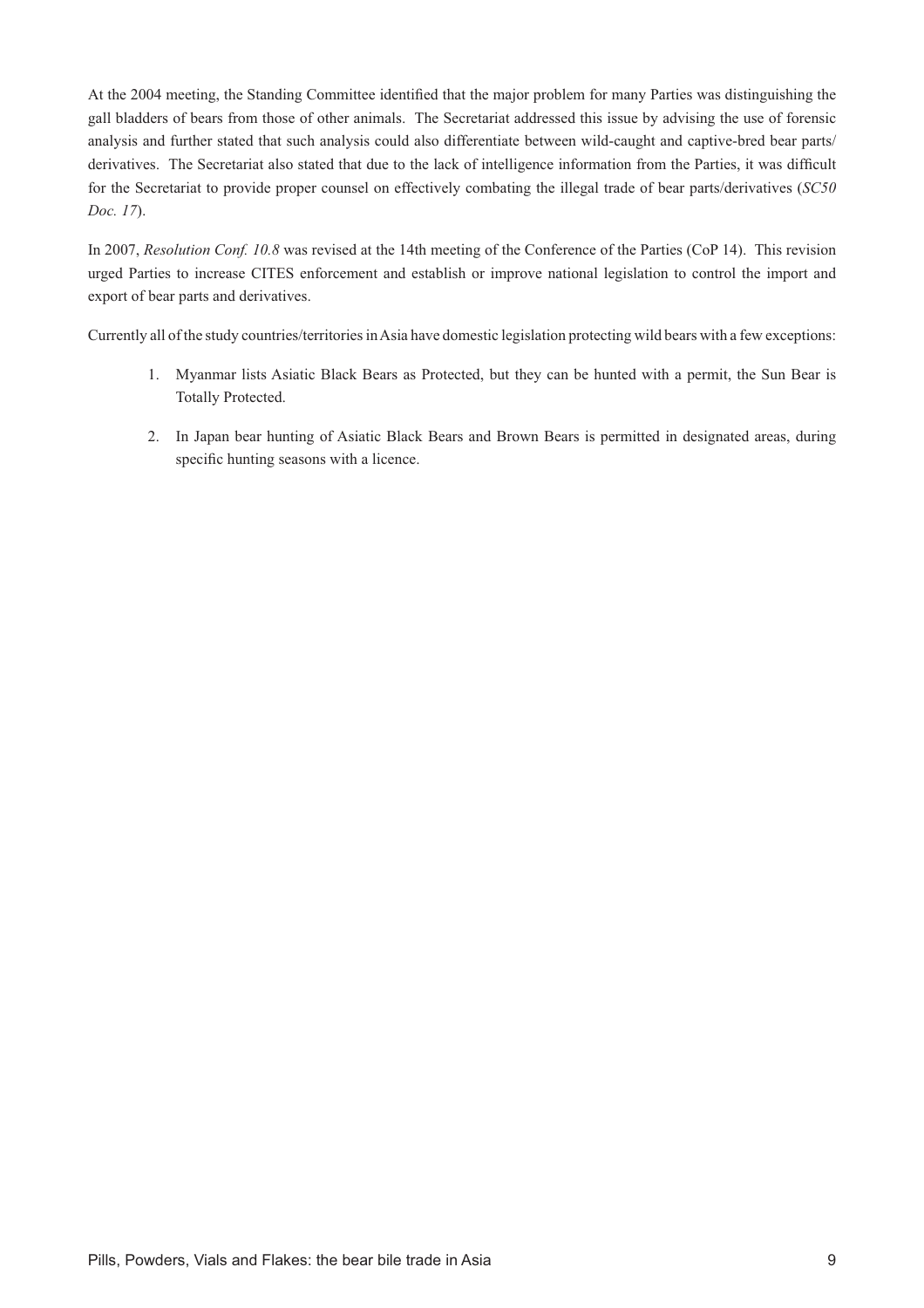# **METHODS**

TRAFFIC conducted research on the bear bile trade in Asia between June 2010 and April 2011. In order to thoroughly assess current trade dynamics, a variety of methods were used, including field surveys of bear farms and TM shops, an analysis of the CITES trade data held by the United Nations Environmental Programme World Conservation Monitoring Centre (UNEP-WCMC), seizure data analysis and comprehensive legislative reviews. All monetary values in this report are presented in United States Dollars (USD), based on conversion rates from OANDA Forex Trading and Currency Exchange Rates Service online in February 2011 (http://www.oanda.com).

#### **Field surveys**

Surveys of TM shops were conducted from August 2010 to February 2011 in the countries and territories of Cambodia, mainland China, Hong Kong SAR, Japan, Republic of Korea, Lao PDR, Macao SAR, Malaysia, Myanmar, Singapore, Taiwan, Thailand and Viet Nam. Bear farms and parks (Japan) were surveyed from September 2010 to February 2011 in Lao PDR, Myanmar, Japan and Viet Nam. Information from TM establishments and bear farms was gathered using standardized survey forms. Major cities in each focus area were chosen, based on the localities of farms and high density areas of TM shops (Table 3). Russia was not included in these surveys, however bear gall bladders reportedly sourced from Russia were observed.

#### **Table 3**

| <b>Country/Territory</b> | <b>Locations</b>                                                                          |
|--------------------------|-------------------------------------------------------------------------------------------|
| Cambodia                 | Bavet, Phnom Penh, Sre Khlong, Takeo, Ti Prammuoy                                         |
| mainland China           | Guangzhou, Shanghai, Harbin, Chengdu, Beijing, Anguo                                      |
| Hong Kong SAR            | Hong Kong SAR                                                                             |
| Japan                    | Osaka, Tokyo                                                                              |
| Republic of Korea        | Seoul, Sungnam, Daegu                                                                     |
| Lao PDR                  | Boten, Lak Xao, Luang Namtha, Luang Prabang, Pakse, Thakhek, Vientiane                    |
| Macao SAR                | Macao SAR                                                                                 |
| Malaysia                 | Ipoh, Kota Bharu, Kota Kinabalu, Kuala Lumpur, Kuching, Melaka, Miri, Penang, Sibu        |
| Myanmar                  | Kentung, Mandalay, Mong La, Mong Sat, Phangshan, Sop Lwe, Tachilek                        |
| Singapore                | Singapore                                                                                 |
| Taiwan                   | Taipei, Kaohsiung, Taichung                                                               |
| Thailand                 | Bangkok, Chiang Mai, Hat Yai, Kanchanaburi, Nakhon Sawan, Nong Khai                       |
| Viet Nam                 | Moc Bai, Cu Chi, Dien Chau, My Tho, Ha Noi, Ha Long, Ho Chi Minh City, Quynh Luu,<br>Vinh |

#### **Areas surveyed**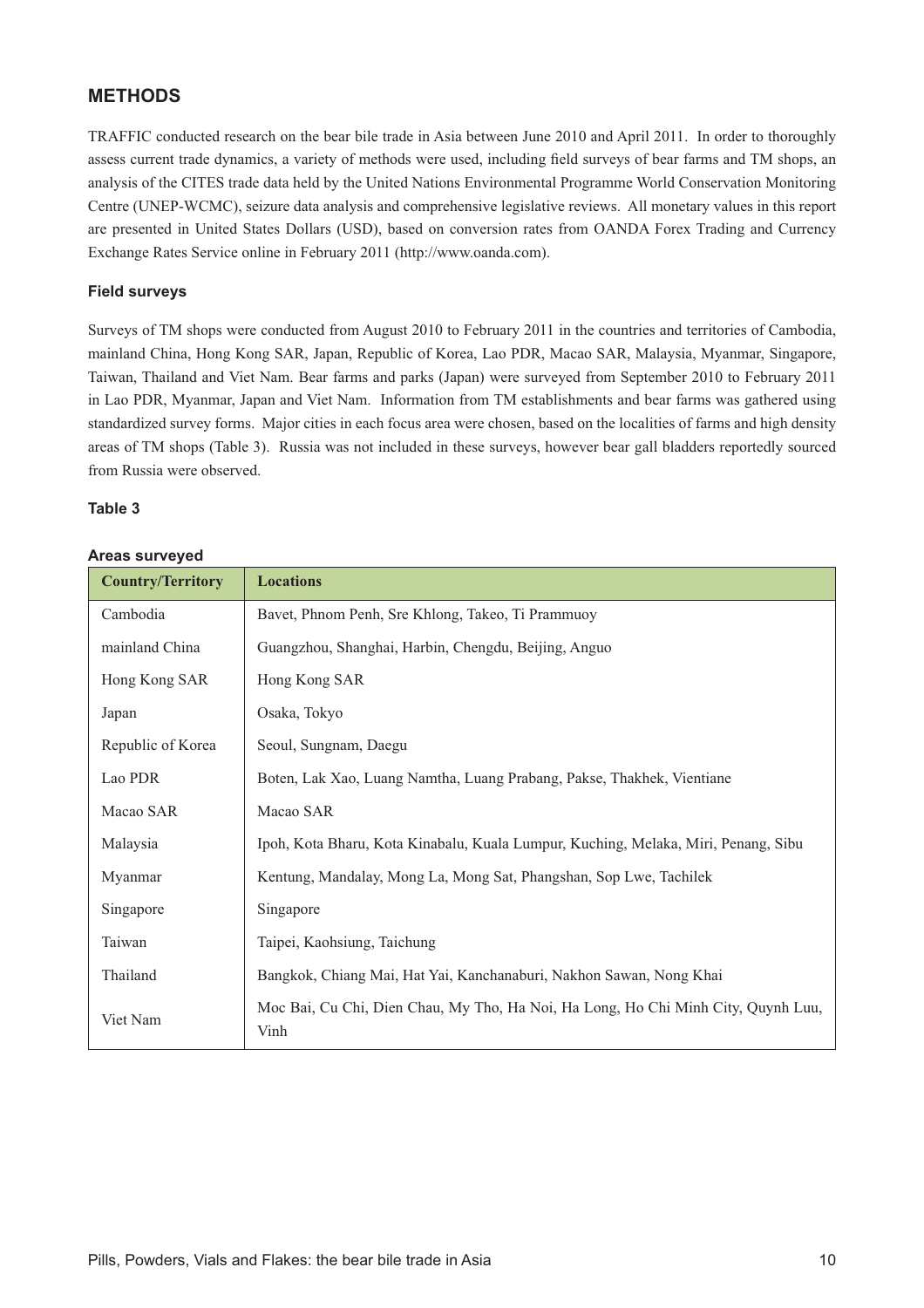Farm surveys were not conducted in mainland China and the Republic of Korea because it is prohibitively difficult for researchers to access bear farms in both countries. Additionally in the Republic of Korea, the spread of foot-and-mouth disease during the time of research made it impossible to survey farms. Therefore, information on farmed bears and farming operations for these countries was obtained from other sources (Mills *et al*., 1991; Mills and Servheen, 1991; Wang *et al*., 1994; Frances, 2009; Animals Asia, 2010; MacGregor, 2010; Sudworth, 2010; WSPA, 2010; Ministry of Environment, Republic of Korea, 2011). Information obtained on bear farms was compiled into tables highlighting the geographic locations of farms, the presence or absence of captive breeding, death rates, origin and sources of bears, prices of bile, and marketplace destinations.

TM outlet surveys were conducted by researchers in local or appropriate language for the country/territory being surveyed or in the company of a translator. No effort was made to determine between real and fake products. It should be noted, however, that some products purported to be from bears were likely fake as it is very difficult to verify product authenticity in the field. In the context of this study CITES definitions were followed, therefore products claiming to contain bear bile or gall bladder were considered such. Survey data from TM shops were compiled and the products observed were categorized as gall bladder, bile, pills, powder, flakes, ointment and other. Data on display, origin, price, manufacturer, customer demand and customer preferences as well as anecdotal information were recorded whenever possible. The data were analysed to show the number of shops selling each product, percentage that were openly displayed, percentage of comparative geographic origin, price range and average price. Data were compared across the countries at the level of a single unit (gramme, pill, and millilitre).

#### **Seizures and CITES trade data analysis**

Seizure data of confiscated bear gall and bile products from 2000 to 2010 were compiled and analysed. This information came from various sources. Information from the UNEP-WCMC CITES trade database from 2000 to 2009 only was analysed, since data for 2010 to 2011 was not yet available. This database compiles all records of import export and reexport of listed species as reported to the CITES Secretariat by the Parties and was used to look at data for the trade in the three bear species (Asiatic Black Bear, Sun Bear and Brown Bear) and the 13 countries/territories covered in this report.

Seizure records were requested and received from several sources, specifically: local and international news, HM Revenue and Customs (United Kingdom), the UNEP-WCMC CITES trade database, TRAFFIC bulletins and reports, ACRES, ENV, Wildlife Alliance, Agri-food and Veterinary Authority (AVA), Taichung Customs Official website, the Forest Bureau as well as Bureau of Foreign Trade, the designated points of contact for CITES in Taiwan, and the Agriculture, Fisheries and Conservation Department Hong Kong SAR (Hong Kong SAR CITES Management Authority). A number of other agencies/organizations were contacted, but either did not have data or did not respond to data request inquiries. When available, data collection included: country where the seizure took place, date of seizure, seized items, origin, route, enforcement agency, prosecution/sentencing and references. It was not possible to estimate the minimum and maximum number of bears represented by the seizure data, since it was only possible to determine the number of bears when seizure data referred to whole gall bladders.

It should be noted that seizure data are often incomplete and inconsistent. For example Customs, police and other authorities may have made seizures and not reported them. Also, many shipments pass through check-points undetected. Therefore, the seizure data collected for this report represent only a proportion of the total trade in live bear, bear parts and derivatives. Although the reported trade is not representative of the total trade, it is possible to gain insight into trade dynamics by using seizure data in conjunction with survey data from TM shops and farm surveys.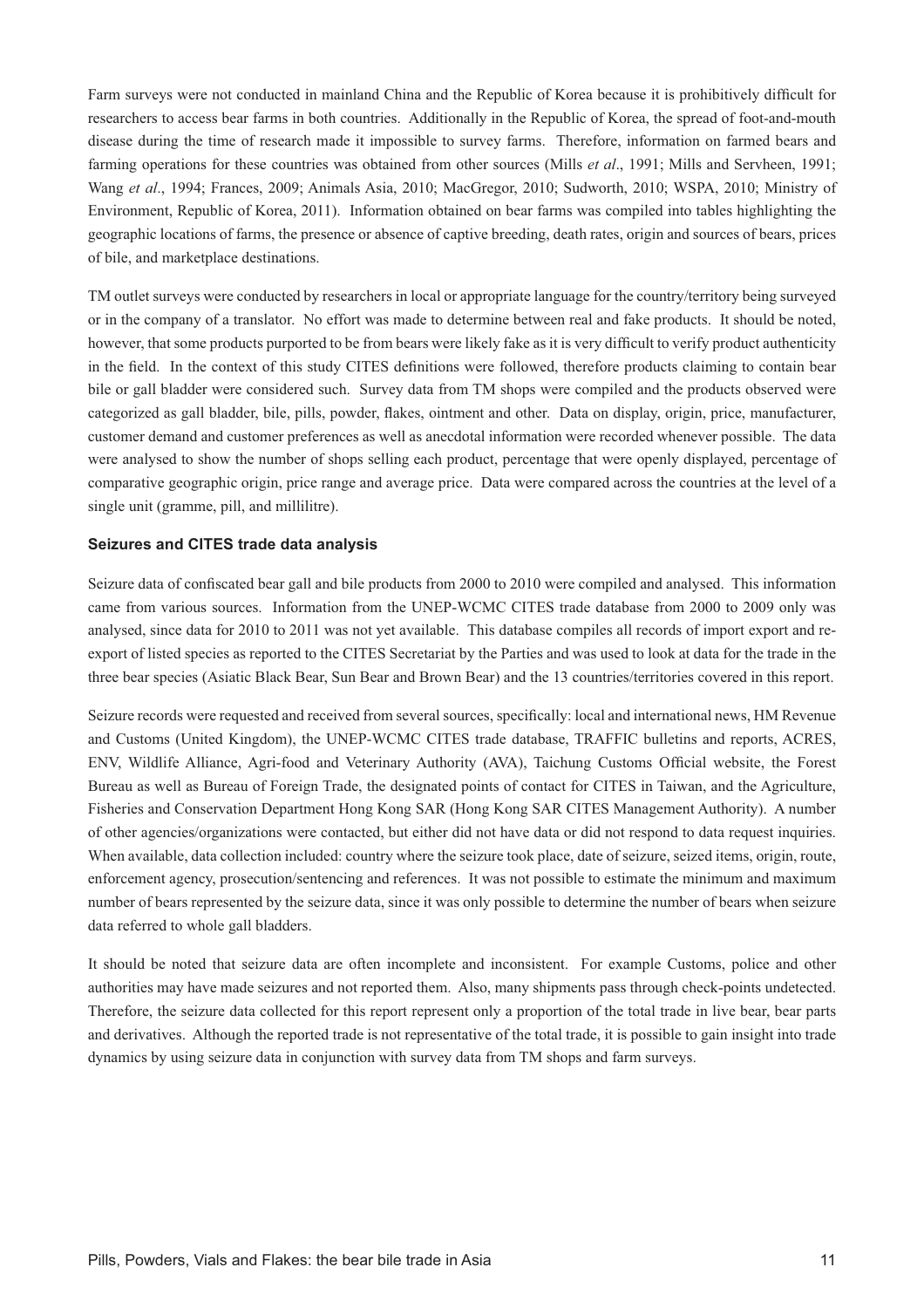# **CAMBODIA**

Cambodia is bordered by the Gulf of Thailand, Lao PDR, Thailand and Viet Nam (Figure 4). The total land area of 181  $035$  km<sup>2</sup> is dominated by flat plains with mountain ranges in the north and south west. The largest city and centre of political and industrial activity is Phnom Penh, the nation's capital. The total population of Cambodia is over 14.7 million people, 31% of whom live below the poverty line (CIA, 2011).

#### **Figure 4**



#### Cambodia in relation to other areas of the study region

Cambodia became a Party to CITES in 1997. The CITES National Legislation Project has assessed Cambodia's national legislation as Category I, meaning that it is considered adequate to effectively implement CITES regulations. The Ministry of Agriculture, Forestry and Fisheries serves as the CITES Management Authority and the Deputy Director General of the Forestry Administration serves as the Scientific Authority.

There are two species of bears in Cambodia: the Asiatic Black Bear and Sun Bear. There is no official information on the distribution or population size of either species in Cambodia, though trade is considered a serious threat (Nea and Nong, 2006). Bears are hunted and traded in Cambodia for their parts, which are used widely for food and medicine (Suon, 1999). There are no known bear farms in Cambodia.

#### **National legislation**

Under the *Law on Forestry* of Cambodia, it is prohibited to possess, process, transport, import and engage in trade of listed species or their parts and derivatives ('specimens'). Article 48 of Cambodia's *Law on Forestry* (2003), states that 'all kinds of wildlife species in the Kingdom of Cambodia are state property and the component of forest resources'. Violation of this law can result in fines of up to five years imprisonment. The Asiatic Black Bear is listed as 'endangered' and the Sun Bear is listed as 'rare' on Cambodia's *Protected Species List* (2007).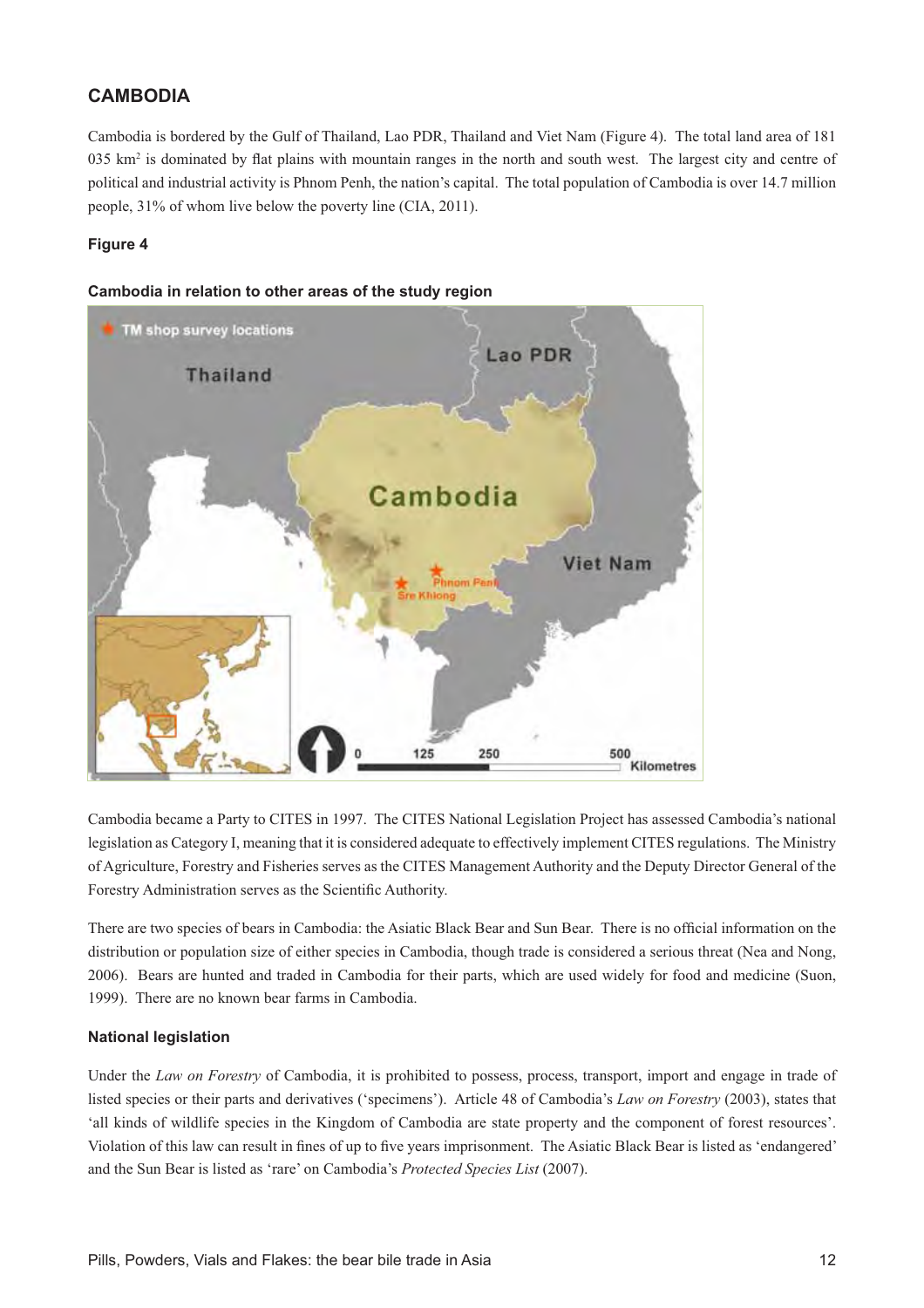# **Results**

In October 2010, 17 TM shops were surveyed in Cambodia for bear bile products. Of these; four were found to be selling bear derivatives in gall bladder, raw bile and flake forms (Figure 4, Table 4). A total of five gall bladders were seen in two of the four shops. Raw bile sold for USD7 per 5g vial, averaging USD1.40 per gramme and manufactured by Songgao (Chinese company). Flakes were priced slightly higher at USD12.50 per 5g vial and averaging USD2.50 per gramme and were manufactured by Yicheng (Chinese company).

#### **Table 4**

| <b>Available</b><br><b>Product</b> | # Shops<br><b>Selling</b><br><b>Product</b> | <b>Open Display</b><br>% of Shops | <b>Product Origin</b> | Sold In<br>(Form) | <b>Price Range</b><br>(USD) | <b>Average Price</b><br>(USD)/Unit |
|------------------------------------|---------------------------------------------|-----------------------------------|-----------------------|-------------------|-----------------------------|------------------------------------|
| Gall bladder                       | 2                                           | $0\%$                             | Cambodia              | whole             | 50.00-1200.00               | $625.00$ /whole                    |
| Raw bile                           |                                             | $0\%$                             | China                 | vial              | 7.00                        | 1.40/g                             |
| Flakes                             |                                             | $0\%$                             | China                 | vial              | 12.50                       | 2.50/g                             |

#### **Discussion**

Current research suggests bear bile products are available on a small but persistent scale in Cambodia. Since none of the bear products observed were openly displayed, it is reasonable to assume that traders are aware that the trade in these is illegal. The presence of products from China in TM shops suggests that these have been imported into Cambodia in contravention of CITES.

Both shops selling Cambodian-sourced gall bladders stated they had a steady customer demand for the product. One shop owner, who has been selling bear gall bladder for over 10 years, said customers preferred wild gall bladder. Gall bladders at this shop were relatively inexpensive at USD50 per whole gall bladder. This contrasted dramatically with the second shop surveyed



Yicheng Medicine from China observed at TM shop in Phnom Penh

© M. Silverberg/TRAFFIC Southeast Asia

where the product cost USD1200. The reported price difference could be due to the size of the gall bladders for sale, the source of the gall bladders or the fact that the Cambodian survey was conducted by a foreigner.

Previous research suggests there is a high monetary incentive to trade in wild bear gall bladder. In a survey of Cambodian hunters in 2008, hunters received between USD150 to USD250 for a gall bladder, which were then sold on by traders for USD500 to USD700 (Dutton, 2010).

As no bear farms are known to exist in Cambodia, products reported to be of Cambodian origin, such as the five gall bladders observed in TM shops, are likely sourced from wild bears. Wild bears from Cambodia are also used to replenish captive bear stocks on farms in neighbouring countries such as China and Viet Nam (Robinson *et al.*, 2007). Due to the reported customer preference for wild gall bladder and a high economic incentive to hunt wild bears in Cambodia it is reasonable to suggest that wild populations may be threatened by the bear bile trade.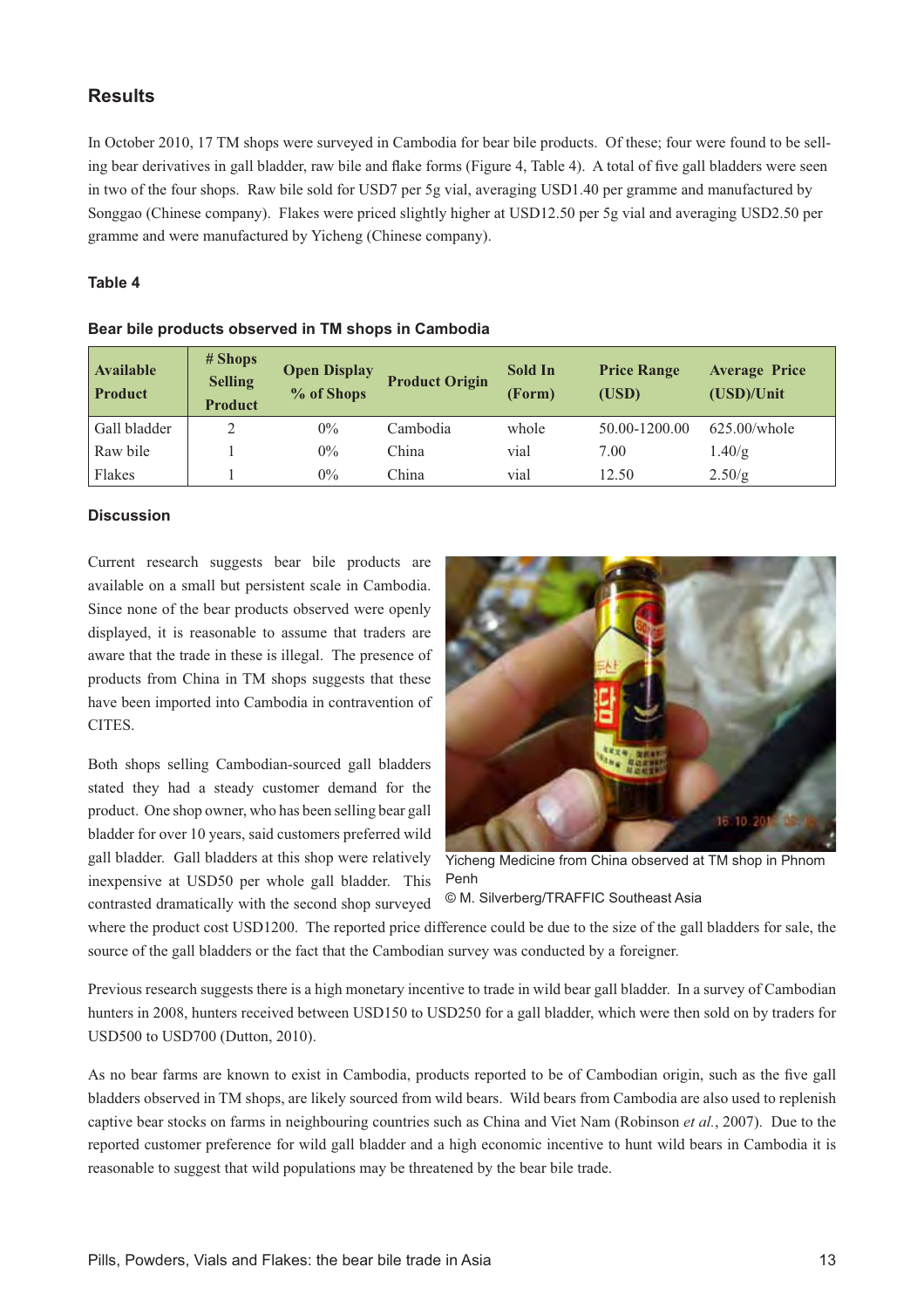

Bear bile from China observed from in downtown Phnom Penh © M. Silverberg/TRAFFIC Southeast Asia

In 2001, a government enforcement team for wildlife trade known as the Wildlife Rapid Rescue Team (WRRT) was established with technical and financial support from Wildlife Alliance. This has greatly reduced both cross-border and internal trade of wildlife in Cambodia (Shelton, 2008). The WRRT confiscated a total of 77 live Sun Bears and 31 live Asiatic Black Bears from 2001 to 2010 (WRRT seizure data). Estimated averages of 10-15 bears are seized each year; however this is thought to represent only a small portion of those actually traded and numbers do not appear to be decreasing (Shelton, 2008).

Overall, Cambodia would appear to have a comparatively small role in the bear bile trade as products were not widely available and it does not appear to be a major source country. However this smallscale, persistent illegal trade in bear bile products is a concern, especially as Cambodia may be a source country of wild bears for bear farms in neighbouring countries.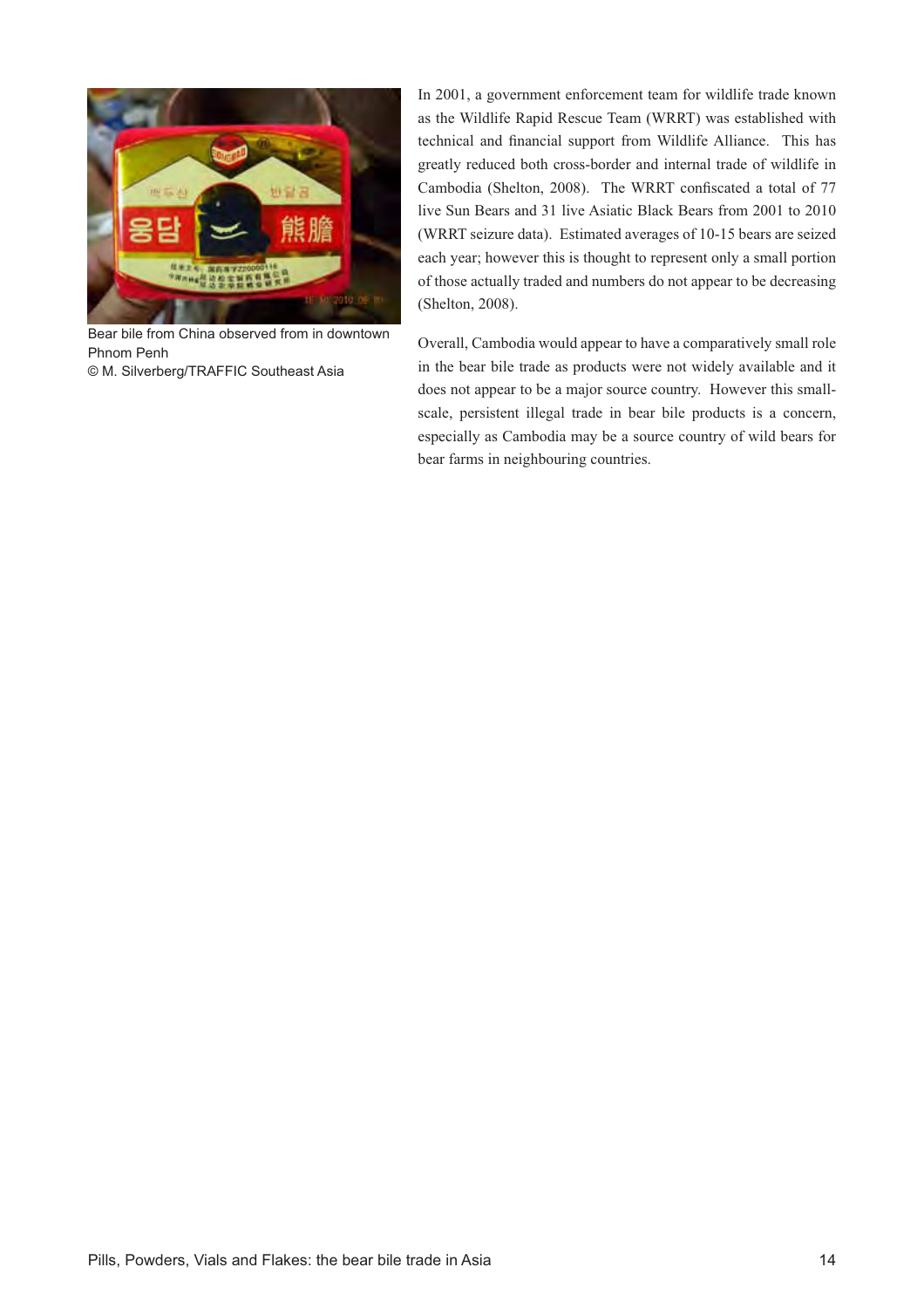# **MAINLAND CHINA**

The People's Republic of China is the third largest country in the world with a total area of over 9.5 million km<sup>2</sup> and over 1.3 billion inhabitants, 2.8% of which live below the poverty line (CIA, 2011). The diverse geography of this country includes plains, deserts and vast mountain ranges (Figure 5). In 1981, China became a Party to CITES and has Category I legislation as assessed by the CITES National Legislation Project. The Endangered Species Import and Export Management office of the State Forestry Administration (SFA) serves as the Management Authority and the Endangered Species Scientific Commission of the Institute of Zoology, Chinese Academy of Science serves as the Scientific Authority for CITES.

There are four species of bears in China: the Asiatic Black Bear, Brown Bear, Giant Panda and Sun Bear. Illegal hunting and trade is a threat to all bear species in China.

#### **Figure 5**



#### **Mainland China in relation to other areas of the study region**

#### **National legislation**

Domestic trade of bear bile is legal in mainland China (Loeffler *et al.*, 2009; Phillips and Wilson, 2002). The Asiatic Black Bear is the only species allowed for bear farming, and animals are supposed to originate only from captive bred stocks (Robinson *et al.*, 2007). As of April 2010; 20 of the 31 provinces in mainland China have committed to be bear farm free (Animals Asia, 2010).

In China, only those bear bile products with specific Government approval can be legally sold in the market. Such approval is denoted by a special label indicating that the bile is from a legal source under government management. This approval system is managed by the Wildlife Special Mark Centre of the State Forestry Administration (SFA). The trade of whole gall bladders in China is totally prohibited as these are known to be smuggled from the Russian Far East or poached from the wild in China. Since 1989, it has been illegal to hunt bears or capture them from the wild for farming under the *Chinese Wild Animal Protection Law*. Chapter Four of the *Regulations for the Implementation of the People's Republic of China on the Protection of Terrestrial Wildlife* (1992) discusses information regarding the breeding of protected wildlife.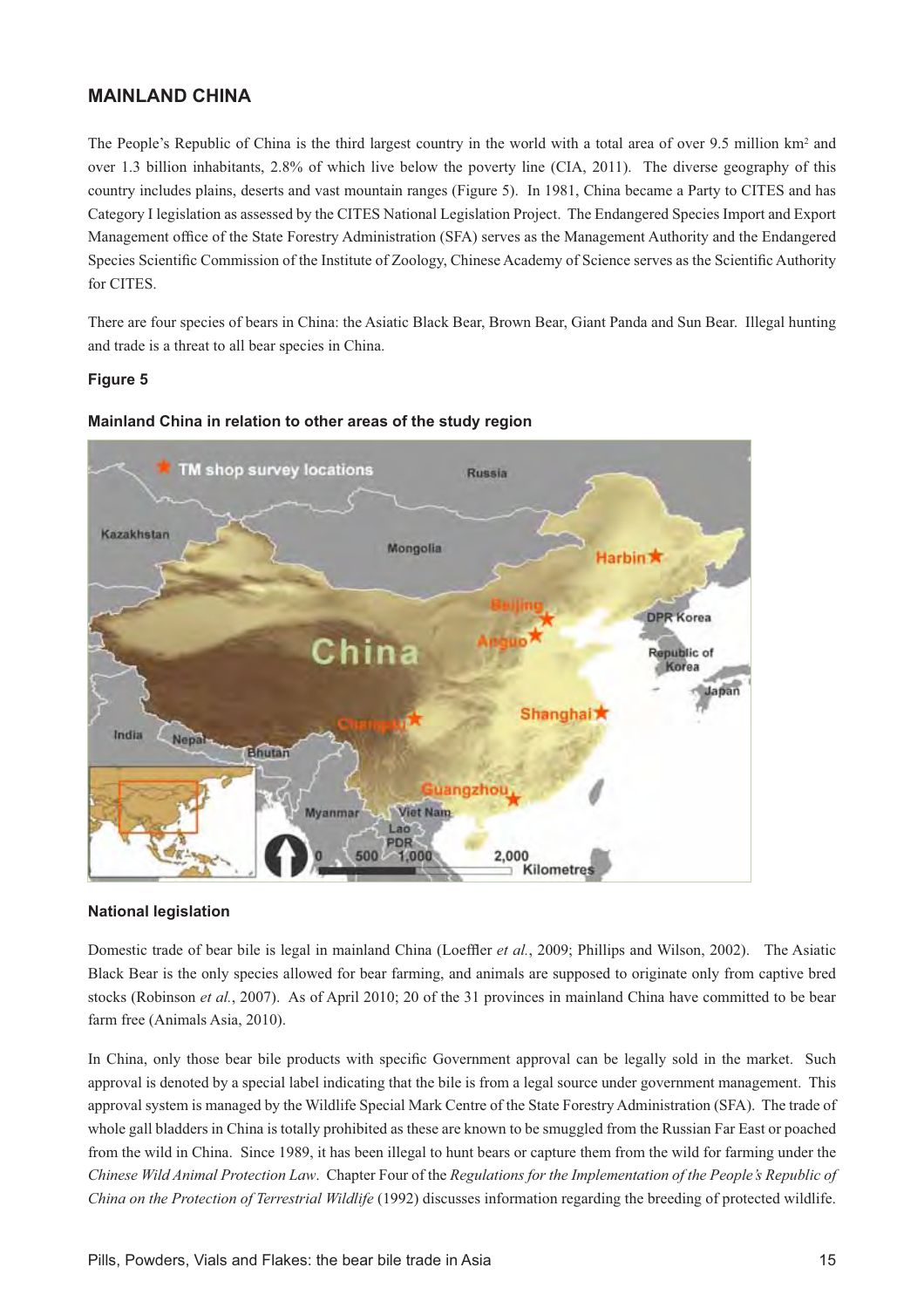Article 22 states that protected wildlife may be bred in a domestic environment for commercial purposes with appropriate licences and breeding records. In Article 26 it states the commercial breeding of non-protected wildlife also requires a licence and is given a limitation quota established by the forestry department of the relevant province. Violation of a breeding licence will result in the confiscation of the licence, animals and the imposition of fine of up to CNY3000 (USD456) (Article 39).

#### **Results**

Of 194 TM shops surveyed in six cities in mainland China in January and February 2011, 119 shops sold bear bile products (Figure 5). Shops were found selling gall bladder, raw bile, powder, pills, flakes, ointment, eve drops and suppositories (Table 5).



Special label indicating the bear bile within the product is legally sourced. © TRAFFIC East Asia

#### **Table 5**

| <b>Available</b><br><b>Product</b> | # Shops<br><b>Selling</b><br><b>Product</b> | <b>Open Display</b><br>% of Shops | <b>Product</b><br>Origin | Sold In<br>(Form) | <b>Price Range</b><br>(USD) | <b>Average Price</b><br>(USD)/Unit |
|------------------------------------|---------------------------------------------|-----------------------------------|--------------------------|-------------------|-----------------------------|------------------------------------|
| Gall bladder                       | 5                                           | 40%                               | China                    | gramme            |                             | 2.37/g                             |
|                                    |                                             |                                   | Russia                   |                   |                             |                                    |
| Raw bile                           | 11                                          | $100\%$                           | China                    | $5ml-15ml$        | $1.21 - 8.36$ /ml           | 0.28/ml                            |
| Powder                             | 95                                          | 65%                               | China                    | bulk, gramme      | $0.22 - 15.00/g$            | 3.05/g                             |
| Pills                              | 47                                          | 89%                               | China                    | packet            | $0.07 - 17.98$              | $1.14$ /pill                       |
| Flakes                             | 12                                          | $100\%$                           | China                    | packet, box       | $1.21 - 26.50$              | 0.38/flake                         |
| Ointment                           | 9                                           | $100\%$                           | China                    | tube              | 2.58-4.10                   | 0.28/g                             |
| Eye drops                          | 2                                           | $100\%$                           | China                    | 10ml              | 1.29                        | $0.13$ /ml                         |
| Suppository                        | $\overline{2}$                              | $100\%$                           | China                    | packet            | 3.36                        | 0.28/g                             |

#### Bear bile products observed in TM shops in mainland China

#### **Discussion**

The most common item observed for sale was bear bile powder which was available in nearly 80% of the shops found selling bile products during the survey. Powder was available in bulk and by the gramme, typically it was packaged in a bottle or set of bottles, over 22 different manufacturers of powder were recorded. Sometimes bile powder was blended with other ingredients, with those products containing a greater proportion of bile tending to be more expensive. It was present most often in shops in Guangdong (34) and Heilongjiang (29) and to a lesser extent in Beijing (12), Hebei (11), Sichuan (9) and Shanghai (1) provinces or municipal cities. Over half of the shops surveyed sold powdered bile in bulk.

Gall bladders were found for sale in Guangdong, Hebei, Heilongjiang and Sichuan provinces. Four of the five shops selling gall bladder reported a steady customer demand and two of the shops said their customers would not consider alternative medicines. One shop in Anguo, Hebei Province sold whole bear gall bladders said to be smuggled in from Russia and cost USD3.80 per gramme, compared to the average USD2.37 per gramme for gall bladder from China. All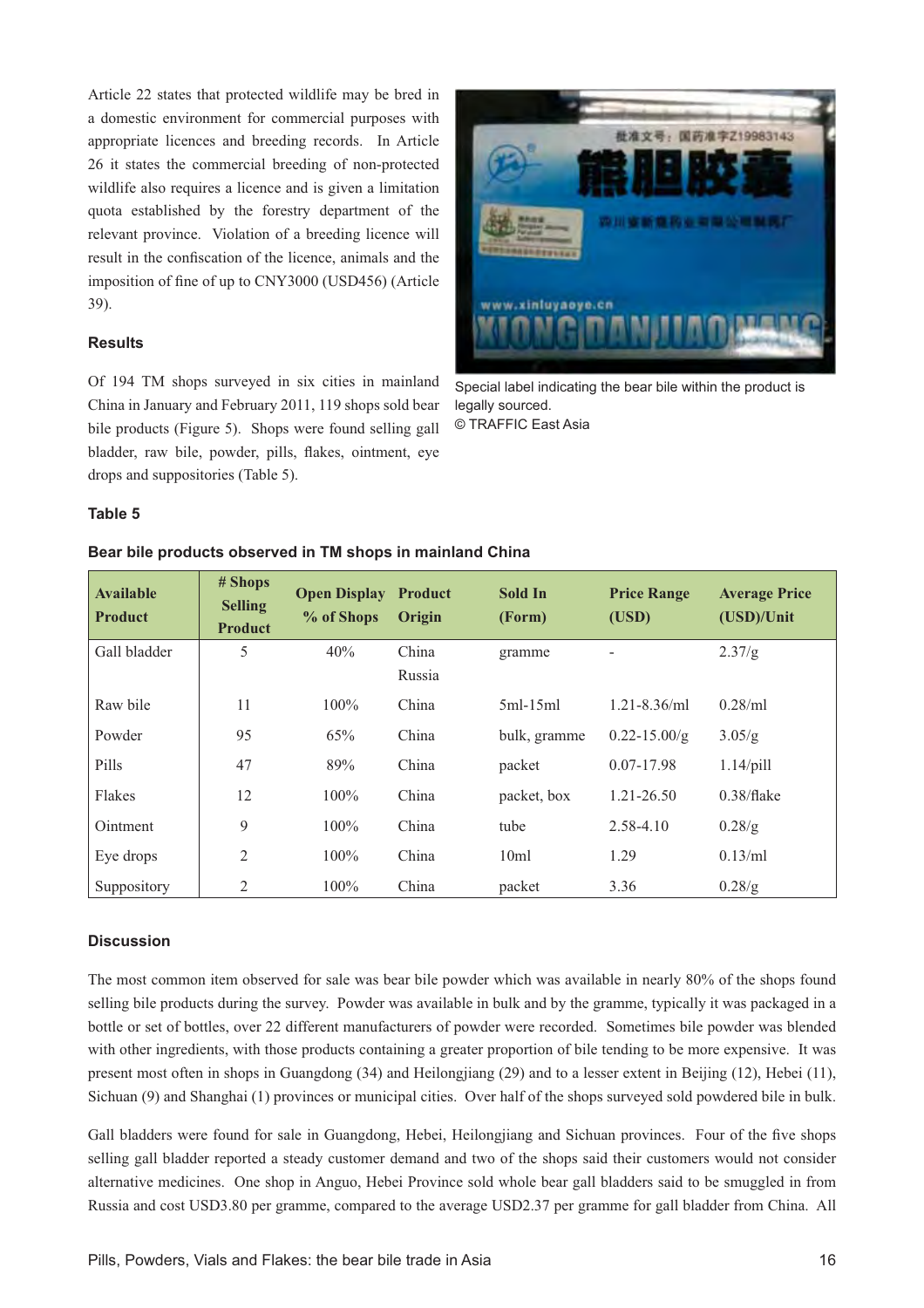11 shops selling raw bile were located in Guangdong province. The bile brands observed were Daiyao, Hei Bao, Dianye and Kerui.



Bear bile medicine in China © C. Shepherd/TRAFFIC Southeast Asia

Pills were available in different volumes at 45 TM shops and sold in packets of 12 to 100 pills, with over 15 manufacturing companies recorded. Over 20% (11 of 45) of the shops selling pills sold these in bulk, 32% (15 of 45) reported a steady demand, and nearly 50% (23 of 45) said their customers would not consider bear bile alternatives.

Flakes were available at a number of stores, primarily in Heilongjiang province. Boxes of flakes often contained two or more ingredients in addition to bear bile. Stores reported a steady demand but stated that customers would consider bear bile alternatives to these products. Four different brands of ointment, all from China, were available at nine stores in Guangdong province; however vendors reported that customers would not consider alternatives to this product. Two less common bear bile products, eye drops and suppositories were also recorded during the surveys, further emphasizing the wide variety of bear bile products available in China.

The majority of products (99%) observed for sale in mainland China were labelled or stated to be domestically produced. These products were said to be most often produced from the bile of farmed bears.

The bear farming industry in mainland China was sanctioned by the government in the 1980s as a conservation measure (Feng *et al.*, 2009). Since the introduction of commercial bear farming, the industry and market for bear bile products has steadily increased. Presently an estimated 97 farms housing 7000 to 10 000 bears in 11 provinces remain in China (Animals Asia 2010; MacGregor, 2010). Twenty provinces do not have bear farms; however pharmaceutical companies do manufacture bear bile products in some of these provinces.

Bile production in China is estimated to be between 6000 kg per year (Lau, 2003) and 30 000 kg per year (Jill Robinson, Animals Asia, *in litt.* to TRAFFIC Southeast Asia, April 2011). Large scale commercial farming of bears has generated bile surpluses exceeding China's domestic consumer demand. For example, in 1998, China produced 6357 kg of bear bile, consuming only 4209 kg (Fan, 2000). Surpluses have led to a significant and illegal export business. Products made in China were consistently observed throughout the study region in Cambodia, Lao PDR, Japan, Republic of Korea, Malaysia, Singapore, Taiwan, Thailand and Viet Nam. According to recent research conducted by Animals Asia, there are currently 242 bear bile products and 49 UDCA products approved by the Chinese Government. In addition, 96 different unregistered bear bile products have been observed for sale in China (Animals Asia, 2011).

China plays a significant role in the bear bile trade as both a major producer and consumer of bile products. A majority of the trade is domestic and legal under Chinese law. Therefore, from a legal perspective, China's role as a major consumer is less of a concern than its potential role as the biggest illegal source of bear bile products to countries around the world exported in clear violation of international agreements. China's legislation is considered Category I under the CITES National Legislation Project; therefore current laws regulating export should be sufficient to prevent the illegal export of bear bile products.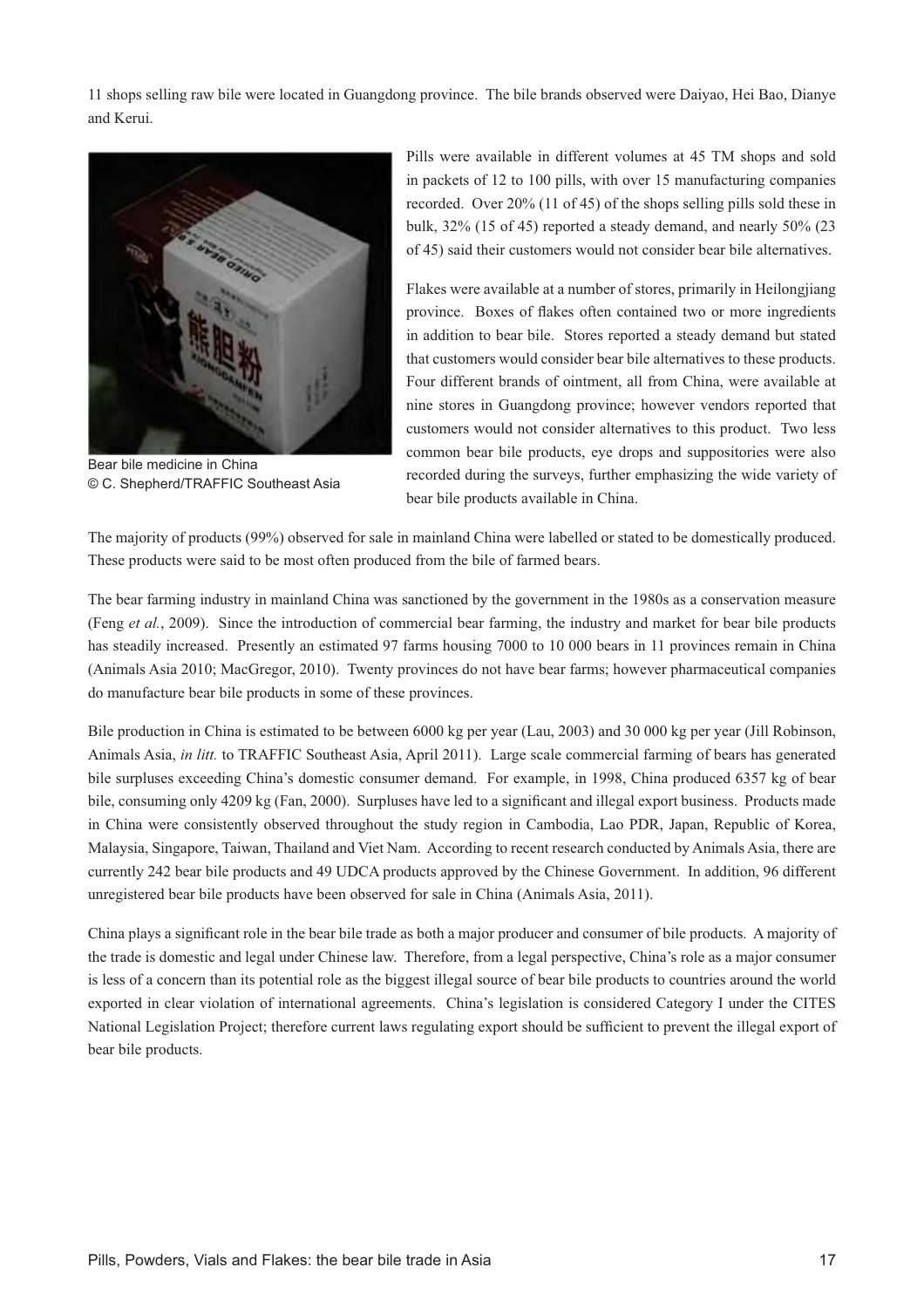# **HONG KONG SAR**

Hong Kong, a Special Administrative Region (SAR) of the People's Republic of China, is made up of three main areas: Hong Kong SAR Island, Kowloon Peninsula and the New Territories, totalling 260 islands and a total land mass of 1104 km<sup>2</sup>. The population is over 7 million (CIA, 2011). It lies southeast of the Peoples Republic of China and 60 km east of Macao SAR (Figure 6). The terrain of Hong Kong SAR Island is mountainous with lowlands to the north. Hong Kong SAR's legislation is considered Category I under the CITES National Legislation Project, meaning current legislation is considered adequate to effectively implement CITES regulations. The Agriculture, Fisheries and Conservation Department (AFCD) Hong Kong SAR serves as the Management Authority for CITES in Hong Kong SAR. The Scientific Authority is the Endangered Species Scientific Commission for the People's Republic of China, Institute of Zoology in Beijing.

# **Figure 6**



#### **Hong Kong SAR and Macao SAR in relation to other areas of the study region**

#### **Legislation**

The *Protection of Endangered Species of Animals and Plants Ordinance (the Ordinance)* is the domestic legislation which implements CITES in Hong Kong SAR. It replaced the *Animals and Plants (Protection of Endangered Species) Ordinance* in December 2006.

Part 2 and Part 3 of *the Ordinance* provide for the regulation of endangered species within the CITES Appendices. Generally, a Licence issued by the AFCD is required for the import, export, re-export or possession of a specimen of scheduled species, including its parts and derivatives, unless otherwise provided in *the Ordinance*. Part 4 of *the Ordinance* outlines the circumstances under which dealing in scheduled species without a licence is permitted. Specifically, no licence is required for the possession of 1) pre-Convention specimens and 2) specimens of Appendix II species which is not a live animal or plant of wild origin.

*The Ordinance* further put medicines containing bear derivatives under control, as the concerned species are specified in either Appendix I or Appendix II. Existing stock was registered in 2006 and allowed to be traded under licence.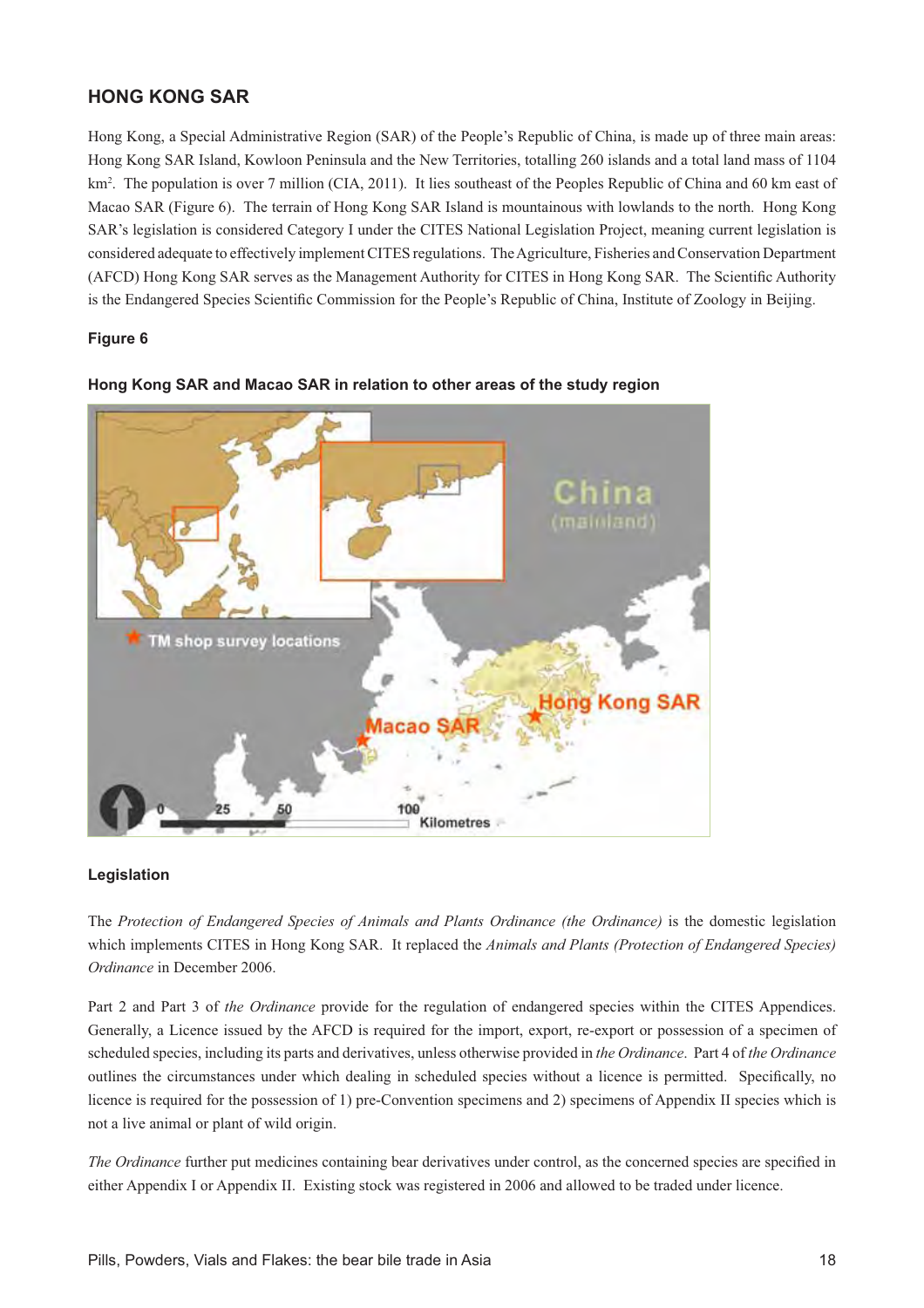The Hong Kong SAR gall bladder registration scheme requires that all gall bladders in TM outlets be registered and licenced. The export, import, sale and possession of bear bile/gall bladders has been prohibited without a licence since 1994 (Mills *et al.*, 1995).

#### **Results**

A total of 20 shops were surveyed in Hong Kong SAR in January, 2011. Of these, 13 were observed selling bear bile products, specifically gall bladders and pills (Table 6). Three shops were found selling gall bladders and a total of nine gall bladders were recorded. Only one shop reported a steady demand for the product and one shop said customers would consider alternative medicines.

# **Table 6**

| <b>Available</b><br><b>Product</b> | # Shops<br><b>Selling</b><br><b>Product</b> | <b>Open Display</b><br>% of Shops | <b>Product</b><br>Origin | Sold In<br>(Form) | <b>Price Range</b><br>(USD) | <b>Average Price</b><br>(USD)/Unit |
|------------------------------------|---------------------------------------------|-----------------------------------|--------------------------|-------------------|-----------------------------|------------------------------------|
| Gall bladder                       |                                             | 67%                               | unclear                  | whole             | $2000$ /whole               |                                    |
|                                    |                                             |                                   |                          | gramme            | $41-48$ /gramme             | 44.50/g                            |
| Pills                              | 12                                          | $100\%$                           | Japan                    | box               | $0.34 - 0.91$ /pill         | $0.54$ /pill                       |

#### **Bear bile products observed in TM shops in Hong Kong SAR**

Pills were the most prevalent bear bile product found in Hong Kong SAR and these were generally sold in boxes of 50, 100 or 200. One high-priced exception was Japan Golden Ki-O pills which were sold at USD36 for a packet containing two pills. Thirteen shops (93%) reported a steady demand and ten shops (71%) said that their customers would consider alternative products.

# **Discussion**

Bear gall bladders on sale in Hong Kong SAR were significantly more expensive than those observed in mainland China: an average of USD44.50 per gramme compared to USD2.37 per gramme in mainland China. Previous research in 1995 found four of 61 TM shops sold gall bladders with prices ranging from USD20 to USD45 per gramme (Mills *et al.*, 1995). Prior to this in 1991, surveys recorded more than 100 gall bladders for sale in 20 TM shops in Hong Kong SAR. Comparing this information with the current dataset indicates although the trade in bear gall bladders has shrunk over time, a small high-priced market persists in Hong Kong SAR.

Pills were the most commonly observed bear bile product in Hong Kong SAR and sold at an average USD0.59 per pill, which is comparatively cheaper than pills sold in mainland China. Most pills were openly displayed and, where origin could be determined, where purportedly produced by Japanese manufacturers. Pills were mostly sold in packets of 50 to 200 pills. The product name of the pills nearly all contained the words 'heart tonic', suggesting that these medicines are thought to be good for the heart, an area of the body which is not commonly associated with bear bile use. Some medicines of purported Japanese origin that are sold in Hong Kong SAR, such as 'Kyushin', have replaced bear bile with other animal bile (such as pig) in the active ingredients. It is possible that TM shop owners stated a product contained bear bile when in fact it contains other (non-protected) animal bile.

Since 2000, the UNEP-WCMC CITES trade database records a total of 1302.8 kg of wild-sourced gall and gall bladder from Brown Bears has been imported to Hong Kong SAR for commercial trade exported by, or reported to originate from, Russia. The legality of the products observed in Hong Kong SAR during these surveys could not be determined, however it should be noted that all cross-border trade without proper import/export permits is an infraction of CITES trade regulation agreements; therefore any bear bile found for commercial sale in Hong Kong SAR that was imported without proper documentation is illegal. A small niche market for bear bile remains in Hong Kong SAR. In the context of the region it would appear Hong Kong SAR plays a role as an importer of bear bile medicines for domestic consumption.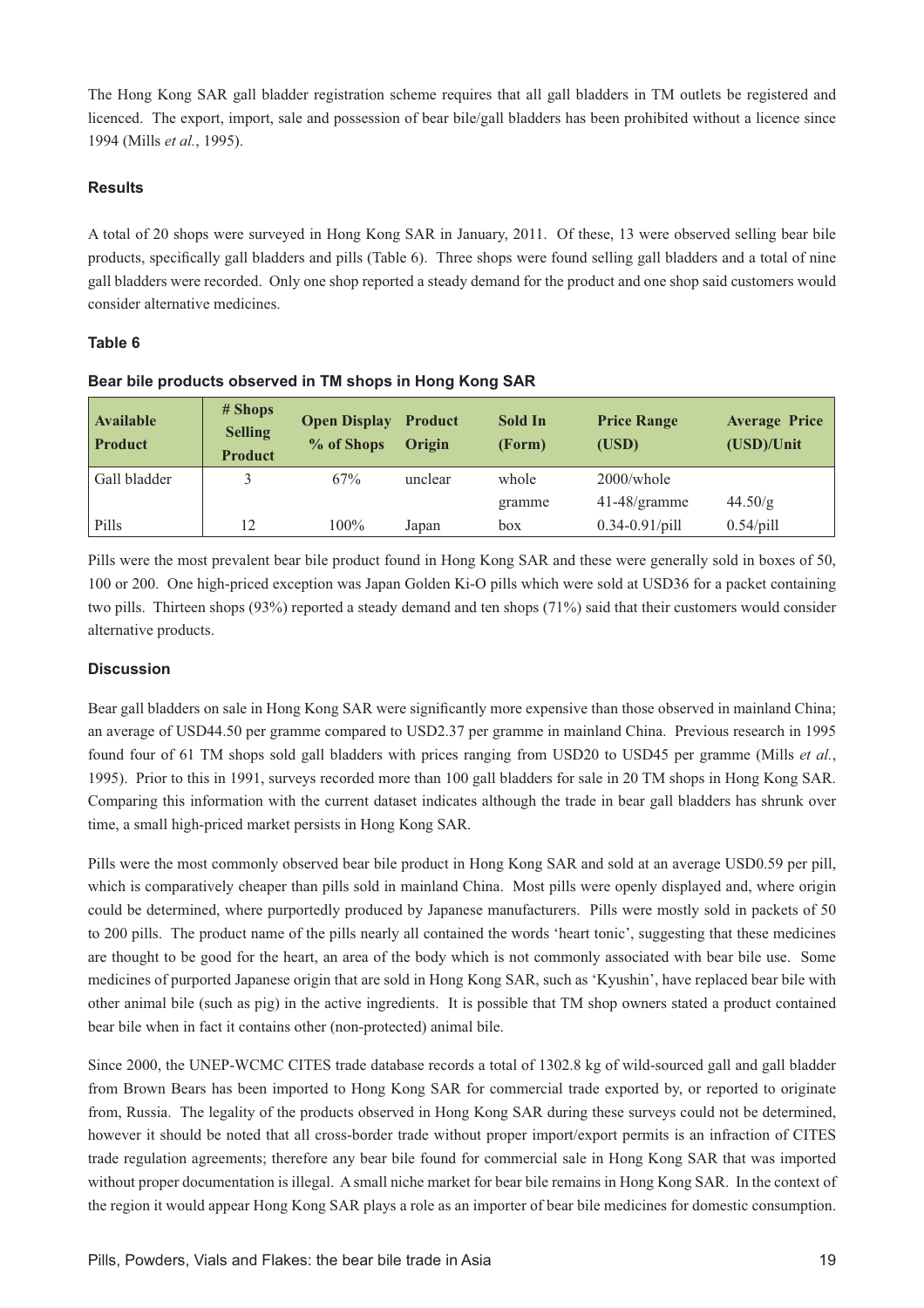# **MACAO SAR**

Macao, a Special Administrative Region of the People's Republic of China, is a small area with a total land mass of 28.2km<sup>2</sup> and over 500 000 inhabitants (CIA, 2011). It is located south of Guangdong province at the mouths of the Zhujang and Xijiang rivers (Figure 6). The narrow peninsula is primarily flat, with some steep hills. Macao SAR's economy is heavily reliant on tourism and gambling. Macao SAR's legislation has been assessed as Category II under the CITES National Legislation Project indicating that it is not considered to meet all the requirements for proper implementation of CITES. The Foreign Trade Management Department Economic Services of the People's Republic of China Macao SAR Special Administrative Region serves as the Management Authority for CITES. The Scientific Authority is the Endangered Species Scientific Commission for the People's Republic of China, Institute of Zoology in Beijing.

#### **Legislation**

Macao SAR has independent domestic legislation regarding the implementation and enforcement of CITES. Appropriate CITES documents are required to accompany shipments of CITES-listed species between Macao SAR and mainland China and Hong Kong SAR.

#### **Results**

Of the 10 TM shops surveyed in Macao SAR in February, 2011, none were observed to offer bear gall bladder or bile products for sale. No bear farms were surveyed in Macao SAR as none are currently known to exist.

#### **Discussion**

The findings of this research contrast sharply with previous research conducted in Macao SAR. In 1995 TRAFFIC researchers visited 43 TM shops and found that 34 stocked bear gall bladder and powder with a broad price range of less than USD1 to nearly USD70 dollars per gramme (Mills *et al.*, 1995). These findings indicated a shift in trends in the mid-1990s with Macao SAR having more bear bile products than Hong Kong SAR, possibly due to the application of less restrictive laws in Macao SAR at the time.

During recent surveys, six of the 10 shops stated it was illegal to sell bear bile medicines in Macao SAR. One shop offered heart tonic pills containing ox and pig bile as an alternative. Two shops directed the surveyor to go to mainland China or Hong Kong SAR to purchase bear bile medicines.

Current survey data would indicate that Macao SAR's role in bear bile trade has diminished significantly in recent years; however it is difficult to determine if the level of trade has declined from a lack of consumer demand or an increase in the effectiveness of enforcement.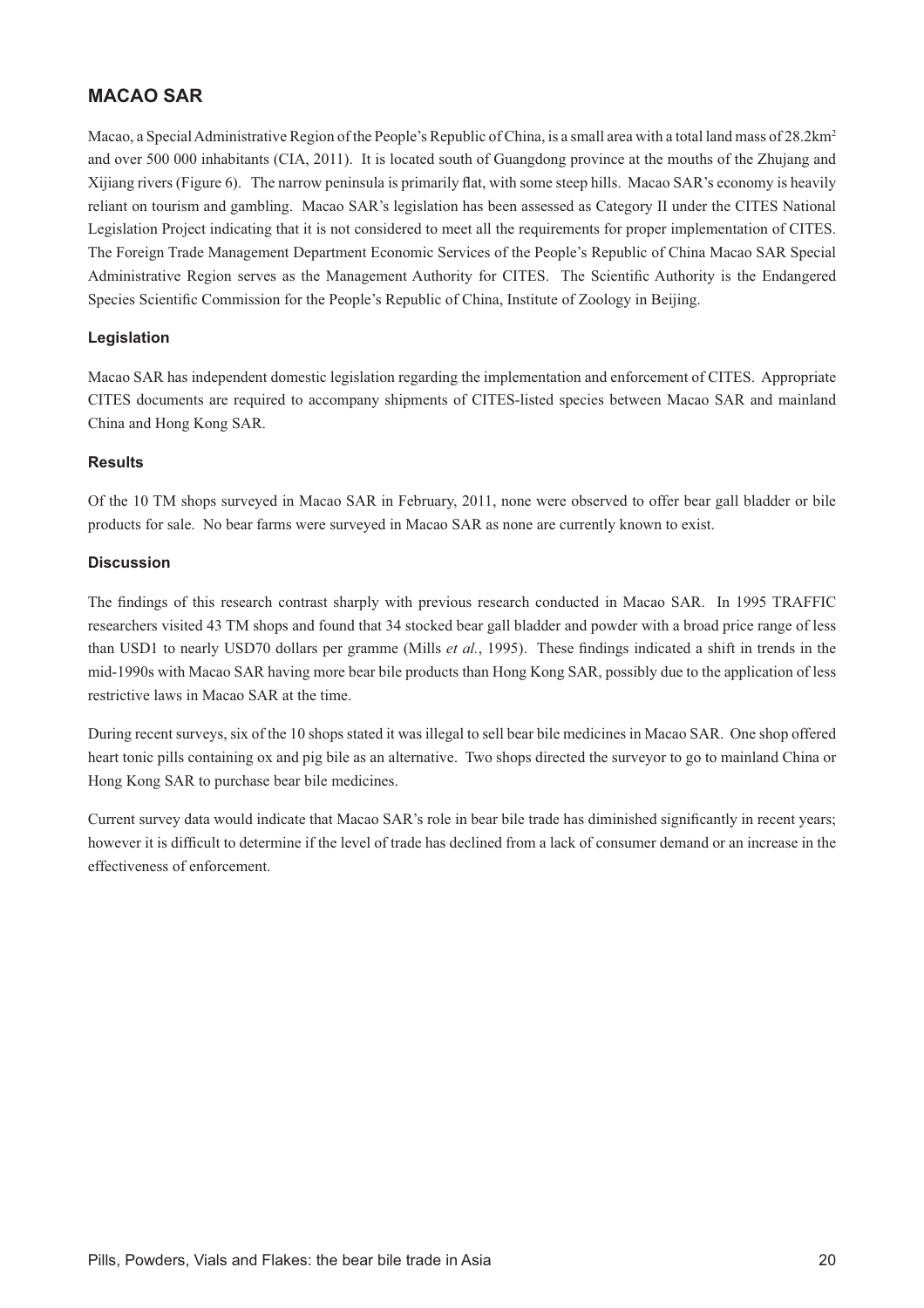# **TAIWAN**

Taiwan is an island of 35 980 km<sup>2</sup> and over 23 million people, 1.16% of which live below the poverty line (CIA, 2011). It is located off the south coast of mainland China in the western Pacific Ocean (Figure 7). The terrain comprises mountain ranges from the north to south, surrounded by hills and large coastal plains. Taipei is the island's capital.

#### **Figure 7**





#### **Legislation**

The *Wildlife Conservation Act of Taiwan* (1994) describes legislation pertaining to the protection of wildlife. Article 16 states that protected species and their products should not be traded, abused, killed, displayed, bred or raised, nor imported or exported; unless under special circumstances recognized in that or related legislation<sup>1</sup>. Prior approval from the National Principal Authority is required in order to import or export products containing protected wildlife. Furthermore, if labels of merchandise are falsely labelled to hide the containment of protected wildlife, a fine of TWD150 000 to TWD750 000 (USD5071 to USD25 355) can be incurred. All bear species, including the Asiatic Black Bear, are listed as Protected Species. Therefore the import, export, trade, possession or public display to sell Asiatic Black Bear gall bladders is prohibited (Mills *et al.*, 1995). The import and export of CITES-listed species between Taiwan and mainland China is also regulated and appropriate documents are required to accompany shipments.

#### **Results**

Of the 64 TM shops surveyed in January and February 2011, 26 sold bear bile products (40%). These shops were concentrated in Kaohsiung (10) and Taichung (10) and to a lesser extent in Taipei (6). The only product observed in Taiwan's TM shops was bear bile powder which could be mixed and compounded into pill form (Table 7).

<sup>1</sup> Although Taiwan is not a Party to CITES, it has legislation to implement the Convention, and designated competent authorities to handle CITES-related issues.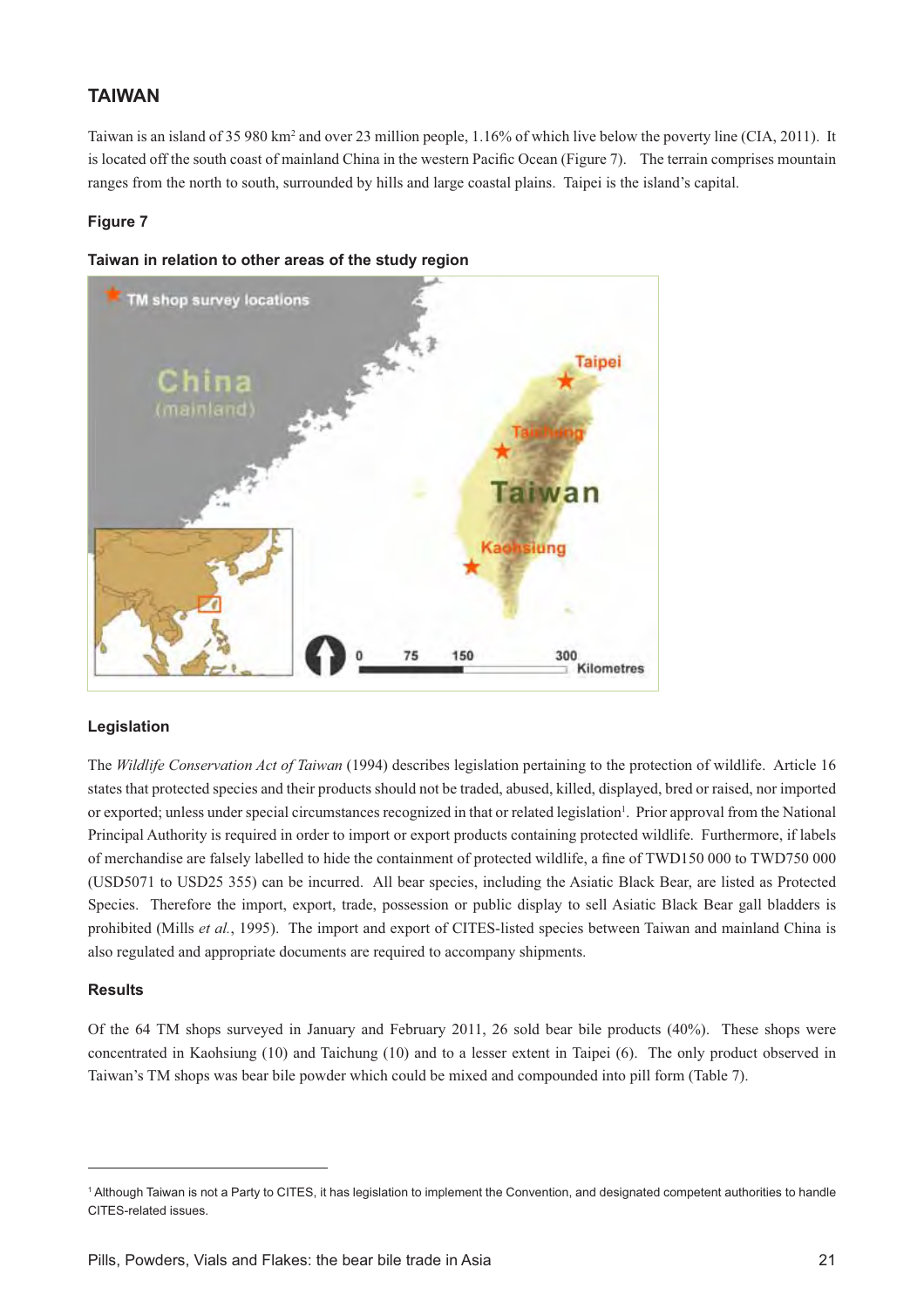#### **Table 7**

| <b>Available</b><br><b>Product</b> | $#$ Shops<br><b>Selling</b><br><b>Product</b> | <b>Open Display</b><br>% of Shops | <b>Product Origin</b> | <b>Sold In</b><br>(Form) | <b>Price Range</b><br>(USD) | <b>Average Price</b><br>(USD)/Unit |  |  |
|------------------------------------|-----------------------------------------------|-----------------------------------|-----------------------|--------------------------|-----------------------------|------------------------------------|--|--|
| Powder                             | 26                                            | 23%                               | mainland China        | gramme                   | $2.25 - 18.00$              | 0.08/g                             |  |  |
|                                    |                                               |                                   | Hong Kong SAR         |                          |                             |                                    |  |  |
|                                    |                                               |                                   | undeclared            |                          |                             |                                    |  |  |

#### **Bear bile products observed in TM shops in Taiwan**

#### **Discussion**

Powder was often sold as a compound medicine combined with other powders commonly including: pearl, amber (succinum), musk, stalactitum, cinnabaris and borneol. Recommendations for the best composition mixture varied between shops. The trade name for this product is 'Wu Bao San' meaning 'five treasure powder'. Prices varied according to the perceived quality of the bear bile powder. Powder was sold in units of 100 to 150 g as well as in bottles of 'qian' (3.75 g) and 'liang' (37.5 g). Two shops also offered alternatives: a form of Wu Bao San without bear bile or snake bile as a substitute.

A majority of the shops had been open for more than two decades and nearly all (77%) reported a steady demand for bear bile. All powder was said to be from mainland China, Hong Kong SAR or an undeclared source.

In a 2002 survey of TM shops in Taiwan, 30% of the 201 shops visited either sold or claimed that they could acquire bear bile products (Chen *et al.*, 2002). Products observed during these surveys included gall bladder, powder and other manufactured products containing bile. Comparing this survey with the situation found during the current survey indicates the variety of bear bile medicines available in Taiwan has decreased, however the proportion of shops selling may have increased.

Overall, Taiwan continues to play a role in bear bile trade as a consumer of bear bile products. The availability of bear bile products from mainland China should be taken seriously by the relevant authorities, including the Taiwanese enforcement agencies and judiciary.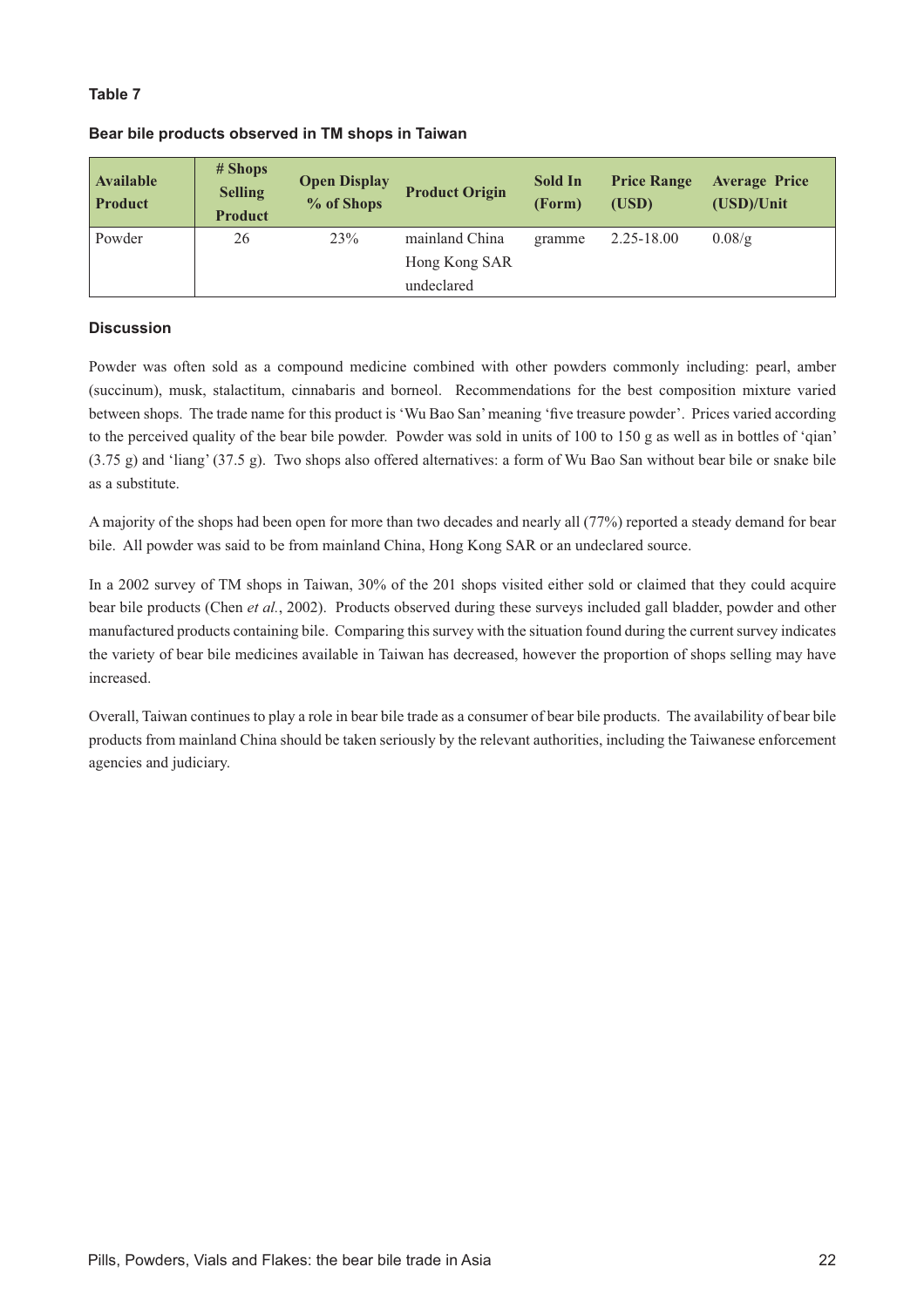# **JAPAN**

The archipelago of Japan covers a total land area of over 370 000 km<sup>2</sup> with a population of over 26 million, 15.7% of which are below the poverty line (CIA, 2011). Japan is located south-east of the Russian Far East and north-east of China (Figure 8). The major islands are Hokkaido, Honshu, Shikoku and Kyushu. The capital city Tokyo is located on the east of the island of Honshu. Japan became a Party to CITES in 1980. The country's legislation has been assessed as Category I under the CITES National Legislation Project. The Trade and Economic Cooperation Bureau Ministry of Economy, Trade and Industry is the CITES Management Authority. The Wildlife Division of the Ministry of the Environment is the CITES Scientific Authority.

Two species of bears are native to Japan: the Asiatic Black Bear and the Brown Bear. The Brown Bear is restricted to the northern island of Hokkaido (Mano, 2006) and the Asiatic Black Bear is found on the islands of Kyushu, Shikoku and Honshu (Hazumi, 1999), though it is very likely extinct on Kyushu Island (Ishii, 2007). Bear parts, including gall bladders, meat, fat and fur are utilized in Japan, although only the gall bladders are considered to have economic importance (Ishihara, 2006).

#### **Figure 8**



#### **Japan in relation to other areas of the study region**

#### **National legislation**

CITES Appendix I-listed species including both Asiatic Black Bears and Brown Bears are listed as International Endangered Species of Wild Fauna and Flora (IES) in the *Law for Conservation of Endangered Species of Wild Fauna and Flora* (1992), also known as LCES. This listing was established in accordance with CITES to regulate trade. The law and the *Cabinet Order for the Implementation of the LCES* require persons trading in fur or skin products to register these as 'organ' and 'processed article' of IES. Bear gall bladders are not defined as 'parts and products' under the Cabinet *Order*, therefore trade in these is not regulated. Further, bears legally taken within Japan are also excluded under the *Implementation Ordinance of the LCES*. Domestic trade of bear gall bladders is regulated only by the *Pharmaceutical*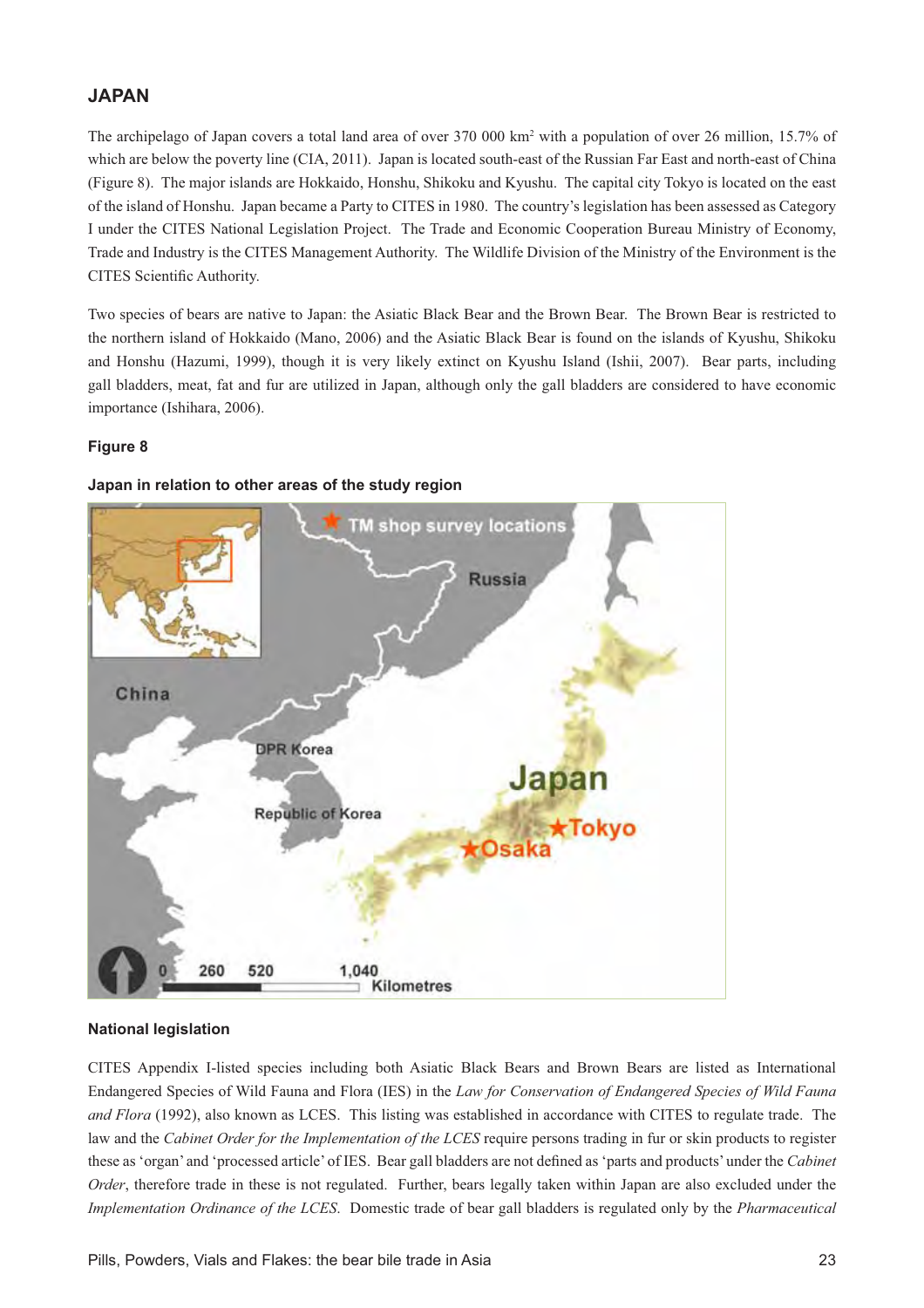*Affairs Law*, established to ensure the quality of medicinal products. Article 24 of this legislation states it is against the law to sell or store bear gall bladders to persons unauthorized by the Ministry of Health, Labour and Welfare (Ishii, 2005).

According to the *Wildlife Protection and Hunting Law* (2002) and related legislation, Asiatic Black Bears and Brown Bears may be legally hunted during specific hunting seasons in specified locations with a licence. Hunting season for the Brown Bear is October 1 to January 31 and November 15 to February 15 for Asiatic Black Bears. There is no limit on the number of or age of bears that can be hunted and parts of harvested bears may legally be sold with limited reporting requirements (Ishii, 2005; Kusakari and Mano, 2006; Mano and Ishii, 2008; Moll, 2001). An estimated 2000 bears are hunted annually (Mano and Ishii, 2008). Hunting is banned in western Honshu, Shikoku and Kyushu islands because the populations are threatened.

#### **Results**

In February 2011, 67 TM shops were surveyed in Japan. Of these, 21 were found selling bear bile products in Osaka (11) and Tokyo (10). Products included: bear gall bladder, powder, pills and flakes (Table 8).

#### **Table 8**

| <b>Available</b><br><b>Product</b> | # Shops<br><b>Selling</b><br><b>Product</b> | <b>Open Display</b><br>% of Shops | <b>Product</b><br>Origin | Sold In<br>(Form) | <b>Price Range</b><br>(USD) | <b>Average Price</b><br>(USD)/Unit |
|------------------------------------|---------------------------------------------|-----------------------------------|--------------------------|-------------------|-----------------------------|------------------------------------|
| Gall bladder                       | $\overline{4}$                              | 25%                               | Japan                    | gramme            | 76.83-121.96/g              | 109.70/g                           |
|                                    |                                             |                                   | unclear                  |                   |                             |                                    |
| Powder                             | 6                                           | 33%                               | China                    | gramme            | $61.46 - 268.30/g$          | 153.09/g                           |
|                                    |                                             |                                   | Japan                    |                   |                             |                                    |
| Pills                              | 12                                          | 90%                               | China                    | packet box        | $0.43 - 9.15$ /pill         | $3.43$ /pill                       |
|                                    |                                             |                                   | Japan                    |                   |                             |                                    |
| Flakes                             | 6                                           | $0\%$                             | China                    | gramme            | 36.59-181.80                | 135.00/g                           |
|                                    |                                             |                                   | Japan                    |                   |                             |                                    |

#### **Bear bile products observed in TM shops in Japan**

#### **Discussion**

Nearly one third of the stores found to be selling bear bile products during the survey had been doing so for at least a decade. From the survey, it was not established whether shop owners were able to supply bear bile products in bulk and only one shop reported a steady customer demand. Five shops said that customers consider bear bile alternatives and several shops recommended alternatives because bear bile products are relatively expensive in Japan. Two shops told visitors that the clientele interested in bear bile were mostly elderly and people with a special interest in TM.

The most expensive products observed were powder and flakes, reportedly originating from Japan and China, while the least expensive products were bear bile pills. The brand 'Seiju' was the highest priced at USD91.50 for a 10-pill pack. The second most expensive was 'Yuujin-Gan' at around USD60 per pack, followed by 'Rokushin-Gan' at USD25 per pack and 'Taan' at USD13.32 for an 18 pill-pack. There was no stated origin for any of these products with the exception of the Rokushin-Gan pills, which reportedly came from Japan.

Few gall bladders were observed openly on sale; however several stores said it was possible to place a special order for the product. Prices for gall bladders were high and one shop owner confirmed gall bladder has been an expensive commodity for a long time. Two shops reported their gall bladders were domestically sourced in Japan.

There are no bear farms producing bear bile in Japan. Japan does have a number of bear parks which function in a similar capacity as zoos or circuses. Legislation regulating the disposal or use of parts from deceased bears at bear park facilities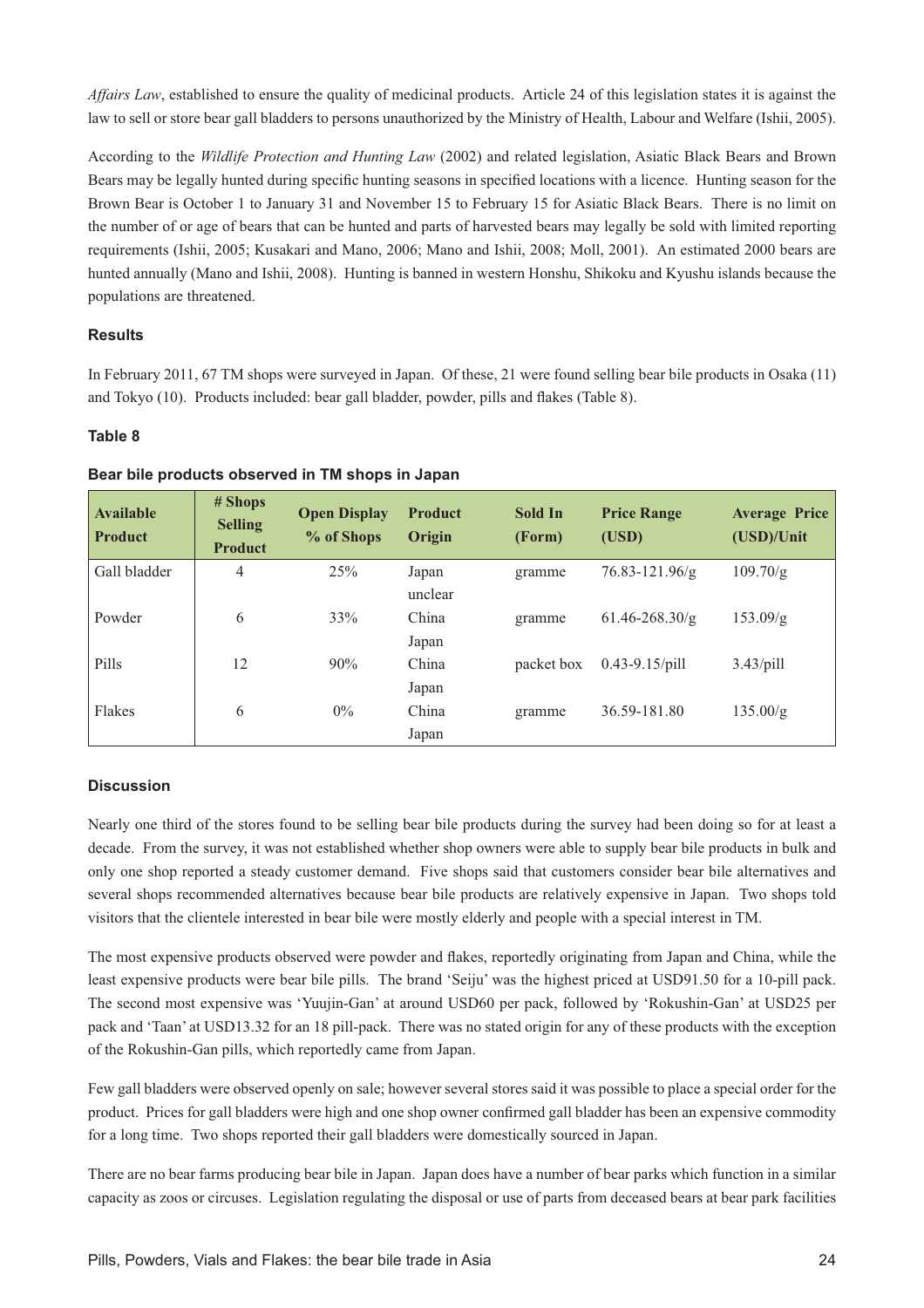is unclear. In the early 1990s, five bear parks surveyed in Japan stated they sold bear gall, however these locations did not all sell products sourced from resident bears (Mills and Servheen, 1991). In August 1999, bear parks contacted during a telephone survey stated that they do not sell bear bile products (Ishihara, 2005).

In February and March of 2011, four Japanese 'bear park' facilities were visited. One of these contained 99 Hokkaido Brown Bears *Ursus arctos yesoensis* and one Asiatic Black Bear. This facility was similar to a zoo; it was open to the public, captive breeding took place, the facility worked with local universities and deceased bears were incinerated. The second facility housed 80 Hokkaido Brown Bears all of which were reportedly captive-bred. Similar to the first facility, all bears are reportedly incinerated post mortem. The third facility housed a variety of wild and domestic animals. This facility advertised the presence of 250 individuals of nine different bear sub-species declared to be: European Brown Bear *Ursus arctos arctos*, Grizzly Bear *Ursus arctos horribilis*, Himalayan Black Bear *Selenarctos thibetanus laniger*, Kodiak Bear *Ursus arctos middendorfii*, Polar Bear, Sloth Bear, and Tibetan Bear *Ursus arctos pruinosus*. This park reported that its bears produced between three to six cubs per year and stated that these were on display to the public. The fourth facility housed around 100 individuals and was the only location that reportedly sold bear products. Products said to contain bear bile were found on sale and included 'bear oil cream' sold for USD12 per 20 grams and a 'bear energy drink' USD3.70 per 100ml. Shop workers stated that the energy drink on sale contained bear bile extracts, but said that the bear products on sale in the shop were produced from wild animals rather than from the bears on the premises.

Similar to previous market surveys (Ishii, 2005), current research suggests a decreasing level of trade but a continued market for bear bile products in Japan. Decreasing demand is likely attributed to high product cost and an abundance of cheaper alternative medicines. Japan plays a dual role as both consumer and producer of bear bile products. As discussed in other chapters within this report, many products purported to be from Japan were observed in TM shops outside that country. If such products have been exported from Japan without appropriate permits, this would indicate the presence of an illegal cross-border trade of bear bile products out of the country in violation of CITES.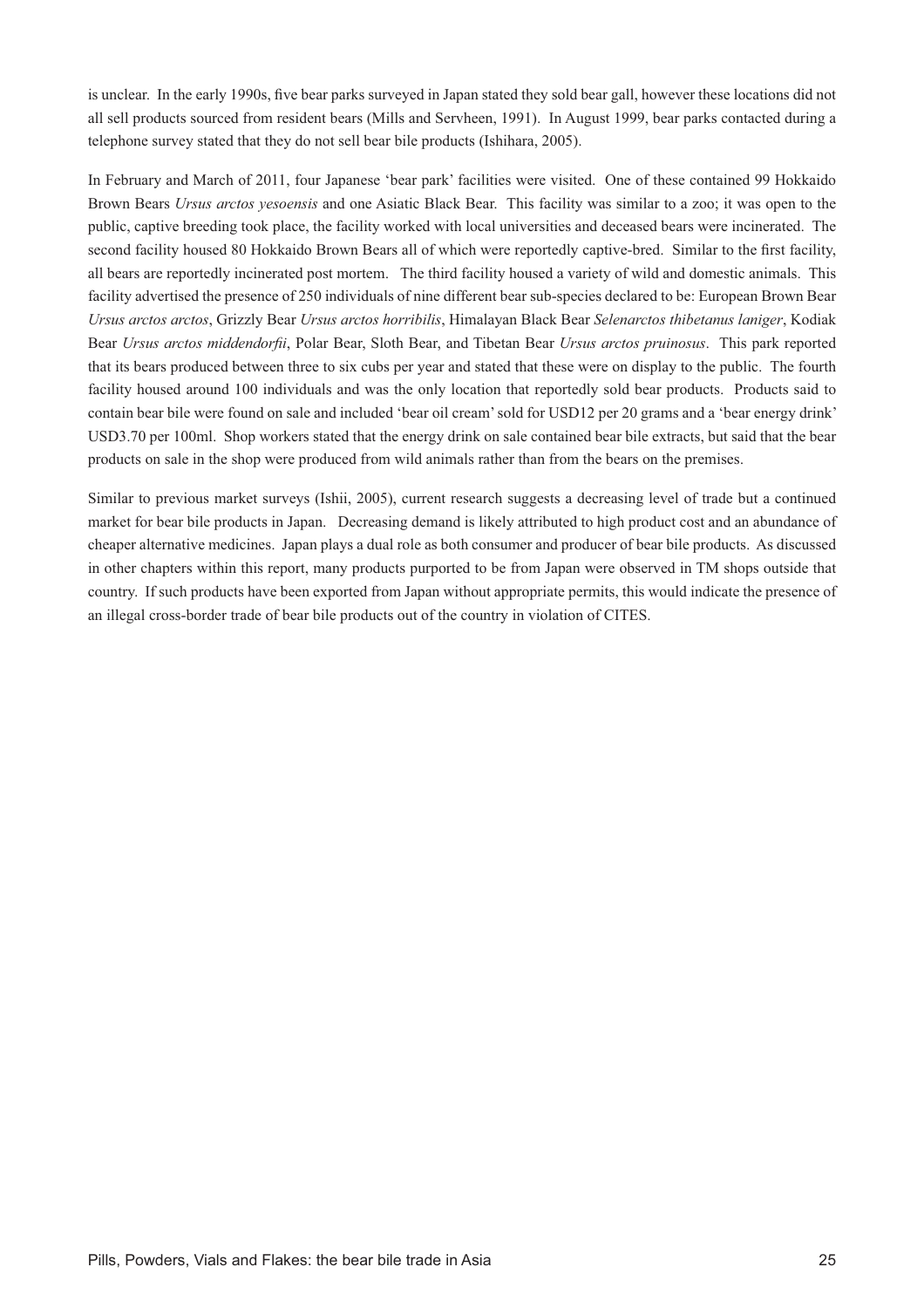# **REPUBLIC OF KOREA**

The Republic of Korea is located on the southern half of the Korean peninsula bordered by DPR Korea, the Sea of Japan and the Yellow Sea (Figure 9). The total country covers an area of 99 720 km<sup>2</sup>, with a population of over 48 million, 15% of whom live below the poverty line (CIA, 2011). The terrain is made up of mostly hills and mountains with wide coastal plains in the west and southern regions. Seoul, the nation's capital, is the largest city. In 1993, the Republic of Korea became a Party to CITES. Their legislation meets the requirements for the implementation of CITES and has been assessed as Category I in the CITES National Legislation Project. The Global Environment Division of the Ministry of Environment serves as the CITES Management Authority. The Vertebrates Research Division of the National Institute of Biological Resources serves as the CITES Scientific Authority.

Two species of bear; the Asiatic Black Bear and the Brown Bear, are native to the Republic of Korea. However, due to intense hunting and habitat loss, both are seriously threatened with extinction (Han, 2006). While the Republic of Korea has over 1000 bears on farms, less than 20 individuals are estimated to survive in the wild (Frances, 2009; Sudworth, 2010; WSPA, 2010).

# **Figure 9**



## The Republic of Korea in relation to other areas of the study region

### **National legislation**

The Republic of Korea lists the Asiatic Black Bear in Category I in the list of *Endangered Species of Wild Fauna and Flora* (*Protection of Wild Fauna and Flora Act* (2005); Ministry of Environment Republic of Korea, 2008). Category I includes species facing extinction due to human and natural factors. Penalties for the illegal poaching and capture of listed species include fines of up to KRW3 million (USD2752) and/or imprisonment for up to five vears. The *Law of Natural Environment Conservation* covers the conservation of biodiversity and categorises both protected areas and species.

Bear farming is currently legal under present legislation. The *Bear Farm Administration Index* (2005), published by the Ministry of Environment, contains guidelines on a variety of topics including: management, inspection, registration of bears, and husbandry guidelines. The extraction of bile from live bears has been prohibited in the Republic of Korea since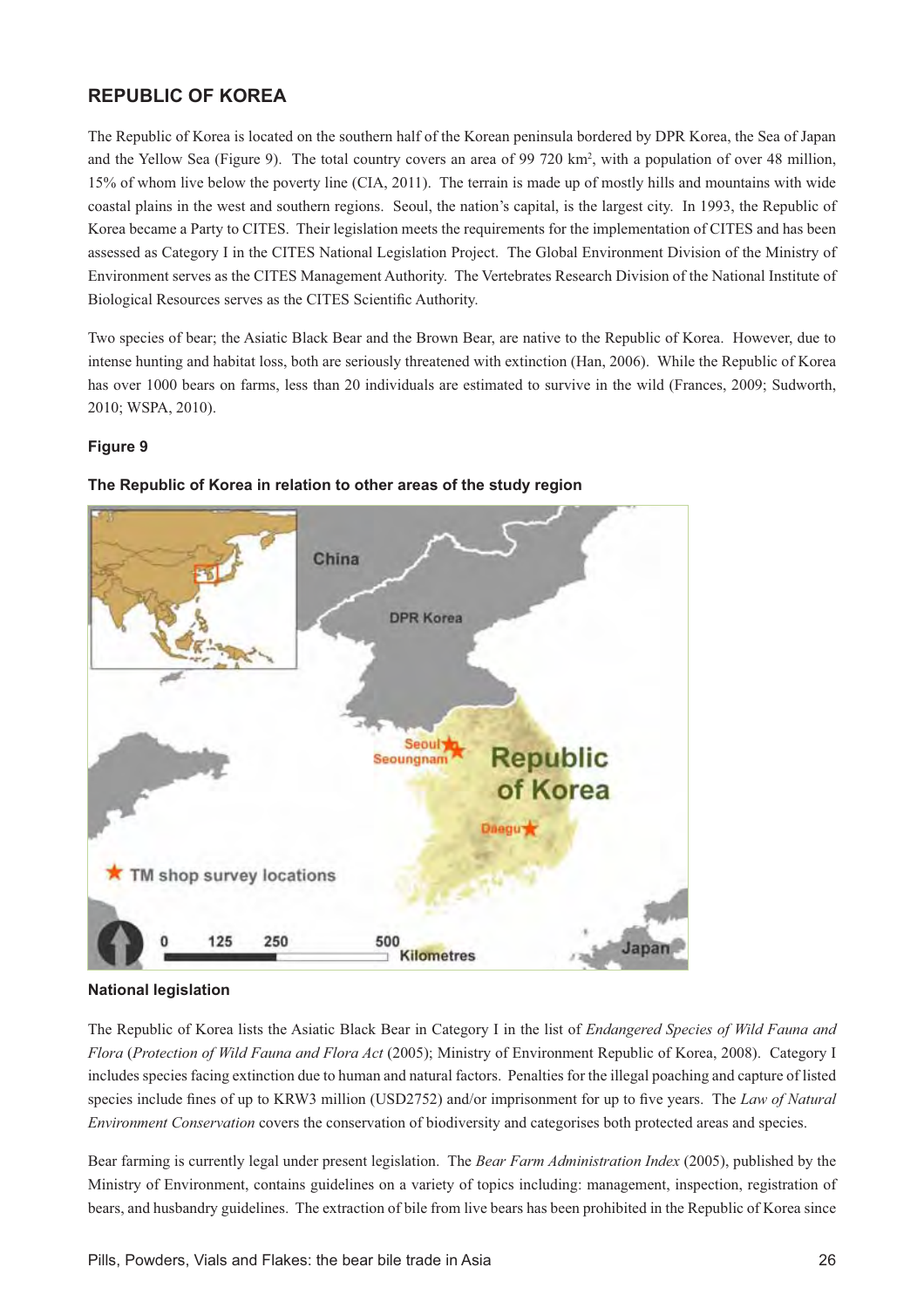1992. Bears on farms can be slaughtered for their parts once they reach a minimum of 10 years of age.

Recently in September 2010, the Ministry of the Environment met with national and international NGOs (including: WSPA and Green Korea United (GKU)) to discuss the phasing out of bear farms. This initiative has resulted in the presentation of a bill to Parliament. With adequate support of this bill, a policy to end bear farming is thought to be a likely possibility, however as of March 2011, no decision on this bill had been made.

## **Results**

In February 2011, TM shops were surveyed in the Republic of Korea. Of the 61 shops surveyed in Daegu, Seoul and Seoungnam;, 26 sold bear bile, primarily in whole gall bladder form (Table 9).

# **Table 9**

| <b>Available</b><br><b>Product</b> | # Shops<br><b>Selling</b><br><b>Product</b> | <b>Open Display</b><br>% of Shops | <b>Product</b><br><b>Origin</b> | Sold In<br>(Form) | <b>Price Range (USD)</b> | <b>Average Price</b><br>(USD)/Unit |
|------------------------------------|---------------------------------------------|-----------------------------------|---------------------------------|-------------------|--------------------------|------------------------------------|
| Gall bladder                       | 25                                          | $0\%$                             | China                           | whole             | whole: 480.00-3600.00    | $1856.00$ /whole                   |
|                                    |                                             |                                   | Rep. Korea                      | gramme            | gramme: 9.00-240.00      | 55.38/g                            |
|                                    |                                             |                                   | Russia                          |                   |                          |                                    |
| Flakes                             | 2                                           | $0\%$                             | China                           | bottle            | 96.00-160.00             | 128/bottle                         |
|                                    |                                             |                                   | Russia                          |                   |                          |                                    |

Bear bile products observed in TM shops in the Republic of Korea

Over 50% of the gall bladders found in Korean TM shops were claimed to be of Russian origin; 38% were claimed to be from China and 7% were claimed to be domestically sourced. Ten of the 26 shops (38%) reported a steady demand for bear bile and the majority of shops (77%) said that their customers would not consider alternative products.

# **Discussion**

Results suggest that bear products are a highly priced commodity in the Republic of Korea, especially in comparison to other countries in the region. In Seoul, gall bladders from both wild-caught bears from Russia and captive-bred bears from China were offered for sale, with prices ranging from USD16 to USD160 per gramme. In addition, one shop also sold bear bile flakes that were purportedly from China and Russia and cost USD96 per bottle. Four of five shops in Seoungnam stated they could order bear gall bladder with reported prices ranging from USD1200 to USD3600. Sixteen of 23 shops surveyed in Daegu sold gall bladder, however shop owners stated it was difficult to find domestic gall bladder; therefore stock was often sourced from Russia and China. Prices for gall bladders ranged from USD9 to USD24 per gramme and from USD480 to USD1200 for a whole gall bladder. Flakes from China were also observed and these sold for USD160 per bottle.

Conversations with shop owners revealed that many were aware that selling imported bear bile products without CITES permits was illegal. They reported that products could easily be ordered in advance from a dealer and a few even recommended making a pre-order for wild caught bears in an effort to guarantee authenticity. Concerns over authenticity were reported by many shop owners, and some stated they would not sell bear gall bladder because it was too difficult to distinguish it from other species. Issues with authenticity and the practice of ordering products through dealers may be a factor in the broad and expensive price range documented in the Republic of Korea.

There appeared to be preference for wild-sourced bears from Russia as Chinese medicines were thought to be 'unreliable' or of lesser quality; possibly explaining why other products such as pills or powder were not observed in TM shops. One shop owner reported that sales of wild Russian gall bladder for USD42 per gramme are permitted in a single import by the Ministry of Health and Welfare; however this statement has not been confirmed.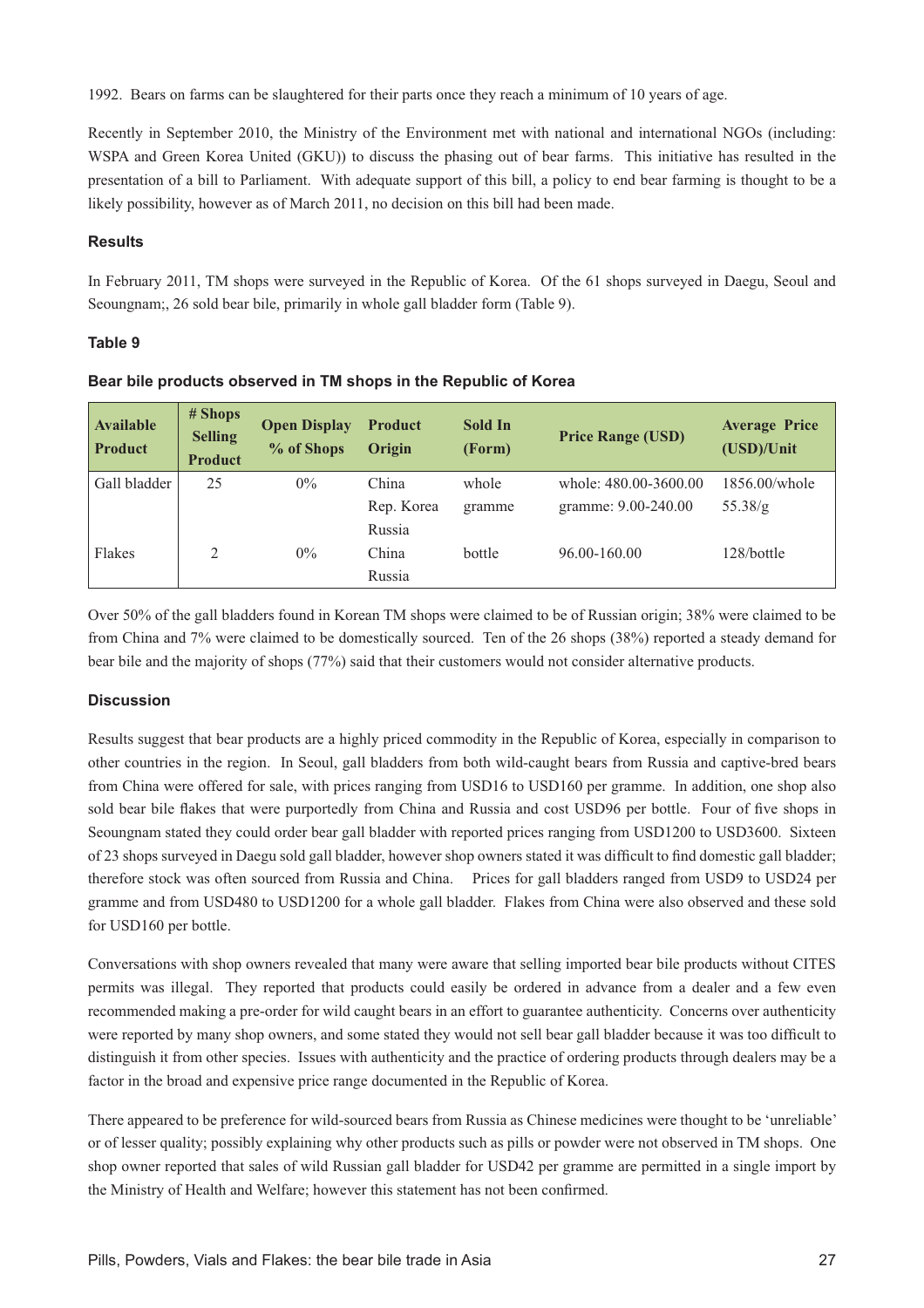As of February 2011, there were 59 bear farms in the Republic of Korea housing 1066 bears, according to the Ministry of the Environment. Of these, there were 992 Asiatic Black Bears, 57 American Black Bears Ursus americanus and 17 Brown Bears. It is illegal to extract the bile from captive bears or to kill and remove the gall bladders from bears under 10 years of age. No domestic Korean bear bile products were observed in this survey in the Republic of Korea or the other countries/territories surveyed in this report. This raises the question that if these farms do not produce bile, why do they persist in the Republic of Korea? The answer to this question is not apparent; however a likely possibility is that bile is illegally extracted and sold directly through the farms, giving buyers the guarantee of authenticity clearly prioritized by Koreans consumers (Chris Gee, WSPA, *in litt.* to TRAFFIC Southeast Asia, April 2011). In a 2007 survey of Korean bear farmers conducted by Green Korea United, 80% of farmers agreed to abolish bear farms if the government agreed to purchase their bears and compensate farmers for their business at an average price of USD11 350 per farm .

Korean tourists in China and Viet Nam are known to be major consumers of bear bile medicines. Hundreds of Korean tourists are said to visit bear farms in Ha Long Bay and Quang Ninh, Viet Nam, alone; tasting and purchasing bile products to take home (ENV 2008; ENV 2010; Vu, 2010). In addition, Korean consumers have been known to frequent farms in Jilin, China (Jill Robinson, Animals Asia, *in litt.* to TRAFFIC Southeast Asia, April 2011). The Republic of Korea appears to play a significant role as a consumer of predominantly wild bear gall bladder in East Asia.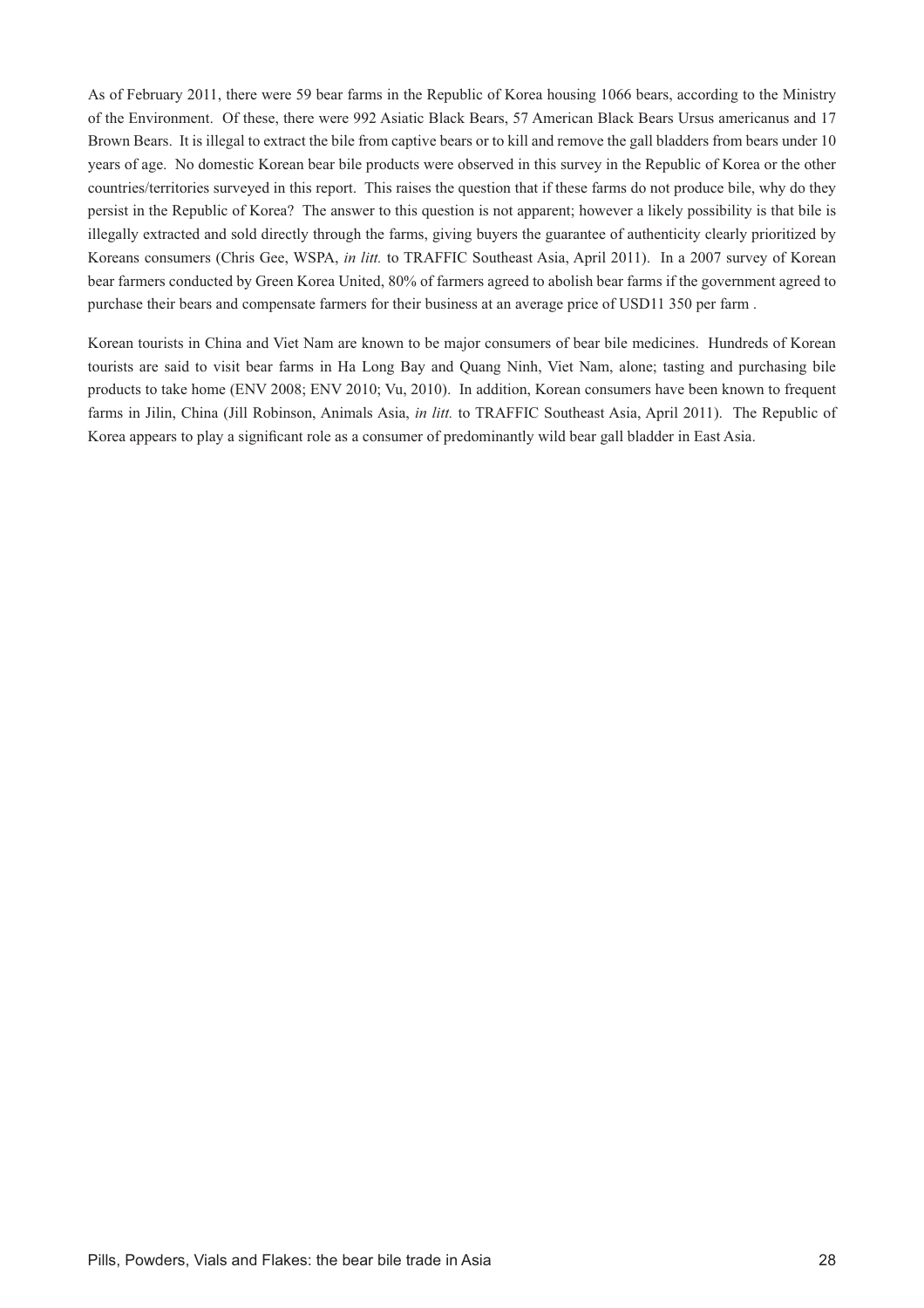# **LAO PDR**

Lao Peoples Democratic Republic is a landlocked country of 236 800 km<sup>2</sup> with a population over 6 million, 26% of whom live below the poverty line (CIA, 2011). It is located in the centre of Indochina bordered by Cambodia, China, Myanmar, Thailand and Viet Nam (Figure 10). The terrain is heavily mountainous with the majority of the western border delineated by the Mekong River. The Mekong serves as a major transportation route. Due to the country's strategic location, it is a key crossway for trade between the neighbouring countries. Lao PDR became a Party to CITES in 2004, the country's legislation has been assessed through the CITES National Legislation Project as being Category III meaning that it does not meet the requirements necessary to implement CITES properly. The Ministry of Agriculture and Forestry serves as the CITES Management Authority and the role of the CITES Scientific Authority is conducted by the National Science and Technology Agency Research Institute of Science.

There are two species of bears in Lao PDR: the Asiatic Black Bear and the Sun Bear.

# **Figure 10**



# **Lao PDR in relation to other areas of the study region**

# **National legislation**

The *Wildlife and Aquatic Law* (2007) allows for the trade of wildlife and aquatic life from second generation animals with proper approval and permission. This law defines products as 'extracted parts of wildlife and aquatic life for producing like medicine for healing illness, ornamental and other utilization purposes'.

# **Results**

Six of 37 TM shops surveyed in September and October 2010 were observed selling bear bile products including gall bladder, raw bile and pills (Table 10).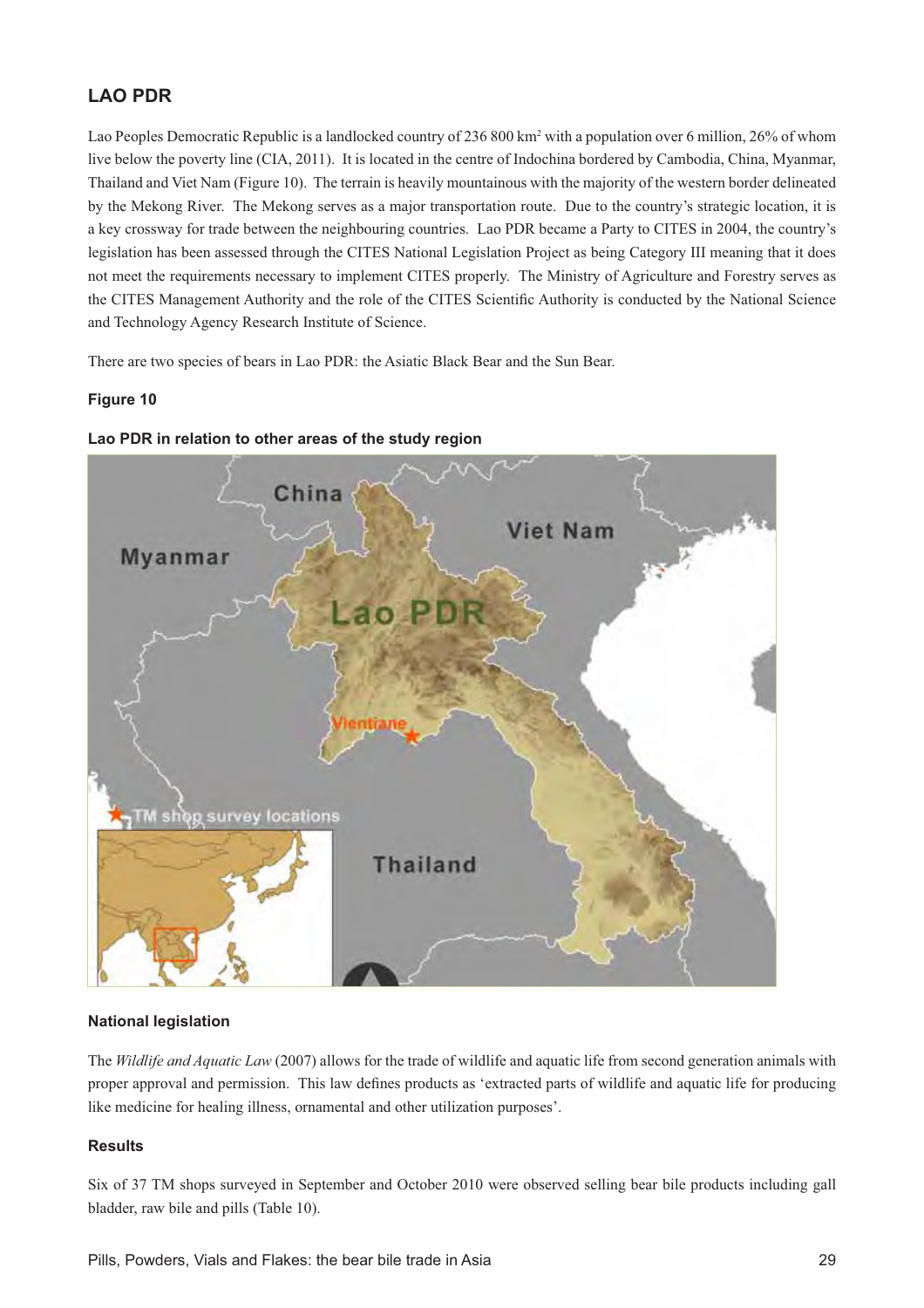# **Table 10**

| <b>Available</b><br><b>Product</b> | # Shops<br><b>Selling</b><br><b>Product</b> | <b>Open Display</b><br>% of Shops | <b>Product</b><br>Origin | Sold In<br>(Form) | <b>Price Range</b><br>(USD) | <b>Average Price</b><br>(USD)/Unit |
|------------------------------------|---------------------------------------------|-----------------------------------|--------------------------|-------------------|-----------------------------|------------------------------------|
| Gall bladder                       |                                             | $0\%$                             | China                    | ground            | $\overline{\phantom{0}}$    | $\overline{\phantom{0}}$           |
| Raw bile                           |                                             | $0\%$                             | Viet Nam                 | 1ml vial          | $6.24$ /ml                  | $6.24$ /ml                         |
| <b>Pills</b>                       | 4                                           | $100\%$                           | China                    | single<br>packets | $\overline{\phantom{0}}$    | $1.50\text{/pill}$                 |

### **Bear bile products observed in TM shops in Lao PDR**

A total of 102 bears on four farms were observed in Lao PDR from September to November 2010. Of these, there were 98 Asiatic Black Bears and four Sun Bears (Table 11). Three of four farms surveyed sold bear bile in powdered gall bladder form, with prices averaging USD16.60 per millilitre.

### **Table 11**

### Data from bear farms surveyed in Lao PDR

| Farm | <b>Location</b>  | # of Asiatic<br><b>Black Bears</b> | # of Sun Bears Product |                          | <b>Price (USD)</b> |
|------|------------------|------------------------------------|------------------------|--------------------------|--------------------|
|      | Boten*           | 19                                 |                        | raw bile                 | $6.64/b$ ottle     |
|      | Vientiane        | 21                                 |                        | raw bile                 | $16.60$ /ml        |
|      | Luang Prabang    |                                    | $\sim$                 | raw bile                 | $16.60$ /ml        |
|      | North of Thakhek | 50                                 | -                      | $\overline{\phantom{0}}$ |                    |

\*Subsequent surveys found 16 Asiatic Black Bears and 0 Sun Bears at this location (Louis Ng, ACRES, *in litt.* to TRAFFIC Southeast Asia, April 2011).

### **Discussion**

Pills were the most commonly sold product, openly displayed and purportedly from China, manufactured under the trade names Xiong Tan Tieh Ta Wan and Thonghua Dieda Wan. Gall bladders from China were sold either by the piece, which could be compounded into medicine, or as a whole. Raw bile from the Truong Son Coecco Tourist Company in Viet Nam was available by cubic centimetres (cm<sup>3</sup>) at one location. All shops selling bear bile products reported a steady customer demand for these products. It is interesting to note that all products observed in TM shops were cross-border-sourced, in violation of international trade agreements, despite the fact that Lao PDR has its own bear farms which produce raw bile.



Asiatic Black Bear on a bear farm in Luang Prabang, Lao PDR © A. Oswell/TRAFFIC Southeast Asia

None of the four farms surveyed were reportedly owned by a Laotian; three were allegedly owned by Vietnamese and one by a Chinese. Three of the four farms also housed other wildlife including tigers, lions, gibbons and macaques. None of the facilities had captive breeding programs and one farmer reported high death rates due to disease. Therefore it can be reasonably assumed that replacement stock is sourced from the wild. Boten, the location of one farm surveyed, is a Special Economic Zone bordering China and is a known trade hub for wildlife export from Lao PDR to China (Allen, 2009; Ghosh, 2010). This small city is known to have many TM shops selling bear bile and other protected wildlife products; including tiger parts and ivory (Ghosh, 2010). Many of the farms found in Lao PDR are currently owned by foreigners in areas such as Boten. The country may be a burgeoning location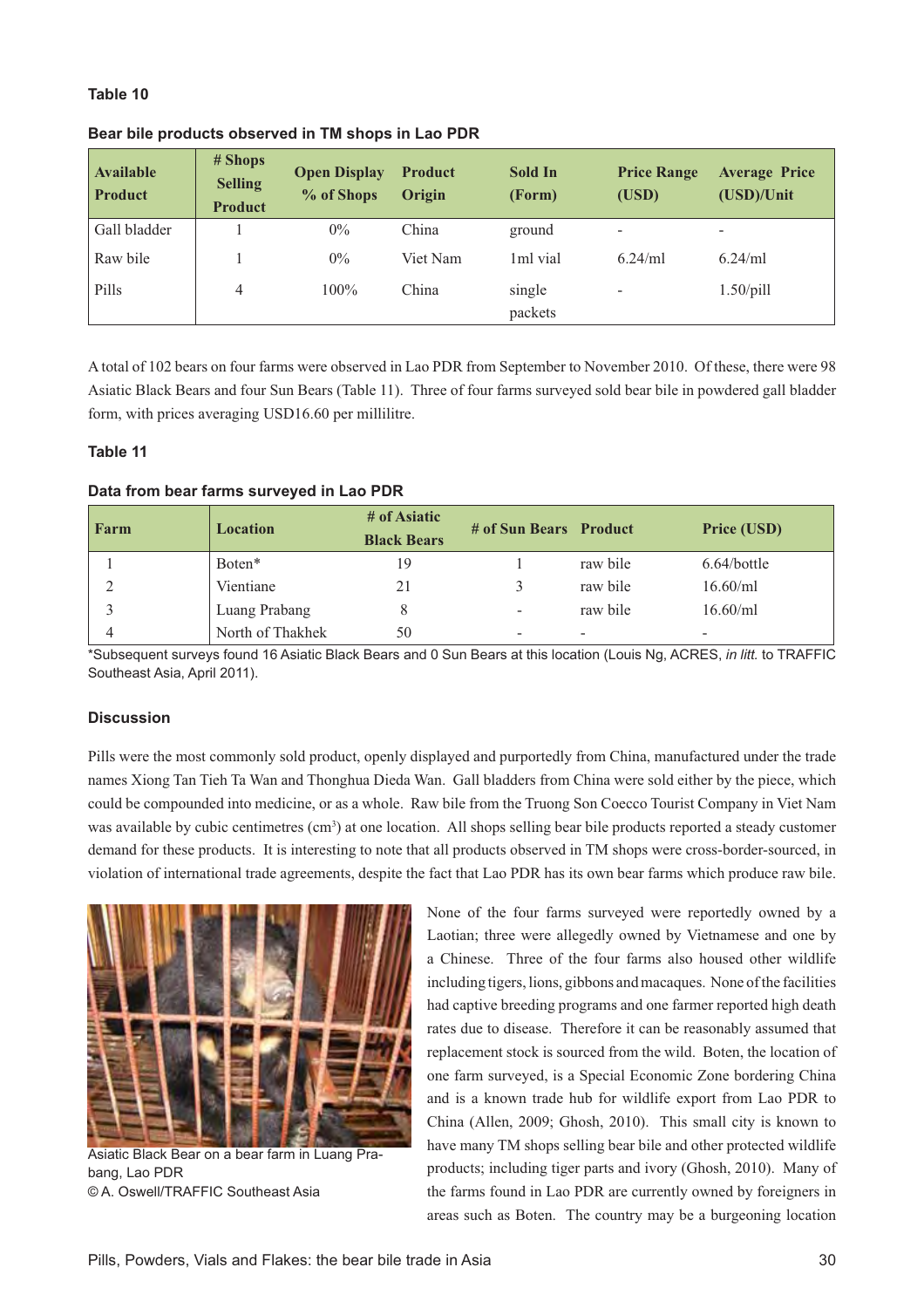for the establishment of bear farms; especially as pressure to close farms in China and Viet Nam increases.

Wild-caught bears from Lao PDR have been used to replenish farm stocks in neighbouring countries (Hunt, 2009; MacGregor, 2010). Although bear farming in Lao PDR takes place on a smaller-scale than in China, the Republic of Korea and Viet Nam; a small number of farms have been established in the country over the last decade. This trend is cause for concern as laws regulating bear farming and bear bile trade are relatively lax in Lao PDR, making the country an attractive potential location for future bear farms.

Lao PDR plays a burgeoning role in the bear bile trade as both a consumer and producer of bear bile products.



Bear farm advertisement in Luang Prabang, Lao PDR © A. Oswell/TRAFFIC Southeast Asia.

Steady local demand for bear bile products encourages an illegal import trade from nearby countries such as China and Viet Nam. Lax wildlife trade laws in the country make bear farming extremely difficult to regulate and discourage.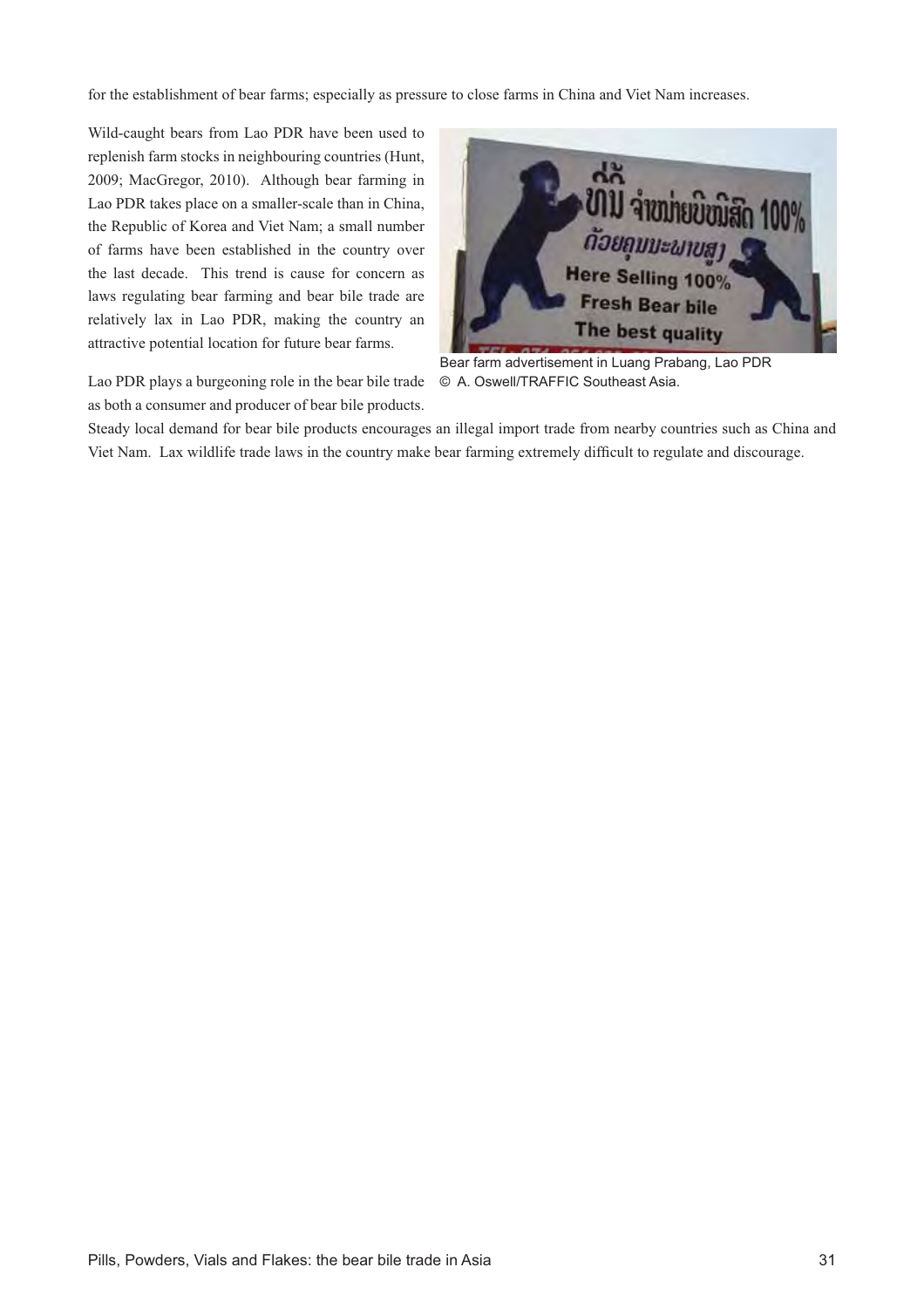# **MALAYSIA**

Malaysia's total land area covers over 329 500 km2 with a population of over 28.7 million, 5.1% of which are below the poverty line (CIA, 2011). The country is split between two distinct land masses, Peninsular and East Malaysia. Peninsular Malaysia is located to the south of Thailand and north of Singapore, whilst the eastern States of Sabah and Sarawak lie across the South China Sea on the northern part of Borneo Island. In 1978; Malaysia became the first Southeast Asian country to become Party to CITES. The country's national legislation has been categorised as Category 2 under the CITES National Legislation Project, however recently there have been revisions to the wildlife legislation. The Ministry of Natural Resources and Environment (NRE), Forestry Development Division, serves as both the CITES Management and Scientific Authorities. It should be noted that Peninsular Malaysia and the East Malaysian States of Sabah and Sarawak each have their own wildlife legislation.

Only one species of bear, the Sun Bear, is native to Malaysia.

## **Figure 11**



## **Malaysia in relation to other areas of the study region**

### **National legislation**

### *Peninsular Malaysia*

The *Wildlife Conservation Act* (2010) was recently passed, replacing the previous *Wildlife Protection Act* (1972). The 2010 Act includes all bear species as Totally Protected animals. Species which are listed as Totally Protected may only be traded for non-commercial purposes, pending Ministry permission and approval. The new act also imposes harsher penalties; with those found hunting or keeping protected females or young animals of a totally protected species being liable to a fine of up to MYR100 000 (USD32 905) and/or a maximum jail sentence of up to five years. Penalties for those who hunt or keep protected male animals may incur fines of up to MYR50 000 (USD16 452) and/or a maximum jail sentence of up to two years.

The *International Trade in Endangered Species Act* (2008) was created to allow full implementation of CITES in Malaysia.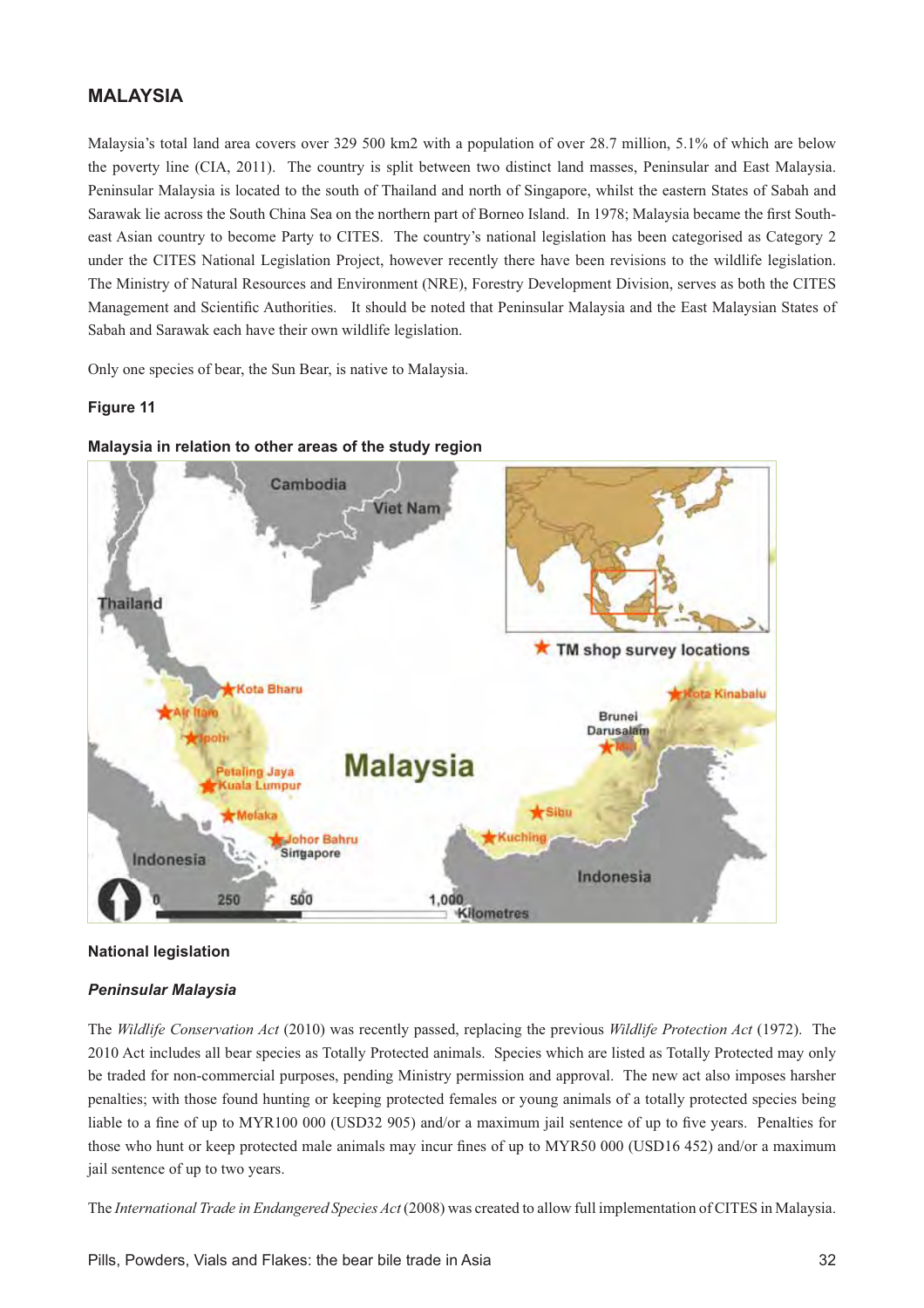The import or export of any species listed in the schedules requires valid permits, and registration for the breeding of such species is also required. Fines for the possession of CITES-listed species are up to MYR100 000 (USD32 905).

# *Sabah*

The Sun Bear is listed as a Totally Protected species in Section 25(1) of the *Sabah Wildlife Conservation Enactment* (1997). No person is to hunt any animal species listed in Part I Schedule I. No person is to possess Part I of Schedule I animals or their products without written permission. The purchase, sale, import and export of protected animal species and/or their products is prohibited. Fines for possession of Totally Protected species include up to MYR50 000 (USD16 452) and/or imprisonment of up to five years.

## *Sarawak*

Sun Bears are listed as Protected Animals under the *Wild Life Protection Ordinance* (1998). This list covers all species listed in Appendices I and II of CITES. Part 4, section 29(2) states that it is forbidden for any person to hunt, kill, capture or sell any protected animal, their parts or derivatives, unless in accordance with a special licence.

# **Results**

# *Peninsular Malaysia*



In November and December of 2010, 137 TM shops were surveyed in Penang, Perak, Johor, Kelantan, Selangor and Kuala Lumpur. A total of 101 shops were found to be selling bear bile products in various forms including gall bladders, pills, flakes and ointments (Table 12).

Vials of bear bile powder observed for sale in Johor Bahru, Malaysia © C. Yeong/TRAFFIC Southeast Asia

### **Table 12**

# **Bear bile products observed in TM shops in Peninsular Malaysia**

| <b>Available</b><br><b>Product</b> | $#$ Shops<br><b>Selling</b><br><b>Product</b> | Open<br><b>Display</b><br>% of Shops | <b>Product</b><br>Origin                                        | <b>Sold In</b>  | <b>Price Range (USD)</b>                      | <b>Average Price</b><br>(USD)/Unit |
|------------------------------------|-----------------------------------------------|--------------------------------------|-----------------------------------------------------------------|-----------------|-----------------------------------------------|------------------------------------|
| Gall bladder                       | 14                                            | $0\%$                                | Malaysia<br>Indonesia<br>China<br>Thailand<br>Viet Nam<br>Nepal | whole<br>gramme | 163.21-261.31/whole<br>$0.33 - 13.09$ /gramme | $212.26$ /whole<br>4.78/g          |
| Pills                              | 87                                            | 25%                                  | China<br>Malaysia<br>Singapore                                  | packet          | $0.10 - 1.96$ /pill                           | $0.56$ /pill                       |
| Flakes                             | 6                                             | 17%                                  | China                                                           | bottle          | $6.55 - 29.00$ /bottle                        | $17.87/b$ ottle                    |
| Ointment                           |                                               | $0\%$                                | China                                                           | tube            | -                                             | 0.15/g                             |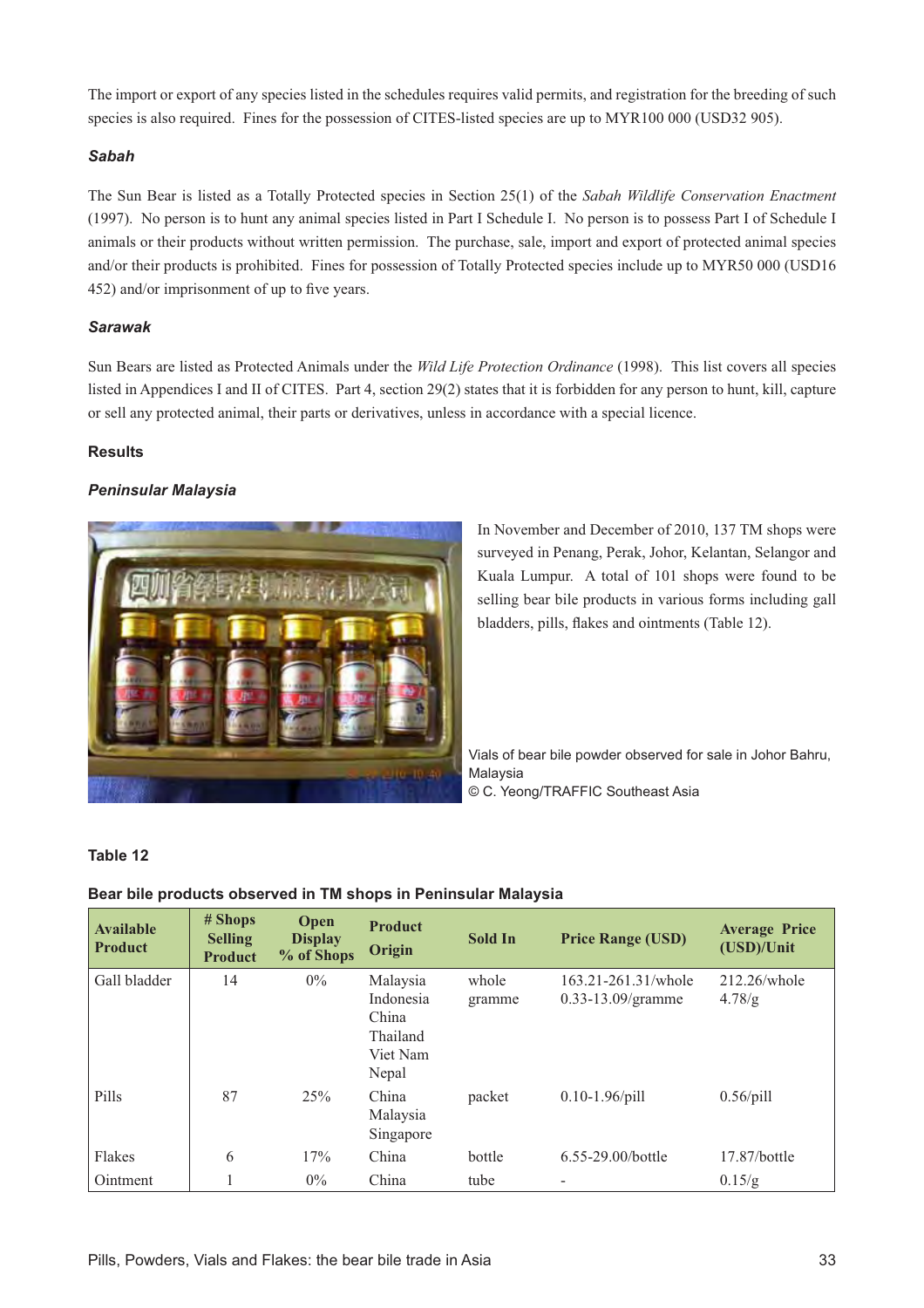# *Sabah*

Twenty-one shops were surveyed in Kota Kinabalu in December 2010. Eight of these sold bear bile products in gall bladder and pill form (Table 13).

# **Table 13**

# **Bear bile products observed in TM shops in Sabah, Malaysia**

| <b>Available</b><br><b>Product</b> | # Shops<br><b>Selling</b><br><b>Product</b> | <b>Open Display</b><br>% of Shops | <b>Product</b><br>Origin | Sold In<br>(Form) | <b>Price Range</b><br>(USD) | <b>Average Price</b><br>(USD)/Unit |
|------------------------------------|---------------------------------------------|-----------------------------------|--------------------------|-------------------|-----------------------------|------------------------------------|
| Gall bladder                       |                                             | $0\%$                             | Sabah                    | gramme            | $148.00$ /piece             | 5.25/g                             |
|                                    |                                             |                                   |                          | piece             |                             |                                    |
| Pills                              |                                             | 40%                               | Malaysia                 | pill              | $0.16 - 0.32$               | $0.26$ /pill                       |
|                                    |                                             |                                   | China                    |                   |                             |                                    |

### *Sarawak*



Of 54 TM shops surveyed in Miri, Kuching and Sibu in December 2010, 15 shops sold bear bile products including gall bladder, pills, flakes and ointment (Table 14).

Haemorrhoid ointment containing bear bile. Manufactured in China, for sale in Penang, Malaysia © C. Yeong/TRAFFIC Southeast Asia

### **Table 14**

### **Bear bile products observed in TM shops in Sarawak, Malaysia**

| <b>Available</b><br><b>Product</b> | # Shops<br><b>Selling</b><br><b>Product</b> | <b>Open Display</b><br>% of Shops | <b>Product</b><br>Origin | <b>Sold In</b><br>(Form) | <b>Price Range (USD)</b>                | <b>Average Price</b><br>(USD)/Unit |
|------------------------------------|---------------------------------------------|-----------------------------------|--------------------------|--------------------------|-----------------------------------------|------------------------------------|
| Gall bladder                       | 12                                          | 8%                                | Sarawak                  | whole piece              | 16.00-222.84/whole<br>12.45-16.38/piece | $89.00$ /whole<br>$13.86$ /piece   |
| Pills                              |                                             | $100\%$                           | Malaysia                 | box                      |                                         | $0.32$ /pill                       |
| Flakes                             |                                             | $100\%$                           | China                    | bottle                   |                                         | $13.10/b$ ottle                    |
| Ointment                           |                                             | $100\%$                           | China                    | bottle                   |                                         | 8.19/bottle                        |

### **Discussion**

Of the total shops surveyed in Peninsular Malaysia, 77% sold bear bile products. Over 30 gall bladders were seen across four States: Johor, Penang, Selangor and Kelantan. Interviews with TM shop staff revealed that a majority of the gall bladders were wild-sourced. Four shops surveyed claimed that gall bladders were sourced from Indonesia, a country of origin not reported in any other surveyed location. Pills were the most commonly observed item and were sold in packets of 10 to 400 pills, with the bear bile sometimes mixed with other ingredients, such as pearl. In addition, flakes and ointment were seen in small quantities. Many of the shop owners and staff were aware that selling bear bile products was illegal.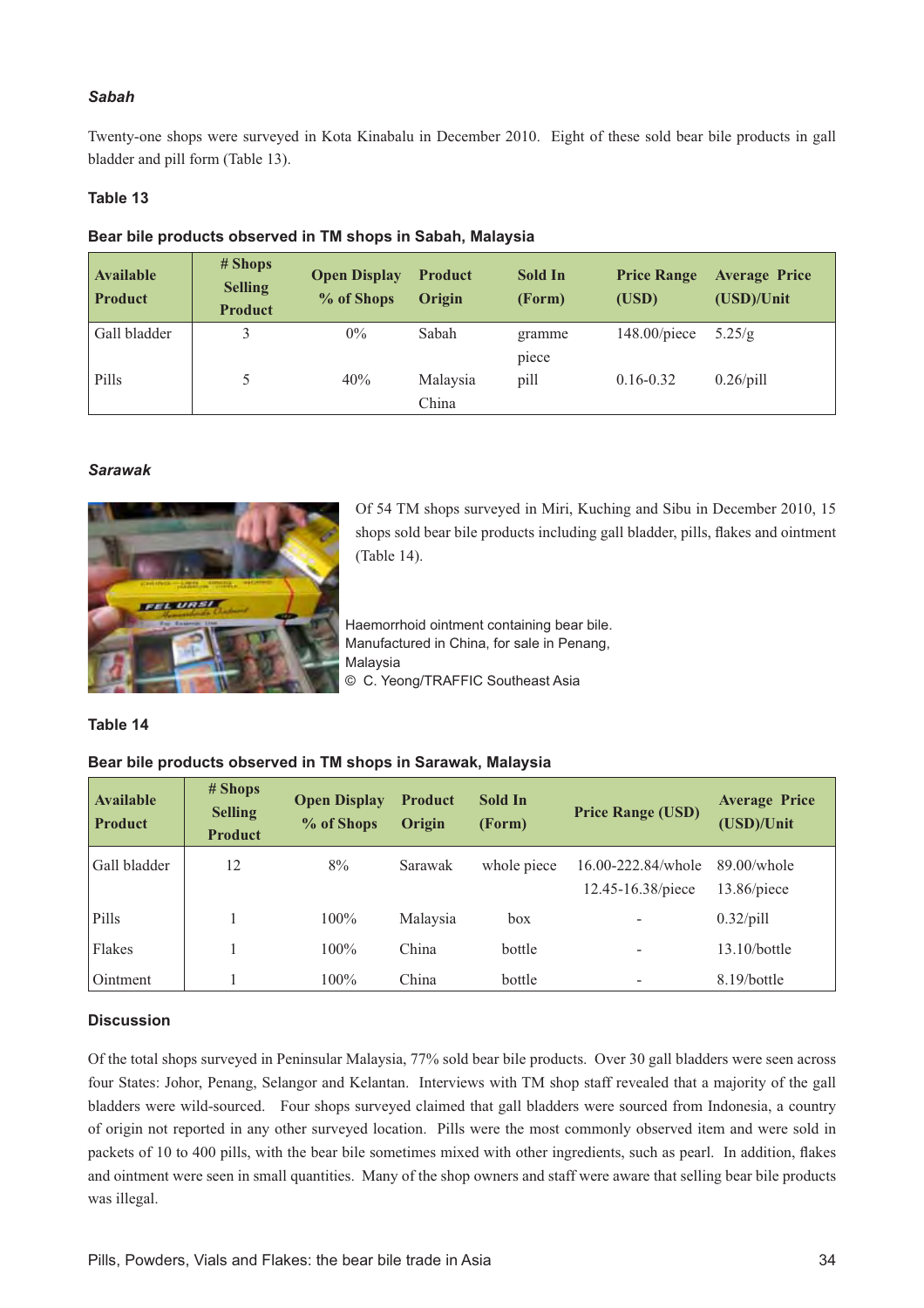Bear bile pills and gall bladders were the only products observed in TM shops in Sabah. A total of 15 gall bladders were observed in three TM shops, all of which were dried. Two shops said their current stock was several years old. One shop owner reported that their customer base used to be primarily Korean and Japanese individuals; however in recent years these had been replaced by local Chinese. The pills on sale were nearly all manufactured by a pharmaceutical company said to be in Selangor, Malaysia. Sarawak had the highest proportion of gall bladders observed in Malaysia at a total of 115. All of the gall bladders were dried and a majority, if not all, were several years old; some were reported to be 10 to 12 years old. Discussions with TM shop staff indicated that customers had a strong preference for wild bear products and noted that gall bladders are more difficult to obtain now than in



Gallbladders purported to be from Sun Bears in a TM shop in Kota Kinabalu, Sabah, Malaysia © C.Yeong/TRAFFIC Southeast Asia

the past. One shop also commented that their past customer base was mostly Taiwanese and Korean. At one shop in Miri, the shop owners stated they usually had whole dried bear gall bladders on display and foreigners, particularly Koreans and Taiwanese, were their main customers.

In surveys conducted in 2002; nearly 78% of TM shops surveyed in Malaysia sold bear bile products in the form of gall bladders, powder and pills (Pereira *et al.*, 2002). Of this, 72% of the products were said to be from China. Results from



Bear bile product from China observed for sale in Melaka, Malaysia. © C. Yeong/TRAFFIC Southeast Asia

the 2010 survey confirm a similar proportion of shops selling bear bile, but with relatively fewer (55%) of those products being from China. There appears to be a substantial percentage of products available which are reportedly of Malaysian origin (28%).

Due to the reported preference for wild-sourced gall bladder as well as a significant presence of domestically sourced gall bladders in Sabah and Sarawak, consumer demand for wild gall bladders may be a concern. However, much of the stock observed was several years old and some shop owners reported a shift in clientele away from international customers. Therefore, while this trend is a concern, it is difficult to estimate the potential impact on wild populations without knowing stock turnover rates.

In general, the hunting of bears in Malaysia is a concern as there appears to be a consumer demand for many kinds of wild bear products including but not limited to, bear bile. From 2005 to 2009, 11 seizures of bear parts representing a minimum of 33 Sun Bears were made in Peninsular Malaysia alone (Shepherd and Shepherd, 2010).

Malaysia plays a dual role in the bear bile trade as a consumer as well as a producer. The high percentage of shops openly selling bear products indicates a market demand and little enforcement effort to discourage shops from providing the product. Malaysia's role as a producer may be changing in recent years from the small-scale provision of products to East Asian tourists, to a potentially commercialized production business.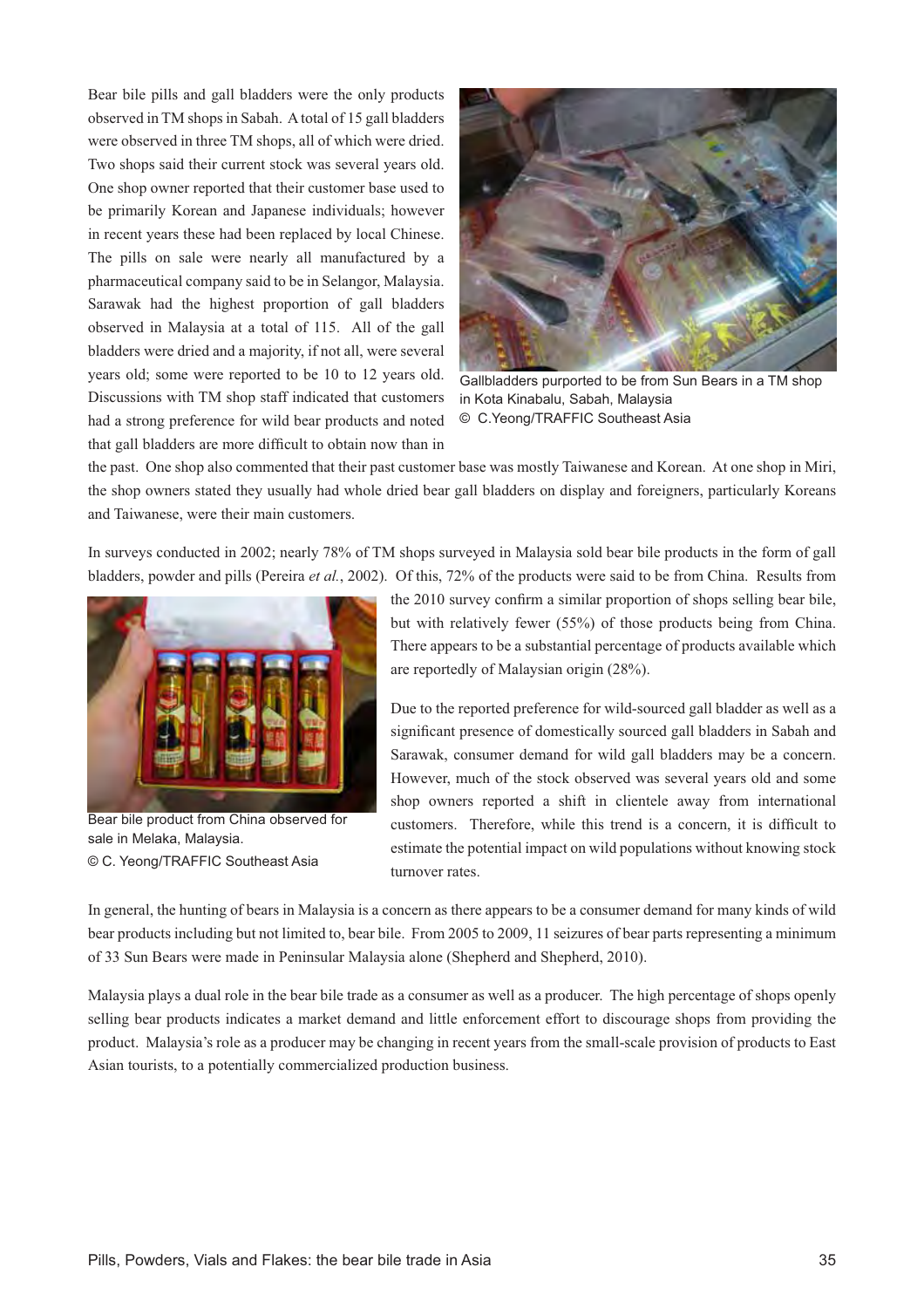# **MYANMAR**

Myanmar is the largest country in mainland South-east Asia with a total land area of over 676 500km2 and a population of nearly 54 million, 32.7% of which live under the poverty line. It is bordered by China, Bangladesh, India, Lao PDR and Thailand (Figure 12). The capital city, Yangon, is located in the south. The terrain is made up of central lowlands surrounded by steep mountains. Today, vast forested areas that house potentially large populations of both Asiatic Black Bears and Sun Bears still remain (Servheen *et al.*, 1999). Myanmar became a Party to CITES in 1997. Current legislation has been rated as Category III by the CITES National Legislation Project meaning it is not considered to meet the requirements necessary to properly implement CITES. The Director General of the Forest Department, Ministry of Forestry serves as the CITES Management Authority and the Director of Nature and Wildlife Conservation Division, Forest Department serves as the CITES Scientific Authority.

There are two species, the Asiatic Black Bear and the Sun Bear, native to Myanmar.

### **National legislation**

The *Protection of Wild Life and Wild Plants and Conservation of Natural Areas Law* (1994) prohibits the hunting and killing of protected animals without permission. Possession, selling, transport or transfer of wildlife and wildlife parts is prohibited along with commercial transactions. Violations of these laws

# **Figure 12**

**Myanmar in relation to other areas of the study region**



include imprisonment of up to three years (for Asiatic Black Bear) or seven years (for Sun Bear) or fines up to USD450 (Asiatic Black Bear) or USD1490 (Sun Bear). The *List of Wildlife Protected* from the Forest Department lists the Sun Bear under Totally Protected Wild Animals and the Asiatic Black Bear under Protected Wild Animals.

## **Results**

In September and November 2010, 42 market stalls were surveyed in Mong La and Tachilek markets, 30 of which sold bear gall bladder (Table 15). All were openly displayed and sold in whole form with price dependent on weight.

## **Table 15**

Bear bile products observed in Mong La and Tachilek markets in Myanmar

| <b>Market</b> | <b>Available</b><br><b>Product</b> | $#$ Stalls<br><b>Selling</b><br><b>Product</b> | $#$ of Gall<br><b>bladders</b><br><b>Observed</b> | <b>Product</b><br>Origin | <b>Price Range</b><br>(USD) | Average<br>Price (USD) |
|---------------|------------------------------------|------------------------------------------------|---------------------------------------------------|--------------------------|-----------------------------|------------------------|
| Mong La       | Gall bladder                       | 13                                             | 60                                                | Lao PDR                  | 26.61-59.88                 | 47.73                  |
|               |                                    |                                                |                                                   | Myanmar                  |                             |                        |
| Tachilek      | Gall bladder                       | 17                                             | 45                                                | Lao PDR                  | 39.92-59.88                 | 54.49                  |
|               |                                    |                                                |                                                   | Myanmar                  |                             |                        |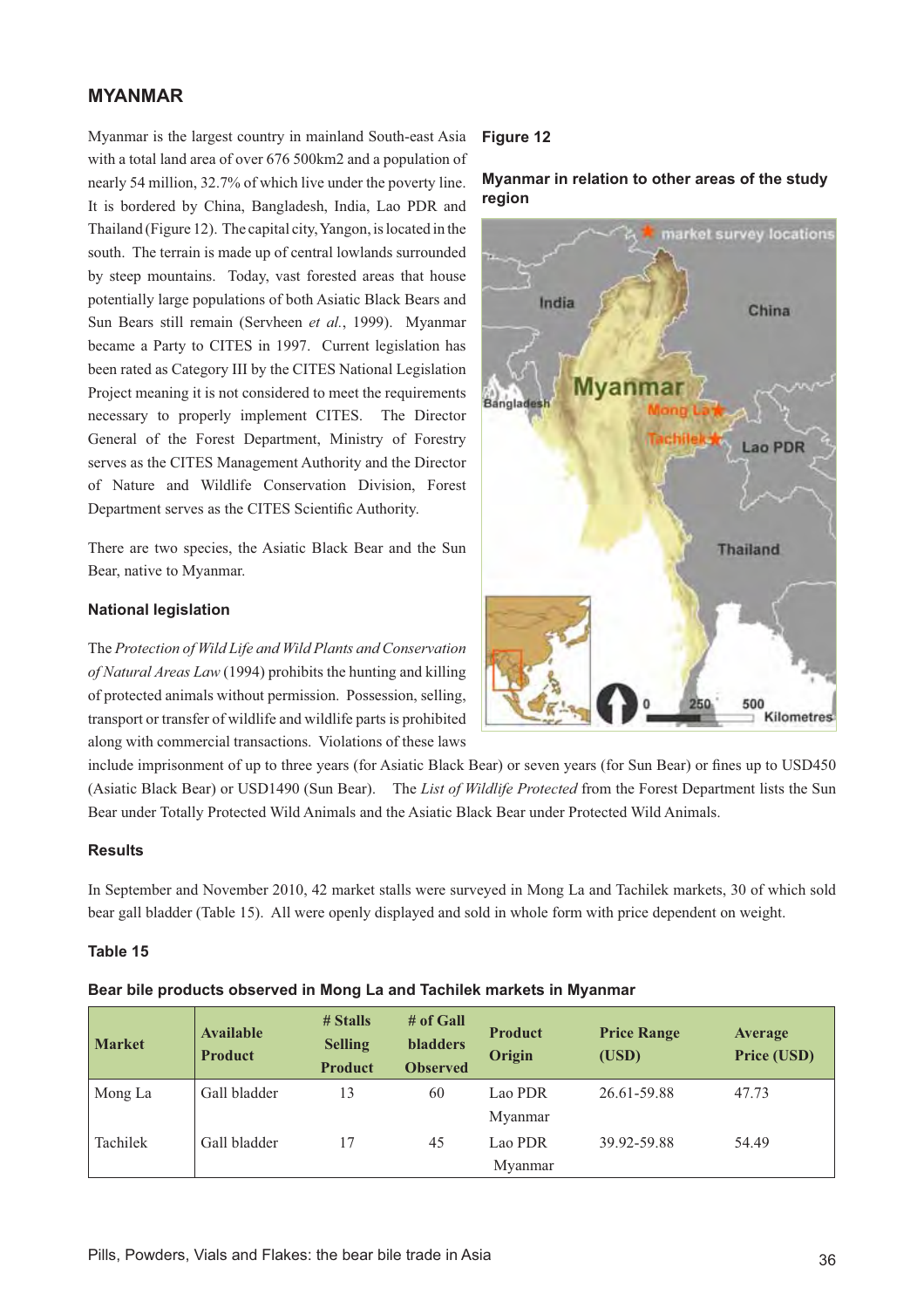Two farms in Myanmar, one in Mong La and one in Pangshan city were surveyed in October 2010 (Table 16). A total of 43 Asiatic Black Bears and three Sun Bears were observed at the first farm in Mong La, the second farm housed a total of nine Asiatic Black Bears.

# **Table 16**

## Data from bear farms surveyed in Myanmar

| Farm | <b>Location</b> | Est. | # of Asiatic<br><b>Black Bears</b> | # of Sun<br><b>Bears</b> | <b>Product</b>                                | Price (USD)                                                                              |
|------|-----------------|------|------------------------------------|--------------------------|-----------------------------------------------|------------------------------------------------------------------------------------------|
|      | Mong La         | 1999 | 43                                 | 3                        | Bile tonic<br>Raw bile<br>Dried bear<br>Pills | bile tonic: 22.65/bottle<br>raw bile: 166.08/200ml<br>$\blacksquare$<br>pills: 18.12/box |
| 2    | Pangshan City   | 2005 | 9                                  |                          | Raw bile                                      | $\overline{a}$                                                                           |

## **Discussion**

Mong La and Tachilek are wildlife trade hubs strategically placed along the Chinese and Thai borders, respectively. As both locations are known to be trade hubs it is likely that products, including bear parts, from these markets are crossing borders (Shepherd and Nijman, 2008). All gall bladders observed during the shop surveys were allegedly from Lao PDR and Myanmar. The average price per gall bladder was slightly higher in Tachilek than in Mong La. Each stall stocked between one and 11 gall bladders, with an average of 3.5 gall bladders per stall. A majority of the gall bladders observed were likely wild-sourced, as is much of the other wildlife products found in these two markets (Shepherd and Nijman, 2008; Oswell, 2010). It is possible some of these gall bladders said to be from bears, were in fact those of pigs (Feng *et al.*, 2009).

Neither of the farms surveyed stated they had captive breeding programs; all bears were reportedly wild caught from China, Lao PDR and Myanmar. Both facilities were Chinese owned. One farm was located in Mong La, on the border between China and Myanmar. The second in Pangshan, Wa State, informed surveyors of high mortality and turnover rates at the facility. Bile products sold at the farms included an alcoholic bile tonic priced at USD22.65 per bottle, raw bile for USD0.83 per millilitre and



Animal gall bladders at Tachilek © TRAFFIC Southeast Asia

capsules costing USD18.12 per box. Farm staff from the Pangkham facility stated bile products were often ordered and supplied to customers from China and Thailand.

Our market survey results represent a minimum of 105 bears, with expected high turnover rates. Both farms housed a total of 55 bears. With high turnover rates at these facilities, restocking from the wild is almost a certainty. It is likely therefore, that the trade of bear products in Myanmar puts an unsustainable pressure on wild populations both in Myanmar and surrounding countries.

Myanmar plays a critical role as a producer of bear bile products and a transit for illegal trade through wildlife trade hubs such as Mong La and Tachilek. It is also a concern that foreigners may continue to establish bear farms in Myanmar, especially in light of increasing pressure on China and Viet Nam to stop bear farming.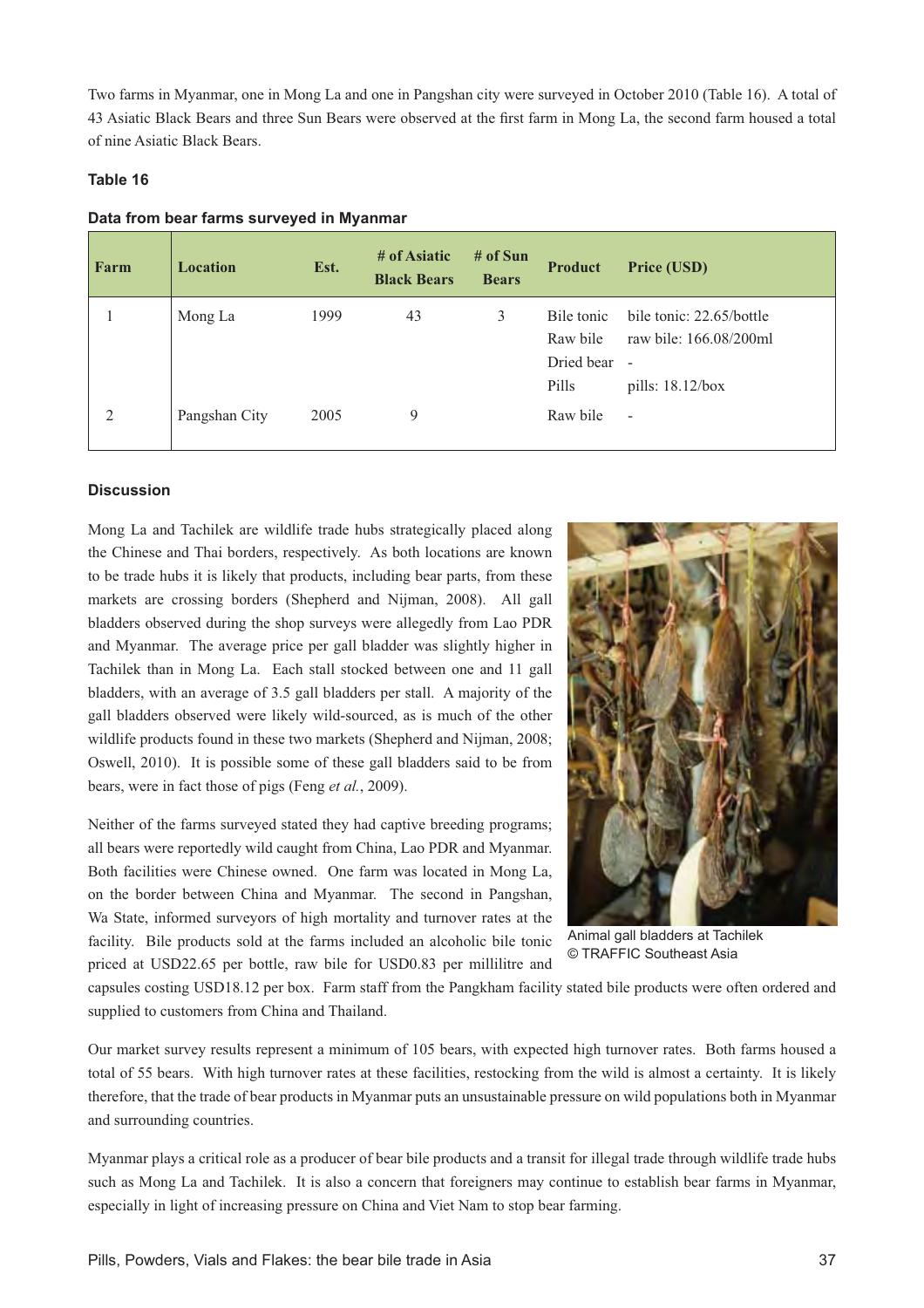# **SINGAPORE**

Singapore is located on the southern tip of the Malaysian Peninsula just one degree north of the equator (Figure 13). This small country of 697 km2 has a population of over 4.7 million (CIA, 2011). It is heavily urbanized and the majority of the island is no more than 15 meters above sea level. The Republic of Singapore is the 4th leading financial centre in the world with an important role in international trade. In 1987, Singapore became a Party to CITES. Singapore's legislation is Category I of the CITES National Legislation Project and considered to meet all the requirements to properly implement CITES regulations. The Agri-food and Veterinary Authority (AVA) serves as both the CITES Management and Scientific Authority.

Singapore has no existing wild bear populations.

# **Figure 13**



### **Singapore in relation to other areas of the study region**

### **National legislation**

According to the *Animals and Birds Act* (2002), it is forbidden to import or export any animal without a licence. The main purpose of this act is to prevent cruelty to animals and disease transmission (Animals and Birds Act Chapter 7, 2002). The *Wild Animals and Birds Act* (Chapter 351) prohibits the import of wild animals, alive or dead or any part thereof, into Singapore without special authorization by the Director General of AVA.

The Endangered Species (Import and Export) Act was first established in 1989 to implement CITES by controlling the import and export of those plants and animal species listed in the CITES Appendices. By this law, it is illegal to possess, sell, offer or publicly display any listed species that have been imported without a permit. If violated, fines of up to SGD5000 (USD3982) and/or a prison sentence of up to 12 months can be levied.

The *Endangered Species (Import and Export) Act* 2006 was revised to replace and re-enact with additional amendments to the previous *Endangered Species (Import and Export) Act*. This Act was amended to extend legal coverage to the derivatives of scheduled animals and plants, including fake specimens purported to be from CITES-listed species. The Act was further extended to criminalize the advertising of scheduled species and covers scheduled animals and plants in transit through Singapore.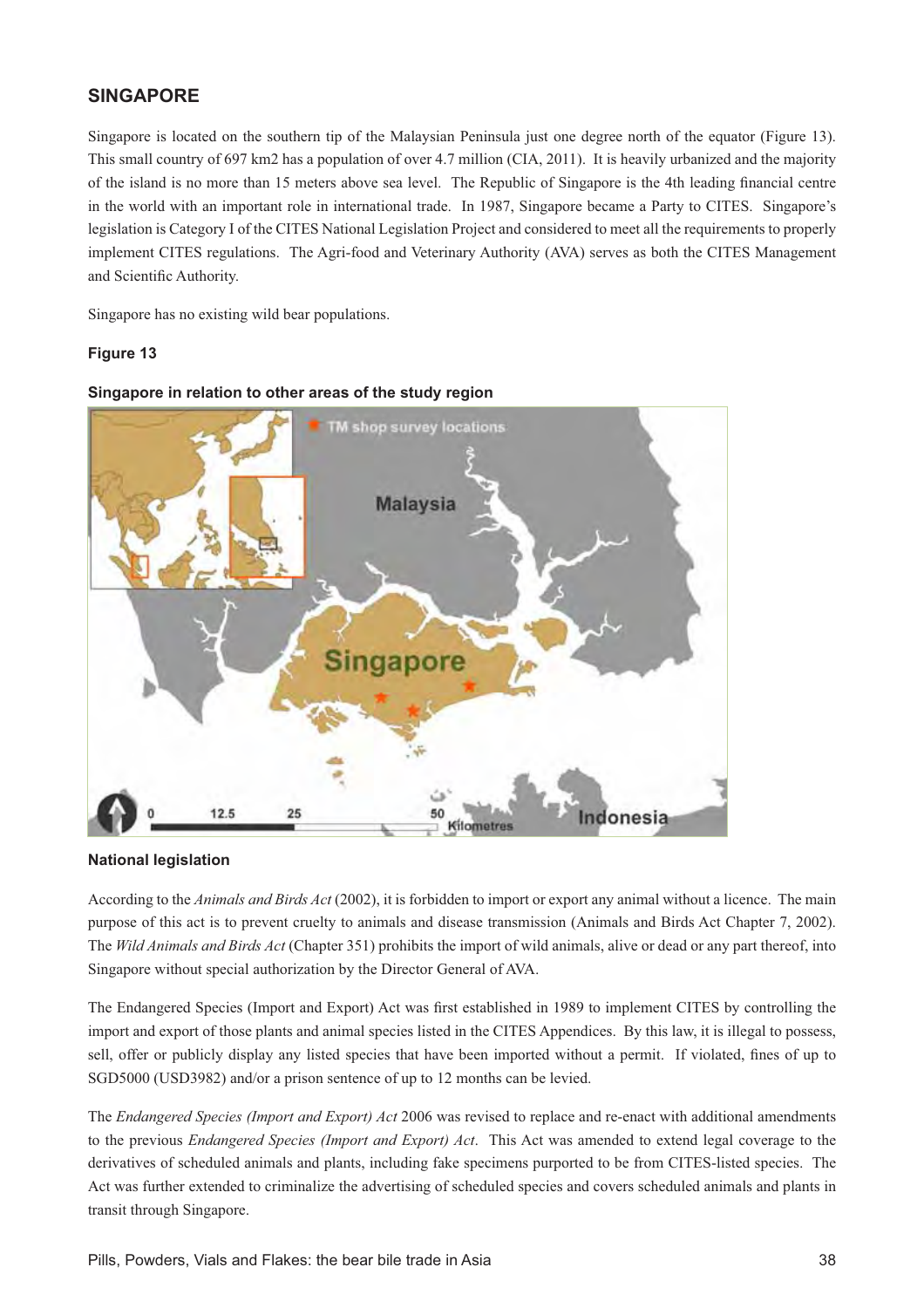The *Endangered Species (Import and Export) Act* 2006 empowers the AVA to grant permits for import and export of CITES-listed species and conduct investigations on cases of suspected illegal wildlife trade. Revised penalties include a fine of SGD50 000 (USD39 820) per scheduled species (but not to exceed SGD500 000) and/or a jail term of up to two years.

The *Medicines Act* (Chapter 176) came into effect September 1999. This requires that all Chinese Proprietary Medicines (CPM) be labelled in English with all relevant information including brand name, expiry date, ingredients and origin. Any outlets selling CPM (referred to as TM in this report) without appropriate labels and any medicines containing bear derivatives are acting in violation of the law (Govind and Ho, 2001).

# **Results**

A total of 50 shops were surveyed in Singapore in October, 2010. Of these; three reportedly sold bear bile products in the form of gall bladders and pills (Table 17). Pills were the most commonly observed product and were sold individually or in units of 80 or 100.

# **Table 17**

| <b>Available</b><br><b>Product</b> | # Shops<br><b>Selling Product</b> | <b>Open Display</b><br>% of Shops | <b>Product</b><br>Origin     | Sold In<br>(Form) | Price<br><b>Range/Unit</b> | Average<br><b>Price</b><br>(USD)/Unit |
|------------------------------------|-----------------------------------|-----------------------------------|------------------------------|-------------------|----------------------------|---------------------------------------|
| Gall bladder                       |                                   | $0\%$                             | $\qquad \qquad \blacksquare$ | whole             | $\overline{\phantom{0}}$   | $\overline{\phantom{0}}$              |
| Pills                              | 3                                 | $0\%$                             | China                        | individual        | $0.93 - 2.29$ /pill        | $1.58$ /pill                          |
|                                    |                                   |                                   | Singapore                    | packet            |                            |                                       |

# **Bear bile products observed in TM shops in Singapore**

# **Discussion**

Only 6% of the TM shops surveyed in Singapore were observed selling alleged bear bile products. This contrasts sharply with previous surveys conducted in 2001 of 68 TM shops where 50 shops (74%) were found selling purported bear bile medicines, primarily in pill, gall bladder, flake, powder and ointment forms (Govind and Ho, 2001) and another survey carried out in 2006 of 115 TM shops where 23 shops (20%) were found to be selling bear bile products (Ng and Tan, 2006). It would appear there has been a dramatic decrease in the amount of TM shops selling bear bile products. The regular surveillance and monitoring of TM shops, the high penalties imposed on offenders and public outreach efforts have contributed to the decrease in the illegal domestic bear bile trade.

Of the products that were recently available in Singapore; most if not all seemed to come from China. Three shops stated that the pills on sale were manufactured from farmed bears in China and the only shop selling gall bladder reported that bear bile could be ordered in bulk from China and then compounded into pills on site. None of the shops openly displayed bear products and none of the pill containers were labelled.

Other possible reasons for the decline in bear bile products found in Singapore's TM shops could be a decrease in domestic demand. Alternatively, shop owners may have been apprehensive to discuss and potentially sell illegal wildlife products to non-regular customers. Another explanation could be that recent work by NGOs on this issue has had significant effects. In 2007, ACRES, Animals Asia and the Singapore TCM Organizations Committee (STOC) created the 'ACRES and STOC Endangered Species-Friendly Labelling Scheme'. Over 300 TM shops have participated in this scheme by committing to not sell protected wildlife.

Current research suggests that Singapore plays a very small role as a consumer of bear bile products and has little to no presence in the market as a producer. Despite this, Singapore should still be regarded as a strategic player in the bear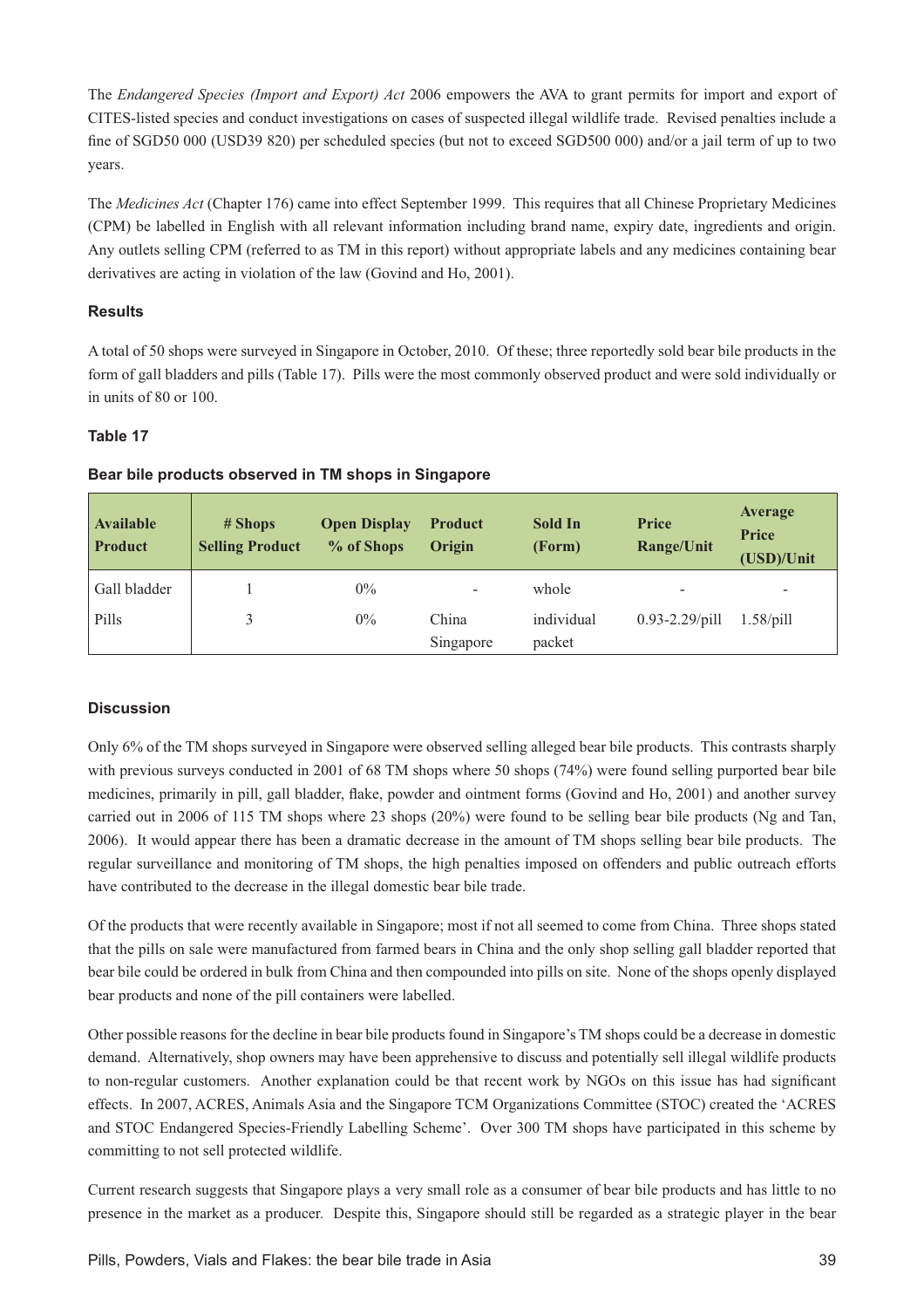bile trade in Asia. Due to its strategic location at the tip of Peninsular Malaysia, Singapore is a major shipping port and is thought to be among the world's top 10 wildlife trade hubs (Lim, 2010). As bear bile medicines produced in China are readily available in many countries around the world, it is conceivable that shipments of bear bile products transit through Singapore.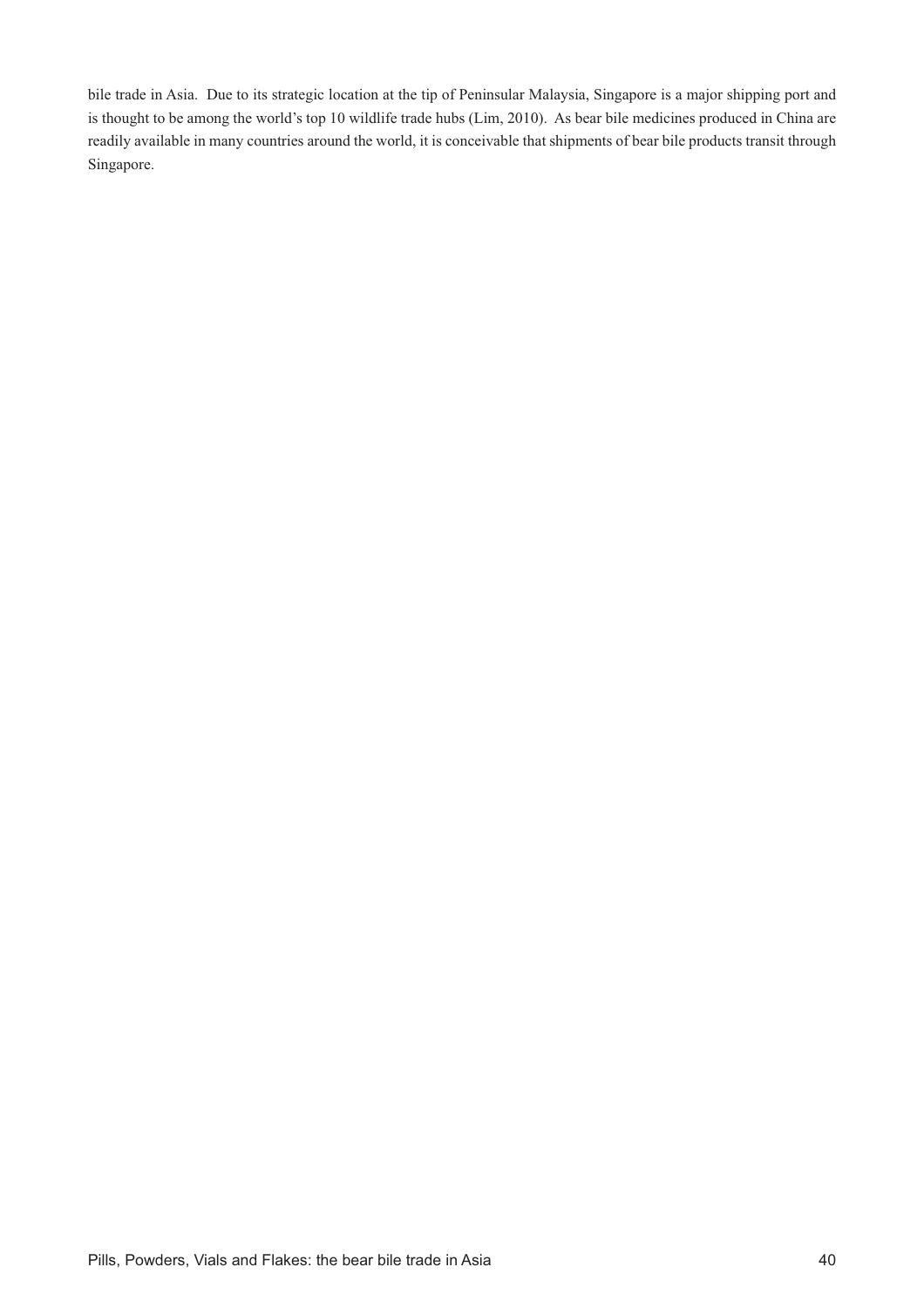# **THAILAND**

Thailand lies in South-east Asia with coasts on the Andaman Sea and the Gulf of Thailand. It borders Myanmar to the north-west, Lao PDR to the north east, Cambodia to the south-east and Malaysia to the south (Figure 14). Thailand has a total land mass of over 513 000 km2 and a population of over 66.7 million, 9.6% of which live below the poverty line (CIA, 2011). It is characterized by mountain ranges in the north and along the Myanmar border, with central plains. In 1983, Thailand became a Party to CITES and its legislation has been assessed as Category I by the CITES National Legislation Project. The CITES office of the National Parks, Wildlife and Plant Conservation Department serves as both the Management and Scientific Authority.

Two species of bears, the Asiatic Black Bear and the Sun Bear, are native to Thailand.

## **National legislation**

The *CITES Species List Thai Government Announcement* and the *Protected Species List of Thailand* both list the Asiatic Black Bear, Brown Bear and Sun Bear as protected. These lists are used as a reference of protected species in accordance with the *Wild Animal Reservation and Protection Act* (1992).

According to the *Wild Animal Reservation and Protection Act*, the possession and trade of protected wild animals and their carcasses is prohibited, unless

## **Figure 14**

## Thailand in relation to other areas of the study region



listed in Section 17 (sections 19, 20). Section 17 lists 29 protected wildlife species that can be bred; however this list does not include bears. Violation of the Act is punishable by a fine of up to THB40 000 (USD1313) and/or up to 4 years in prison.

## **Results**

In August and September 2010, 78 TM shops were surveyed in Bangkok, Thailand. Of these, 33 were found to be selling bear bile products in the form of pills, bile and gall bladders (Table 18).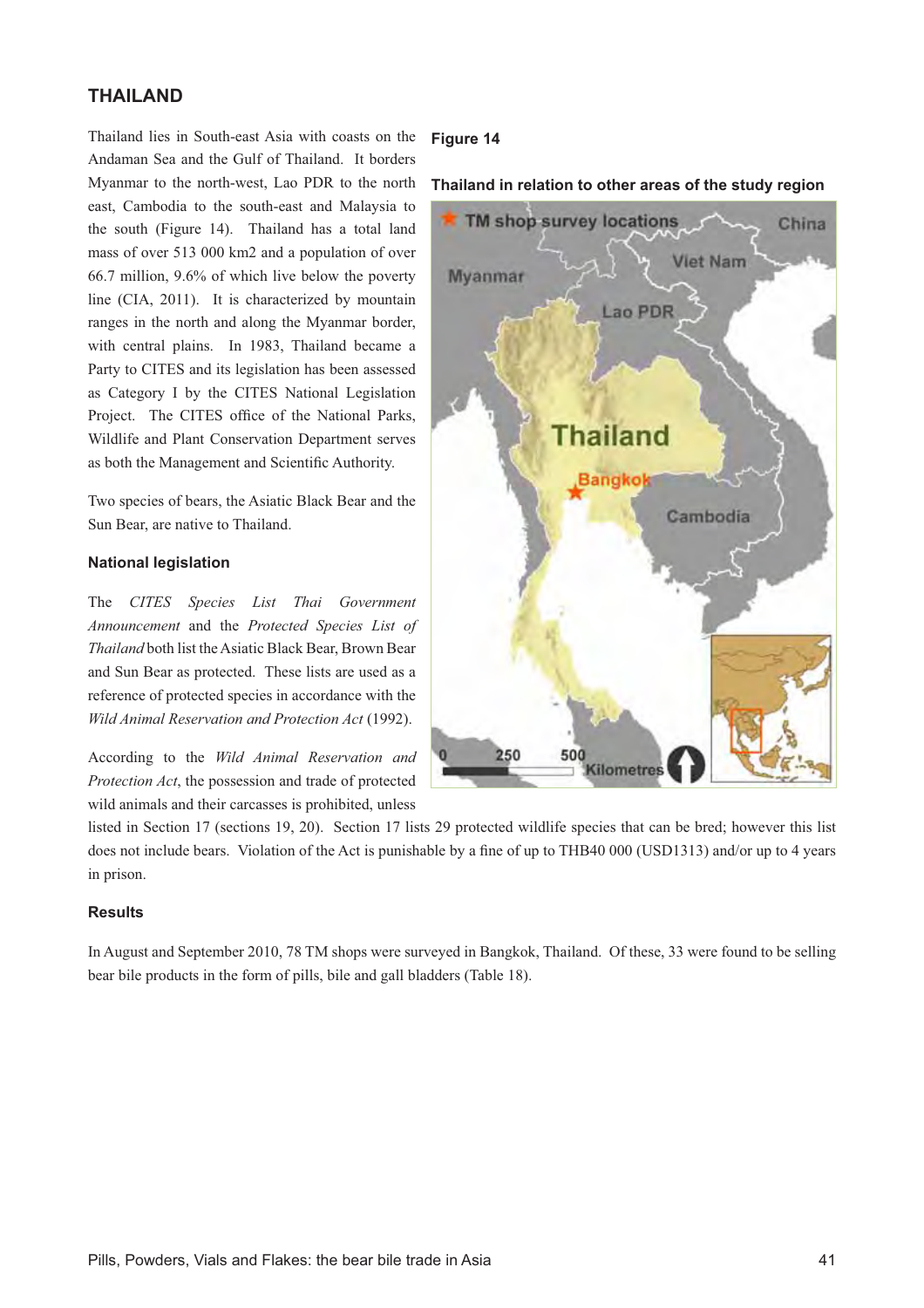## **Table 18**

| Bear bile products observed for sale in TM shops in Thailand |  |  |  |
|--------------------------------------------------------------|--|--|--|
|--------------------------------------------------------------|--|--|--|

| <b>Available</b><br><b>Product</b> | # Shops<br><b>Selling</b><br><b>Product</b> | Open<br><b>Display</b><br>% of Shops | <b>Product</b><br>Origin | <b>Sold In</b><br>(Form) | <b>Price Range</b><br>(USD) | <b>Average</b><br><b>Price</b><br>(USD)/Unit |
|------------------------------------|---------------------------------------------|--------------------------------------|--------------------------|--------------------------|-----------------------------|----------------------------------------------|
| Gall bladder                       | 2                                           | $0\%$                                | China                    | whole                    | -                           | 116.09/whole                                 |
|                                    |                                             |                                      | Taiwan                   | gramme                   |                             | 0.11/g                                       |
| Bile                               | 9                                           | 44%                                  | China                    | gramme                   | $0.33 - 6.63/g$             | 3.48/g                                       |
|                                    |                                             |                                      | Lao PDR                  | bottle                   |                             |                                              |
|                                    |                                             |                                      | Myanmar                  | capsule                  |                             |                                              |
| Pills                              | 31                                          | 52%                                  | China                    | individual               | 1.33-16.58/pill             | $3.83$ /pill                                 |
|                                    |                                             |                                      | Lao PDR                  |                          |                             |                                              |
|                                    |                                             |                                      | Myanmar                  |                          |                             |                                              |
|                                    |                                             |                                      | Taiwan                   |                          |                             |                                              |
|                                    |                                             |                                      | Thailand                 |                          |                             |                                              |

## **Discussion**

Slightly less than half (42%) of the TM shops surveyed in Thailand were found to be selling bear bile products. Pills were most frequently observed (94%) and were openly displayed in half of the shops that carried them. Bile was observed in nearly a third (27%) of the shops and was openly displayed nearly half of the time. Gall bladders were seen in only two shops (6%) and were not openly displayed. Over 90% of the shops reported a steady customer demand for bear bile products, but stated that customers were sometimes interested in alternative products.

Several TM shops sold products from more than one country/territory. Overall, 95% of shops selling bear bile reported products came from China. Small amounts were also reported from Lao PDR (13%), Taiwan (5%), Myanmar (3%) and domestically sourced (5%). Although our research shows only a small percentage of trade moving from Myanmar to Thailand, the trade of bear gall bladder across the border has been previously documented. Interviews conducted with traders in 2006 in Tachilek and Three Pagodas Pass, two major markets on the Thai-Myanmar border, stated that the majority of their products, including bear parts, were purchased by Chinese and Thai buyers (Shepherd, 2007).

Nine shops stated they sold bile from farmed bears in China. However 13 of 33 shops (39%) claimed that their products were from wild bears and many stated a customer preference for wild-sourced bile. Both shops selling gall bladders claimed these had come from wild bears in China.

Thailand's role in the bear bile trade seems to be primarily that of a consumer. Products sourced from countries bordering Thailand were consistently observed during market surveys, indicating a significant cross-border trade of bear products into the country. As nearly every shop reported a steady demand for bear bile and products are not produced domestically; it can be reasonably assumed there is a substantial level of illegal cross-border trade carrying products into Thailand.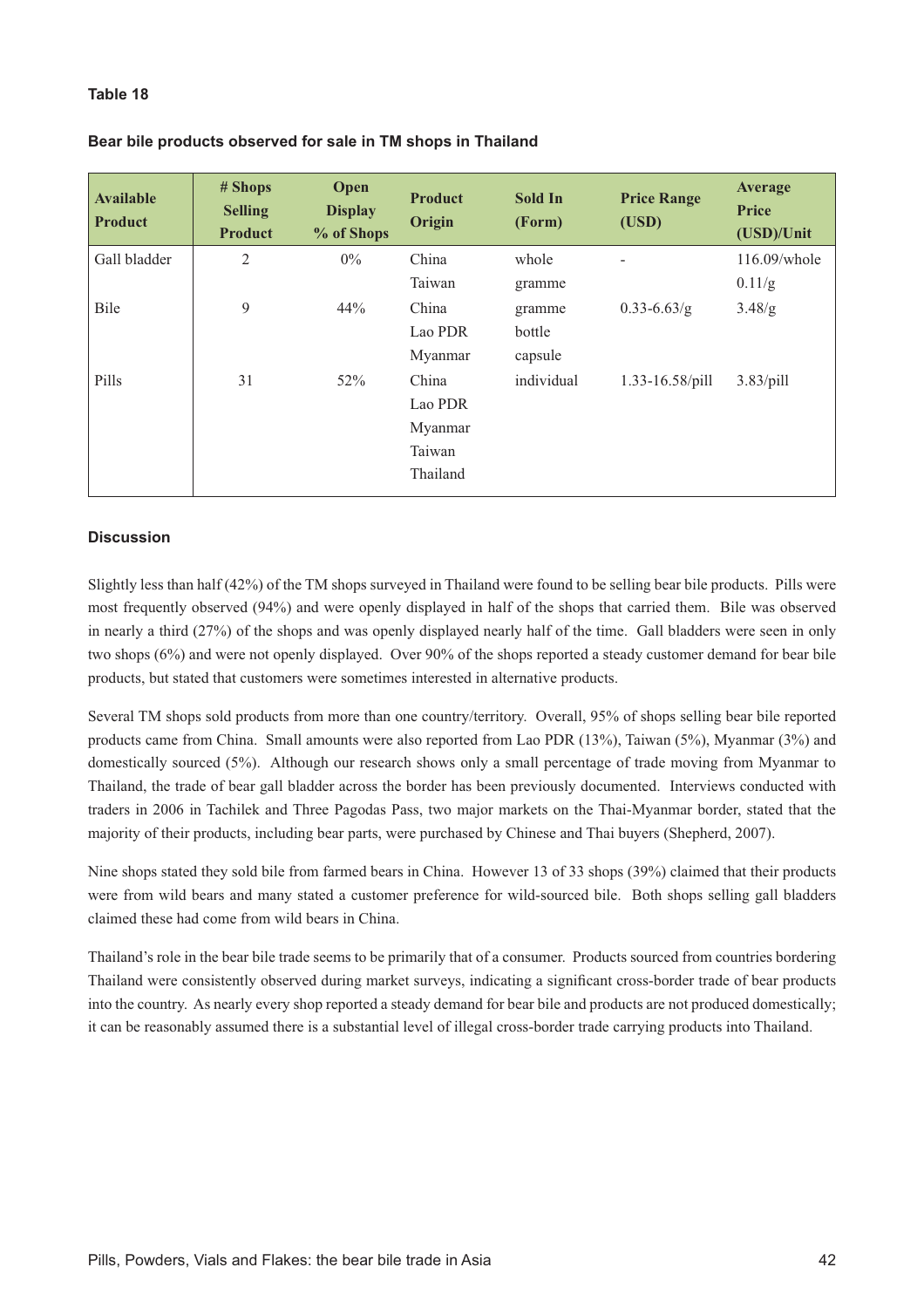# **VIET NAM**

This country profile was authored in partnership with Education for Nature Vietnam (ENV).

Viet Nam is located on the Indochinese Peninsula, bordered to the south and east by the South China Sea, Gulf of Tonkin and Gulf of Thailand and to the north and west by China, Lao PDR and Cambodia (Figure 15). The nation has a land mass of approximately 331 000 km2 and a population of over 90.5 million, 10.6% of whom live below the poverty line (CIA, 2011). It is made up of hills, tropical lowlands and densely forested highlands. Major rivers are the Red River Delta in the north and the Mekong River Delta in the south. Viet Nam became a Party to CITES in 1994. Viet Nam's national legislation is considered Category I under the CITES National Legislation Project, meaning that it meets the requirements to properly implement CITES regulations. The Forest Protection Department (FPD) in the Ministry of Agriculture and Rural Development (MARD) serves as the CITES Management Authority. The Institute of Ecology and Biological Resource (IEBR) of the Viet Nam Academy of Sciences and Technology (VAST), the Forestry Sciences Institute of Viet Nam (of MARD) serve as CITES Scientific Authorities for the country.

There are two species of bears, Asiatic Black Bears and Sun Bears, native to Viet Nam.

#### **National legislation**

*Decree 32/2006/ND-CP* lists the Asiatic Black Bear and the Sun Bear in Group 1B affording both species full protection from commercial exploitation of any kind. This legislation prohibits all trade, advertising, hunting and transit.

#### **Figure 15**





*Governmental Decree No 82/2006/ND-CP* Appendix I states that wild animals, plant species, and processed parts listed in treaties to which Viet Nam is a Party, are nationally banned for exploitation and use. This wording covers the import, export and transit of CITES-listed species that are brought into Viet Nam or are leaving the country; however it does not cover domestic species or specimens of unclear origin.

In 2004, Viet Nam enacted the *National Action Plan to Strengthen Control of Trade in Wild Fauna and Flora.* In order to monitor numbers of captive bears on bile farms, all farm bears were micro-chipped with the intent of keeping wild bears from entering the farmed bile trade (Nguyen, 2007).

*Decision 02/2005/QD-BNN* was established to manage what appeared to be the growing development of bear farming in Viet Nam. MARD issued management regulations which required owners to register their bears, setting a cut-off date in February 2006. Since then, all unregistered bears have been subject to confiscation and bear owners are subject to punishment. All bears are currently considered government property. However owners of micro-chipped bears are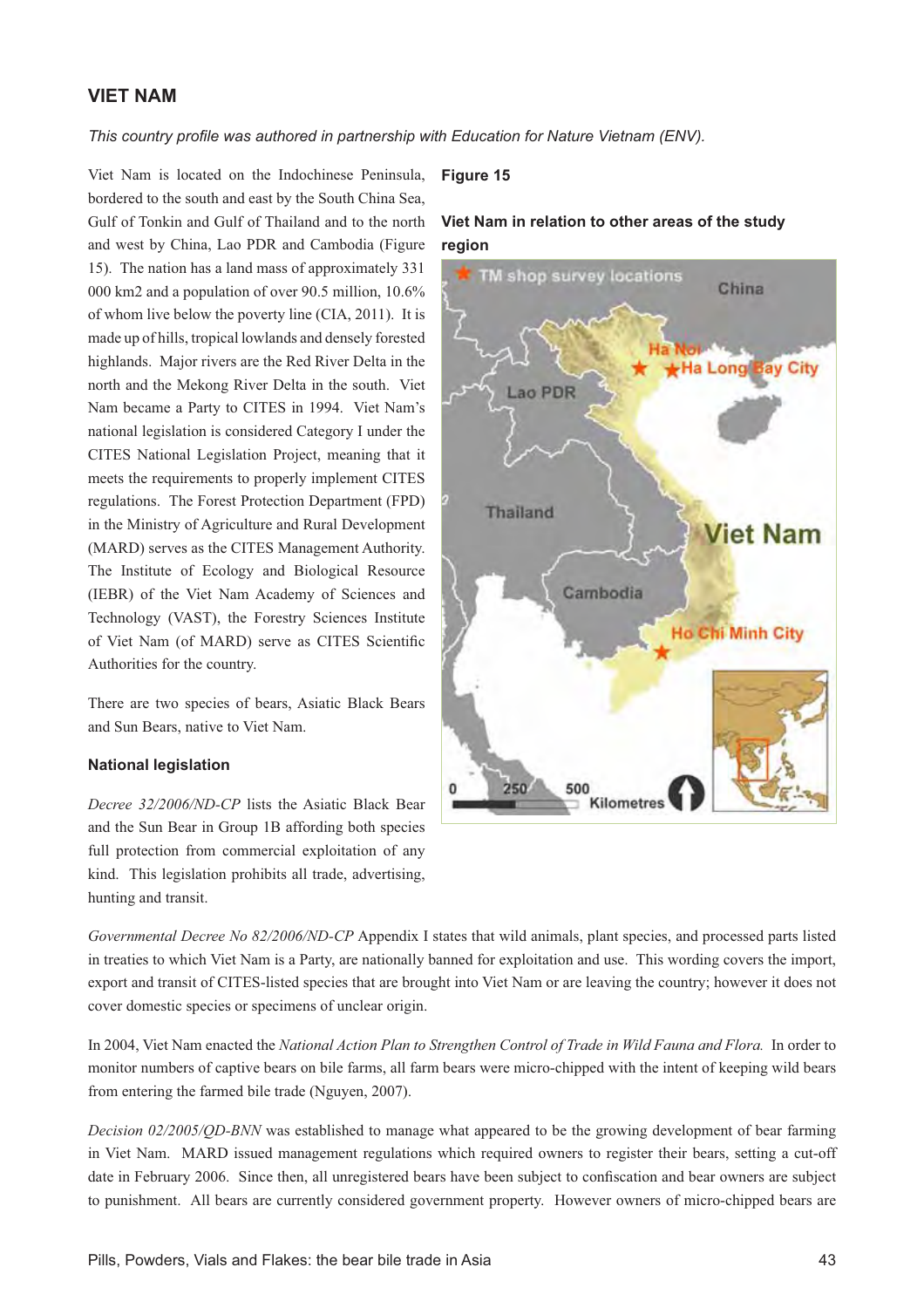permitted to keep them, but the extraction of bear bile from these animals is illegal.

The *Regulation of Bear Management Decision 95/2008/QD-BNN* (2008) replaced *Decision 02/2005/QD-BNN*. However the new legislation is weaker as it does not mention bear cubs born in captivity. This has opened up a loophole for farmers, allowing them to claim that new cubs on farms have been born in captivity when they may in fact be wild-sourced.

### **Results**

A total of 31 shops were surveyed in Viet Nam from September to October 2010. Of these 20 were observed selling bear derivatives in the forms of bile, gall bladder, powder, flakes and ointment (Table 19).

# **Table 19**

| <b>Available</b><br><b>Product</b> | # Shops<br><b>Selling</b><br><b>Product</b> | Open<br><b>Display</b><br>% of Shops | <b>Product</b><br>Origin | Sold In<br>(Form) | <b>Price Range (USD)</b>         | <b>Average Price</b><br>(USD)/Unit |
|------------------------------------|---------------------------------------------|--------------------------------------|--------------------------|-------------------|----------------------------------|------------------------------------|
| Gall bladder                       | 6                                           | $0\%$                                | Lao PDR                  | whole             | 128.20-615.00/whole 371.60/whole |                                    |
|                                    |                                             |                                      | Russia                   | gramme            | $4.00 - 18.40/g$                 | 11.72/g                            |
|                                    |                                             |                                      | Viet Nam                 |                   |                                  |                                    |
| Raw bile                           | 9                                           | $22\%$                               | Viet Nam                 | vial              | 2.05-11.79                       | $5.03$ /ml                         |
| Powder                             | 4                                           | 25%                                  | China                    | vial              | $0.42 - 5.12/g$                  | 2.56/g                             |
|                                    |                                             |                                      | <b>DPR</b> Korea         |                   |                                  |                                    |
|                                    |                                             |                                      | Viet Nam                 |                   |                                  |                                    |
| Flakes                             | 3                                           | $0\%$                                | China                    | vial              | 3.00/g                           | 3.00/g                             |
| Ointment                           |                                             | $\overline{\phantom{a}}$             | Viet Nam                 | vial              | $1.48/\text{vial}$               | $1.48/\text{vial}$                 |

| Bear bile products observed in TM shops in Viet Nam |  |  |  |
|-----------------------------------------------------|--|--|--|
|-----------------------------------------------------|--|--|--|

Surveys of bear farms in Viet Nam took place in September and October 2010. There are estimated to be 750 bear farms in Viet Nam, housing around 3000 bears (ENV, 2011). At least 677 bears on 34 farms were observed during this survey. Of these were a minimum of 671 Asiatic Black Bears and at least six Sun Bears. Bear farms varied in size from two to 60 individuals; however the average farm contained less than 10 bears, housed on residential property.

## **Discussion**

### *TM shop surveys*

Of the TM shops surveyed in Viet Nam, 65% sold bear bile products. The most commonly observed product (45%) was raw bile sold in 1cm<sup>3</sup> vials. The second most common product was bear gall bladder, present at a third of shops found carrying bear products and in total, 21 gall bladders were observed between six TM shops. Powdered bear bile was found in 20% of the TM shops, followed by flakes (15%) and ointment (5%). Only 17% of the shops openly displayed their products for sale. Many Vietnamese products were labelled in Chinese; possibly to increase the perceived value of the product or to market it to Chinese tourists. These products are thought to be either 1) produced in Viet Nam with false labelling to deceive the buyer and increase retail sales or 2) produced in Viet Nam for export to China; however some are retained for sale on the local market. Over half (58%) of all bear bile products



Bear gall powder from DPR Korea © M. Silverberg/TRAFFIC Southeast Asia.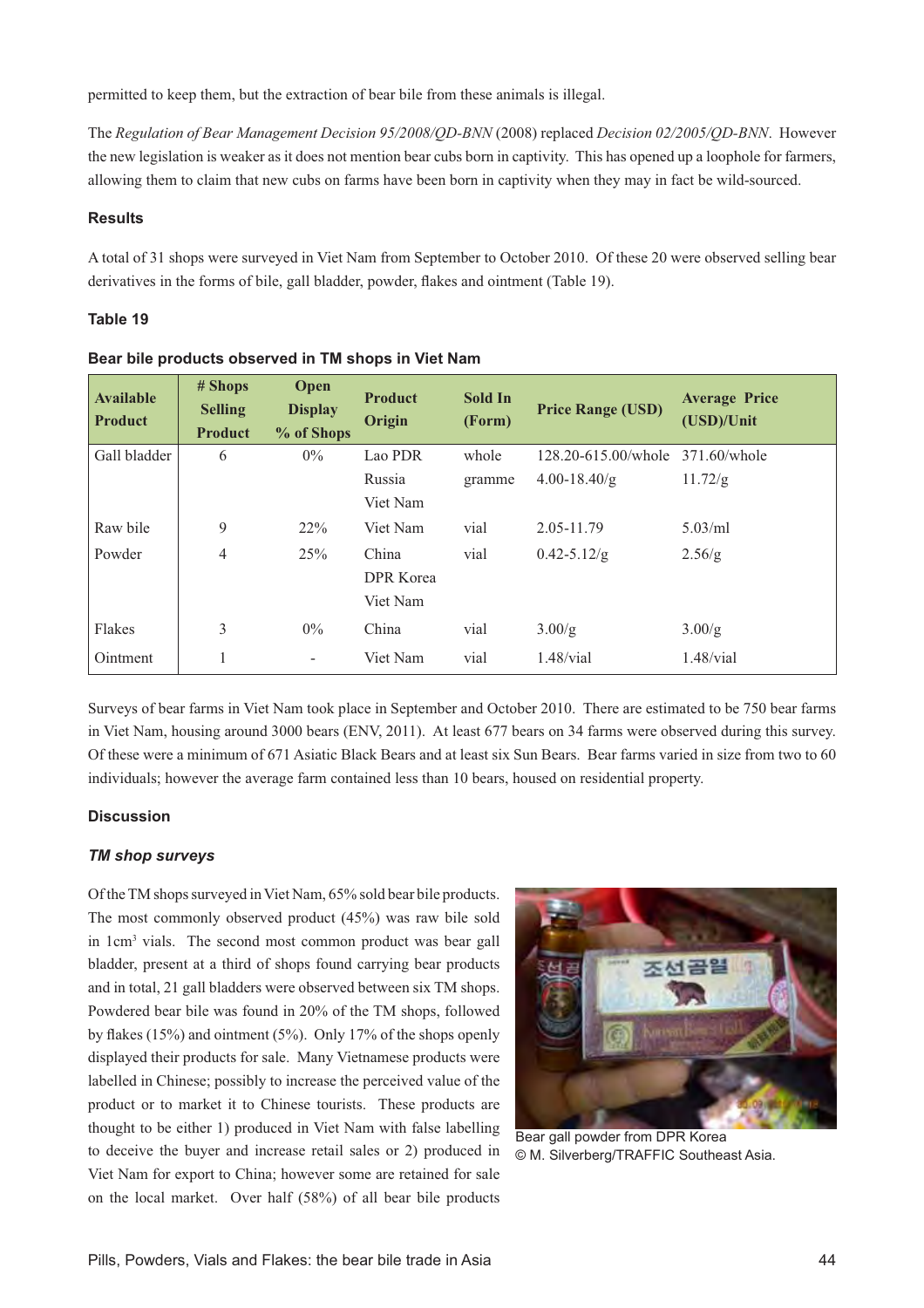observed in TM shops were said to be of domestic origin. All raw bile was reportedly from farmed bears in Viet Nam with one exception; where a shop sold bile alleged to be from bears in DPR Korea. This product cost considerably more at USD11.79 per vial compared to an average of USD4.19 per vial for Vietnamese bile. Powdered bile came from domestic and international sources in China and DPR Korea. Prices for Chinese powder were similar to those for Vietnamese powder; however the DPR Korean powder was significantly more expensive at USD20.50 per vial. In previous surveys; Animals Asia found Chinese bear bile from Sichuan to be widely available in TM shops in Hanoi (Jill Robinson, Animals Asia, *in litt.* to TRAFFIC Southeast Asia, April 2011).

Gall bladders observed for sale were reported to be primarily from Lao PDR and Russia, a few from Viet Nam and one from DPR Korea. Prices varied dramatically for gall bladder based on alleged origin. The more expensive products were from Russia at USD18 per gramme and from Lao PDR, costing between USD9 to USD18.40 per gramme. Shop owners reported the price range for gall bladders sourced from Lao PDR related to whether these came from captive-bred or wildcaught bears. Gall bladders from DPR Korea were surprisingly less expensive at USD9.40 per gramme, while the least expensive was domestic gall bladder at USD4 per gramme. A wide price range existed between the two shops selling whole domestic gall bladders from USD128.20 to USD615 however it is difficult to conclusively say why this is. It is possible that the less expensive gall bladders were fakes.

In a recent survey conducted by ENV, 22% of people surveyed in Viet Nam stated that they have used bear bile products with the highest concentration of users being in Hanoi (Vu, 2010). Respondents from this study primarily used bear bile to treat specific health related illness, while others also stated they used bile for overall general health and entertainment purposes (Vu, 2010).

# *Farm surveys*

Starting in the 1990s, the bear bile industry steadily increased in size, corresponding to an improved economy and higher living standards (Vu, 2010). Limiting controls were introduced in 2006 when bear bile trade was banned and the government implemented a microchipping scheme to register captive bears. This process was intended to limit wild-sourced bears from entering the bear farm trade and as registered bears died, bear farms would be slowly phased out.

Overall, micro-chipping in tandem with increased law enforcement efforts have led to significant reductions in the numbers of farmed bears in Viet Nam. However farms apparently still illegally house high proportions of un-chipped bears among micro-chipped bears to maintain



Bear farm near Ha Long Bay, Viet Nam © M. Silverberg/TRAFFIC Southeast Asia

bile extraction. A recent report states that authorities have been known to allow some farmers to register and keep illegal bears rather than confiscate them in accordance with the law (Vu, 2010). This may be due to a broad interpretation of the current laws as to what constitutes the 'possession' or 'keeping' of bears.

Despite tremendous efforts by the Vietnam Bear Task Force (which includes Animals Asia, ENV, Free the Bears, Wildlife at Risk (WAR) and WSPA) to increase public awareness and to work with law enforcement; bear farming and bear bile trade has yet to be effectively controlled. The total number of bears on farms in Viet Nam is estimated to be less than 3000 according to the latest figures from the National Forest Protection Department (ENV, 2011).

Bear farm surveys were carried out in Viet Nam from September to October 2010. Due to time constraints and the large number of bear farms in the country, only around 22% of the estimated total of bears on farms were counted. Overall a minimum total of 667 bears were observed on 34 farms, 99% of which were Asiatic Black Bears. Eleven of the 34 farms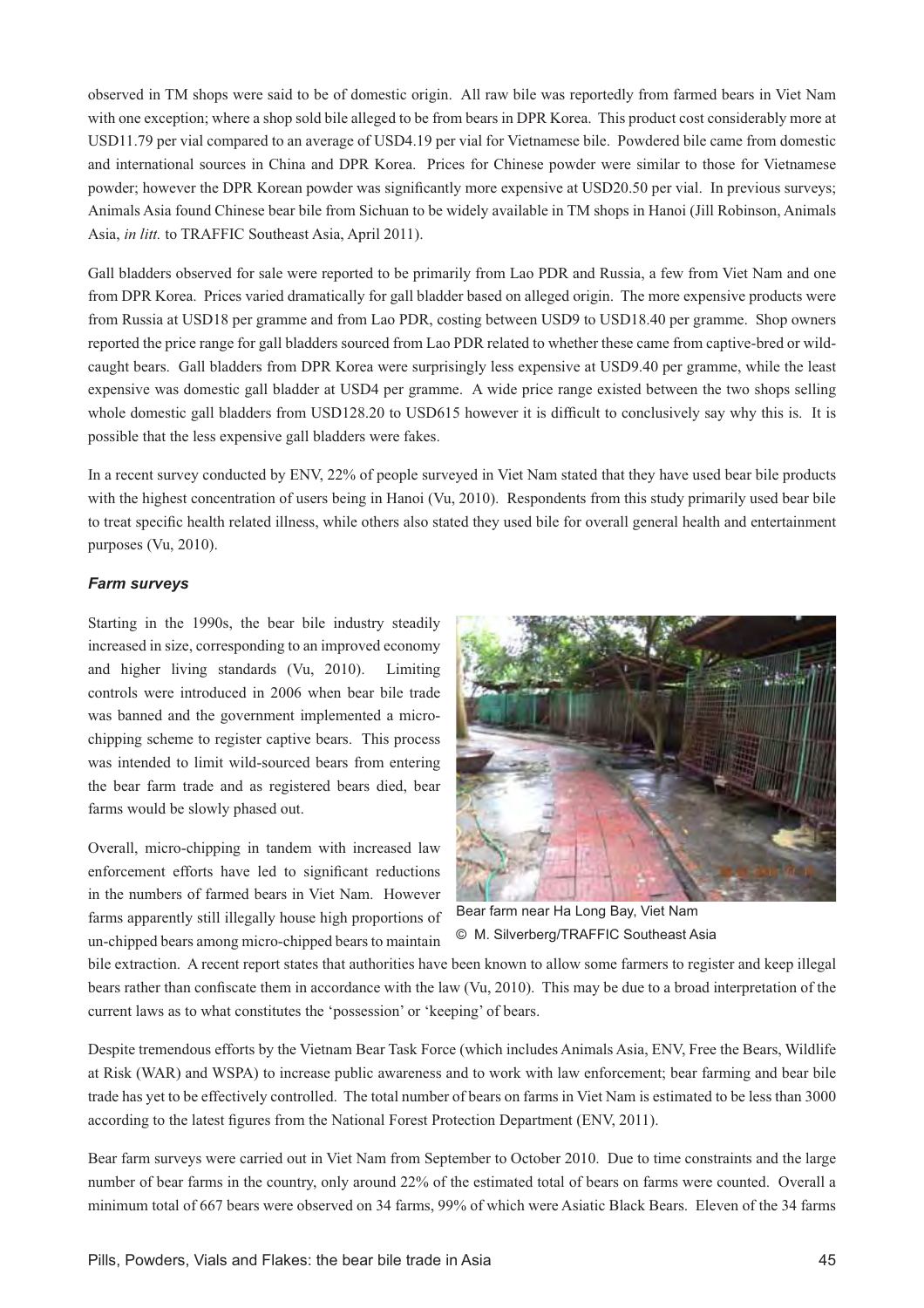visited stated that bile produced was for local consumption. Fourteen farms told surveyors they extracted bile using the ultrasound method and sold bile from USD0.77-8.16 per 1cm<sup>3</sup> vial.

Bear farms in Viet Nam are not typically large scale commercial enterprises such as those located in China, however, this survey specifically targeted the larger bear farms thought to provide for the foreign tourist demand for bile in Hanoi and Ho Chi Minh City.

The larger farms in Viet Nam are known to openly sell bear bile to Korean tourists (ENV 2008; ENV 2010). Two of the farms surveyed, housing over 65 bears, were Korean-managed. Investigations by Korean TV (KBS) and ENV found a high density of illegal bear farming in the area around Ha Long Bay. Recent surveys of this area observed more than 189 bears on four farms, three of which were open to the public. In addition, signage at one of the facilities was in Korean and English, suggesting that this facility catered to foreign customers. Monitoring conducted by Animals Asia in the Ha Long Bay area from September 1-5 2010, found that over 600 foreign tourists visited one of the largest bear farms in the area, the majority being Korean. In addition to farms around Ha Long Bay, farms in Quang Ninh sold bile; openly targeting



Bear cub at a farm in Hanoi © M. Silverberg/TRAFFIC Southeast Asia

Korean tour groups. As of March 2011, the Viet Nam National Administration of Tourism (VNAT) has called on all provincial Departments of Sports, Culture and Tourism to prohibit all travel companies that organize tours to take tourists to bear farms where bears are illegally kept and bear bile is extracted. In the case of serious violations VNAT will consider withdrawing the company's International Travel Business Licence (WSPA, 2011).

In Phuc Tho district in Ha Noi, bear farmers openly advertised and sold bear bile. In 16 farms visited with ENV, a total of 149 bears were observed. At one farm, juveniles and a cub were observed, their presence clearly violating the ban on new bears entering trade. The Wildlife Crime Unit of ENV notified authorities of this specific case but the cub had been removed from the premises by the time officials inspected the site (Vu, 2010). According to the Wildlife Crime Unit, 26 live bear cubs and six adult bears have been seized in Viet Nam since 2007. The prevalence of cubs and bears entering the farmed trade reiterates concerns about the potential amount of wild-sourced bears on farms in Viet Nam. From 2005- 2011, ENV has recorded a total of 807 bear-related crimes including: advertising, hunting, possession, trade operations, smuggling and selling. According to ENV, since the 2005 ban on new bears entering trade; a total of 239 potentially illegal bears, comprising 66 specific cases, have been documented. Since 2007, 31 live cubs have been confiscated in trade, the majority of which were known to be sourced from Lao PDR. In addition, investigations of 52 farms in Nghe An in November 2010 discovered a number of potentially illegal bears. ENV is currently working with provincial authorities to determine the legality of the bears at these sites. TRAFFIC surveys from 2010 and previous research by ENV and other NGOs indicates the domestic illegal trade of bear bile products in Viet Nam is not only flourishing, but has a significant illegal cross-border component as many bile products are purchased by primarily Korean tourists and carried across borders (ENV, 2008; ENV 2010).

Today Viet Nam plays a significant dual role as both a producer and consumer of bear bile products. Information collected in recent surveys, as well as previous research by ENV suggests that there is an illegal cross-border trade in bear bile products out of Viet Nam. Although bear bile medicine is illegal, domestic consumption is high and some products are cross-border-sourced.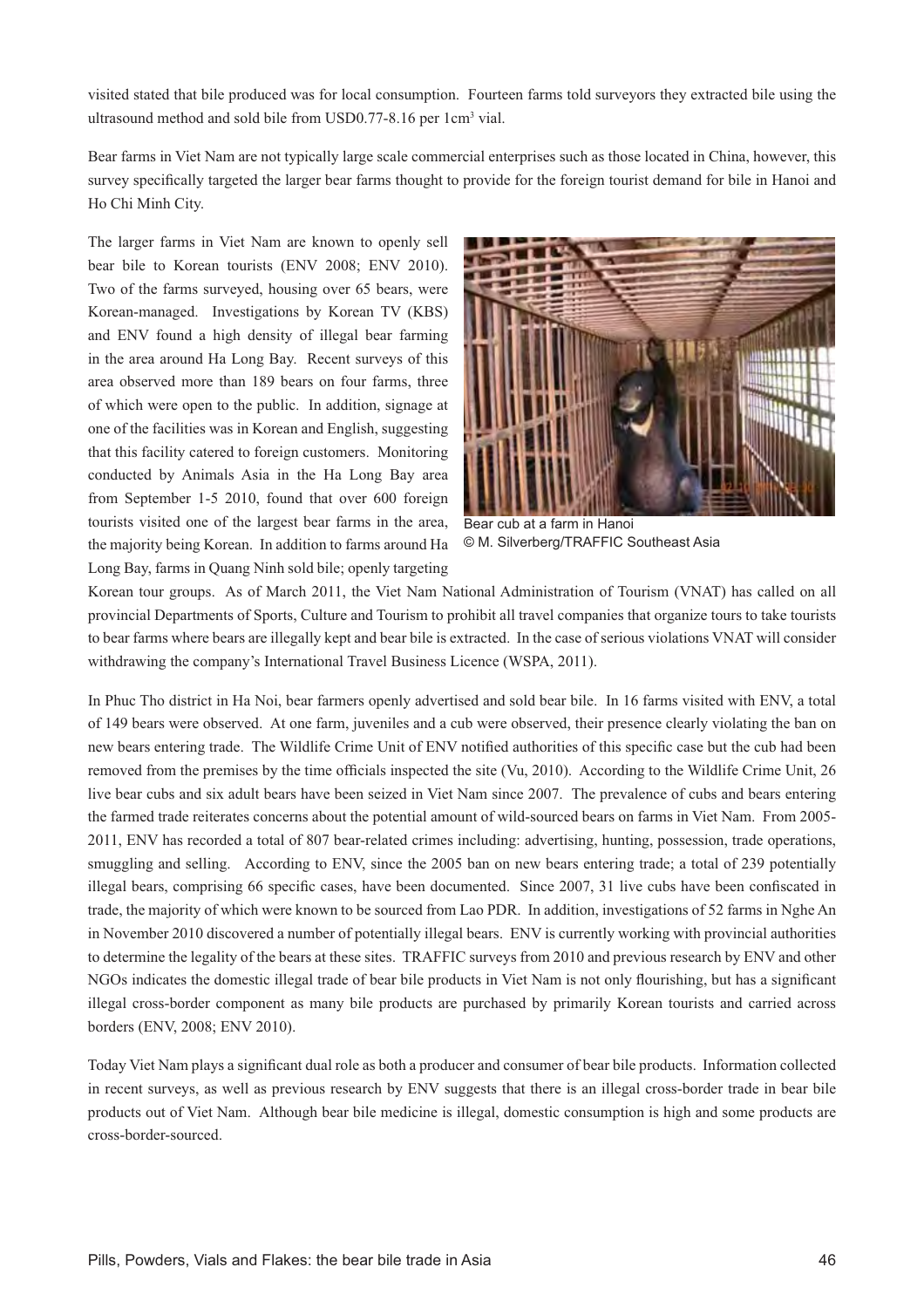# **GENERAL DISCUSSION**

### **Bear bile products**

There was a significant degree of variation in the types of products available in the study countries/territories (Figure 16). Some surveys found little variety; for example in Myanmar only gall bladders were observed, while in Taiwan the only product found was powder. Locations, such as China, Japan, Malaysia and Viet Nam, had a greater variety of products for sale. These regional differences may be attributed to the dynamics of a particular country/territory's consumer demand, frequency of medicinal bear bile use and/or role as a source/exporter.

## **Figure 16**



Percentage availability of bear bile products found in surveyed TM outlets that reportedly sold bear **bile products for each country/territory** 

The products most frequently observed across the study countries/territories were gall bladders and pills, both of which were observed in over half of the countries/territories surveyed. Average price per product for each country/territory were compared for gall bladder (whole and by the gramme) and pills to describe current economic trends in the bear bile trade and establish a context for the trade activity observed in the region.

# *Bear gall bladder*

Gall bladders (claimed to be from bears by TM outlet staff) were the most commonly seen product, present in 11 of the 13 countries/territories where bear bile products were found. It should be noted that all gall bladders were believed to be real (not fake) and from bears if the seller asserted thus; therefore there is some margin for error regarding identification which could not be amended without proper forensic analysis. In addition to Myanmar where they were the only product seen in market surveys (other forms were seen on farms), the Republic of Korea had a significantly high proportion as well. Gall bladders were sold by the gramme or in whole form. There was often a broad price range for the product within each country/territory as well as between countries/territories. Comparing average prices between the countries/ territories illustrates how gall bladder can either be relatively inexpensive or a highly priced commodity depending on the country/territory. Low prices also point to there being a substantial amount of fake gall bladders from pigs and other animals for sale in markets and TM shops.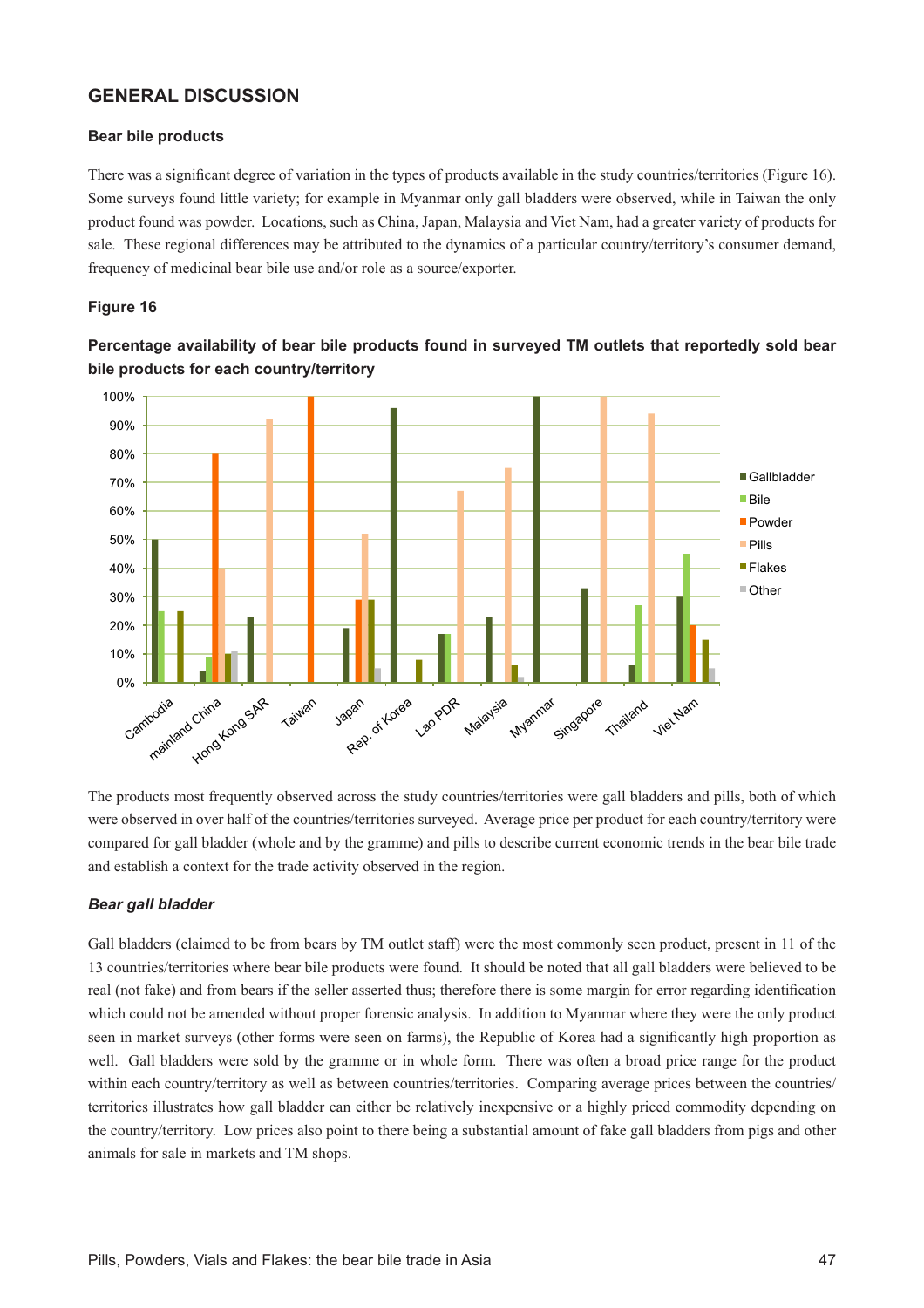#### Gall bladder: prices per whole

Whole gall bladders were observed for sale in Cambodia, Hong Kong SAR, the Republic of Korea, Malaysia, Myanmar, Thailand and Viet Nam (Figure 17). Prices varied significantly from less than USD100 to USD2000.

# **Figure 17**



Average price (USD) per whole gall bladder in each country/territory where whole gall bladders were observed for sale.

Whole gall bladders were least expensive in Myanmar. Prices may have been lowest here because it was the only product for sale and also widely available. Prices were also relatively low in Thailand, where one shop owner said gall bladders were wild-sourced and supplied by a Thai agent. In Malaysia, gall bladders were primarily seen in the east Malaysian states of Sabah and Sarawak where many shop owners described their stock as several years old. This may indicate a low turnover, which may also explain the lower prices seen.

Prices for whole gall bladders exceeded USD600 in Cambodia. The product was found in two TM shops, both of which claimed that their stock had been wild-sourced from Cambodia; a possible explanation for the high price. Whole gall bladders were exorbitantly more expensive in the Republic of Korea and Hong Kong SAR where prices reached up to USD2000. The high prices in both places could be due to the fact that most of the whole gall bladders for sale were foreign-sourced, there is limited supply, persistent demand, and a comparatively wealthy market base willing to pay high prices. In Hong Kong SAR, prices have appeared to be steadily increasing. This may be due to the fact previous surveys on gall bladder prices in Hong Kong were conducted over 15 years ago when regulation/enforcement may have had an impact at the time which may not have been sustained since then (Mills and Servheen, 1994; Mills *et al.*, 1995).

### Gall bladder: prices per gramme

Gall bladders were observed for sale by the gramme in China, Hong Kong SAR, Japan, the Republic of Korea, Malaysia, Thailand and Viet Nam (Figure 18). As with gall bladders sold in whole form, there were significant price variations between countries/territories.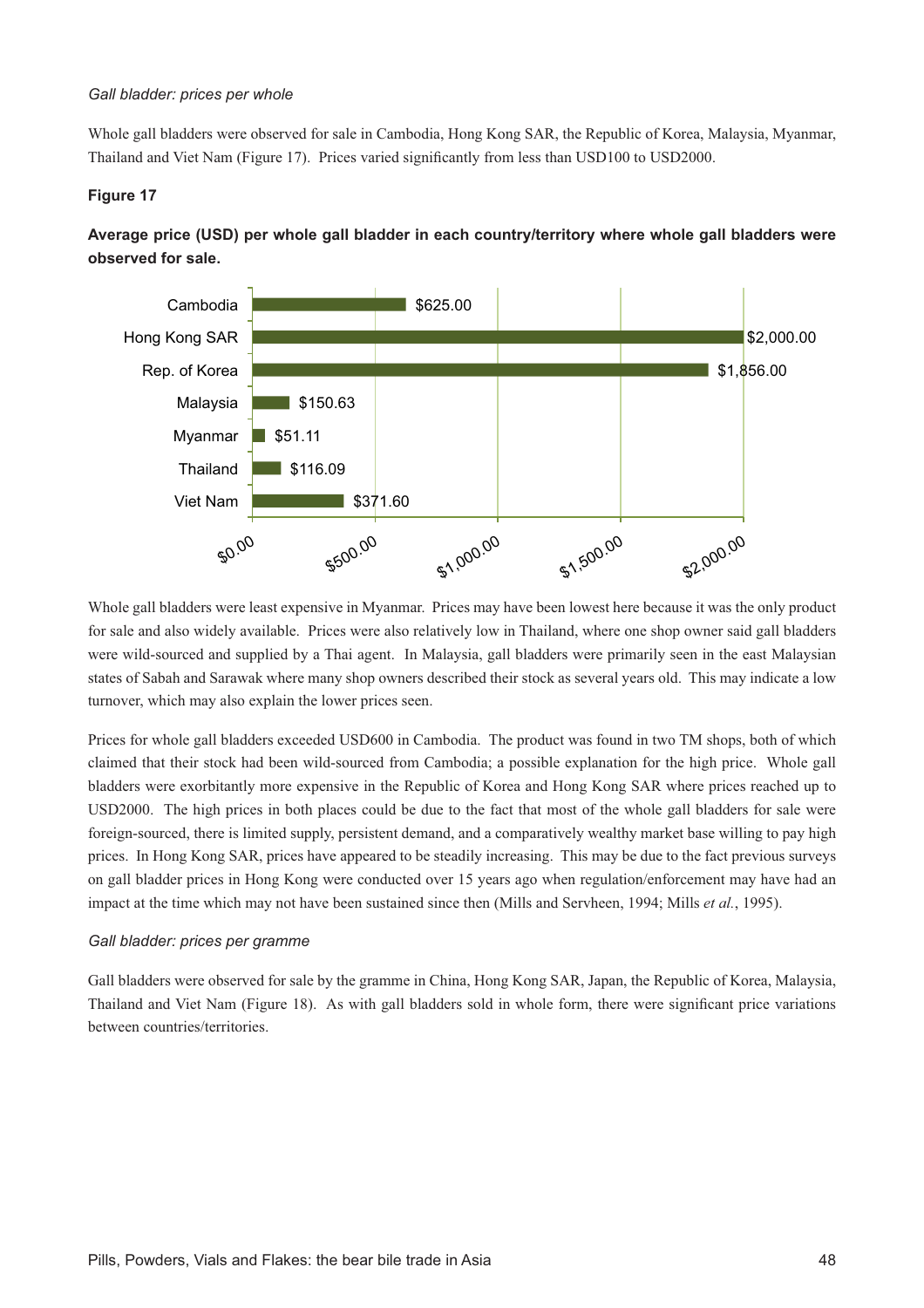# **Figure 18**

Average price (USD) per gramme of gall bladder in each country/territory where gramme of gall bladder **Were observed for sale** 



Survey results indicated gall bladder per gramme cost the least in Thailand. However this was from a single TM shop and it is possible the product was not authentic; as gall bladders from other animals, such as pigs, are sometimes sold as authentic bear products (Mills *et al.*, 1995; Shepherd and Nijman, 2008). Apart from Thailand, prices per gramme were lowest in China, Malaysia and Viet Nam. This may be because gall bladders are more readily available in these countries.

Similar to whole gall bladders, gall bladder sold by the gramme was considerably more expensive in Hong Kong SAR and the Republic of Korea. Japan had the highest prices; about double those seen in any other country/territory surveyed. In Japan, two of the four TM shops selling bear gall bladders claimed their stock was of Japanese origin and that prices had been high for several years. Previous surveys documented by Ishihara (2005) found an average price of USD55 per gramme, indicating prices have doubled over the past five years since then.

# *Bear bile pills*

Bear bile pills were sold in many different forms and packages. There was a broad price range for pills within each country/territory relative to the pill's composition and the volume purchased (Figure 19).

# **Figure 19**



### Average price (USD) per pill in each country/territory where pills were observed for sale.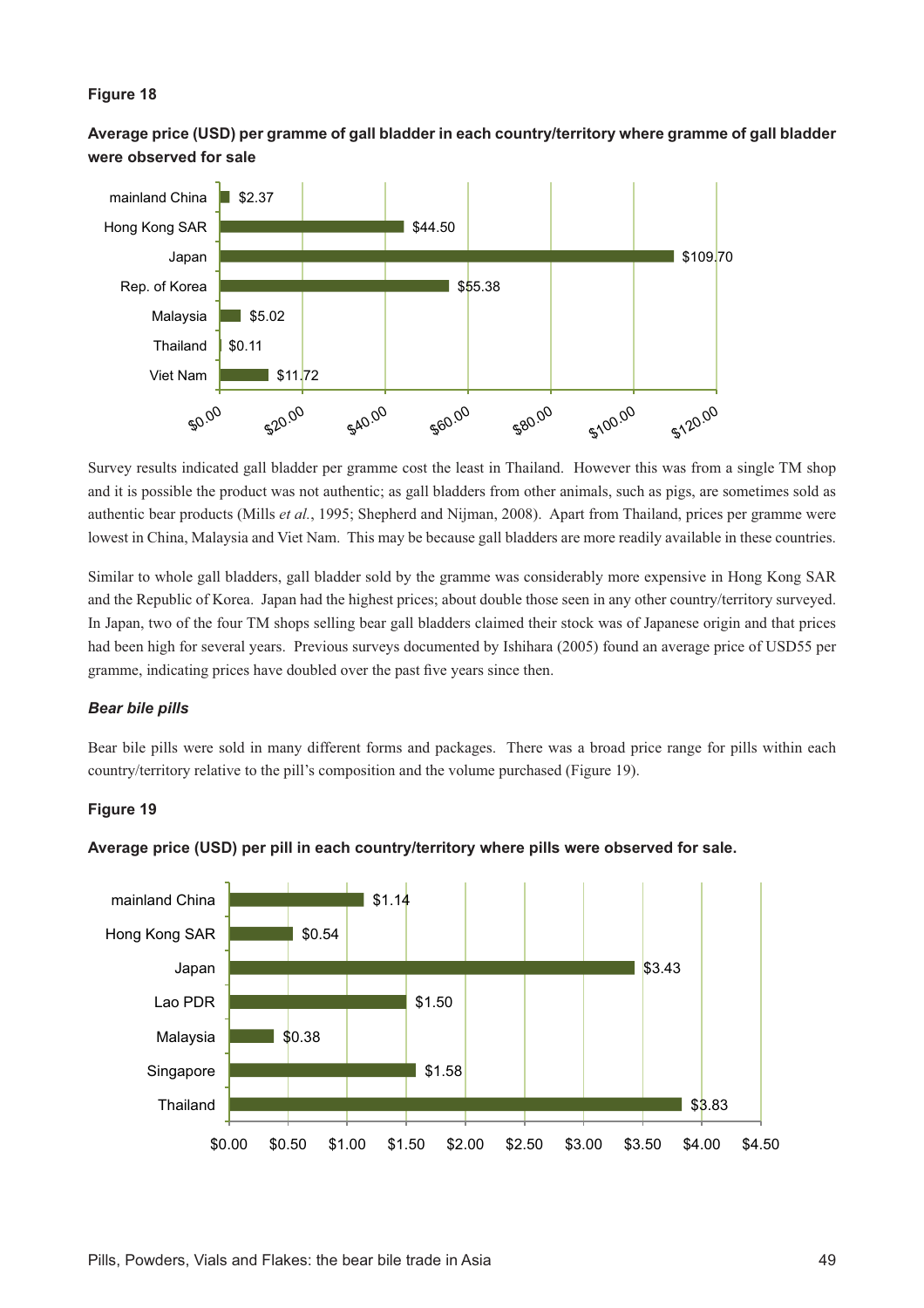The price of pills may be lower in Malaysia because they are sometimes mixed with other products, such as pearl for example. In addition, nearly thirty percent of the pills observed were manufactured domestically in Malaysia, which may be another contributing factor to their low cost. TM shops in Hong Kong SAR also sold relatively inexpensive pills, possibly due to there being a small proportion of bile amongst other ingredients. As bear bile is a high-value TM ingredient, the quantity of bear bile within a product directly influences the price. It is possible the pills available in both Malaysia and Hong Kong SAR were either not derived from authentic bear bile or were a UDCA substitute being sold as 'bear bile'.

Overall, prices for bear bile products varied significantly across the region. Across the price data, products in Malaysia were consistently less expensive. Products in Japan and the Republic of Korea were comparatively much more expensive. Prices in China were consistently low to mid-range which may be attributed to the availability, high frequency of use and legality of these products.

## **Bear bile product origins**

Different types of bear bile products were found in surveyed TM outlets in 12 of the 13 countries/territories; with the exception of Macao SAR (Figure 16). The relative percentage of shops selling bear bile products was determined to compare the availability of bear bile products across the study countries/territories (Figure 20). It should be noted that the legality of bear bile trade in a country/territory may be related to the percentage of TM outlets found there that sold bear bile products.

## **Figure 20**

# **Percentages of TM outlets that sold bear bile products:** (\*) surveys conducted in wildlife markets



# **Table 20**

**70bgamber of TM outlets sur-Veved and number of outlets where bear bile products were found per** country/territory

| Country/         | #              | $#$ with         |
|------------------|----------------|------------------|
| <b>Territory</b> | <b>Outlets</b> | <b>Bear Bile</b> |
| Cambodia         | 17             | 4                |
| China            | 194            | 119              |
| Hong Kong        | 20             | 13               |
| Japan            | 67             | 21               |
| Lao PDR          | 37             | 6                |
| Macao            | 10             | $\theta$         |
| Malaysia         | 212            | 124              |
| Myanmar          | 42             | 30               |
| Singapore        | 50             | 3                |
| Rep. of Korea    | 61             | 26               |
| Taiwan           | 64             | 26               |
| Thailand         | 78             | 33               |
| Viet Nam         | 31             | 20               |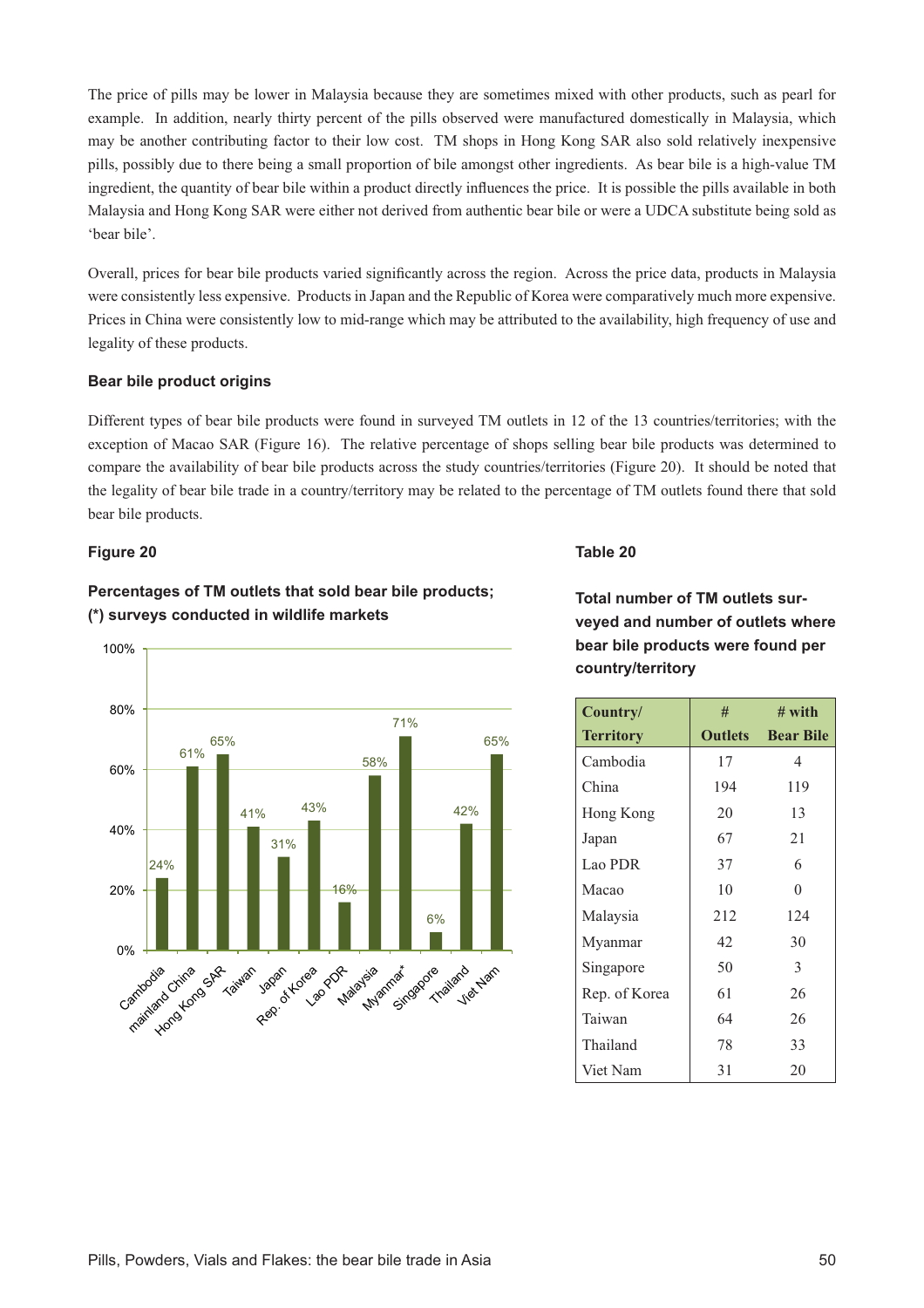Products were most prevalent in mainland China, Hong Kong SAR, Malaysia, Myanmar and Viet Nam where they were seen at over 50% of TM shops surveyed. Products were slightly less prevalent but still readily available at over 30% of TM shops in Japan, the Republic of Korea, Taiwan and Thailand. Products were less easy to find in Cambodia (24%), Lao PDR  $(16\%)$  and Singapore  $(6\%)$ .

Bear bile products, specifically gall bladders as described above, were most available in Myanmar  $(71\%)$  at Tachilek and Mong La markets near the Chinese and Thai borders. These markets sell many species in large quantities, nearly all of which are sourced from the wild. Previous survey work in the area has documented that buyers move items from one country to another with little to no problem (Shepherd, 2006). These data appear to support previous findings that indicate the existence of a thriving and illegal trans-border trade in Myanmar (Shepherd and Nijman, 2007; Shepherd and Nijman, 2008).

Products were seen the second-most often in Hong Kong SAR and Viet Nam (65%). Despite being illegal, bear bile products are widely available in Viet Nam where bear bile use is often not viewed negatively because it is perceived to have a medicinal value, rooted in tradition (Vu, 2010). In Hong Kong SAR, product prevalence may have increased in recent years. Surveys in 1991 found a 95% product prevalence, however this dropped to 6% four years later following a large government seizure and the implementation of a licensing and registration scheme (Mills *et al.*, 1995),. It would appear that since this low point of availability, products have made their way back into the Hong Kong SAR market (Mills *et al.*, 1995). Unsurprisingly, bear bile was quite prevalent in each of the provinces surveyed in China as well  $(61\%)$ ; probably because bear farms and bear bile products are legal. These results are comparable to previous surveys from 1995 where products were consistently observed throughout the country (Mills *et al.*, 1995).

In Malaysia more than half (58%) of the TM shops surveyed sold bear bile. These results would indicate the existence of significant consumer demand, and is comparable to the findings of previous surveys conducted in 1991 where nine out of 13 TM shops carried products. Malaysia's population is 23.7% ethnically Chinese (CIA, 2011) and there is an established TM trade in the country. The poaching of wildlife; including bears, to supply TM consumers and the exotic meat trades in Malaysia has been previously documented (Shepherd and Shepherd, 2010).

Compared to previous research, current data show some significant changes in product availability in Asia, especially in Singapore and Macao SAR where few to no bear bile products were observed. Surveys in Singapore in 2001 found 75% of shops sold products, meaning that if these results are indicative of overall market trends, there has been a significant reduction in availability (Govind and Ho, 2001). Similarly in 1995, 79% of shops surveyed in Macao SAR had bear bile (Mills *et al.*, 1995), however recent surveys did not find the product available.

# Domestic vs. cross-border origin

There were significant differences between the countries/territories in the percentage of products which were domestically sourced versus those claimed to be sourced from cross-border origins (Figure 21). In Cambodia, Hong Kong SAR, the Republic of Korea, Lao PDR, Malaysia, Myanmar, Singapore, Taiwan and Thailand; 50% or more of the products surveyed originated in another country/territory. Products found in China and Japan were mostly domestic with 22% or less reportedly coming from a cross-border source.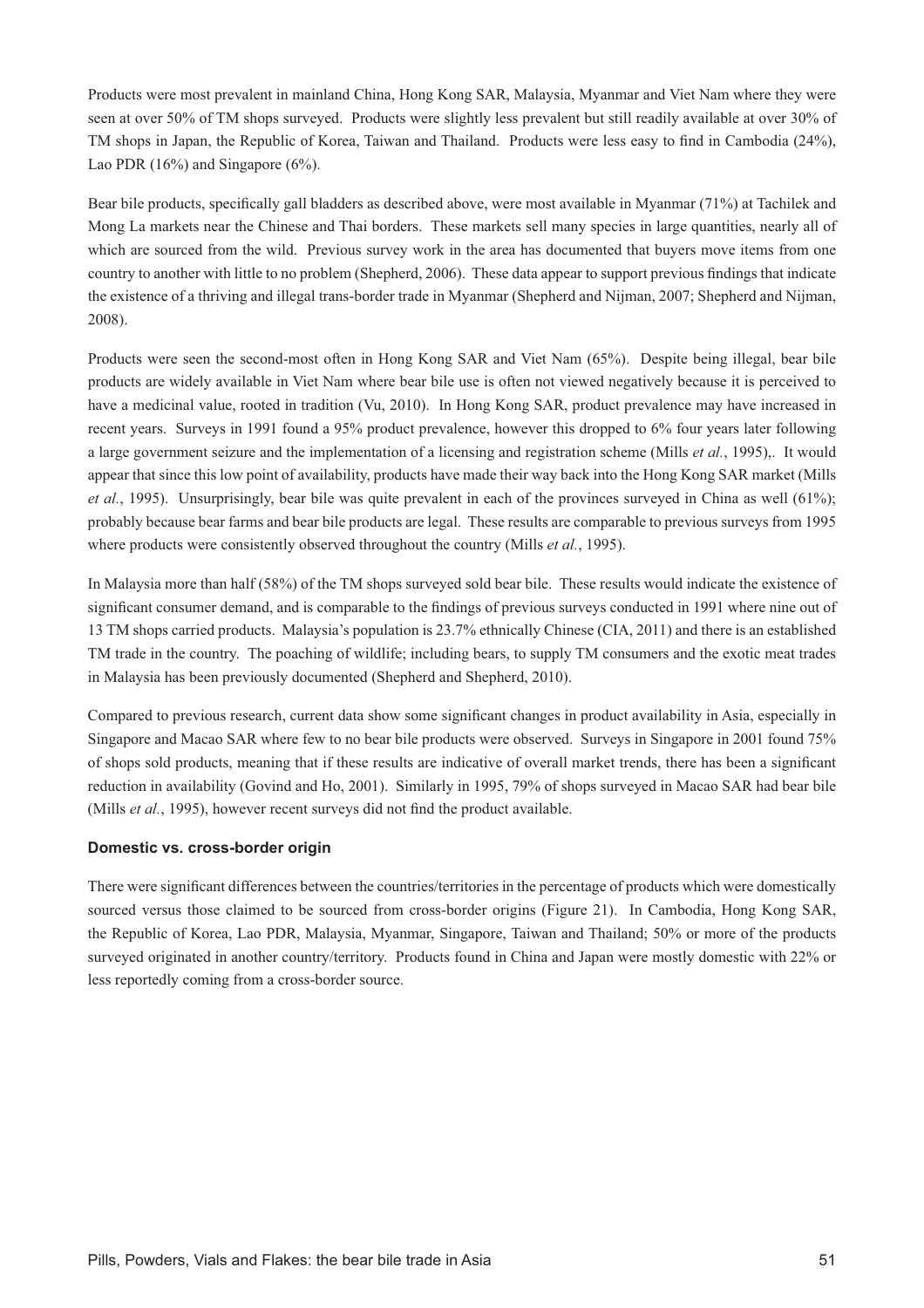## **Figure 21**

Relative proportions of domestically or cross-border-sourced products in TM shops, where product origin was stated. Product origin was unclear in some cases and is not represented in this figure. (\*) surveys were conducted in known wildlife markets, not TM shops



Data on product origins were more available in some countries/territorites than others; it was most noticeably under-reported from surveys conducted in Japan where the data were not forthcoming from TM shop owners (Table 21). In instances where product origin was stated, almost all (99%) of the products found in China were domestic. This is likely to be because China is able to produce large amounts of bile from legal, commercialized bear farms that operate within the country. These farms are thought to exceed the levels of national annual consumption (Robinson, 2009). Where origin was stated, the majority of bear bile in Taiwan (96%) was reportedly crossborder sourced from mainland China.

Where product origin was stated in Japan, bear bile was also largely domestic (78%), and products are known to enter the market in several ways; by legal and illegal hunting, wildlife control actions and possibly bear parks. Previous research from 1997 indicates that some products made by pharmaceutical companies in Japan used bile sourced from China, Canada, Russia and Nepal (Ishihara, 2005). This is worth noting as products that may be made in Japan and therefore thought to be domestic, may in fact contain bile from outside Japan. This scenario may be applicable to other countries/territories as well.

A majority of the study countries/territories had cross-border-sourced bear bile. One hundred percent of products with stated origins in Hong Kong SAR were purported to be from Japan, however this is surprising given Hong Kong SAR's proximity and relationship with mainland China, where large amounts of bear bile are produced. Similarly, surveys found 100% of products from Lao PDR were cross-border sourced. Previous publications have described Lao PDR as a source country for wild bears, however no domestic products were recently observed even though bear farms are present, perhaps indicating that products from Lao PDR are all exported to other countries (Robinson *et al.*, 2006; MacGregor, 2010)

**Table 21**

# **Percent of surveyed TM outlets** selling bear bile products of unclear **origin**

| <b>Country/Territory</b> | $%$ of TM<br>outlets selling<br>products of<br>unclear origin |  |
|--------------------------|---------------------------------------------------------------|--|
| Cambodia                 | $0\%$                                                         |  |
| mainland China           | 13%                                                           |  |
| Hong Kong SAR            | 30%                                                           |  |
| Taiwan                   | $4\%$                                                         |  |
| Japan                    | 71%                                                           |  |
| Republic of Korea        | 15%                                                           |  |
| Lao PDR                  | $0\%$                                                         |  |
| Malaysia                 | 8%                                                            |  |
| Myanmar                  | $0\%$                                                         |  |
| Singapore                | $0\%$                                                         |  |
| Thailand                 | $3\%$                                                         |  |
| Viet Nam                 | $0\%$                                                         |  |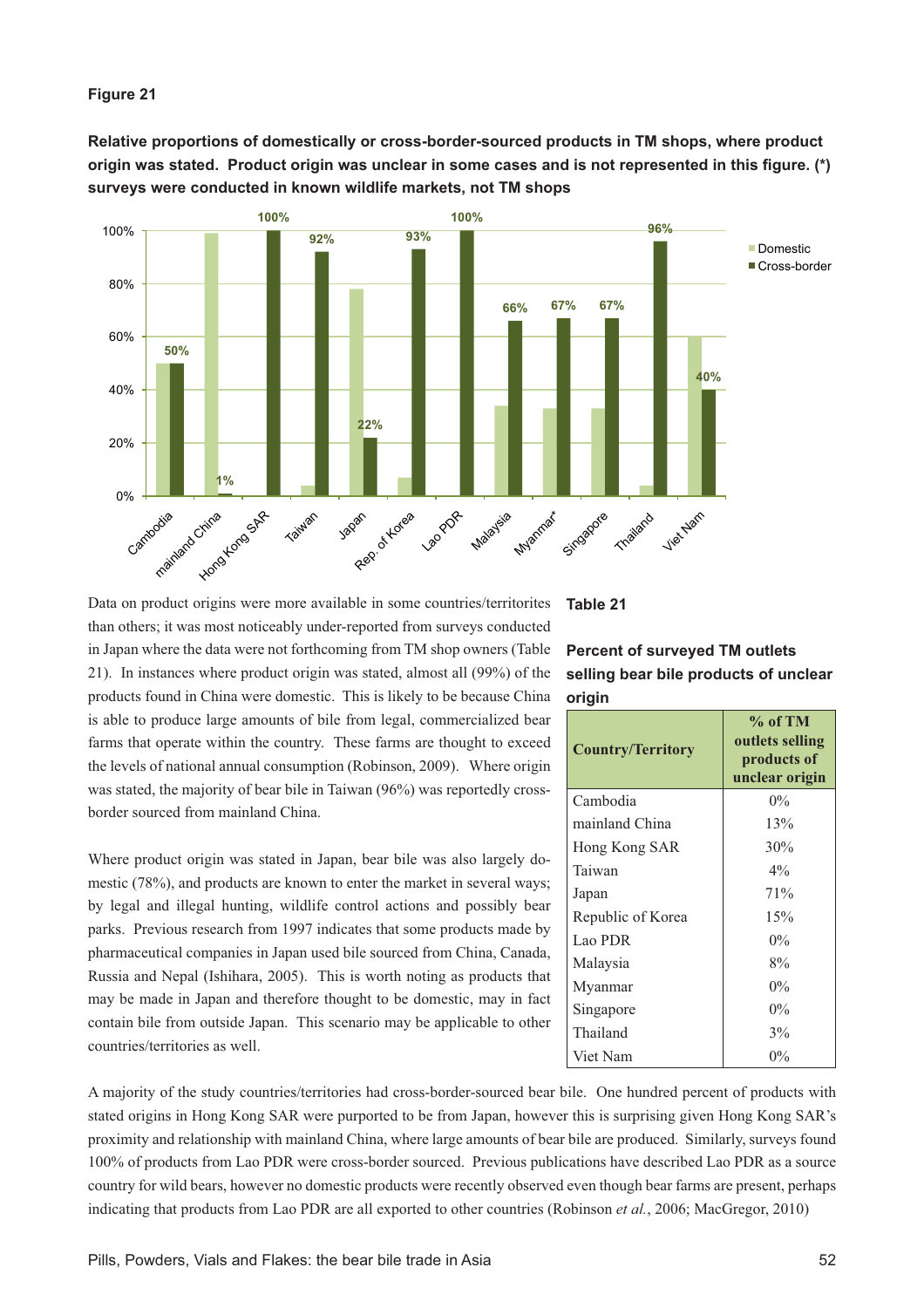In addition to Lao PDR, Myanmar and Thailand both had large amounts of cross-border products (where product origin was stated), possibly because of the close proximity of these three countries to one another and the existence of well established trade routes and markets that connect individual merchants and trading companies.

Where origin was reported, TM shops in Malaysia had a large proportion (66%) of stock from outside Malaysia. There were significant differences between Peninsular Malaysia and the east Malaysian States of Sabah and Sarawak. The percentage of cross-border-sourced products found in Sabah and Sarawak was only 13%; as a majority of the products observed were domestic Sun Bear gall bladders. TM shops in Peninsular Malaysia, however, had a much larger proportion (57%) of cross-border-sourced products for sale.

Despite the presence of bear farms in the Republic of Korea, 93% of the products observed with a stated origin were cross-border-sourced from China and Russia. This may be because a higher value seemed to be associated with foreign, wild-sourced products. In the Republic of Korea, gall bladder from China (averaging USD29.60 per gramme) cost less than that from Russia (USD65.62 per gramme), possibly attributed to gall bladder being more readily available from China and/or the likelihood that gall bladder sourced from Russia was wild-caught and therefore deemed to be of a higher quality.

# *Cross-border-sourced products*

Cross-border product origin was analysed for the countries/territories where TM shops maintained stocks of 50% or greater cross-border origin (Figure 22).

## **Figure 22**





A significant amount of cross-border-sourced products came from mainland China. This was particularly true for Cambodia, Lao PDR, Malaysia, Singapore and Thailand where 70% to 100% of the products for sale were reported to be from mainland China. In the Republic of Korea, a majority of cross-border products (60%) came from Russia, where bears were said to be wild-sourced. One hundred percent of the cross-border-sourced gall bladders found in Myanmar were stated to be from Lao PDR where sourcing from wild bear populations is known to occur. In Malaysia, a small percentage of products (6%) were reportedly from Indonesia. In addition, less than 5% of products were said to be from Thailand, Viet Nam, Nepal and Singapore. Thailand also had small percentages of bear bile from Taiwan.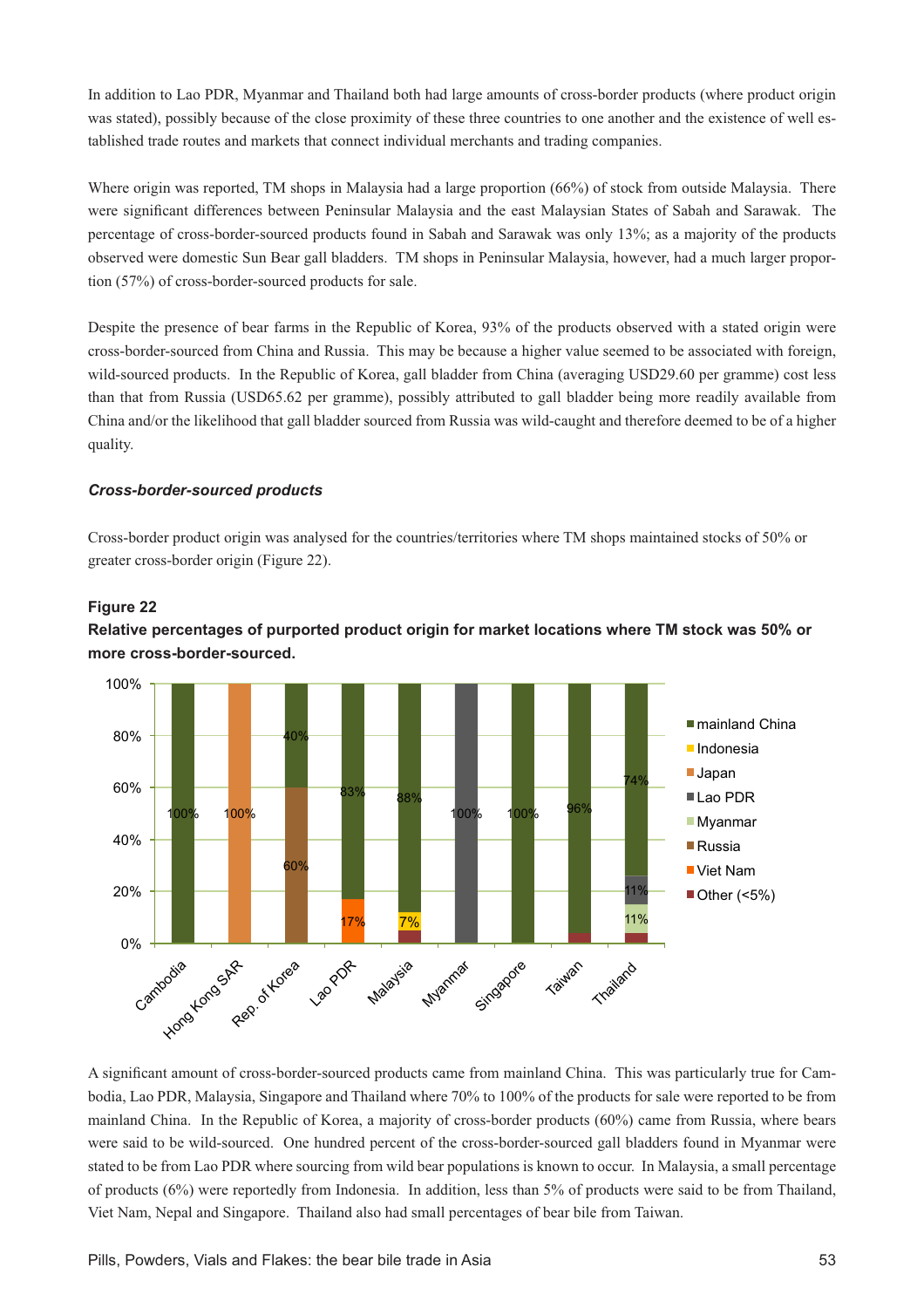Overall, these data re-affirm previous research conducted on the trade in bear bile. These studies indicate that bear bile products are widely available in many Asian countries and that a majority of these manufactured products originate from mainland China, despite such trade being in complete violation of CITES trade regulations (Mills *et al.*, 1995; Watkins and Hseih, 2000; Yi, 2000; Phillips and Wilson, 2002).

## **Legalities of bear bile trade**

Depending on national legislation, domestic bear bile trade can be legal (such as in China and Japan) or illegal (Cambodia, Malaysia, Myanmar, Singapore and Thailand). Regardless of the legality of trade within a country, all cross-border trade without proper import/export permits is an infraction of CITES trade regulation agreements. All of the countries/ territories covered in this report are Party to, or subject to CITES.

With the exception of Macao SAR, all of the countries/territories surveyed in this report had an availability of bear bile products with the stated origin of manufacture coming from outside political jurisdictions. A model of illegal cross-border trade is represented in Figure 23 where each arrow represents both illegal export (arrow end) and illegal import (arrow point).

Malaysia imported bear bile from the greatest number of countries: China, Indonesia, Singapore, Thailand and Viet Nam. Thailand and Viet Nam also had imported bear bile from at least four different countries/territories (Figure 23). China imported the least bear bile, but Chinese branded products were traded without CITES documents to most countries/territories: Cambodia, Lao PDR, Japan, the Republic of Korea, Malaysia, Singapore, Taiwan, Thailand and Viet Nam. None of these exports are legal under CITES protocols. No imported products from Cambodia, Hong Kong SAR, the Republic of Korea and Malaysia were observed in other countries.

Another interesting aspect of this analysis is the depiction of Russia as a significant source country for China, the largest exporter, as well as for the Republic of Korea and Viet Nam, two significant consumer countries. The hunting and trade of Brown Bears is legal in Russia; however since 1992 the legal export/import of bears and bear products has required CITES permits. From 2001, the UNEP-WCMC CITES trade database records Brown Bear gall and/or gall bladder(s) were sent to Hong Kong (6 records; over 1223.158 kg), Republic of Korea (4 records; 15.963 kg) and Japan (1 record; 0.048 kg).

In a 1998 study, dealers were reported to come directly from China, Japan and Viet Nam to buy gall bladders in Russia and from there smuggle them out of the country (Chestin, 1998). Another study noted that demand and trade incentive during the mid-1990s was so high that there was a significant amount of counterfeit bear gall bladder in trade, including some from such nefarious sources as human morgues (Chestin and Poyarkov, 1995). The current extent of trade in bear bile products and the proportion which involves counterfeit items is unknown.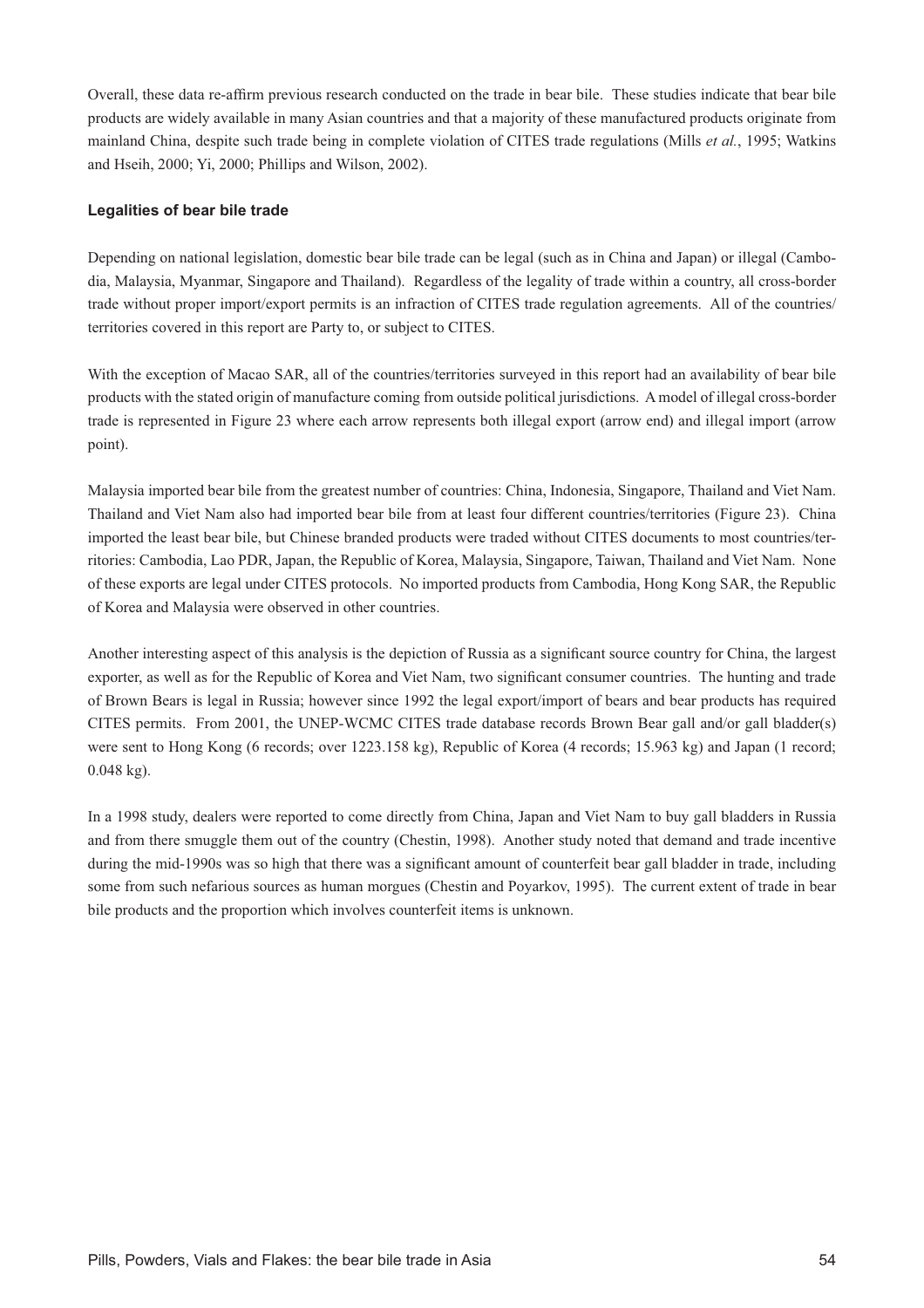# **Figure 23**

lllegal cross-border trade connections based on purported product origins in TRAFFIC surveys of TM outlets, 2010/2011<sup>1</sup>.



Map designed by Olivier S. Caillabet.

1 Although not depicted in this map, previous research has indicated that trade occurs from Myanmar to China as well as from Russia to Japan (Chestin, 1998; Shepherd and Nijman, 2008)

# **Bear farming**

Bear farms are known to occur in China, Lao PDR, Myanmar, the Republic of Korea and Viet Nam. There is some argument that bear farms help conserve wild bears by alleviating hunting pressures (Yi, 2000; Haikui and Zhi, 2007). However, this has not been proven conclusively, and there is evidence that farming may in fact be detrimental to the conservation of wild populations. Bears are thought to be consistently sourced from the wild to re-stock farms because of high mortality rates and the absence of captive breeding; as well as because prices for bear gall bladder or bile from wild-caught bears remains higher than for farmed products.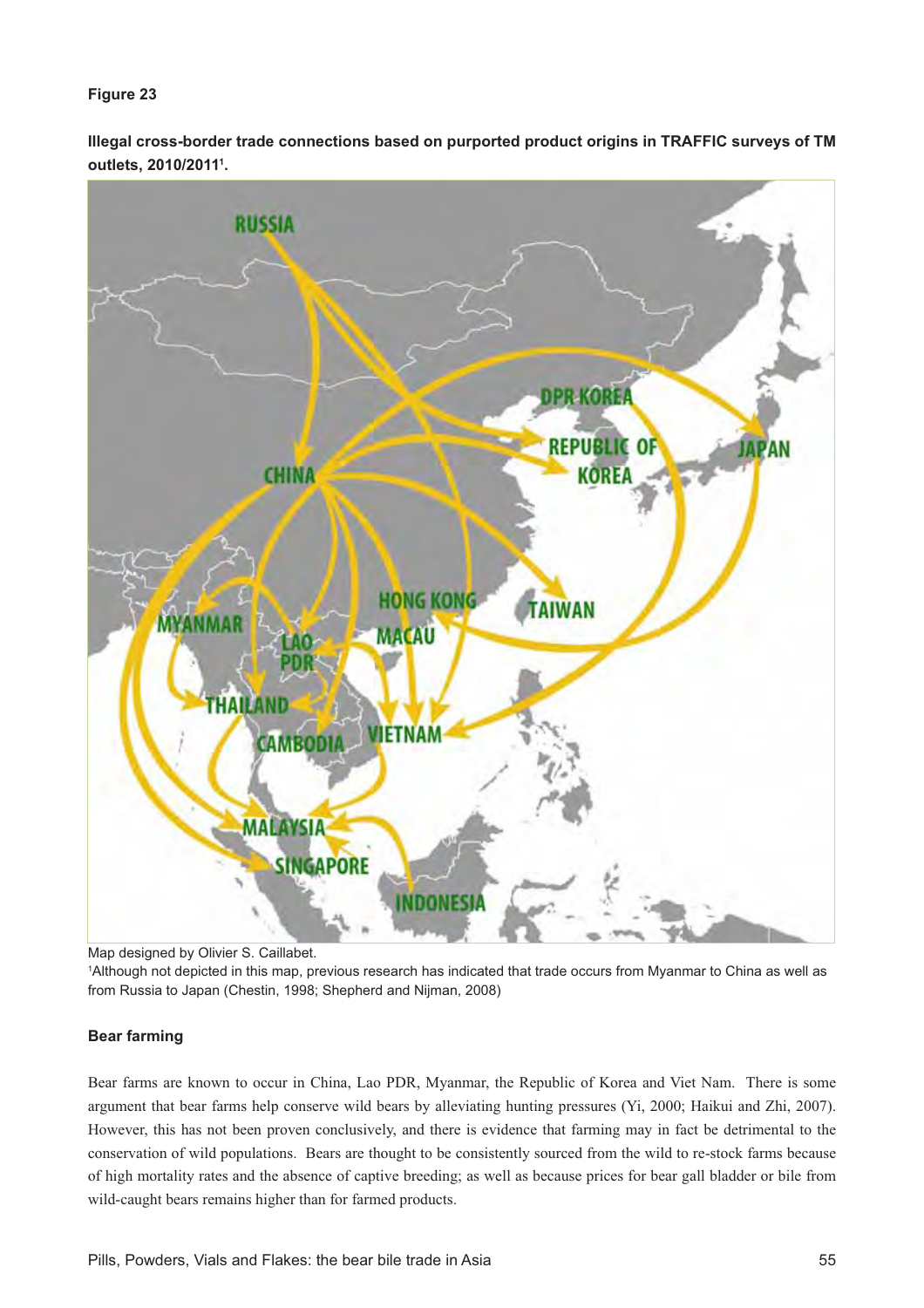Previous research, as well as the information presented in this report, indicates there is a significant preference for wild bear bile products (Robinson, 2009). If this preference remains high, pressures on wild populations will remain high, regardless of the quantity of farmed bile or UCDA alternatives available. Farms themselves may put direct pressure on wild populations. Many farms reported high mortality rates. As bears die off, stocks need to be replenished in order to maintain profitable levels of bile output. Although captive breeding may occur on some farms, it is likely that the husbandry conditions and practices in many are not conducive to the successful production and rearing of cubs. Farmed bears are often kept as captive individuals, rather than in groups, with little or no space provided for animals to socialise or mate in other areas. In places where captive breeding does not occur, it is likely that farms re-stock from the wild. During the data collection for this report, farms in Lao PDR and Myanmar confirmed to TRAFFIC surveyors that they sourced bears from the wild. Only four of the farms surveyed in Viet Nam stated they had captive breeding programs.

The non-existent or potentially negative impact of 'farming' on wild populations has been documented previously for species other than bears. A case study on the use of porcupine farming in Viet Nam as a conservation measure for wild populations found the practice had a negative effect on wild porcupine populations (Brooks *et al.*, 2010). Wild-caught porcupines were consistently preferred over the farmed alternative and the overall increase in availability created a commodity demand for the species.

Recent surveys conducted by TRAFFIC and others indicate the presence of a significant number of bear farms, some of which operate and sell bile illegally. In Viet Nam, many farms continue to sell bear bile to local and foreign buyers despite such commerce being illegal since 2005. Information was obtained on legal bear farms which maintain substantial numbers of bears in the Republic of Korea, however no products from the Republic of Korea were observed in other countries/ territories. It is possible that recent survey results are not indicative of the current situation in that country. However, if they are, then these results raise questions about why bear farms still exist in the Republic of Korea. Presence of bear farms was positively correlated with high product prevalence in TM shops and significant amounts of illegally-sourced bile. All countries with bear farms, with the exception of the Republic of Korea, were found to play dual roles as both consumer and producer countries/territories in the bear bile trade. This indicates that bear farms have little to no effect in decreasing the volume of the bear bile trade or the movement of illegal products; and in fact may be used as a cover for illegal cross-border trade.

### **Enforcement and seizure data**

Improving enforcement in order to combat the illegal trade of bear bile products in Asia is critical. Even with good national legislation in place, many factors such as corruption, poor legislation and ineffective enforcement often allow illegal wildlife trade to occur. Despite the potential effects of these factors, enforcement action specifically involving gall bladder and bear bile product seizures has occurred in many of the study areas covered in this report. Due to the limited information available on seizures from 2000 to 2010, (totalling 506), it was not possible to draw firm conclusions about trade levels and country/territory-specific enforcement efforts. However, some findings do reflect enforcement and seizure trends.

Seizure sizes varied dramatically, ranging from large, such as the 16 gall bladders seized in Ba Dinh district, Viet Nam in 2009 (Anon., 2009), to small, such as the 33 capsules of bear bile seized in the UK en route from China in 2000 (HM Customs and Exercise CITES Seizures Report, 2000). From the limited seizure data available, it is clear that significant amounts of unspecified bear bile products in all forms have been seized since 2000 (Table 21). Although these data are likely to represent only a small proportion of total trade, they clearly illustrate a high volume of bear bile trade both from and through Asia.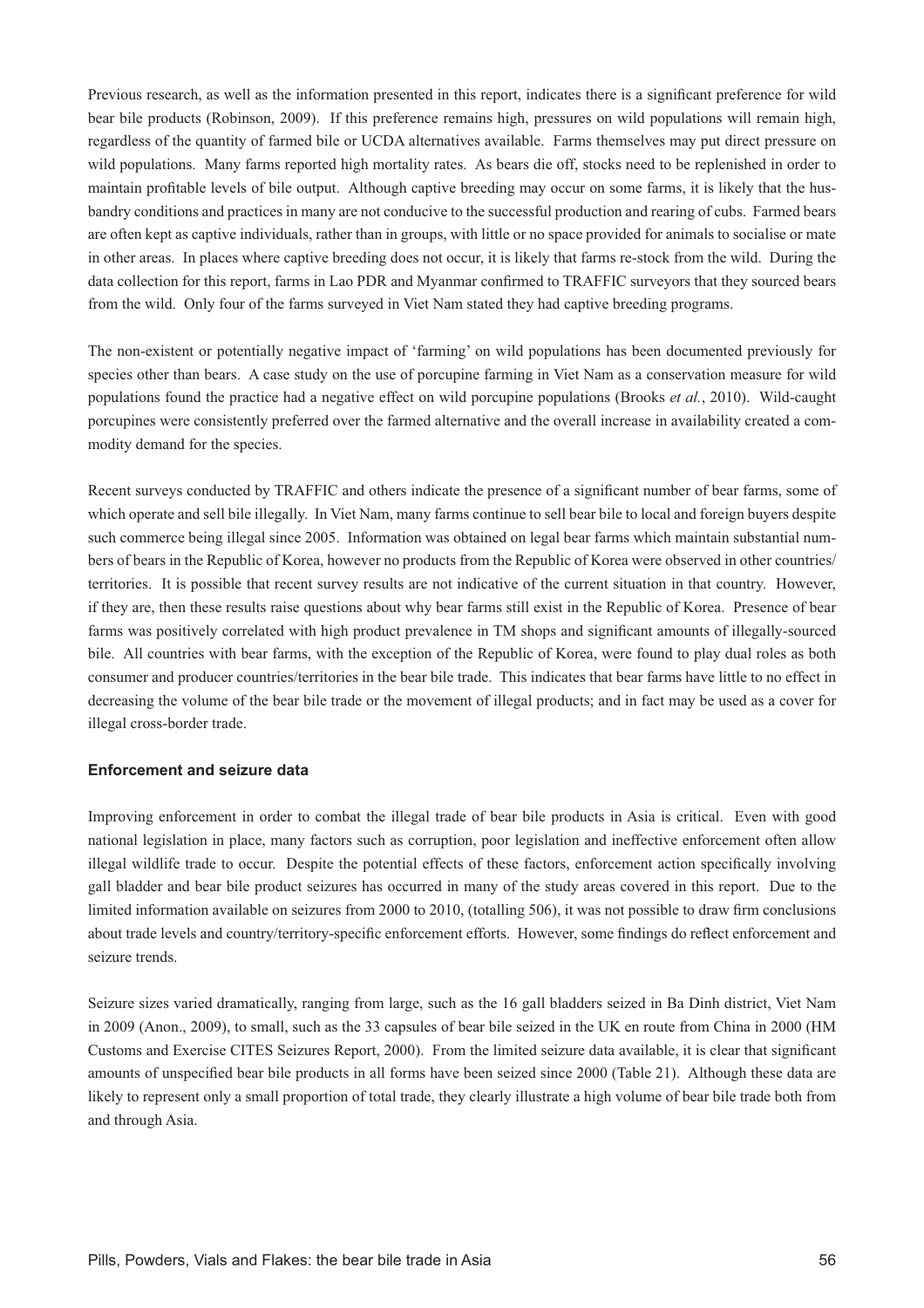# **Table 22**

**Bear bile gall bladders and bile products**  seized from 2000 to 2010

| <b>Seized item</b>   | Quantity<br>(inc. WCMC) |  |
|----------------------|-------------------------|--|
| Whole gall bladder   | $143(9) +$              |  |
| Gall bladder (gram)  | 4456 $(40)$ +           |  |
| Bile (gram)          | 7044 (1870)+            |  |
| Powder (gram)        | $3812+$                 |  |
| Capsules             | $122+$                  |  |
| Unspecified products |                         |  |

Amount in () denotes stated amounts in the UNEP-WCMC CITES trade database



Whole gall bladder and pills purported to be from bears © C. Yeong/TRAFFIC Southeast Asia

Of the total seizure cases, 81% (409 of 506) had a stated place of origin. Of those with a stated origin, the estimated majority (98%) were from China. A side by side comparison of the total information gathered, versus what was available from the UNEP-WCMC CITES trade database is given to 1) show where any overlap in information gathering may have occurred and 2) highlight that the UNEP-WCMC data are often incomplete. This is illustrated particularly in the case of Japan (Table 22). There was a substantially larger amount of seizure data available for Japan as the trade in bear gall bladder was the subject of a recent TRAFFIC East Asia report (Ishihara, 2005). The significantly larger figure for this country, compared to the other countries, reflects a more thorough documentation of seizures up to 2004 in Japan. It is likely that numbers of seizures reported by other countries are under-reported or undocumented. Table 22 should be seen as an indication of seizure levels but also highlights the incompleteness of seizure data collection and reporting, especially by the Parties to the Secretariat for the UNEP-WCMC CITES trade database.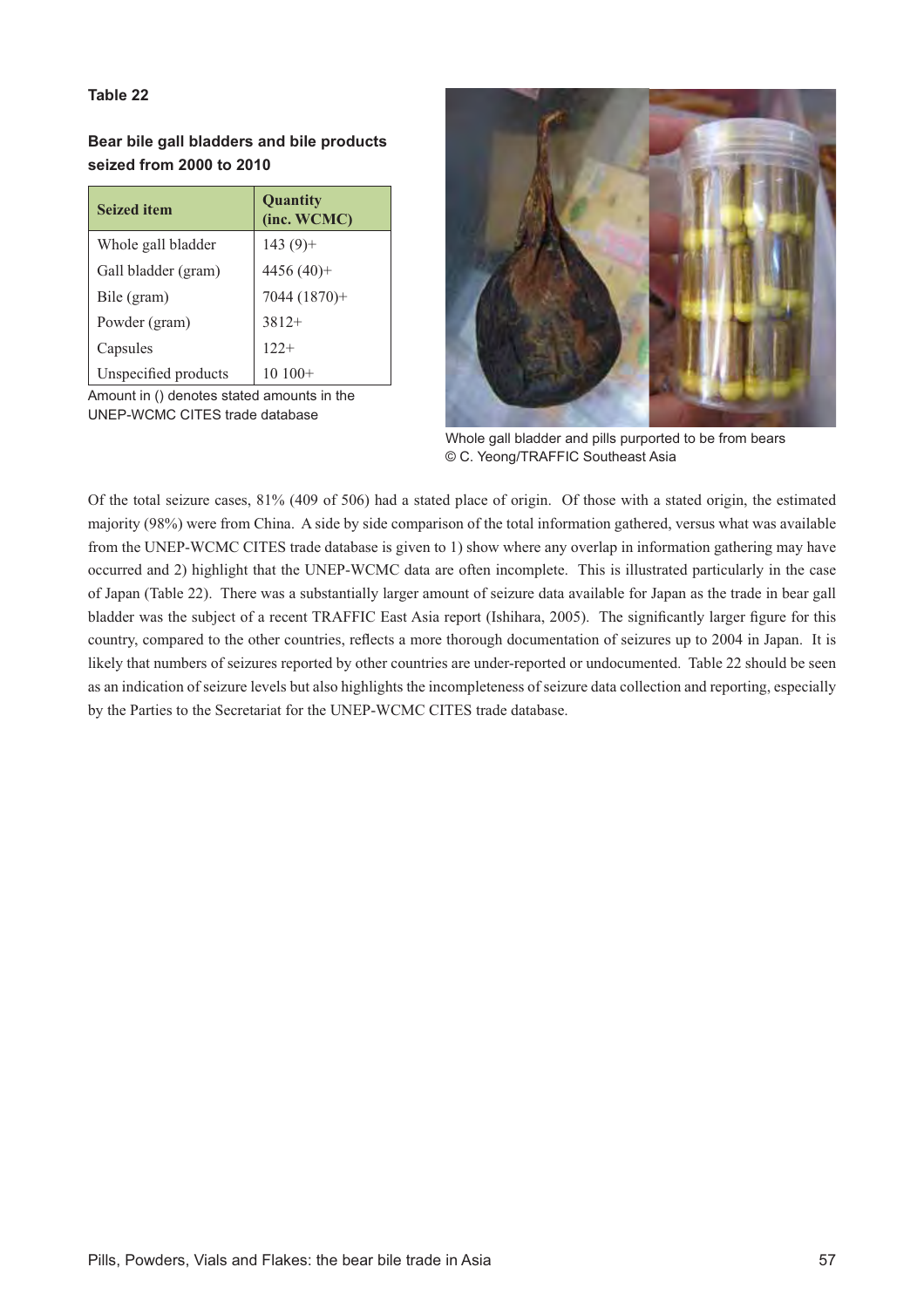# **Table 23**

| <b>Country/Territory</b> | Total # of<br><b>In-Country</b><br><b>Seizures</b> | Total # of<br><b>WCMC</b><br><b>Reported</b><br><b>Seizures</b> | # of Seizures<br><b>Where Products</b><br><b>Originated From</b> | # Country-Origin<br><b>Information From</b><br><b>WCMC</b> |
|--------------------------|----------------------------------------------------|-----------------------------------------------------------------|------------------------------------------------------------------|------------------------------------------------------------|
| Cambodia                 | $\overline{2}$                                     |                                                                 |                                                                  |                                                            |
| China                    | $\overline{2}$                                     |                                                                 | 401 <sup>3</sup>                                                 |                                                            |
| India                    | 1                                                  |                                                                 | $\mathbf{1}$                                                     |                                                            |
| Germany                  | 1                                                  | 1                                                               |                                                                  |                                                            |
| Hong Kong SAR            | 13                                                 |                                                                 | $\mathbf{1}$                                                     |                                                            |
| Japan <sup>2</sup>       | 403                                                |                                                                 |                                                                  |                                                            |
| Lao PDR                  |                                                    |                                                                 | 1                                                                | 1                                                          |
| Malaysia                 | 1 <sup>1</sup>                                     |                                                                 |                                                                  |                                                            |
| Myanmar                  | 1                                                  |                                                                 | 2                                                                |                                                            |
| New Zealand              | 3                                                  | 3                                                               | ۰                                                                |                                                            |
| Singapore                | 38                                                 |                                                                 |                                                                  |                                                            |
| Taiwan                   | 7                                                  |                                                                 |                                                                  |                                                            |
| Thailand                 |                                                    |                                                                 | $\mathfrak{D}$                                                   |                                                            |
| United Kingdom           | 15                                                 |                                                                 |                                                                  |                                                            |
| <b>United States</b>     | 11                                                 | 10                                                              |                                                                  |                                                            |
| Viet Nam                 | 8                                                  |                                                                 | 1                                                                |                                                            |

## Asiatic Black Bear, Sun Bear and Brown Bear seizures by country/territory from 2000 to 2010

<sup>1</sup> Malaysia's single seizure entry was a campaign where a total of 43 gall bladders from several shops were seized.

<sup>2</sup> Seizure data for Japan was much more complete as an extensive report compiled in 2004 supplemented other collected seizure data (Ishihara, 2005).

3 Ishihara (2005) states 608 of 647 (94%) seizures 1995-2004, were of products that originated in China. As this report focuses on seizures since 2000, the same percentage (94%) has been applied to the total since 2000 (403) to generate an approximate number (379).

It is important to note that, although beyond the scope of this research, the trade in bears, their parts and derivatives extends far beyond the trade in bear bile. Illegal trade in bear parts and derivatives other than gall and bile is common in Asia and known to occur on a large scale (Mills and Servheen, 1991; Shepherd and Nijman, 2008; Shepherd and Shepherd, 2010). For example in June 2009, 25 hind legs and 22 paws from Sun Bears, presumably for the wild meat trade, were seized in Kuantan, Malaysia (Shepherd and Shepherd, 2010). In Cambodia from 2001 to 2010, 108 live bears, seven dead bears and 23 skins were seized (Wildlife Alliance, 2011).

In addition to examining information on reported seizures in the UNEP-WCMC CITES trade database, TRAFFIC examined all bear trade reported regardless of its stated purpose, source and types of specimens and units. In these records there were no recorded exports for Macao SAR, South Korea or Taiwan. Additionally, there were no recorded imports for Cambodia, Macao SAR, Malaysia, Myanmar, South Korea and Taiwan. Trade records for all three species from 2000 to 2009 totalled a wild-sourced sum of 98 kg of gall and 1240 kg of gall bladders, all from the Asiatic Black Bear and 72 live bears (49 Asiatic Black Bear, 18 Brown Bear, five Sun Bear). It is important to emphasize that these totals are miniscule compared to the total trade of bear bile products and bear derivatives.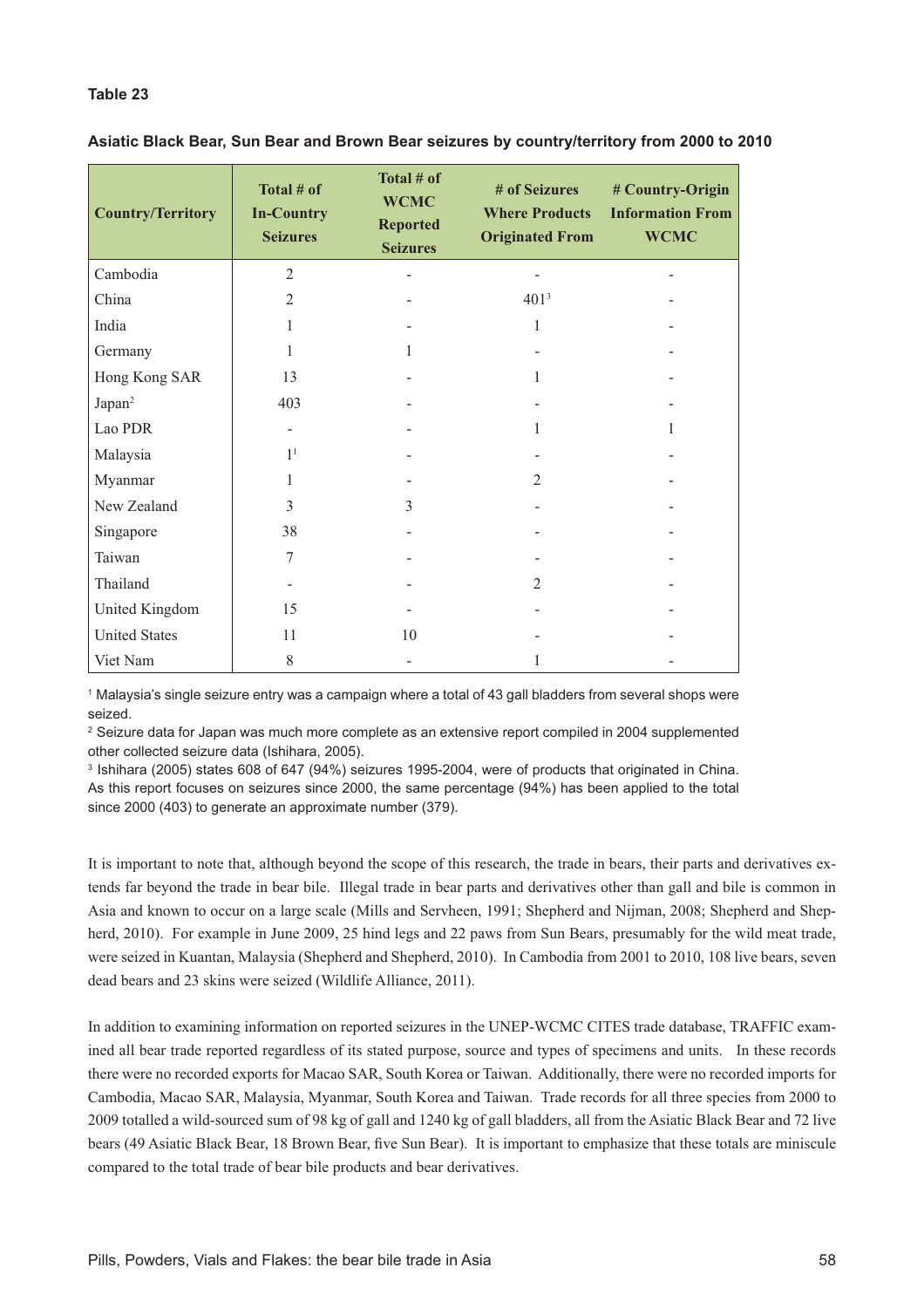# **CONCLUSION**

Illegal harvesting and trade of wild bears, their parts and derivatives, continues across Asia on a large scale, often openly in violation of national laws and CITES protocols. Many of the countries/territories were observed to play a significant role as consumer markets in the bear bile trade. Availability of products was observed to be highest in Myanmar, Hong Kong SAR, Viet Nam and China; where more than 60% of shops sold bear bile products. Consumer demand was also observed to be high in a large percentage of shops in Malaysia, Republic of Korea, Thailand and Taiwan where 40% or more of shops surveyed sold bear bile products. Although shops were also observed to sell bear bile products in Cambodia, Japan, Lao PDR, and Singapore; consumer demand appears to be less as bear bile was observed less frequently in comparison to that found in other countries/territories.

Many of the surveyed countries/territories also produced bear bile. China appeared to be the largest producer, as seven countries/territories were observed selling significant amounts of products purported to originate from China. As Chinese products are widely available, it would appear bear products are being smuggled despite regulatory and law enforcement efforts. In Lao PDR, Myanmar and Thailand, survey data indicated the existence of significant cross-border trade. TRAFFIC survey data show that outside Viet Nam, products of purported Vietnamese origin were only observed in Malaysia. Nonetheless, it should be noted that Vietnamese products have been observed in other countries during previous surveys conducted by Animals Asia (Jill Robinson, Animals Asia, *in litt.* to TRAFFIC Southeast Asia, April 2011). Although this current survey results do not confirm Viet Nam as a major producer of bear bile products, previous research indicates that Viet Nam does play a producer role in the international bear bile trade with some domestic TM outlets specifically targeting foreign tourists.

Clearly, CITES Parties are failing to curtail illegal bear bile trade and, ultimately, to protect bears from exploitation. As all bear species are protected to varying degrees under CITES, there is an obvious need for better follow-through on CITES commitments. Unbridled illegal trade in bears and bear parts continues to undermine what could be, and should be, the world's most powerful tool to regulate cross-border wildlife trade. As the Convention is legally binding, it must be supported by complementary national laws; CITES Parties are required to have adequate legislation to effectively implement and enforce CITES regulations. However many countries have yet to follow through on this obligation. The true value of CITES ultimately rests on the co-operation of the Parties, which is vital to the protection and conservation of threatened species (Cheung, 1995). Inadequate, or in some cases near total absence of enforcement, allows illegal harvest and trade to continue as a leading threat to the survival of Asian bears. Ultimately, whether CITES is effective in eliminating the illicit trade in Appendix I-listed species depends on the will of the Parties to make compliance with the Convention a priority (Cheung, 1995).

In addition to the implementation and enforcement of CITES to control international trade, enforcement of domestic laws protecting bears at national levels is absolutely vital. The findings of this report suggest that national laws are not being enforced to their full extent and that efforts to close down the illegal trade in bears, bear parts and derivatives are sorely inadequate. Furthermore, many of the products observed during this study were wild-sourced, and therefore refute arguments about the efficacy of bear farming practices as a conservation measure to alleviate pressure on wild bear populations. To address the large scale illegal trade in bear bile products and to aid in bear conservation efforts, TRAFFIC makes the following recommendations: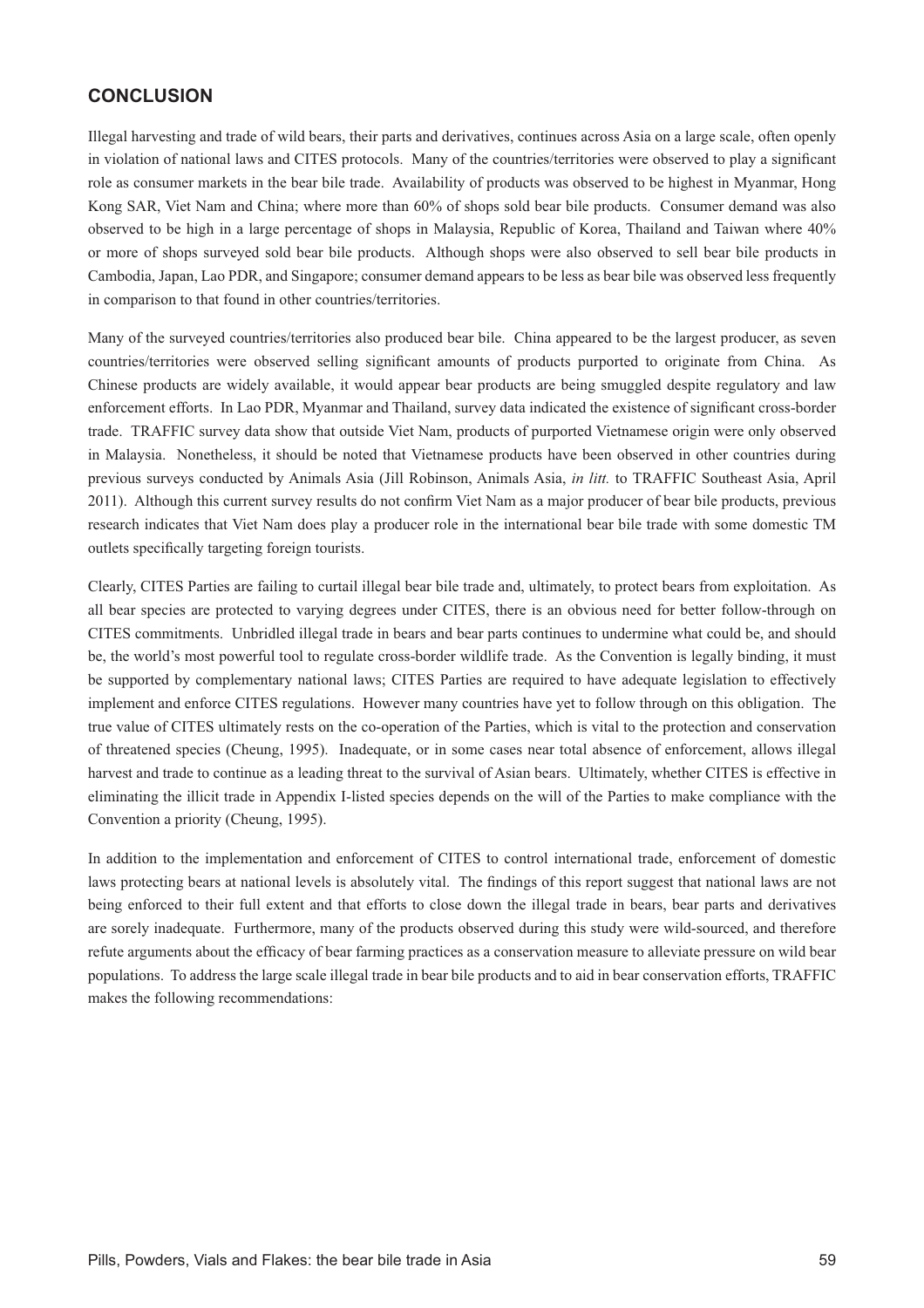# **RECOMMENDATIONS**

- TM outlets selling illegal bear parts and derivatives need to be penalized or closed down and illegal products confiscated. Individuals caught collecting, selling, buying transporting or keeping illegal bear parts and derivatives, in violation of national laws or CITES, must be prosecuted. Penalties should be severe enough to serve as a deterrent to individuals in the future.
- Better enforcement could appropriately be undertaken not only by CITES Authorities, police and Customs authorities who are already empowered by national government to initiate such efforts, but also by collaborative inter-governmental efforts, including through the Association of Southeast Asian Nations Wildlife Enforcement Network (ASEAN-WEN) and the partner members of the International Consortium on Combating Wildlife Crime (ICCWC – which links the CITES Secretariat, INTERPOL, the United Nations Office on Drugs and Crime, the World Customs Organization and the World Bank).
- Illegal bear farms should be closed down permanently by relevant authorities in each country. Facilities where bears cannot be immediately removed should be closely monitored by a combination of government, international and civil society specialists to ensure harvesting of bile does not continue, new bears are not acquired and bear farms are not a source of illegal trade. Violations should be punished to the full extent of the law.
- Legal bear farms should be regularly monitored by designated authorities who monitor the wildlife trade to ensure they are adhering to regulations. Where violations occur; bear farm owners should be punished to the full extent of the law.
- The CITES Secretariat/Standing Committee and/or individual Parties to CITES should take steps to ensure that countries abide by the text of the Convention in regards to the international commercial trade in bears, their parts and derivatives. Findings of this report should be raised by TRAFFIC and the IUCN SSC Bear Specialist Group at the next meeting of the Conference of the Parties (CoP 16, Bangkok, Thailand, 2013).
- Campaigns by local and international civil society actors in collaboration with relevant government agencies to tackle illegal consumption of bear bile products should be carried out in all consumer countries. Campaigns should also focus on raising awareness amongst enforcement agencies so as to increase motivation and capacity to tackle the illegal trade in bears, their parts and derivatives. Campaigns should also be carried out in bear range States to raise the profile of bears and the need to protect them. Local communities should be encouraged not only to protect bears but also to work with enforcement agencies to take action against bear poachers and traders.
- All countries experiencing illegal wildlife trade should ensure anonymous wildlife crime hotlines are in place and known to the public. The public should be encouraged to report all instances of illegal hunting and trade of bears and bear products.
- In the interest of national accountability, TRAFFIC suggests that all cases pertaining to bears be tracked and reported internationally via a centralized database. Such reporting of seizures, arrests and prosecutions is done for elephants via the Elephant Trade Information System (ETIS) and moves are afoot to monitor Tiger cases in a similar fashion. A system to manage and maintain a central database for bear-related seizures in order to monitor trends and analyse bear trade should take into account the lessons learned from similar databases established for other species. Information generated from this database should be provided in a timely manner to relevant enforcement agencies.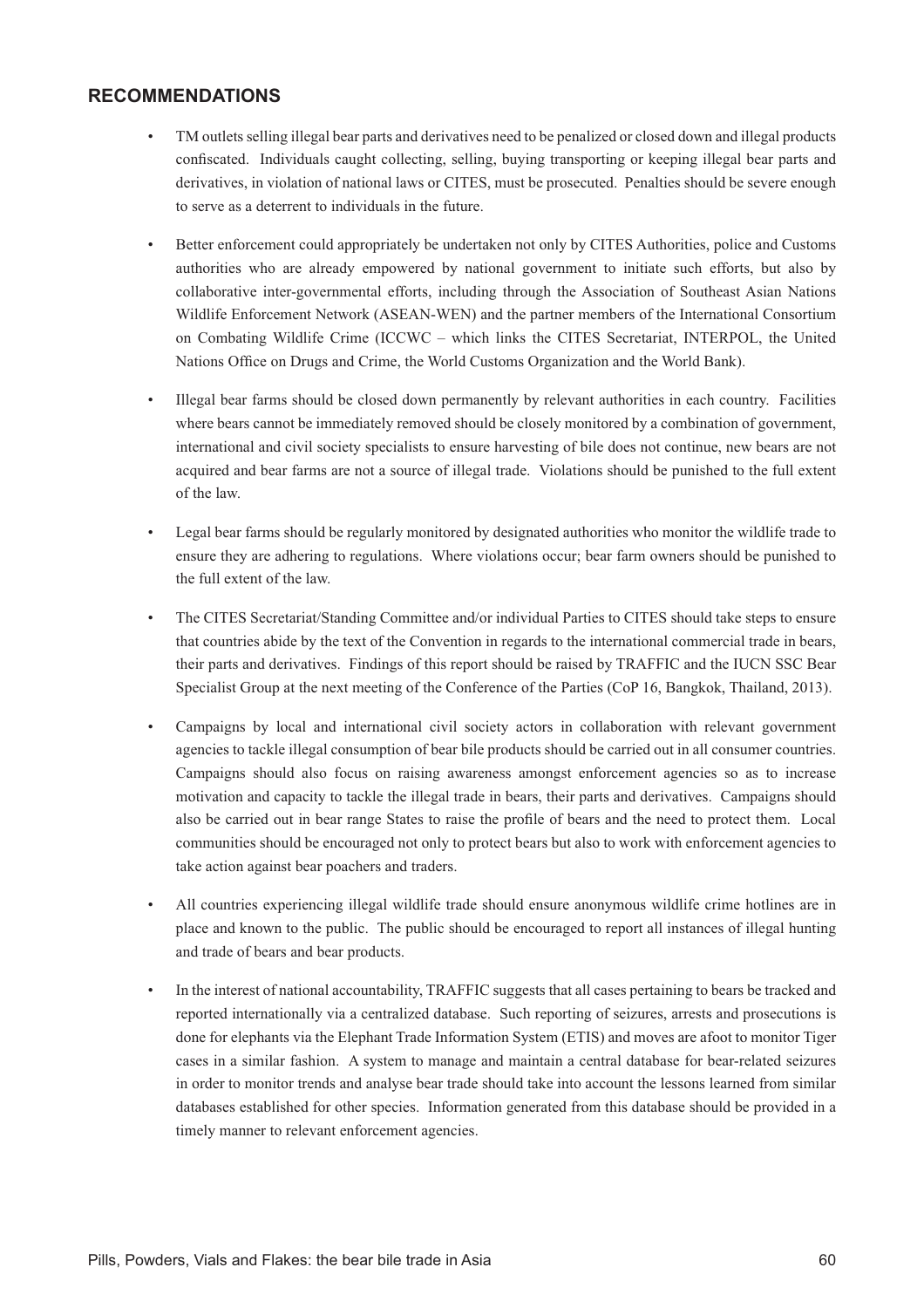### **Country-specific recommendations**

- Current domestic legislation in China should be amended to up-list the Asiatic Black Bear from Category 2 to Category 1, as the species is considered Vulnerable with a globally declining population trend (IUCN, 2011).
- In mainland China, close all unlicensed bear farms as well as those farms which have licences but do not adhere to current regulations. In addition, farm owners who contravene CITES regulations by illegally exporting bile should have their bear farm licences revoked and be prosecuted to the fullest extent of the law.
- As stated in Ishihara (2005), it is recommended that Japanese legislation be amended to include Japanese domestic bears and bear gall bladders under the *Law for the Conservation of Endangered Species of Wild Fauna and Flora*.
- The Republic of Korea should end the practice of bear farming in order to remove any confusion on the legality of products in the country and to eliminate threats to wild bears.
- In Lao PDR and Myanmar, steps need to be taken to assist both countries to achieve Category 1 CITES implementing legislation status. In absence of Category 1 status, punitive measures should be taken to mitigate illegal trade in and from these countries.
- In Lao PDR, the trade of parts and derivatives from second generation captive-bred bears is permitted under the *Wildlife and Aquatic Law* (2007) with proper approval. However as bears are protected in the country, obtaining parent stock from the wild is illegal. As it seems to be highly unlikely that bears are being bred on farms and in the absence of monitoring systems to accurately determine whether the animals derive from wild or captive sources; farms should be closed down to avoid abuse of this loophole. In addition, legislation should be amended to close these loopholes and to more fully protect wildlife.
- In Malaysia, authorities should investigate shops and manufacturers selling and producing both real and purported bear bile medicines and prosecute them accordingly.
- In Myanmar fines for violation of the Protection of Wild Life and Wild Plants and Conservation of Natural *Areas Law* (1994) should be increased to deter poaching and trade.
- In Myanmar, the Asiatic Black Bear should be up-listed to Totally Protected on the list of *Wildlife Protected*  from the Forest Department.
- Research on the role Russia plays in the bear bile trade should be conducted as the results from these recent surveys indicate that Russia is an important source of bear gall bladders in China, Republic of Korea and Viet Nam and the proportion of illegal trade is unknown.
- In Viet Nam, authorities should enforce national legislation; bear farms should be closed down in Viet Nam to prevent violations of national legislation and CITES commitments as there is evidence that these farms illegally extract and sell bear bile to local and foreign consumers.
- Legislation in Viet Nam should be amended and clarified: 1) to cover the import, export and transit of species which are CITES-listed but of domestic or unclear origin as these are not included under the current law, 2) to cover bear cubs born in captivity under the *Regulation of Bear Management Decision 95/2008/ QD-BNN* (2008), and 3) to clearly define what constitutes the 'possession' or 'keeping' of bears.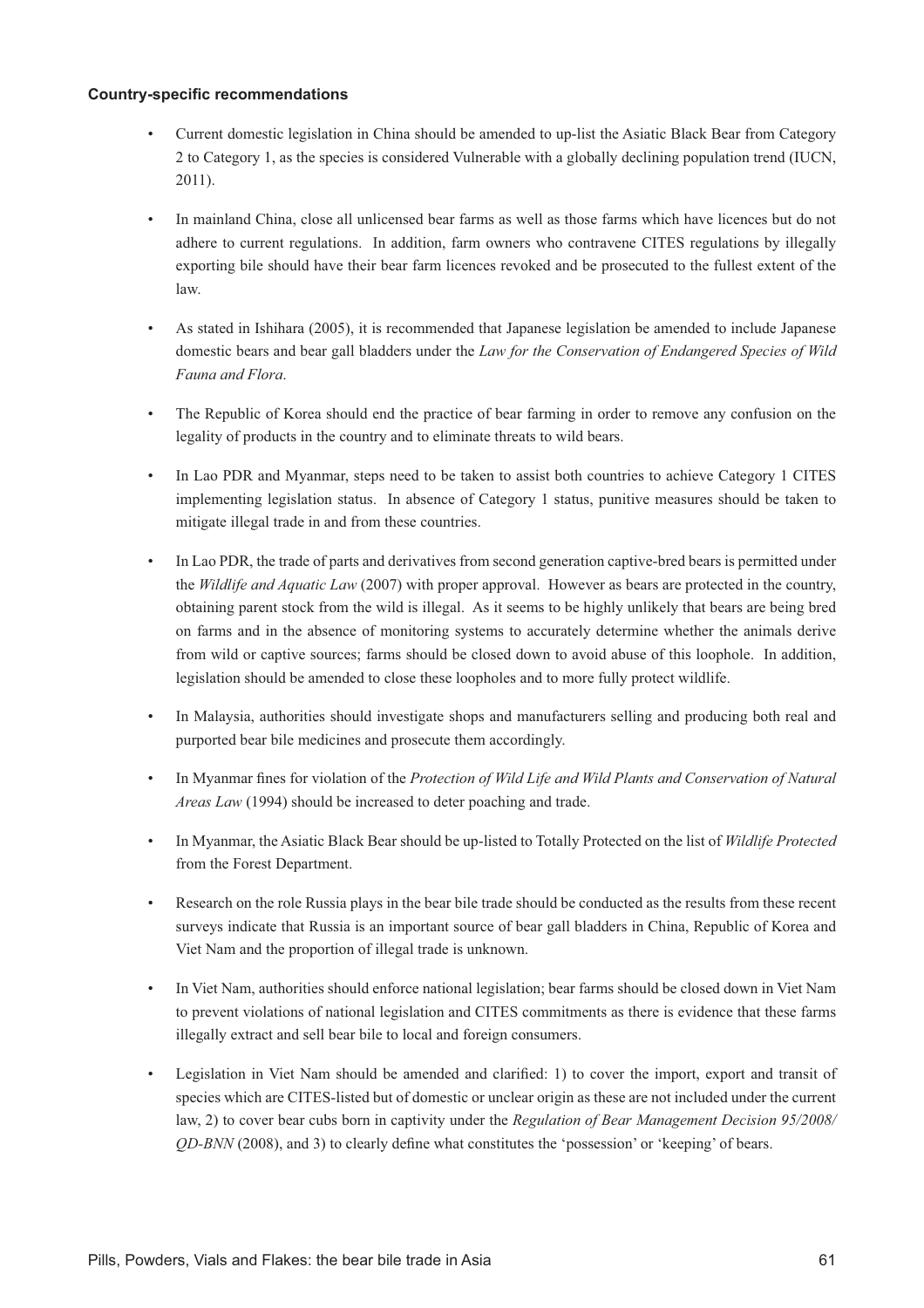## **REFERENCES**

Allen, D. (2009). *China in Laos: Counting the cost of progress.* Asia Times Online. http://www.atimes.com/ atimes/ Southeast Asia/KI19Ae01.html. Viewed 12 November 2010.

Animals Asia (2011). *Information of Bear Farming Industry in China*. Animals Asia Foundation report, China.

Animals Asia (2011). *Statement from Animals Asia: Public listing application by bear farm owners.* http://www. animalsasia.org/index.php?UID=P7VNRMKMQU0. Viewed 18 February 2011.

Animals Asia (2010). *20 Chinese provinces now bear-farm free after Animals Asia's dramatic rescue.* http://www. animalsasia.org/index.php?UID=P4NVQ4Q3QVM. Viewed 14 July 2010.

Anon. (2001). *HM Customs and Excise CITES seizure reports 1999-2001*. Defra, London, UK. http://www.defra.gov.uk/ wildlife-pets/wildlife/trade-crime/documents/custom-seizure1999-2001.pdf. Viewed 17 September 2010.

Anon. (2009). *TRAFFIC Bulletin* 22(2):31-82.

Azfar, O., Lee, Y., and Swamy, A. (2001). The causes and consequences of corruption. Annals of the American Academy *of Political and Social Science* 573:42-56.

Brooks, E., Roberton, S. and Bell, D. (2010). The conservation impact of commercial wildlife farming of porcupines in Vietnam. *Biological Conservation* 143(11):2808-2814.

Bulte, E.H. and Damania, R. (2005). An economic assessment of wildlife farming and conservation. *Conservation Biology* 19:1222-1233.

Burbach, S. (2009). *The Asiatic Black Bear Caged For Its Bile.* Traversing the Orient Magazine. http:www.ttoasia.net/ the-asiatic-black-bear-caged-for-its-bile/. Viewed 5 October.

Busch, E. (2008). *Bear bile…fact and science.* PowerPoint presentation, New Orleans, USA.

Chen, YM., Wu, S., and Bhiksu, WH. (2002). A summary of the findings of: A Study on the Trade in Bear Products in Taiwan. Environment & Animal Society of Taiwan (EAST) In: Phillips, T. and P. (2002) *The bear bile business: the global trade in bear products from China to Asia and beyond*. WSPA Report, London, UK.

Chestin, I. (1998). Trade in Brown Bear Gall Bladders in Russia. *Ursus* 10:161-166.

Chestin, I. and Poyarkov, A.D. (1995). Preliminary data on the illegal wildlife trade in Russia. In: Bissonette, J.A. and Krausman, P.R. *Integrating people and wildlife for a sustainable future*. Proceedings of the First International Wildlife Management Congress. The Wildlife Society of Bethesda, Md.

Cheung, J. (1995). Implementation and enforcement of CITES: An assessment of tiger and rhinoceros conservation policy in Asia. Pacific Rim Law and Policy Journal 5(1):125-159.

CITES (1997). *CITES. 10th meeting of the Conference of the Parties Conservation of and trade in bears.Conf. 10.8 (Rev. CoP 14)*. http://www.cites.org/eng/res/10/10-08R14.shtml. Viewed 19 September 2010.

CITES (2002) *CITES. Parties Decisions of the Conference to the Parties to CITES in effect after the 12th meeting.* http:// www.cites.org/eng/dec/valid12/index.shtml. Viewed 19 September 2010.

CITES (2004). *CITES. 50th meeting of the Standing Committee Interpretation and Implementation of the Convention: Bears. Summary Record. SC50 Doc. 17.* http://www.cites.org/eng/com/sc/50/index.shtml. Viewed 19 September 2010.

CITES (2010). Appendices I, II and III: Valid from 14 October 2010. http://www.cites.org/eng/app/index.shtml. Viewed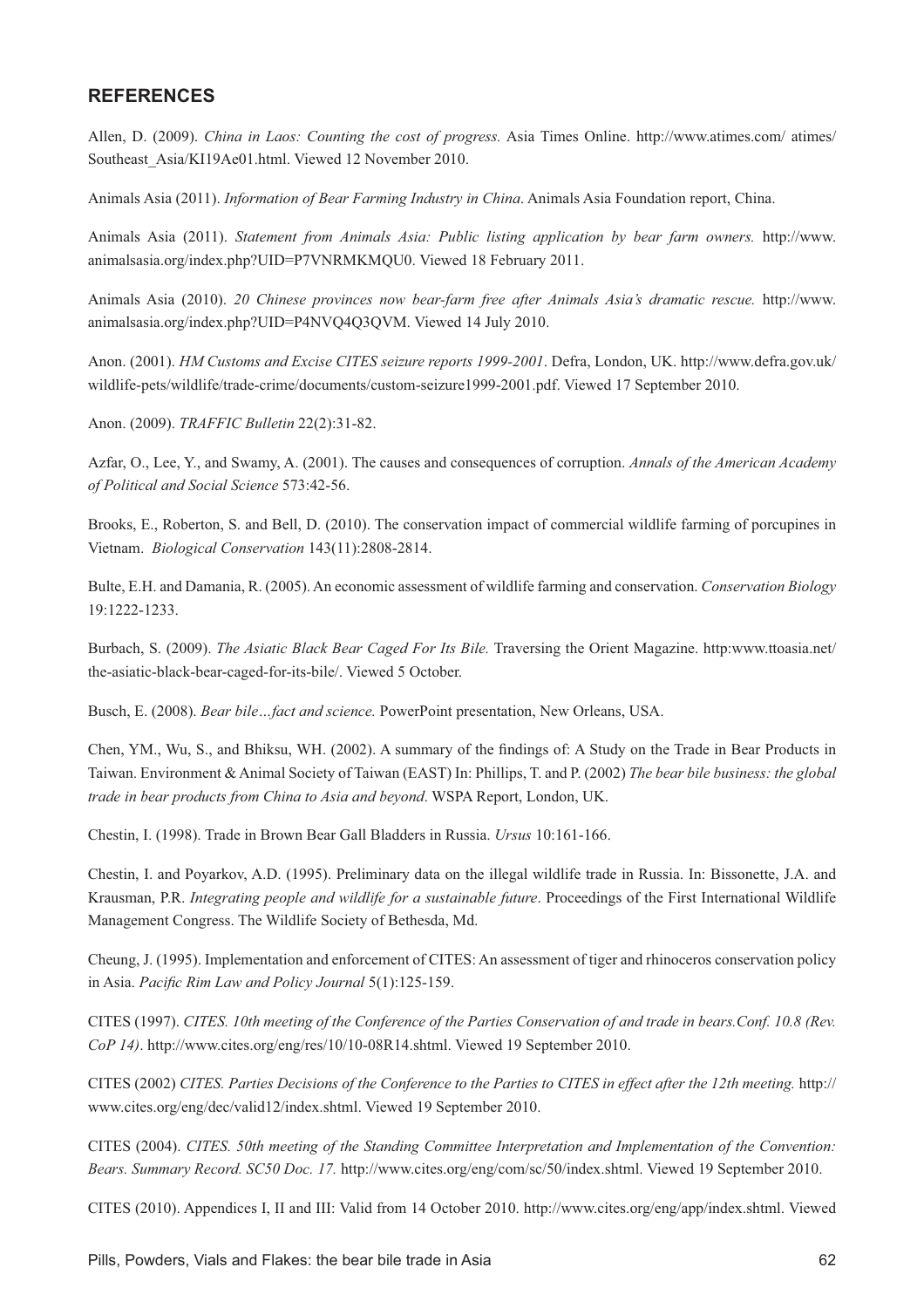19 October 2010.

Cochrane, G. (2003). *Problems associated with the 'Free-dripping Fistula Technique' as a method of bile extraction from Asiatic Black Bear.* Animals Asia report, Hong Kong SAR.

Corlett, T. (2007). The impact of hunting on the Mammalian Fauna of Tropical Asia Forests. *Biotropica Journal* 39(3): 292-303.

Dutton, A. (2011). 'Examining when and why farming might sate demand for wildlife products' DPhil thesis, University of Oxford. Oxford, United Kingdom.

ENV (2008). QuangNinh Bear Investigation Reveals Flagrant Disregard for the Law. *ENV Wildlife Crime Bulletin*, July 2008.

ENV (2010). *Bear Tourism in QuangNinh* - KBS film. ENV Channel. www.youtube.com/user/EducationfornatureVN#p/ a/u/0/wSVKNjEE9PI. Viewed 15 December 2010.

Frances, K. (2009). *Only 16 bears remain in the Korean wild, 1400 bears live in agony on bear bile farms*. http:// bearnecessitykorea.com. Viewed 11 January 2011.

Fan, Z. (2000). Bear Farming, Asian Bear Conservation, and the Role of IBA. *International Bear News* 9(3): 5-7.

Fan, ZY. And Song, L. (2003). *The problem analysis of Chinese bear breeding development. Strategy study on the conservation of endangered wild species as medicine in China.* Chinese Science and Technology Information Institute, Beijing.

Feng, Y., Siu, K., Wang, N., Ming Ng, K., Wah Tsao, S. Nagamatsu, T., Tong, Y. (2009). Bear Bile: dilemma of traditional medicinal use and animal protection. *Journal of Ethnobiology and Ethnomedicine* 5(2)

Foster, P. (2011). *Chinese bear-bile backlash.* The Telegraph. http://www.telegraph.co.uk/earth/wildlife/8325679/ Chinese-bear-bile-backlash.html. Viewed 18 February 2011.

Fredriksson, G., Steinmetz, R., Wong, S. And Garshelis, D.L. (2008). In: IUCN 2010, IUCN Red List of Threatened Species Version 2010.4 www.iucnredlist.org. Viewed 12 February 2011.

Francis, K. (2010). *Jirisan Restoration Update-19 bears in the wild.* http://bearnecessitykorea.com/news/ jirisanrestoration-update/. Viewed 12 February.

Garshelis, D. (2002). Misconceptions, ironies, and uncertainties regarding trends in bear populations. *Ursus* 13: 321-334.

Garshelis, D.L. & Steinmetz, R. (2005). Issues and conservation priorities from the Asiatic black bear expert team. *International Bear News* 14(2):9-12.

Garshelis, D.L. & Steinmetz, R. (2008). Ursus thibetanus. In: IUCN 2010. IUCN Red List of Threatened Species Version 2010.4.www.iucnredlist.org. Viewed 3 November 2010.

Ghosh, N. (2010). *North of Eden.* The Straits Times Blogs. http://www.blog.straitstimes.com/2010/20/1/north-of-eden. Viewed 9 November 2010.

Govind, V. and Ho, S. (2001). *The trade in Bear gall bladder and bile products in Singapore*. ACRES, Singapore.

Green Korea United (2007). *The Survey Report on the Actual Condition of Korean Bear Farming*. Green Korea United Report, Republic of Korea.

Hagey, L.R., Crombie, D.L., Espinosa, E., Carey, M.C., Igimi, H. and Hofmann, A.F. (1993). Ursodeoxycholic acid in the

Pills, Powders, Vials and Flakes: the bear bile trade in Asia **63** 63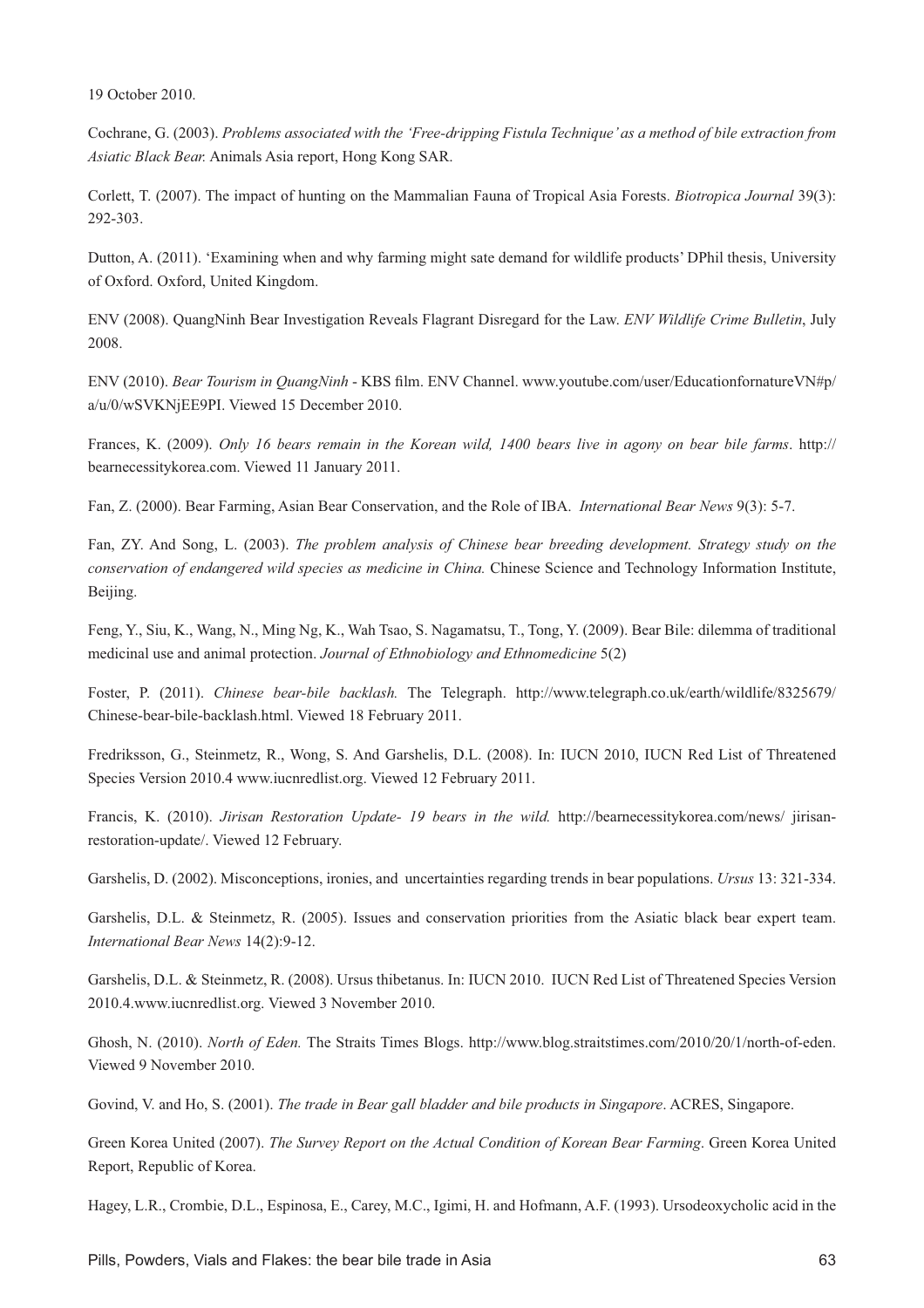Ursidae: biliary bile acids of bears, pandas, and related carnivores. *Journal of Lipid Research* 34:1911-1917.

Haikui, H. and Zhi, L. (2007). Bear farming and bear conservation in China. In: Williamson, D. (2007) *4th International Symposium on the Trade in Bear Parts.* TRAFFIC East Asia, Japan.

Han, Sang-Hoon. (2006). The status of bears and restoration projects on the Korean Peninsula. In: Japan Bear Network (comp.) (2006). *Understanding Asian bears to secure their future.* Japan Bear Network, Ibaraki, Japan.

Hazumi, T. (1999). Status and management of the Asiatic Black Bear in Japan. In: Servheen, C., Herrero, S. and Peyton, B. (compilers) (1999). *Bears. Status, survey and conservation action plan.* IUCN/SSC Bear and Polar Bear Specialist Groups. IUCN, Gland, Switzerland and Cambridge, UK. pp207-211.

Holden, J. (1998). *By Hook or by Crook: A reference manual on illegal wildlife trade and prosecutions in the United Kingdom*. The Royal Society for the Protection of Birds. UK.

Huang, H. And Li, Z. (2007). Bear farming and bear conservation in China. In: Williamson, D. (2007) *4th International Symposium on the Trade in Bear Parts*. TRAFFIC East Asia, Japan.

Hunt, M. (2009). *The illegal trade in live bears throughout Indochina: options for handling the results of increased law enforcement efforts*. Free The Bears, Southeast Asia.

Ishihara, A. (2005). *Bear gall bladder trade in Japan*. TRAFFIC East Asia, Japan

Ishihara, A. (2006). Bear gall bladder use and trade in Japan. In: Japan Bear Network (comp.) (2006). *Understanding Asian bears to secure their future.* Japan Bear Network, Ibaraki, Japan. p 135-137.

Ishii, N. (2007). Management of bears and utilization of bear bile in Japan. In: Williamson, D. (2007) *4th International Symposium on the Trade in Bear Parts.* TRAFFIC East Asia, Japan.

IUCN (2010). *IUCN Red List of Threatened Species Version 2010*. 1.http://www.iucnredlist.org. Viewed 19 October 2010.

JWCS (2002). *Japan's Illegal Trade in Bear Products a threat to Bears worldwide*. Japan Wildlife Conservation Society, Japan.

Kang, S. and Phipps, M.J. (2003). *A Question of Attitude: South Korea's Traditional Medicine Practitioners and Wildlife Conservation*. TRAFFIC East Asia, Hong Kong SAR.

Kemf, E., Wilson, A. and Servheen, C. (1999). *Wanted Alive! Bears in the Wild – A WWF Species Status Report.* World Wide Fund for Nature, Gland, Switzerland.

Kusakari, H. and Mano, T. (2006). *Conservation management laws and system p. 34. In: Understanding Asian bears to secure their future.* Japan Bear Nework, Ibaraki, Japan.

Li, P. J. (2004). China's Bear Farming and Long-Term Solutions. *Journal of applied Animal Welfare Science* 7(1): 71–80.

Lau, Y. (2003). *The suffering on bear bile farms.* Mayway https://www.mayway.com/store/herbal\_news\_farms.jsp. Viewed 20 September 2010.

Loeffler, K., Robinson, J. and Cochrane, G. (2007). Compromised health and welfare of bears in China's bear bile farming *industry, with special reference to the free-dripping bile extraction technique.* Animals Asia Report, Hong Kong SAR.

Loeffler, IK., Robinson, J. and Cochrane, G. (2009). Compromised health and welfare of bears farmed for bile in China. *Animal Welfare* 18:225-235.

Macartney, J. (2006). *Siphoning bear bile for medicine is painless, says China*. The Times. http://www.timesonline.co.uk/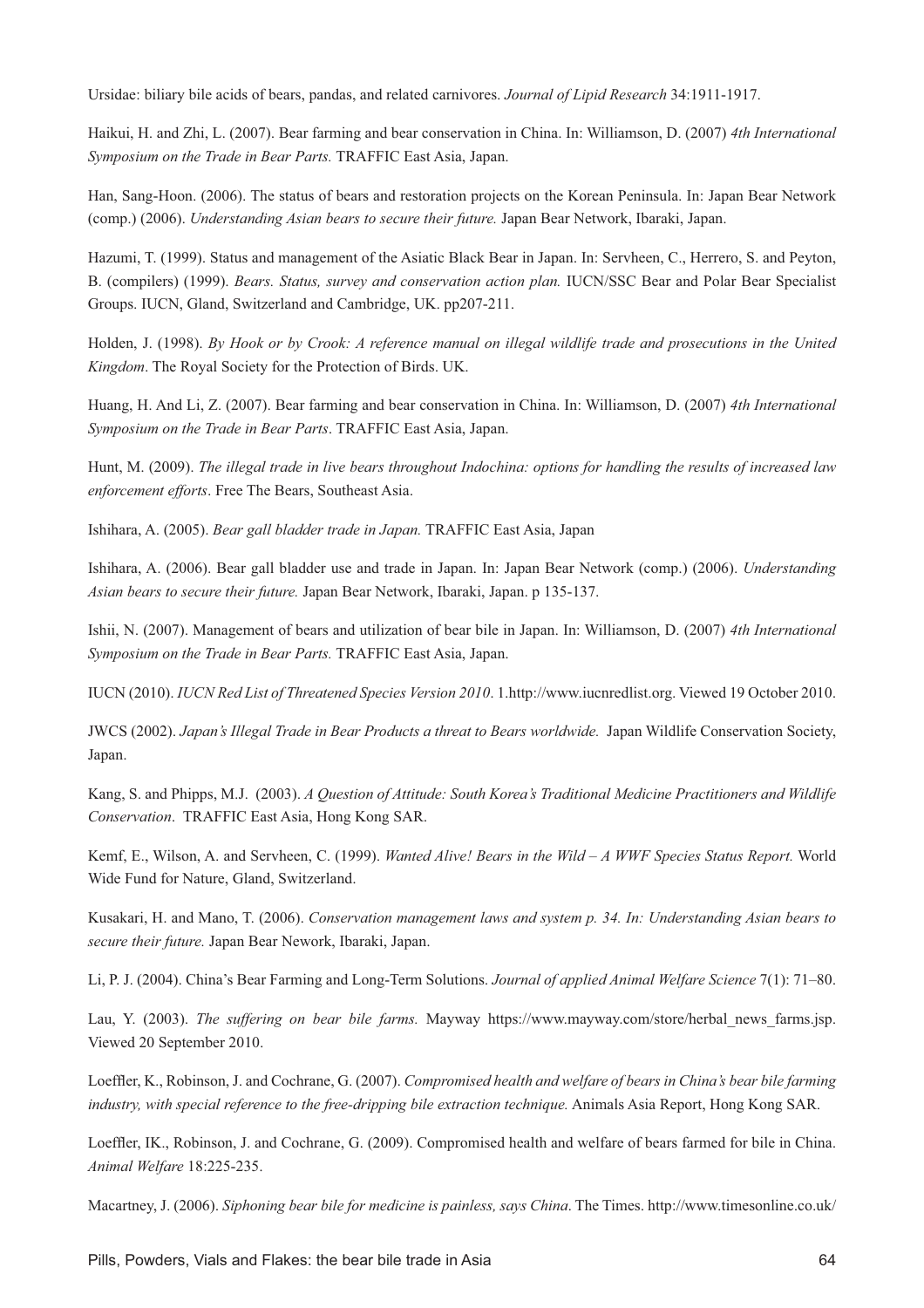tol/news/world/asia/article1081920.ece. Viewed 13 March 2011.

Mano, T. (ed) (2006). The status of Brown Bears in Japan. In: Japan Bear Network (comp.) (2006). *Understanding Asian bears to secure their future.* Japan Bear Network, Ibaraki, Japan. Pp 111-121.

Mano, T. and Ishii, N. (2008). Bear gall bladder trade issues and a framework for bear management in Japan. *Ursus* 19(2): 122-129.

Mass, B. (2000). *The veterinary, behavioural and welfare implications of bear farming in Asia*. WSPA Report, United Kingdom.

McLellan, B.N., Servheen, C. & Huber, D. (2008). Ursus arctos. In: IUCN 2010. IUCN Red List of Threatened Species. Version 2010.4. www.iucnredlist.org. Viewed on 04 May 2011.

Mills, J., Chan, S. and Ishihara, A. (1995). *The Bear Facts: The East Asian Market for Bear Gall Bladder.* A TRAFFIC Network Report. TRAFFIC East Asia.

Mills, J. and Servheen, C. (1991). *The Asian Trade in Bears and Bear Parts*. World Wildlife Fund, USA.

Mills, J. and Servheen, C. (1994). *The Asian Trade in Bears and Bear Parts: Impacts and Conservation Recommendations.*  Int. Conf. Bear Res. and Manage. 9(1):161-167.

Ministry of Environment, Republic of Korea (2011). The Republic of Korea bear farm data. Requested from the Ministry of Environment via online inquiry. Viewed 3 February 2011.

Ministry of Environment Republic of Korea (2008). *Endangered Wild Animals and Plants*. http://eng.me.go.kr/content.do ?method=moveContent&menuCode=pol\_nat\_pol\_wil\_endangered. Viewed on 11 January 2011.

Moll, J. (2001). Hunting culture and the value of a bear in Hokkaido, Japan. p. 127-133. In: Williamson, D.F. and Phipps, M.J., editors. *Proceedings of the third international symposium on the trade in bear parts*. TRAFFIC East Asia, Hong Kong SAR.

Nea, C. and Nong, D. (2006). The conservation of bears in Cambodia. In: Japan Bear Network (comp.) (2006). *Understanding Asian bears to secure their future*. Japan Bear Network, Ibaraki, Japan. 145pp.

Ng, L. and Tan, C. (2006). An investigation into the illegal trade in bear products in Singapore. ACRES. Singapore.

Nguyen, X.D. (2007). Bear parts trade in Vietnam and measures for its control. In: Williamson, D. (2007) *4th International Symposium on the Trade in Bear Parts.* TRAFFIC East Asia, Japan.

Nguyen, X.D. (2006). *The current status and conservation of bears in Vietnam.* In: Japan Bear Network (Comp.). Understanding Asian Bears to secure their future. Japan Bear network, Ibaraki, Japan, p. 61-66.

Nobou, I. (2007). Management of bears and utilization of bear bile in Japan. In: Williamson, D. (ed.) (2007) *Proceedings of the Fourth International Symposium on Trade of Bear Parts*. TRAFFIC East Asia-Japan, Tokyo.)

Nowell, K. (2000). *Far From a Cure: The Tiger Trade Revisited*. TRAFFIC Southeast Asia, Malaysia

Nuwer, R. (2010). *Porcupines Expose Pitfalls of Wildlife Farming.* Scienceline. http://www.scienceline.org/2010/12/ porcupines-expose-pitfalls-of-wildlife-farming/. Viewed on 13 January 2011.

Oswell, A. (2010). *The big cat trade in Myanmar and Thailand.* TRAFFIC Southeast Asia, Malaysia.

Peppin, L., McEwing, R., Webster, S., Rogers, A., Nicholls, D. and Ogden, R. (2008). Development of a field test for the detection of illegal bear products. *Endangered Species Research* 9: 263-270.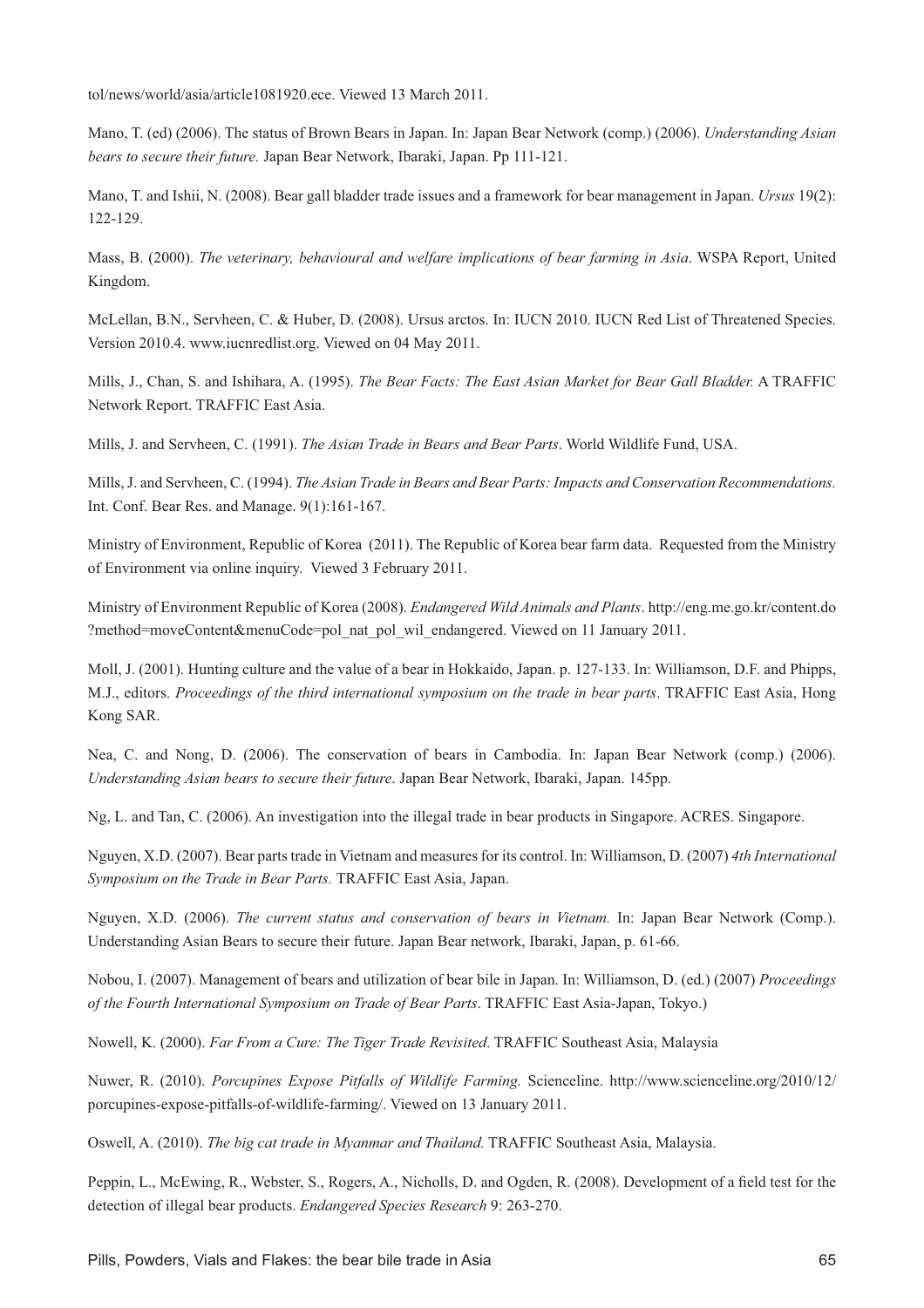Pereira, D., Loh, R., and Bjorkenstam Bonfiglio, M. (2002). The Bear Gall Bladder And Bear Bile Trade In Traditional Chinese Medicine Shops In Malaysia. In: Phillips, T. and Wilson, P. (2002). *The bear bile business: the global trade in bear products from China to Asia and beyond.* WSPA Report, London, UK.

Phillips, T. and Wilson, P. (2002). *The bear bile business: the global trade in bear products from China to Asia and beyond.* WSPA Report, London, UK.

Richards, N.And Wang, Z. (2006). A bitter pill. *Journal of Chinese Medicine* 82:49-51.

Robert, A.M. and Perry, N. (2000). Throwing Caution to the Wind: The Global Bear Parts Trade. *Animal Law* 6:129-150.

Robinson, J. (2009). *Healing without harm: working to replace the use of animals in traditional Chinese medicine*. http:// www.animalsasia.org/images/en/download/PositionPaper-TCM\_26Mar09.pdf. Viewed 11 March.

Robinson, J., Cochrane, G. and Loeffler, K. (2007). Discussion regarding the impacts of bear bile farming on wild bears in China and Vietnam. In: Williamson, D. (2007) *4th International Symposium on the Trade in Bear Parts*. TRAFFIC East Asia, Japan.

Rosen, G.E. and Smith, K.F. (2010). Summarizing the Evidence on the International Trade in Illegal Wildlife. *Ecohealth* 7: 24-32.

Shelton, T. (2008). *Bear trade thrives despite efforts to end smuggling*. Phnom Penh Post. http://www.wildlife1.org/ illegal-bear-trade.php. Viewed 18 January 2011.

Shepherd, C. (2007). Bear trade in Southeast Asia: The status of protection for Southeast Asia's bears. In: Williamson, D. (ed.) (2007) *Proceedings of the Fourth International Symposium on Trade of Bear Parts.* TRAFFIC East Asia-Japan, Tokyo.

Shepherd, C. R. and Nijman, V. (2008). *The wild cat trade in Myanmar*. TRAFFIC Southeast Asia, Petaling Jaya, Malaysia.

Shepherd, C. and Shepherd, L. (2010). The Poaching and Trade of Malayan Sun Bears in Peninsular Malaysia. *TRAFFIC Bulletin* 23(1): 49-52.

Shepherd, C. and Nijman, V. (2008). The trade in bear parts from Myanmar: an illustration of the ineffectiveness of enforcement on international wildlife trade regulations. *Biodiversity Conservation* 17:35-42.

Smith, R. J. and Walpole, M.J. (2005). Should conservationists pay more attention to corruption? *Oryx* 39(3):251-256.

Sodhi, N.S., Koh L.P., Brook P.W., Ng P.K.L. (2004). South East Asia Biodiversity: an impending disaster. *Trends in Ecology & Evolution* 19:654-660.

Still, J. (2003). Use of animal products in traditional Chinese medicines: environmental impacts and health hazards. *Complementary Therapies in Medicine* 11:118-122.

Suon, P. (1999). Trade in bears and bear parts in Cambodia. In: In: Williamson, D.F. and Phipps, M.J. (eds) (1999). *International symposium on the trade in bear parts*. TRAFFIC East Asia, Republic of Korea. Pp. 68-72.

Sudworth, J. (2010). *S Korea Activists use G20 to highlight bear farms*. BBC News Asia-Pacific. http://www.bbc.co.uk/ news/world-asia-pacific-11705543. Viewed 29 November 2010.

Togawa, K. and Sakamoto, M. (2002). *Japan's illegal trade in bear products: A threat to bears worldwide*. Japan Wildlife Conservation Society (JWCS), Japan.

Tuoitrenews.vn (2010). *Man caught smuggling bear paws at HCMC airport*. http://www.tuoitrenews.vn/cmlink/ tuitrenews/society/man-caught-smuggling-bear-paws-at-hcmc-airport-1.13089. Viewed 15 October 2010.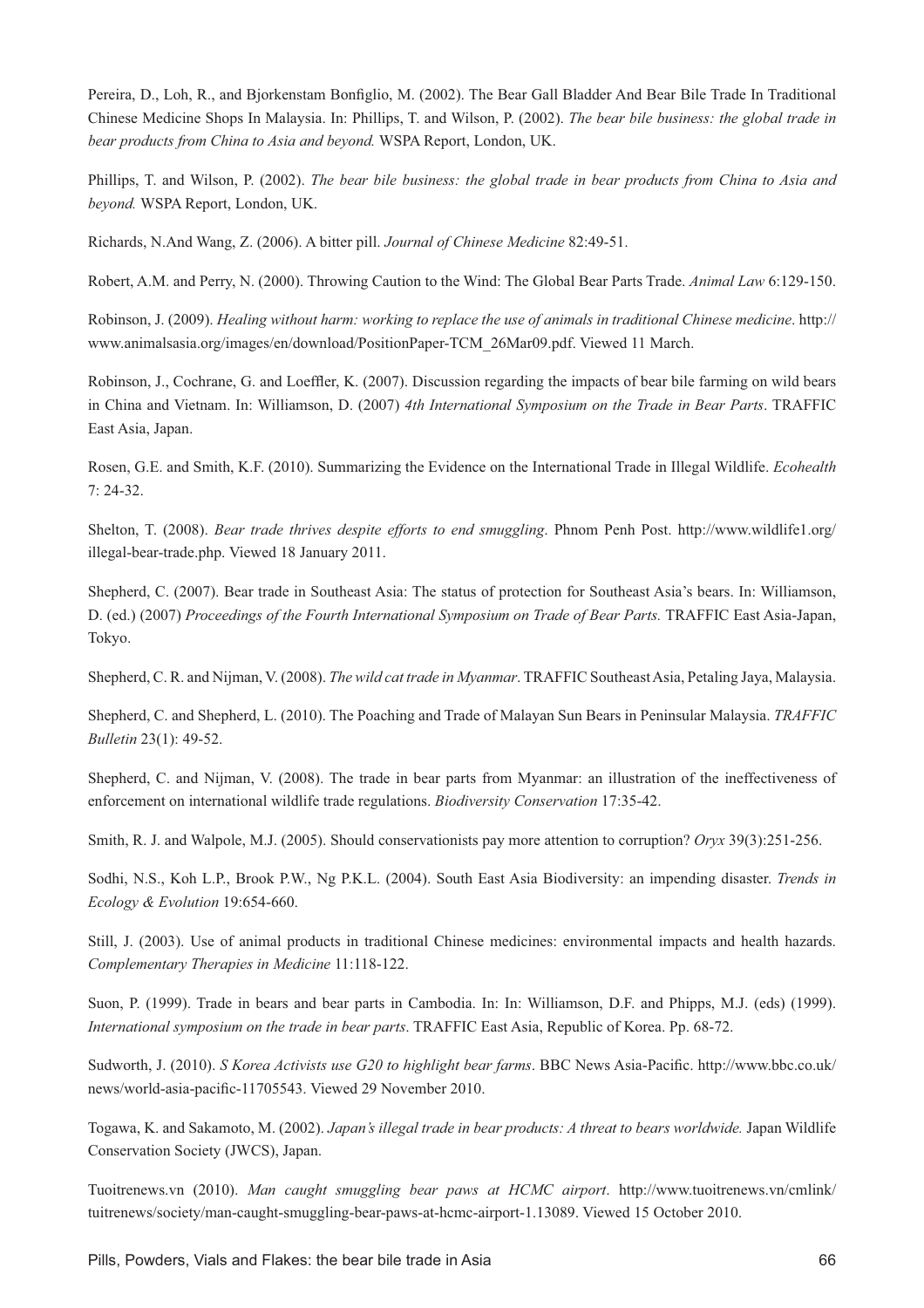Vu, Quyen Thi (2010). *An analysis of attitudes and bear bile use in Vietnam.* Education for Nature – Vietnam (ENV), Hanoi.

Wang, F., Ma, Y. and Wang X. (1994). *On the Historical Change of Bear Resources in North China*. Third East Asiatic Bear Conference.

Watkins, V. and Hseih, Y. (2000). *Chinese Bear Farming.* World Society for the Protection of Animals. London, UK.

Wijnstekers, W. (2005). *The Evolution of CITES: A reference to the Convention on International Trade in Endangered Species of Wild Fauna and Flora*. CITES Secretariat. Geneva, Switzerland.

Williamson, D. (2007). 4th International Symposium on the Trade in Bear Parts. TRAFFIC East Asia, Japan.

WSPA (2005). *Finding Herbal Alternatives to bear bile.* WSPA Report. Seattle, WA.

WSPA (2010). *Help end bear farming in Asia*. www.endbearfarming.org.en. Viewed 29 November 2010.

WSPA (2011). *WSPA Partner provokes Vietnamese crackdown on bear bile tourism*. www.wspa-international.org/ latestnews/2011/vietnamese-crackdown-bear-bile-tourism.aspx. Viewed 11 April 2011.

Yi, H. (2000). *From Cage to Consumer: An Investigation into the illegal sale of Chinese bear bile and bear gall products in North America.* WSPA, North America.

Zhu, Y.P. and Woerdenbag, J. (1995). Traditional Chinese herbal medicine. *Pharmacy World & Science* 17(4):103-112.